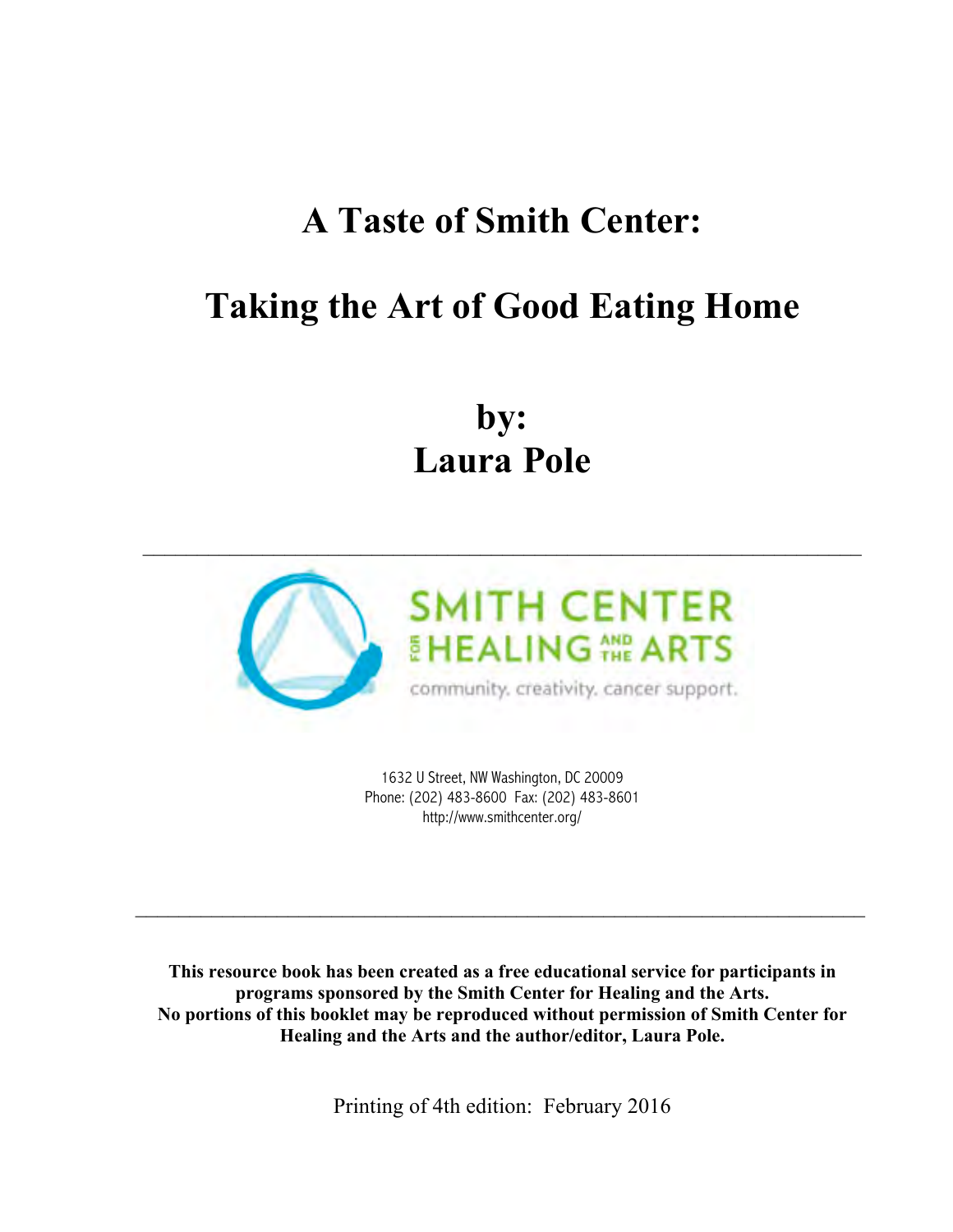# **Table of Contents**

| Section 1: From Market to Table - The Basics of Health Supportive Food Preparation5 |  |
|-------------------------------------------------------------------------------------|--|
|                                                                                     |  |
|                                                                                     |  |
|                                                                                     |  |
|                                                                                     |  |
|                                                                                     |  |
|                                                                                     |  |
|                                                                                     |  |
|                                                                                     |  |
|                                                                                     |  |
|                                                                                     |  |
|                                                                                     |  |
|                                                                                     |  |
|                                                                                     |  |
|                                                                                     |  |
|                                                                                     |  |
|                                                                                     |  |
|                                                                                     |  |
|                                                                                     |  |
|                                                                                     |  |
|                                                                                     |  |
|                                                                                     |  |
|                                                                                     |  |
|                                                                                     |  |
|                                                                                     |  |
|                                                                                     |  |
|                                                                                     |  |
|                                                                                     |  |
|                                                                                     |  |
|                                                                                     |  |
|                                                                                     |  |
|                                                                                     |  |
|                                                                                     |  |
|                                                                                     |  |
|                                                                                     |  |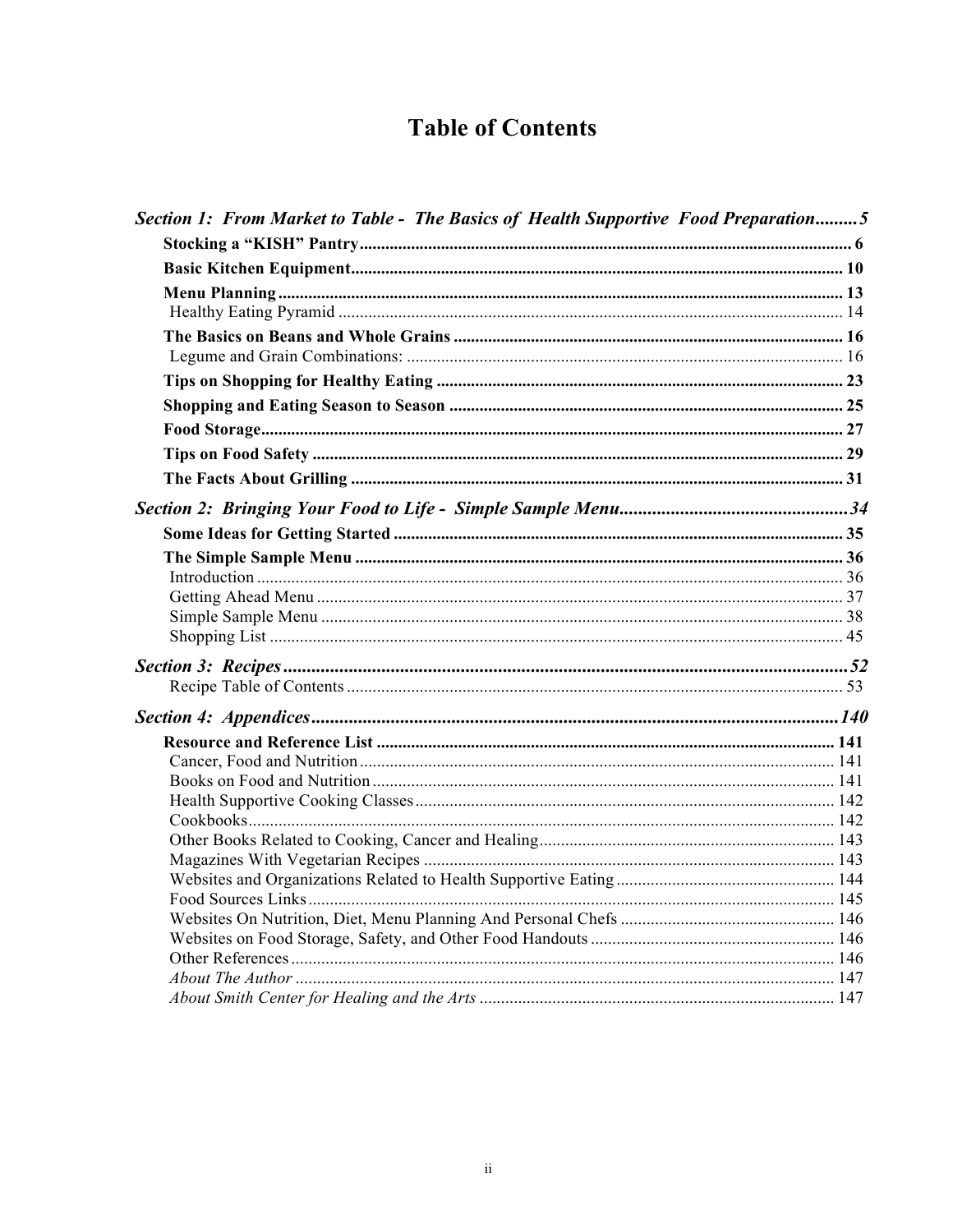# **A Menu for Getting Started**

On the last evening at the Smith Center, we asked you what you were going to take home with you. You realized that you couldn't fit us "chefs" into your bag, but maybe you decided to add some delicious health supportive foods to your repertoire. I am always thrilled to hear this, and want you to be able to do this in a way that fits easily into your life. If you're not already used to having whole foods in your eating plan, then I suggest you take it slowly. I was at a similar turning point years ago, and here's what I did.

Back in 1992, I knew I had to eat healthier foods. But, I was working 10 hours a day at the hospital, commuting an hour each way, and traveling twice a month to perform music. I was also reckoning with daily persistent pain. How in the world was I going to learn how to choose and cook food that was "good for me"? I didn't know much about eating a whole foods, plant-based diet back then, and I didn't want to be overwhelmed.

I bought a couple of low fat as well as vegetarian cookbooks. I learned to make one new "healthy" meal a week. I also began to transform my own favorite dishes by substituting ingredients like extra virgin olive oil in place of margarine, or brown rice instead of white. I also learned how to go into restaurants and choose healthier menu items, or ask the chef to make substitutions (and many chefs were often thrilled to make me a creative vegetarian dish). Within a few months, I had a pretty nice variety of menus under my belt (which, by the way, was becoming looser, as I trimmed down to a lighter, brighter me).

A couple of years later, I joined a CSA (Community Supported Agriculture) program and received fresh, organic vegetables each week during the growing season. The growers often sent along recipes on how to prepare some of the veggies. I ended up becoming a working member of the CSA, and once a week, got down to my knees and weeded or pruned or dug or picked, "sampling" the delicious fresh produce that I helped to get to my and others' tables.

I found a friend who had been eating a plant-based diet for years, and she taught me and encouraged me to continue to nurture myself and my family through nourishment. We cooked some of our meals together and made extra to take home or to work. In 1996, I went on to become a health supportive chef.

You do not have to be a trained chef to choose, prepare and eat delicious health-supportive food. I'm here to tell you that home cooks prepare some of the best and most nourishing food I eat. Whether you or someone else does the cooking in your home, it's important that you make changes in your lifestyle and eating in manageable "bites".

This book will get you started in learning why and how we choose certain kinds of foods and create certain menus at Smith Center Retreats and cooking classes. I'll pass along tips for shopping, creating a KISH Pantry (**K**eep **I**t **S**imply **H**ealthy), sanitation, preparation and storage. I'll also give you a sample menu, recipes and shopping list of a week's worth of meals. You'll get a copy of the menu from your Retreat, as well as the recipes we used. Finally, I'll give you a list of resources of websites, cancer nutrition books and cookbooks so you can continue "Eating for a Lifetime".

Om and Yum!!!!!!!!!!!!!!!!!!!!!!!!!!!!!!!!!!!!!!!!!!! Laura Pole, Chefnurcian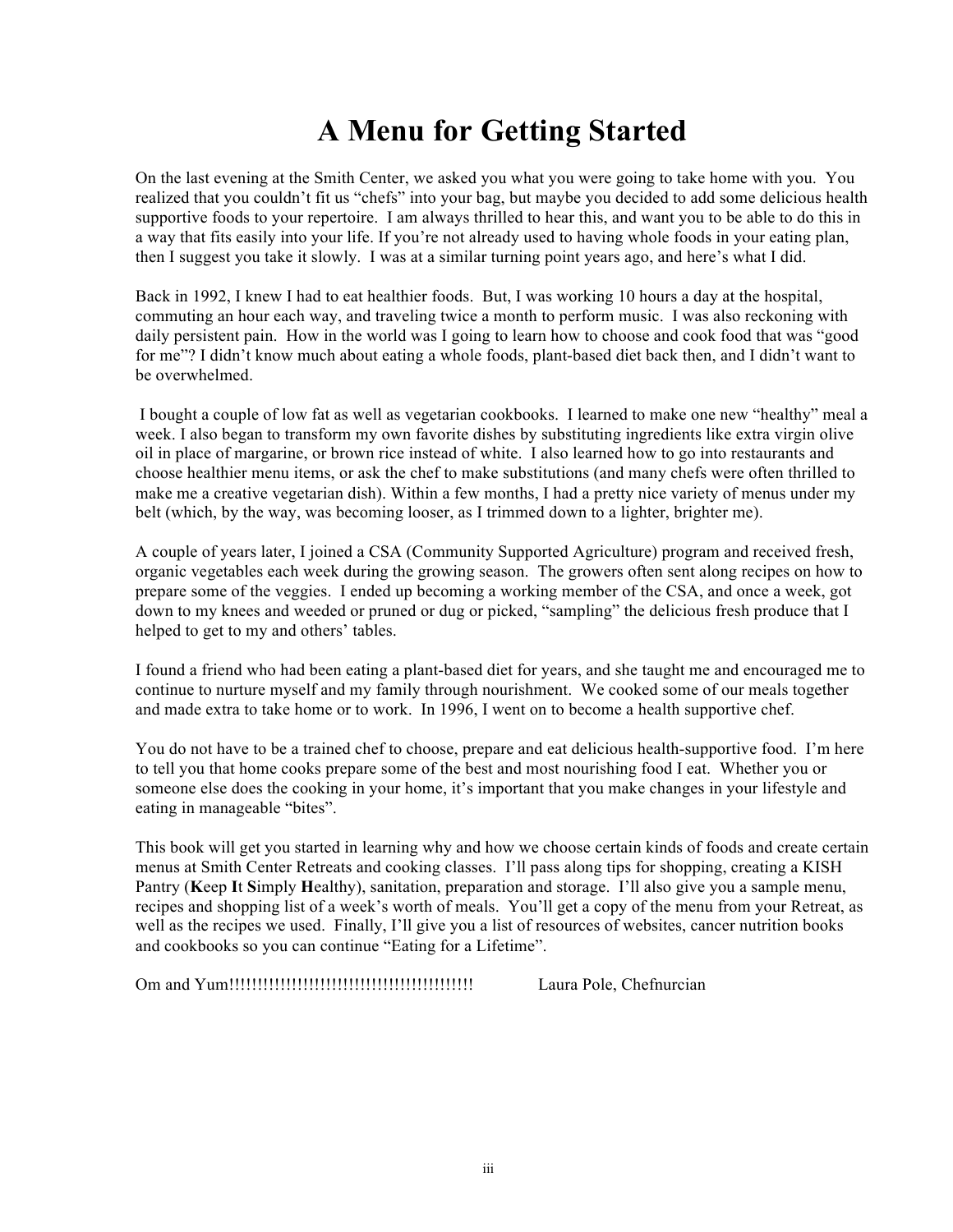# **How to Use this Book**

This book is designed to be a resource to you, based on the requests of former Retreat participants. The main request is for the recipes from the retreat. People want to know about the kinds of oils they should use in cooking. Some want to know about ideas for simple and easy meals or choosing healthy alreadyprepared foods. Some people want to know about how to prepare whole grains and beans.

This book is divided into sections, so that you can go to the part that interests you.

**Section 1** is loaded with practical information on the how-to's of stocking your pantry, equipping your kitchen, planning menus, shopping, storing food, cooking beans and whole grains, and safe grilling. There's also a section on food safety.

**Section 2** is the Simple Sample Menu section. It provides you with a 6-day menu, shopping lists and recipes. This section is especially for those of you who are new to this kind of cooking and want to go home and give it a go. You're given tips on taking a couple of weeks or so, to get yourself ready to begin this kind of cooking.

Those of you who have done this kind of cooking may also enjoy sampling this menu. You may find that you want to launch right into it, because you already have your pantry stocked and your kitchen equipped.

**Section 3** is the section everybody asks for—the recipes from the Cancer Retreats. The recipes from the Simple Sample Menu are also in this section.

**Section 4,** the Appendix, includes References and Resources telling you where to go if you want more information on nutrition, cooking, cookbooks, cooking classes and other information on health supportive eating and cooking.

So, now you're ready to navigate through the territory of food and healing.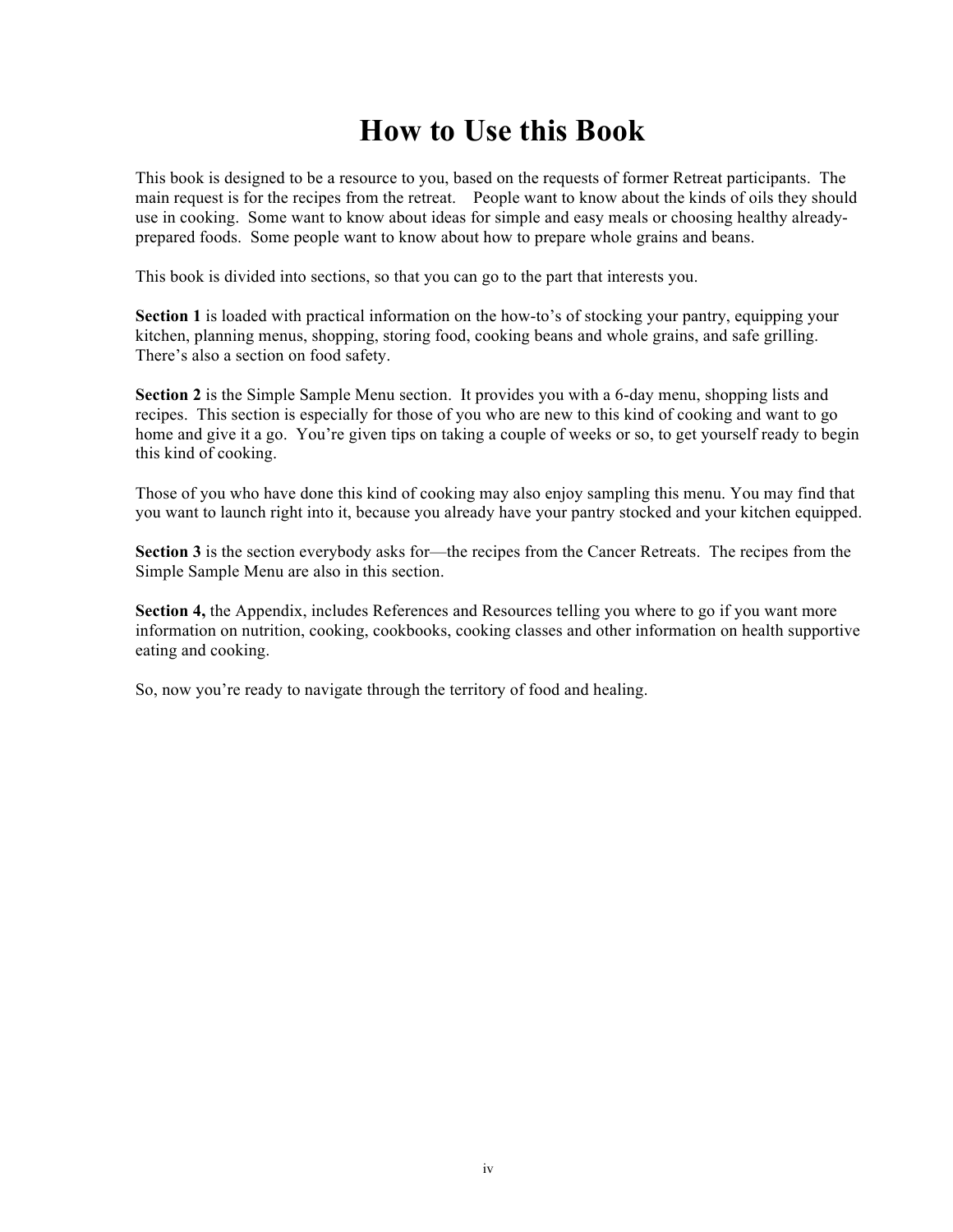**Section 1: From Market to Table - The Basics of Health Supportive Food Preparation**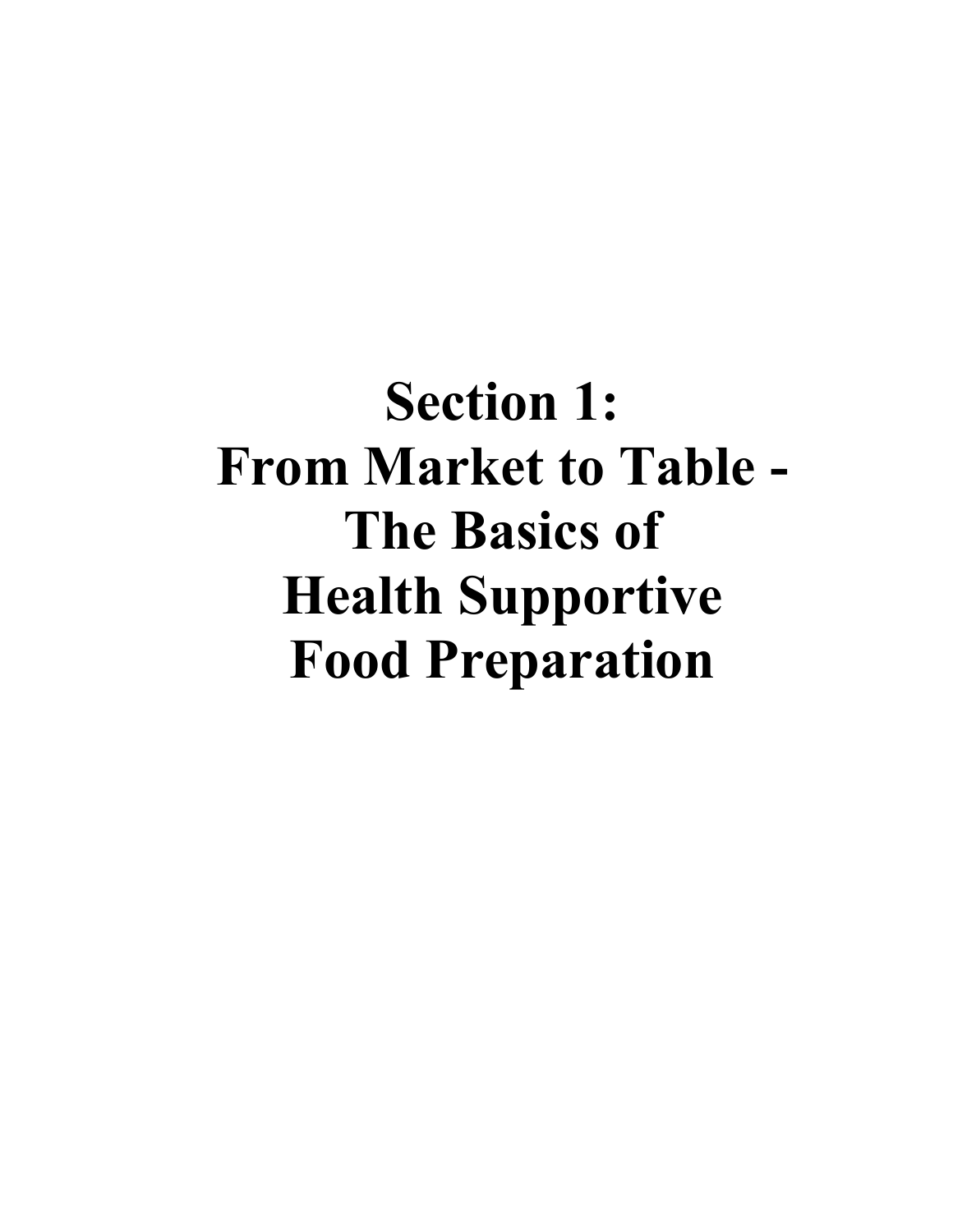# **Stocking a "KISH" Pantry**

(Keep it Simply Healthy) **Ingredients to Have on Hand** By Rebecca Katz, BS, Chef The Inner Cook: www.innercook.com (415) 482-1003 and Laura Pole, RN, MSN, Chef Eating for a Lifetime: Lpchef@earthlink.net (540) 890-7289

Get out those garbage bags. Put the dog in another room. Tell the kids to go in the den and watch a rerun of "Saved By The Bell." It's time to get down to some serious business: We're going to clean out the pantry! To be an effective, efficient cook, you have to have the right tools for the job. The toolbox? That's your pantry. These handouts list everything you'll need, from food staples to utensils, to make your kitchen a lean, mean, culinary machine. The items are thoroughly explained and compiled as a list that shows where you can expect to find them in the market.

#### **Pantry Simplicity:**

Agar Agar: Also called kanten, it's tasteless one hundred percent dried seaweed that can replace gelatin in recipes. It's sold in packaged powdered form at natural food stores, and Asian markets.

Brown Rice Wine Vinegar: Light clean taste adds a mild acidity to foods. Used in salad dressings, and marinades.

Coconut Oil: Coconut Oil is a healthier saturated fat. It's made up of medium-chain triglycerides (MCT's) that converted into energy and are not stored in the body as fat. Coconut oil is nutritious, easily digestible, and withstands high levels of heat without becoming an unhealthy trans-fatty acid. It is used for baking and stovetop cooking. For those avoiding dairy, coconut oil is a great alternative to butter.

Cornmeal: Dried corn that has been ground into coarse flour. Used for breads. Also called polenta.

Dulse flakes: A red, salty seaweed. Excellent as a sprinkle on many greens including salads. As with most sea vegetables, dulse is high in iron, iodine, and manganese. Available in most natural food stores. Look for Sea Seasonings Organic Dulse Granules produced by Maine Coast Sea Vegetables.

Edamame beans: Fresh young soybeans in green pods. Available fresh from June through October. A good snack straight from the pod. Cascadian Farms has frozen packages throughout the year.

Flour: Any organic grain can be ground into flour. Whole Wheat flour should be bought fresh and stored in airtight containers in either a refrigerator or a cool dark space.

Herbs and Spices: Hundreds to choose from. Herbs are usually made from the fragrant leaves of annual or perennial plants that grow in temperate zones. Common herbs include basil, bay leaf, chervil, marjoram, mint, oregano, parsley, rosemary, sage, savory, tarragon, and thyme. Spices are pungent or aromatic seasonings obtained from the bark buds, fruit roots, seeds or stems of plants, and trees. Herbs and spices should be kept in airtight containers away from light and heat. Use within a year for maximum flavor.

Kombu: Long dark brown-to-black seaweed that is sun dried and folded into sheets. Keeps indefinitely when stored in a cool, dry place. Kombu contains a full range of trace minerals often deficient in people with compromised immune systems. High in potassium, iodine, calcium, and vitamins A and C.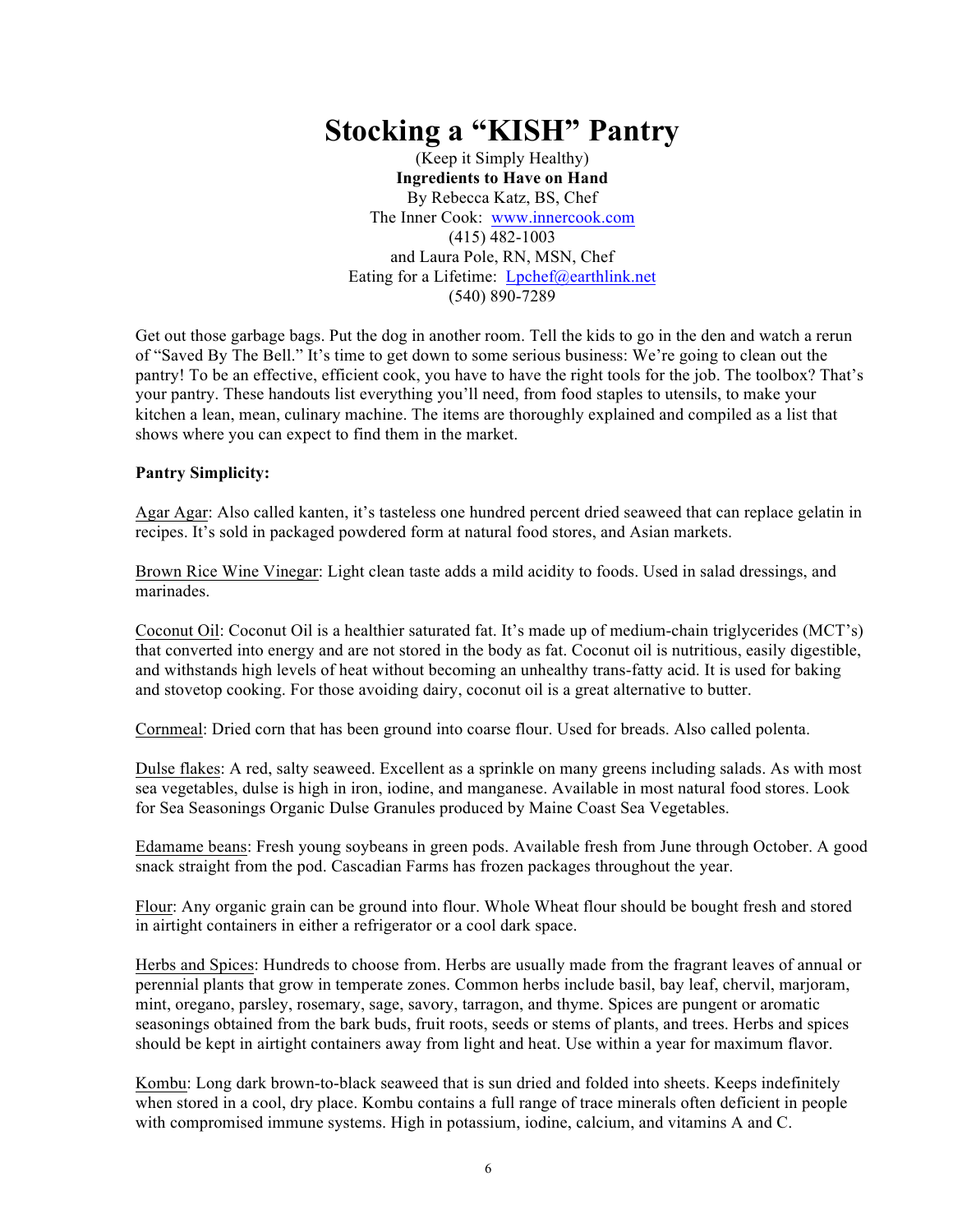Kuzu or Kudzu: A root starch pulverized into a powder. Used to thicken soups, and sauces or as a substitute for cornstarch or arrowroot. The powder must be dissolved in cold water before being added to food. Kuzu has calming properties that aid digestion.

Maple Syrup, Grade B Organic: A darker and richer maple syrup than its Grade A cousin, it's also not quite as sweet. A small amount of Grade B maple syrup imparts a cozy, full flavor to food. Excellent for baking and cooking. Buy only organic maple syrup, as non-organic brands may use formaldehyde and other chemicals.

Mirin: A Japanese sweet rice wine that adds sweetness and gentle flavor to sauces, and dressings. We partner it with tamari, ginger, garlic, and sesame oils. Mirin is available without additives in most natural food stores.

Miso: Also called bean paste, this Japanese culinary mainstay has the consistency of peanut butter. Miso is used in sauces, soups, marinades, and salad dressings. The lighter the color of miso, the mellower it is: White (made with rice) is smooth, red is richer, and dark brown is full-bodied, and salty. Miso is extremely nutritious. Store tightly covered in the fridge. Use within three months.

Non-dairy beverages: Organic soy, rice or almond milk all can be used as non-dairy alternatives for breakfast cereals, coffee/tea, using in recipes that call for milk, fruit smoothies.

Nori: Paper-thin sheets of dried seaweed. It has a sweet and salty taste. Partners well with roasted nuts. Rich in protein, calcium, iron, and trace minerals. Commonly used to wrap sushi.

Olive oil (extra virgin): An ancient oil still made from pressed tree-ripened olives. Considered to be a healthy source of fat. There are many types of olive oil but I prefer using cold pressed, which means the oil was made without heat or chemical treatments. Store large quantities of olive oil in a cool dark place; keep your everyday supply in a dark container. Use within six months. Buy organic if possible.

Quinoa: This is a whole grain that is very high in protein and cooks in 15 minutes. Can be eaten as a breakfast cereal or as a savory dish (i.e. quinoa and beans). Tip: Rinse the grain well with water before cooking, as there is a bitter natural chemical that the grain produces to protect it from pests.

Rapadura and sucanat: Unrefined whole organic sugar that has a unique caramel taste and natural coloring. Offers nutritional value far superior to refined sugar. Captures the sweet essence of evaporated sugar cane. It is not separated from the molasses stream during its processing. Use in the same proportions as refined sugar...meaning use it sparingly!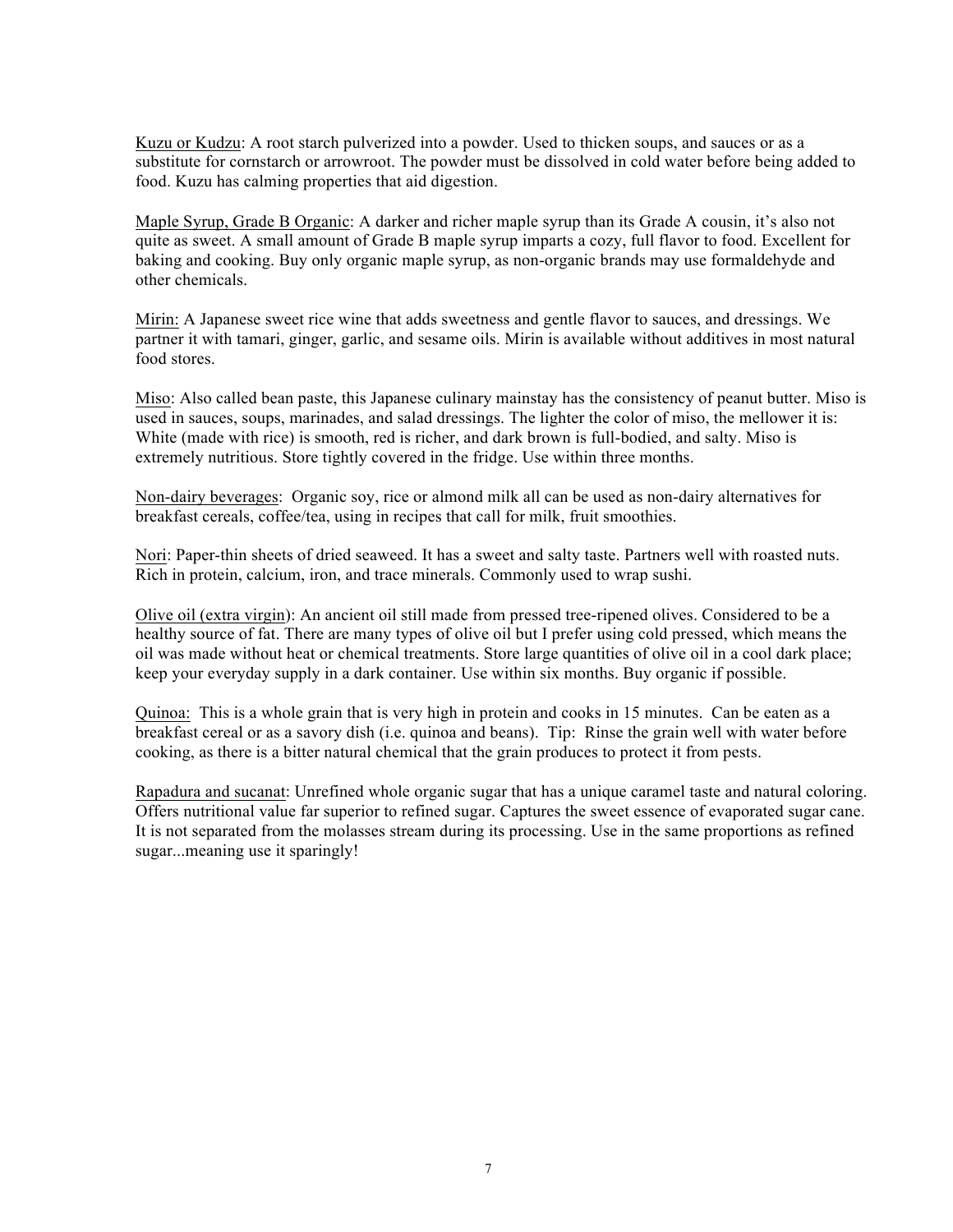Rice (basmati): A long-grain rice imported from India. Basmati translates as "queen of fragrance." Basmati is chewy, light in texture and has a nutty aroma. Available in white or brown.

Rice (jasmine): An aromatic rice originally from Thailand. It has a nutty flavor profile similar to Basmati rice.

Sea salt: Salt garnered from the natural evaporation of seawater. Far healthier than common iodized table salt. Sea salt contains over eighty valuable sea trace minerals. Produced in fine grain or larger crystals.

Sesame oil: Oil pressed from the sesame seed. Produced in two forms: The lighter version is very mild and designed for cooking as it resists breaking down under heat. The darker version, called toasted sesame oil, has a strong, nutty flavor. It is heat-sensitive so it is only used sparingly as finishing oil for Asian-style dishes that are off the flame. If these oils are packaged in clear glass bottles, try to choose bottles in the back of the shelf that have not been exposed to light. This is true for the purchase of all oils.

Safflower oil: flavorless, colorless oil extracted from safflower seeds. Healthier than vegetable oils such as corn oil. I strongly recommend using Spectrum Brand's one hundred percent expeller pressed unrefined organic safflower oil. It is made without hexane or other harmful chemicals. Keep refrigerated after opening.

Soup Stock (1-quart boxes): Keep a few handy in your pantry when you don't have time to make homemade stock. Purchase organic vegetable or organic chicken from Pacific and Imagine, two readily available brands.

Spelt flour: Has a mellow, nutty flavor and slightly higher protein content than wheat. For people sensitive to wheat, the gluten contained in spelt may be easier to digest.

Tamari: A dark sauce made from soybeans. Taste is similar to mellow soy sauce, except tamari is made without wheat

Tempeh: Soybeans that have been fermented and congeal into an edible food that is similar in texture to meat. Very high in protein. Must be seasoned and cooked before eating. Usually near the produce section in conventional grocery stores. Perishable. Keep in the freezer until ready to use.

Tofu: Made from fermented soybean milk. Comes in soft, medium and firm texture. Sold packaged in water. Keep refrigerated–it's extremely perishable. Tofu is protein-rich and low in fat.

Udon noodles: Japanese noodle of varying thicknesses. Made from wheat flour. Sold fresh and dried.

Whole Grain Pastas: Whole wheat, whole spelt, quinoa, corn and brown rice pastas are available in many natural food sections of conventional grocery stores. Keep these on hand as a healthier pasta for your favorite pasta dishes.

Worcestershire sauce: Now available in organic varieties. This thin, dark and piquant sauce is used to season everything from vegetable juices (goes extremely well with tomato) to sauces, soups, and salad dressings.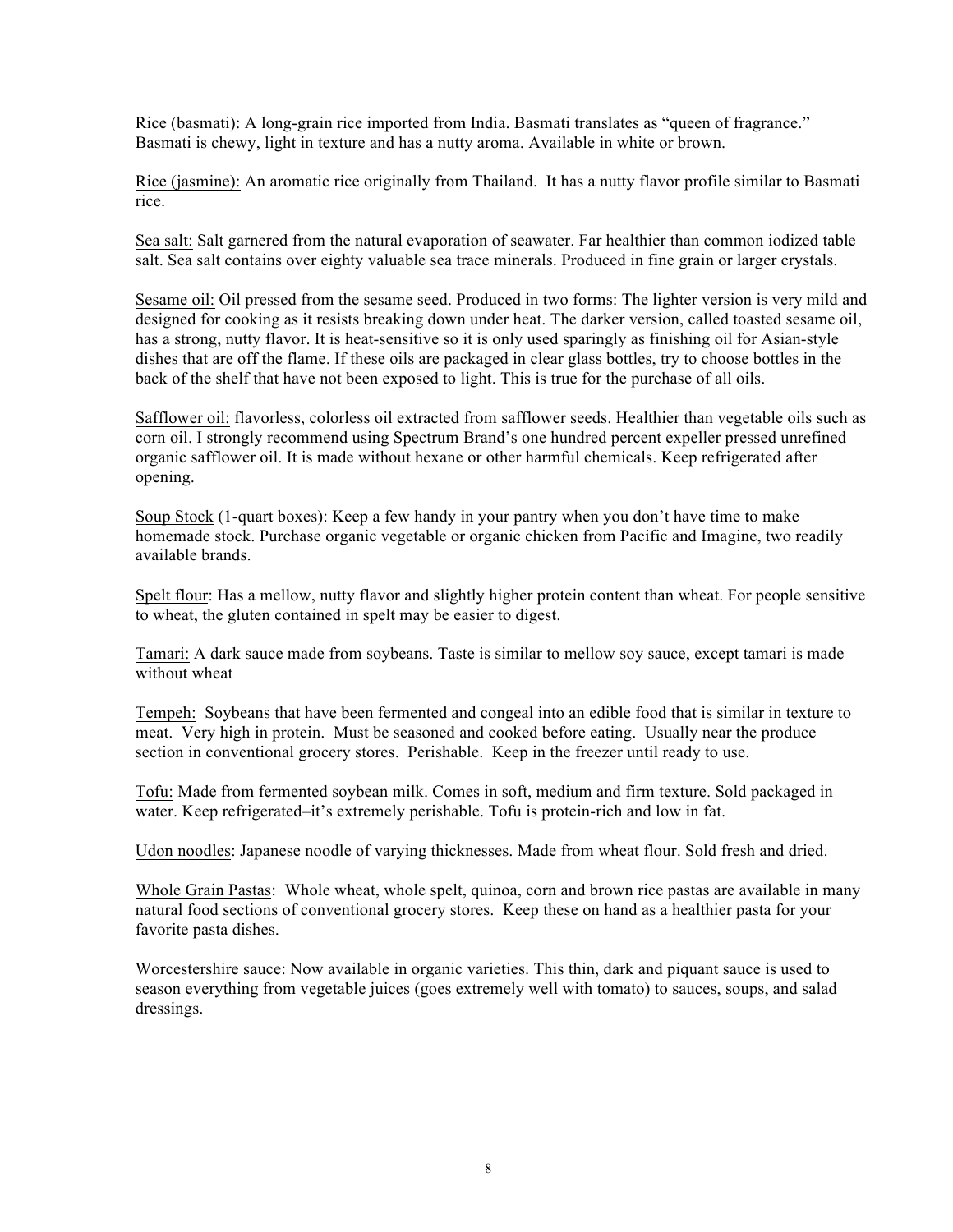Good things to have in your freezer! **Stocks** Various nuts such as Almonds, Cashews, Walnuts, Pecans Pestos Edamame Frozen organic poultry Frozen Fish that are low in mercury, chemicals (i.e. wild Atlantic salmon) Foods that you prepared fresh and froze soon after preparation (i.e. soups; patties; sauces) Frozen fruit Frozen sprouted grain bread (comes in loaves, pita pockets, buns, bagels, English muffins, tortillas) Organic corn tortillas Tempeh

#### Good things to have in your fridge:

Organic yogurt Organic eggs Organic butter or vegetable oil spread without trans-fatty acids Favorite condiments and salad dressings that are preservative-free All fruit organic jam Miso Natural nut butters (almond, peanut, tahini—sesame) Wheat germ Ground flax seeds Organic, unsulfured dried fruit

#### "Emergency" Fresh Produce Items for quick, last minute meals:

Garlic Onions Organic potatoes, sweet potatoes, winter Squash Carrots Celery Broccoli Mushrooms Lettuce and other salad ingredients Lemons or limes Assorted fresh seasonal fruit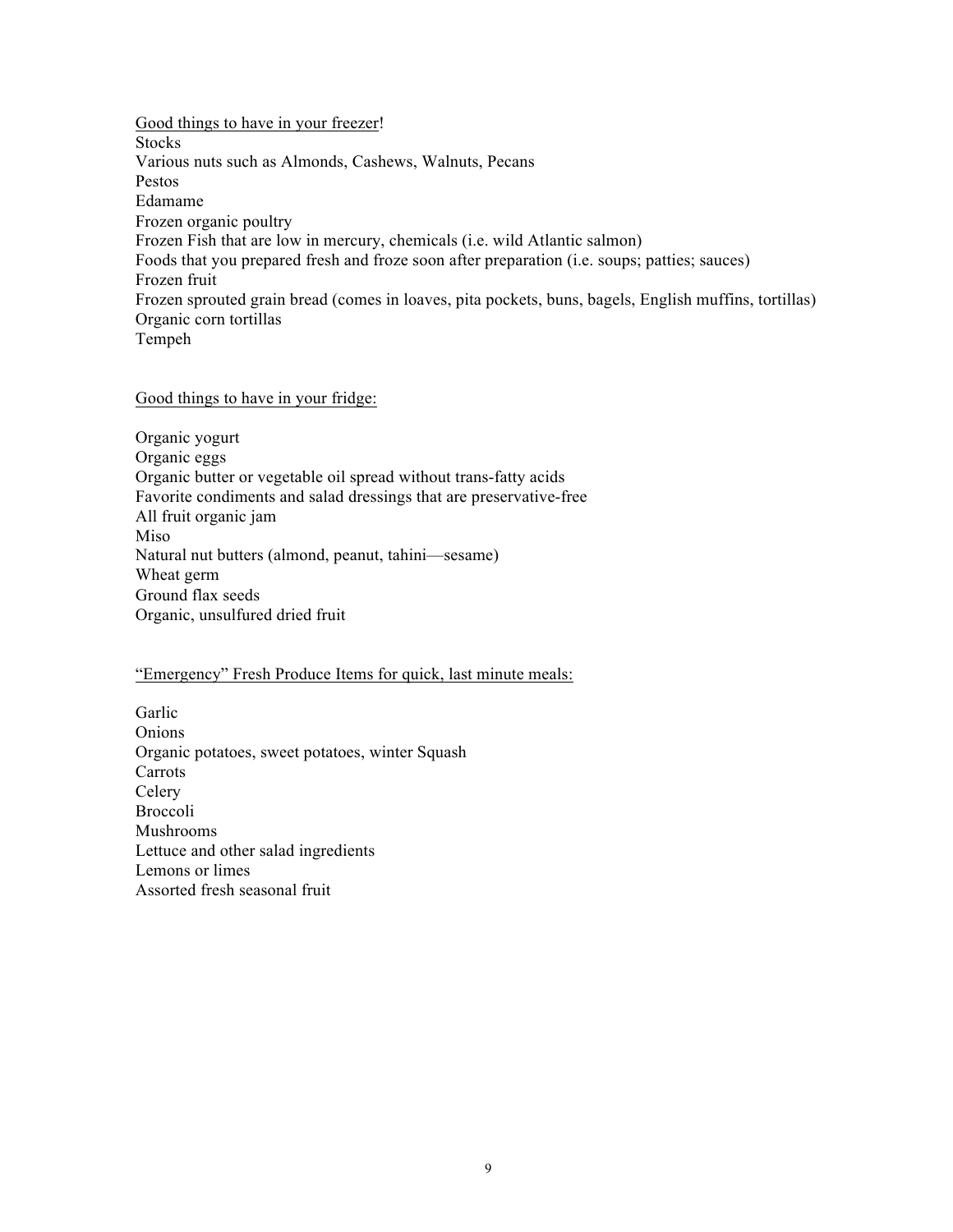# **Basic Kitchen Equipment**

By Rebecca Katz, BS, Chef The Inner Cook: www.innercook.com (415) 482-1003

**Baking Dishes:** Choose convenient sizes and styles. Common types include: 8, 9-inch square glass, or ceramic baking dish, 9-inch tart pan with removable bottom, 8 to 10-inch spring form pans, and a 9 or 10 inch glass or ceramic pie plate.

**Baking Sheets**: There are two types of stainless baking sheets. One is a flat cookie sheet. The other is called a sheet pan or jellyroll pan and has raised sides. Always use the rimmed pan for roasting so juices or oils don't spill and force an oven cleaning. Common sizes are 14 by 17 or 12 by 17. Before you buy, measure the interior of your oven!

**Blender:** Great for making silky smooth soups, sauces, nut creams and smoothies. A word of caution when blending hot liquid: To avoid splatter burns and liquid drippings down the wall, don't fill the canister past the two-thirds mark. Also, put a towel over the lid before starting the blender. For liquid mixtures, a blender's tall, narrow, leak-proof container is preferable to those used with food processors. Blending also adds air, resulting in lighter finished products.

**Bowls**: Use lightweight stainless-steel nesting bowls. They're easy to maintain, durable and inexpensive so you can have every size on hand.

**Cheesecloth:** Use unbleached cheesecloth to strain soups and stocks or to tie herbs into a small bundle to use in soups, and stews.

**Chinois and Pestle:** Cone-shaped sieve with a twill-like mesh that clears stock of sediment and makes sauce velvety smooth. The pestle is tapered to fit into the bottom of the sieve to help push liquids through.

**Colander:** Should have wide grips for easy lifting or for resting on a bowl or pot. Widely spaced holes are designed to drain larger items such as pasta and potatoes. Available in a variety of sizes and hole diameters. Line your colander with cheesecloth before straining broths and stocks.

**Cutting Board:** Two choices here: The resin in natural wood boards is a bacterium resistant, as long as the wood has not been treated. Plastic and polyethylene boards are dishwasher safe. Regardless of which material you choose, buy two boards. Use one exclusively for vegetables, the other for meat and poultry. Wash well after *each* use.

**Fine Mesh Sieves:** Small sieves are ideal for sifting flour and other fine powders. Use larger sieves for draining or blanching vegetables.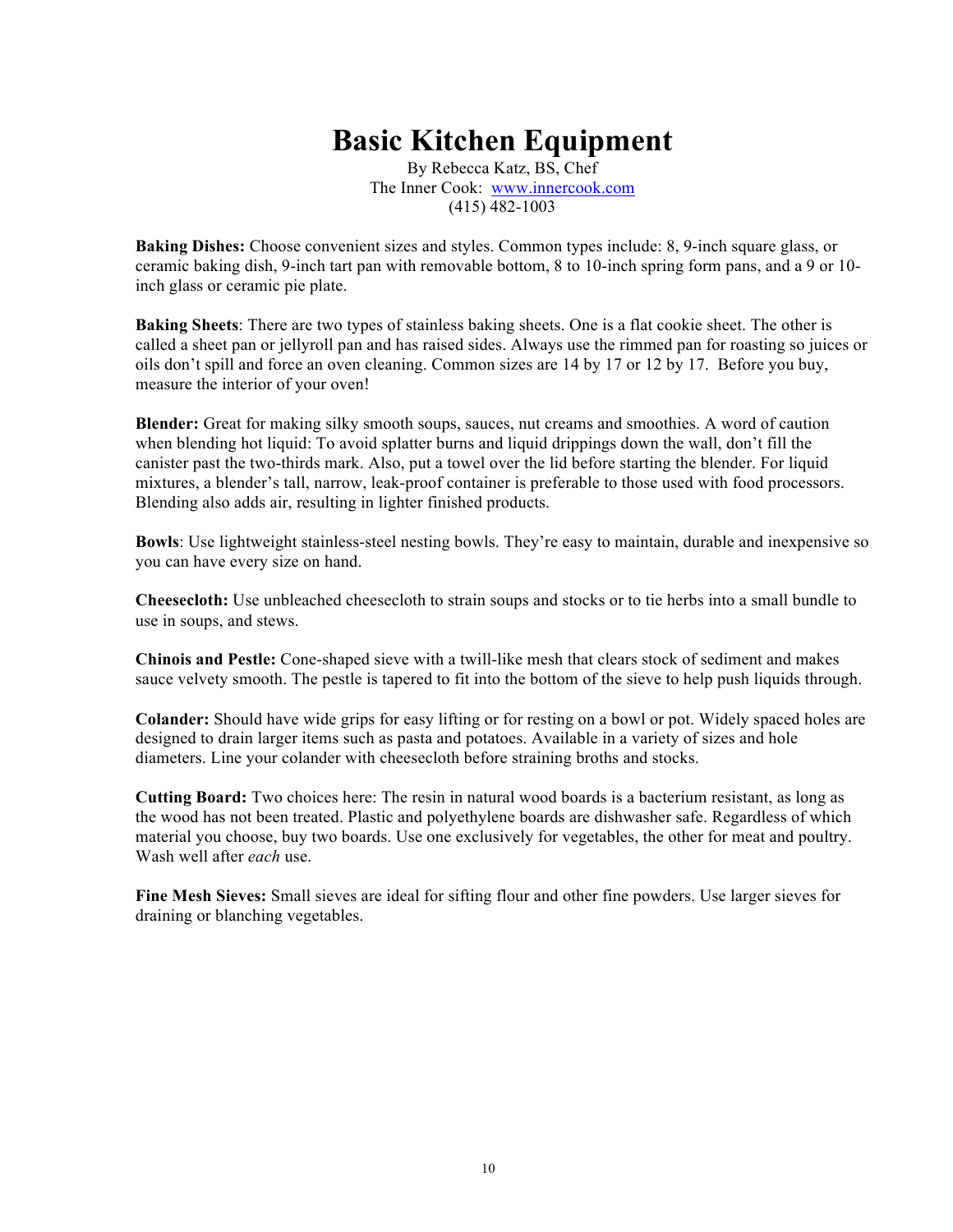#### **Cooking Equipment (continued)**

**Food Processor:** Choose a processor with at least an 11-cup container. The metal blade ("s" shaped) does everything from chopping vegetables to making cookie dough. Alternate blades are available for specific tasks. A mini-prep processor has a smaller bowl and smaller motor and is good for nuts, pesto, salad dressings and other small grinding jobs.

**Knives:** We recommend buying three knives. The most important is a sharp eight-inch chef's knife that you will use for most cutting and chopping. Also, purchase a 2 to 3-inch paring knife for delicate slicing or paring and a 10-inch serrated-edged bread knife. To keep your knives sharp–which are much safer than a dull knife–you will need an item called a "steel" to hone the blade. A few swipes on the steel will do it!

**Ladles:** Essential for serving soups and sauces. Get a 6 to 8-ounce ladle for soups and a 2 to 4- ounce ladle for sauces.

**Lemon Squeezer:** My favorite kitchen toy disguised as a tool. This bright yellow hand-held gadget takes a lemon or lime and with one squeeze extracts all the juice or as little as you want.

**Measuring Spoons & Cups:** When scooping dry measurements fill cup to overflowing and then level it off with a knife. Sets should include 1/8, 1/4, 1/3, and 1/2 cup, as well as a 1 cup measurer. Stainless steel items are best. Glass measuring cups are good to have from 1 cup to 1-quart sizes.

**Instant Read Meat Thermometer**: To get an accurate reading, place the tip of the thermometer close to the center of the meat. Digital thermometers are also available.

**Micro plane:** My second favorite kitchen toy! A perfect tool for grating: citrus zest, fresh whole nutmeg or cheese. It's simply indispensable. Comes in a variety of sizes and coarseness.

**Mortar & Pestle:** Small bowl with pestle that grinds spices and seeds. It should have a slightly abrasive unglazed interior surface.

**Oven Thermometer** (portable): Temperature matters! Don't trust that thirty-year-old temperature gauge on the oven. Why? A few seconds of overheating can turn toasted almonds into dust. It's worth it to check the accuracy of oven temperature before starting.

**Parchment Paper:** Great for lining baking pans. Saves time and clean up. I recommend using a sheet of parchment between aluminum foil and food to prevent the aluminum from leaching into and reacting with a food's acids.

**Pots and Pans:** Generally come in six varieties: Sauce pots and pans, sauté pans, stock pots, roasting pans, grill pans, and frying pans. Heavy-bottomed pots and pans are essential. Stainless steel 18/10 gauge is my pick. The base has a magnetic steel core sealed between two layers of stainless steel. This is perfect for sound heat conduction and suitable for all stovetops. By category: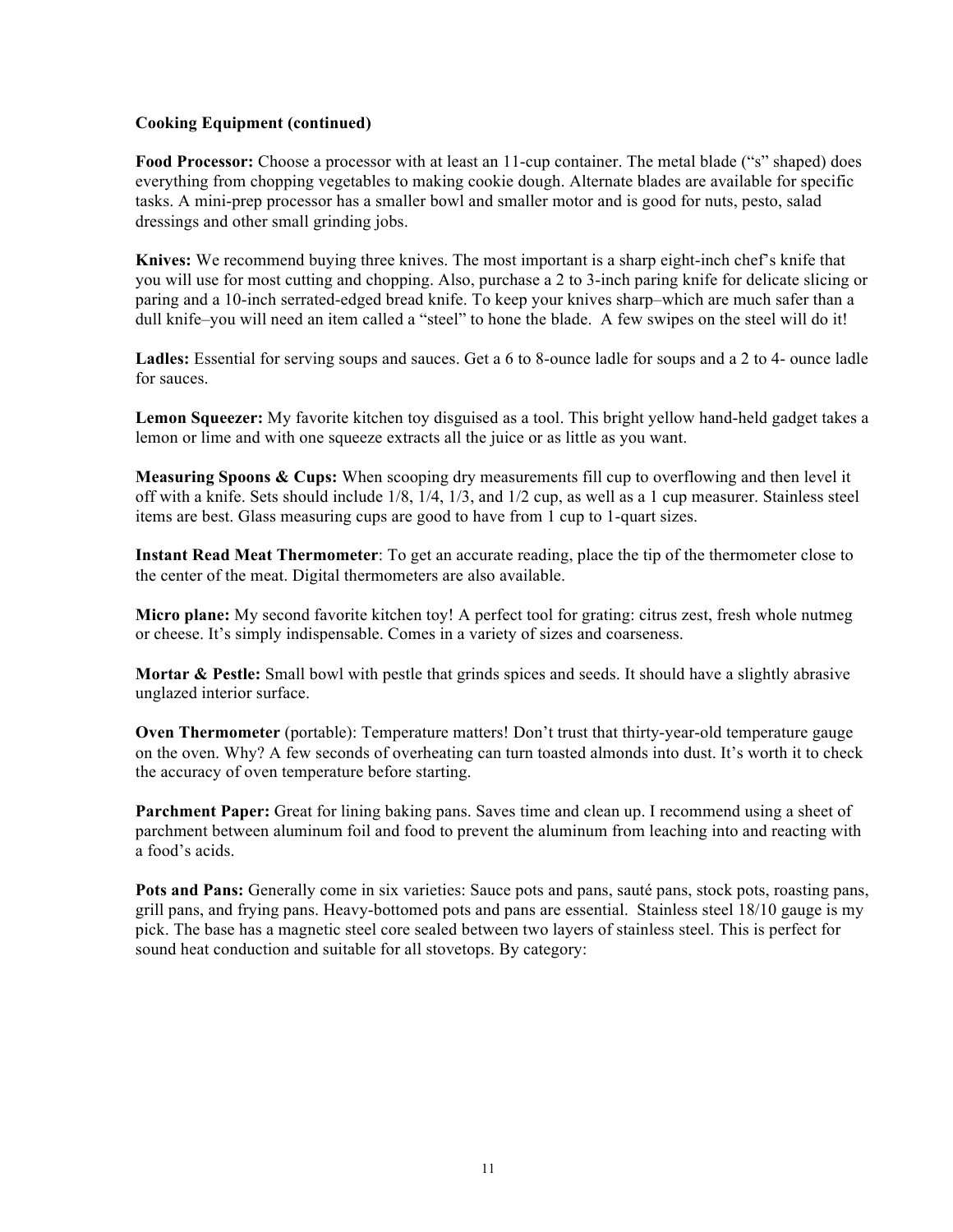#### **Cooking Equipment (continued)**

**Sauce pots and pans:** There are usually five sizes from 1 quart to 5 1/2-quarts. Sauté pans: Come in 8, 10 and 12-inch diameters. Slope sided pans are easier to use.

- $\triangleright$  Stock Pots: 12 quart and up.
- $\triangleright$  Roasting pan: a 15 by 10-inch pan is great for chicken.
- $\triangleright$  Grill pan: One standard size. They're most effective on a gas stove. May take longer on electric stoves. Grill pans should be rubbed with oil before using.
- $\triangleright$  Frying pans: I suggest buying an 8-inch non-stick frying pan for cooking eggs. Make sure the pan is hot before adding butter or oil. This will prevent the butter or oil from penetrating the non-stick material. Use only non-stick utensils with this pan. Avoid scouring and abrasive materials and replace the pan if the coating begins to crack or peel.

**Rubber Spatula:** All sizes and colors are heat resistant.

**Salad Spinner:** For drying lettuce leaves or greens.

**Timer:** Essential! Get one that rings loud enough to be heard in another room.

**Tongs:** Spring action stainless steel tongs act like finger extensions. Provides extra leverage and dexterity when handling hot foods. Use for turning roasted or grilled vegetables and meats. Available in 8 or 10 inch lengths or even longer for deep pots and long reaches.

**Vegetable Peelers**: A sharp swivel peeler. Buy two so a friend can help make those potatoes and celery peeling jobs faster.

**Vita-Mix:** It blends and whips at warp speed. This multi-tasker is a huge time saver in my kitchen. An extremely powerful motor allows this machine to turn raw or cooked food into a pure silk puree.

**Wire Whisk:** Used to incorporate air into food or smooth out lumps. There are a number of shapes, sizes and weights. Choose ones made of stainless steel that fit comfortably in your hand.

**Wooden Spoons:** Unlike metal spoons, wood stays cool because it doesn't transfer heat. Have a number of sizes on hand for any task.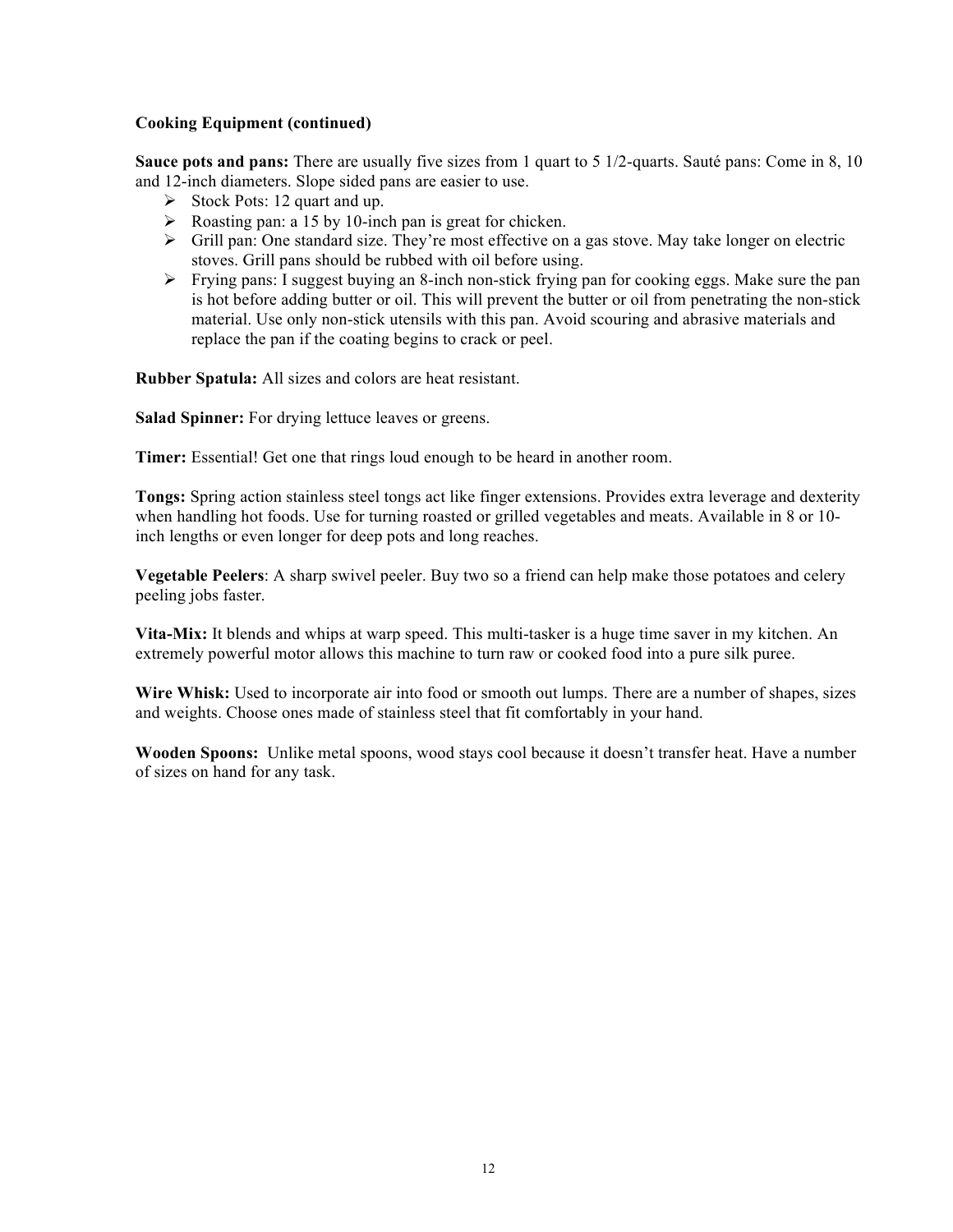# **Menu Planning**

Laura Pole, RN, MSN, Chef Eating for a Lifetime: Lpchef@earthlink.net (540) 890-7289

If you're following a prescribed diet plan, use that as a guide to planning what foods you'll include in your menu. Also, use other guides such as Dr. Walter Willett's Revised Healthy Eating Pyramid, the Principles of Health Supportive Food Selection, and the USDA's new food pyramid (www.MyPyramid.gov).

Start by planning your main protein dish for each meal (either an animal protein such as fish, poultry, meat, egg or dairy, or vegetable proteins combining a whole grain with beans, nuts or seeds). Then choose vegetable side dishes. If using animal protein as a main dish, select a whole grain as a side dish. Consider using fruit for dessert. Be sure to include snacks in your menu.

#### **How to make complete proteins by food combining:**

Unlike animal sources of protein, which provide the complete complement of essential amino acids, most single plants, like legumes and grains, don't provide complete protein. Exceptions to this are soybeans and the grain quinoa (pronounced keen-wa), which do contain all 8 essential amino acids.

By combining different protein-containing plants you can make complete proteins. The following chart shows food combination possibilities to make complete proteins from vegetarian sources. In the "old days", we used to think the foods had to be combined within the same meal for the body to assemble the amino acids for its needs. We've since learned that as long as you eat your plant protein sources some time in the same day, your body will take it from there. In other words, you may eat almond butter blended into a smoothie for an afternoon snack, and then eat some sprouted grain toast for an evening snack.

Here's a diagram showing the various vegetarian food-combining possibilities. An arrow with a solid line means it's a more "powerful" combination. An arrow with a broken line means it's a weaker combination. Be sure to include the "powerful combinations" in your daily menu, if you won't be eating poultry, fish or meat.



Source: Ewald, Ellen. Recipes for a Small Planet. New York: Ballentine Books. 1973.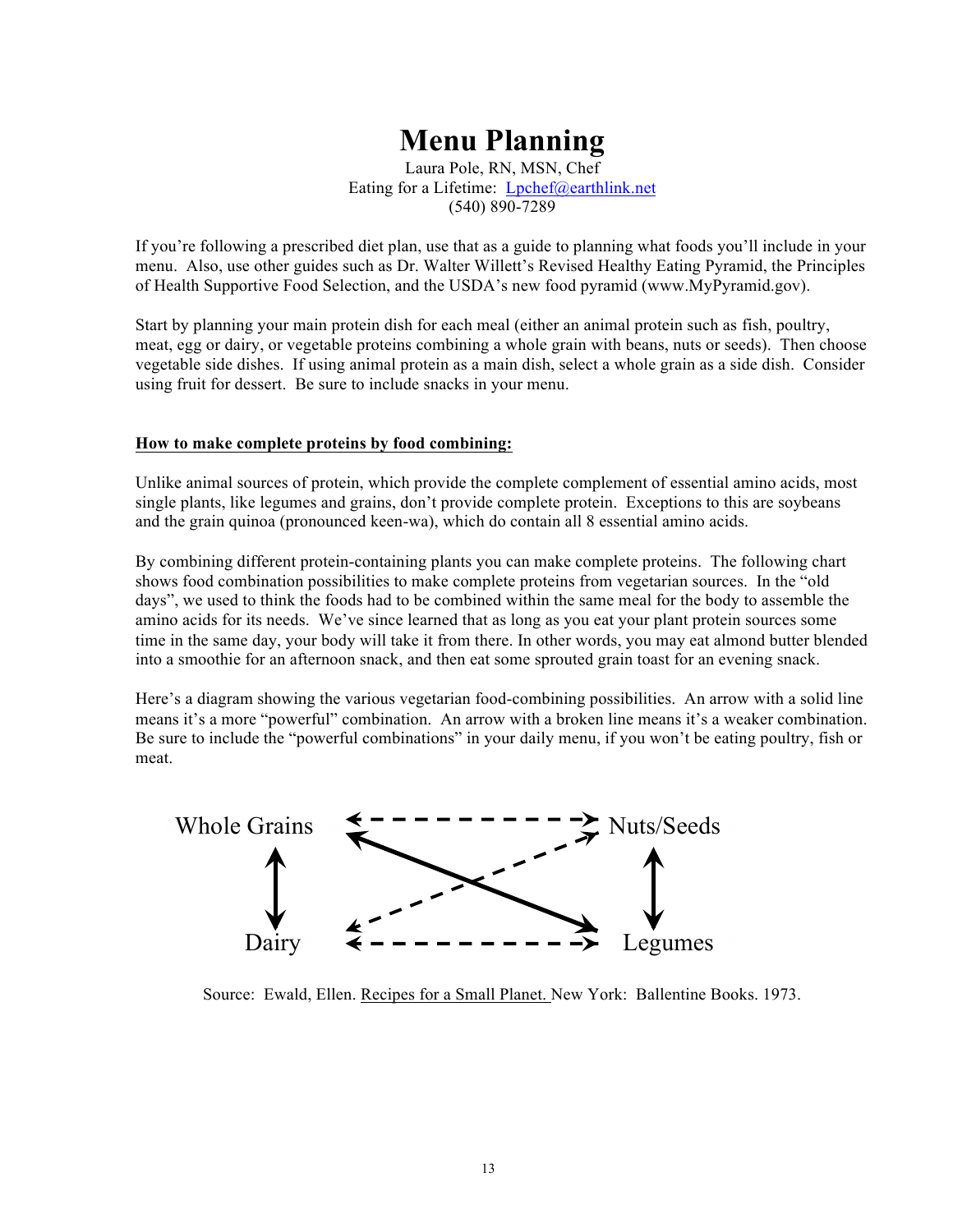# **Healthy Eating Pyramid**



FIG. 2 Healthy Eating Pyramid

**\*Note: Drinking alcohol has been associated with increased risk of breast cancer, liver and head and neck cancer.** 

**Source: Walter Willet, Eat, Drink and be Healthy.**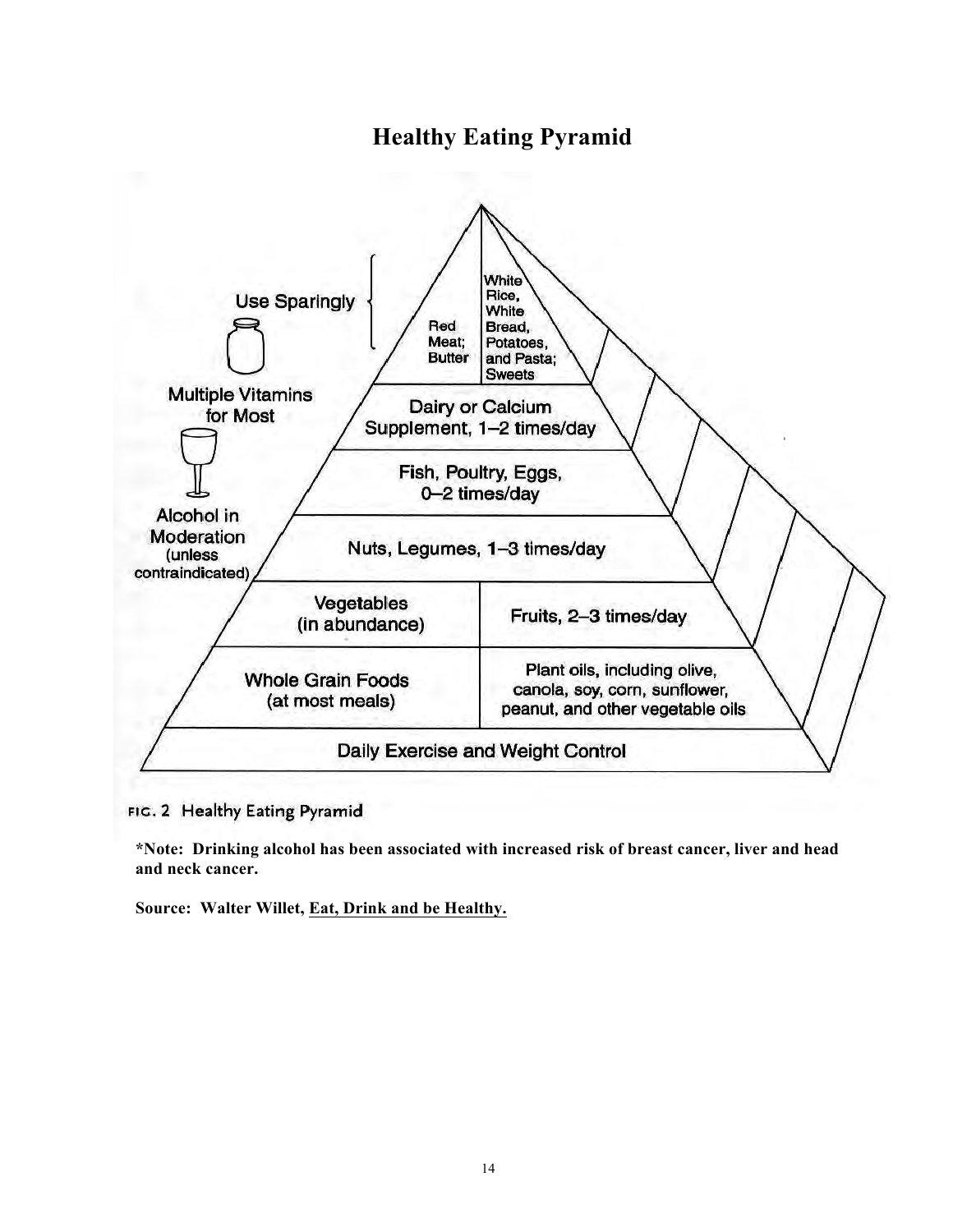#### **Other factors to help you plan your menu**:

- Look at foods you have on hand and want to use up.
- Choose a rainbow of fruit and veggie colors for each day: dark green leafy veggies (romaine lettuce; collard greens); deep yellow/orange fruits and veggies (squash, carrots, citrus fruits); cruciferous veggies (broccoli, cabbage, cauliflower, Brussels sprouts)
- Choose a variety of flavors: salty, sour, sweet, spicy, bitter (greens have a bitter taste), astringent (like from apples, beans, pears).
- Choose a variety of textures: soft, firm, crunchy, chewy, etc.
- Plan to serve foods at a variety of temperatures: cold foods like salads; hot food like soup; room temperature foods such as marinated roasted veggies; frozen dessert like frozen fruit smoothie.
- Plan foods cooked by different methods: i.e. baked fish, steamed rice, sautéed veggies, frozen fruit sorbet.
- If you don't have time to cook all your meals, include plans for healthy "take out" or "dining out" meals
- Plan for healthy snacks (such as veggie sticks, whole grain crackers and bean spread, nuts, fruit and fruit/nut butter smoothies)

Plan on cooking extra servings of grains, beans or animal protein and use in a different way at the next meal (i.e. make extra servings of rice and beans for dinner. Use leftover rice in a hot breakfast cereal or in a rice and bean patty for lunch; or puree leftover beans with scallions, vinegar, olive oil and spices to make a bean spread for snacks; or bake a winter squash at dinner and puree leftover squash with organic veggie broth and peanut butter to make a squash soup for lunch).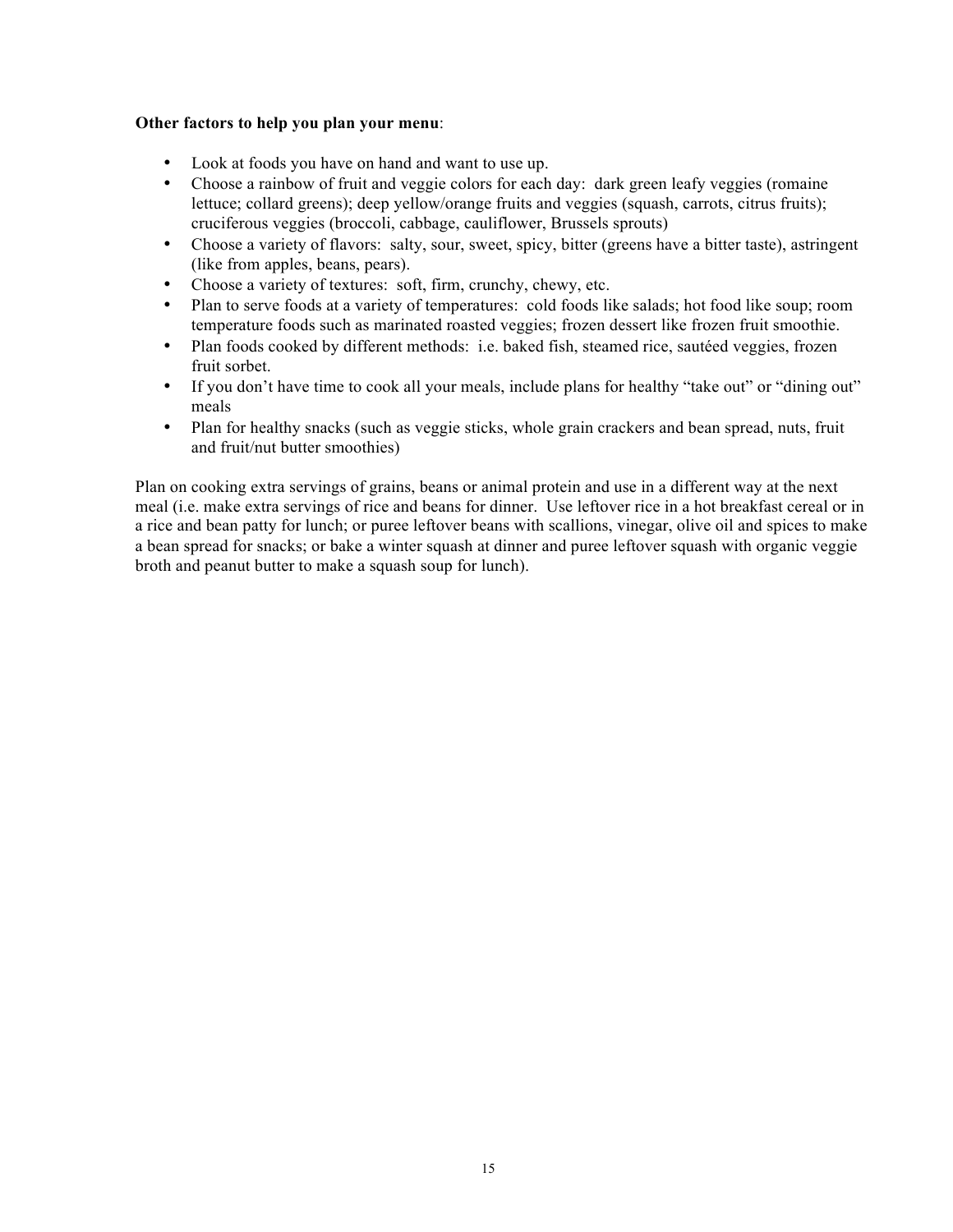# **The Basics on Beans and Whole Grains**

## **Legume and Grain Combinations: Some Ideas for Menu Planning Laura Pole, RN, MSN, Chef Eating for a Lifetime: Lpchef@earthlink.net (540) 890-7289**

If you decide you want to eat a plant-based diet, then beans and whole grains will be 2 of your best friends! If you're not eating animal protein in a meal, bean and grain combos will give you complete proteins. Here is some basic info on beans and whole grains, in case you're not used to eating or cooking them.

#### **What are Legumes?**

Legumes are a type of plant that bear fruits that are either **beans or peas**. These beans or peas are inside pods that grow on long, running stems. They come in an array of colors, sizes and shapes. Some, like lentils, are tiny and round. Others are large, flat and pale like lima beans. Beans are an important source of protein and sustenance.  $\frac{1}{1}$ 

#### **What are Whole Grains?**

Whole grains are the seed-bearing fruits of plants known as cereals grasses. All the edible parts of the whole grain (the bran, the germ and the starchy endosperm) are packed with incredible nutrition. The dark outer bran layer is loaded with fiber, B vitamins and minerals such as phosphorus and potassium. The germ layer is rich in protein, unsaturated fats, carbohydrates, B-complex vitamins, Vitamin E and minerals such as iron. The endosperm layer is mostly starch and protein.<sup>2</sup>

When the whole grain is refined, (i.e. turning whole wheat berries into white flour), the bran and germ layers are removed—you can easily see how much nutritional value is lost in refining a grain. The refined grain is often enriched to add back vitamins and minerals, but you still lose the good fatty acids and the fiber.

 $\overline{a}$ 

<sup>&</sup>lt;sup>1</sup> Atlas, Nava. The Wholefood Catalog. New York: Fawcett Columbine, 1988.  $2$  Atlas. 1988.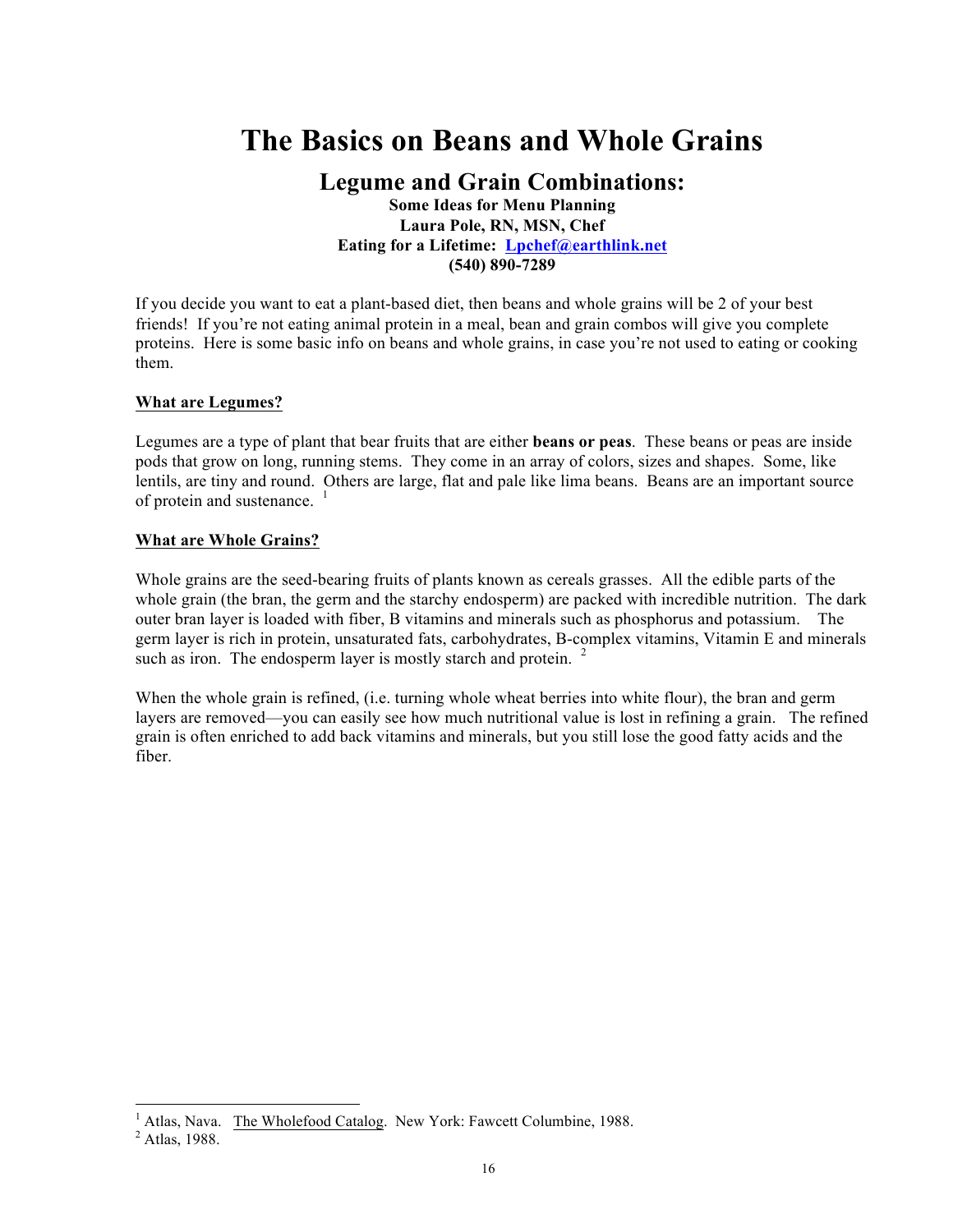# **Beans and Grains: The Raw Materials—Abundance and Variety**

| <b>Beans and Peas (Legumes)</b>                                                                                                                                                                                                                                                                                                                                                                                                | <b>Whole Grains</b>                                                                                                                                                                                                                                                                                                                                                                                                                                                                                                                                                                                                                                                                                                                                                                                                                                                                                                                                                                                                                                                                                                                                                                    |
|--------------------------------------------------------------------------------------------------------------------------------------------------------------------------------------------------------------------------------------------------------------------------------------------------------------------------------------------------------------------------------------------------------------------------------|----------------------------------------------------------------------------------------------------------------------------------------------------------------------------------------------------------------------------------------------------------------------------------------------------------------------------------------------------------------------------------------------------------------------------------------------------------------------------------------------------------------------------------------------------------------------------------------------------------------------------------------------------------------------------------------------------------------------------------------------------------------------------------------------------------------------------------------------------------------------------------------------------------------------------------------------------------------------------------------------------------------------------------------------------------------------------------------------------------------------------------------------------------------------------------------|
| Soybeans<br>Adzuki Beans<br>Mung Beans<br>Peanuts<br><b>Black Beans</b><br>Pinto Beans<br><b>Cranberry Beans</b><br>Chili Beans<br>Pigeon Peas<br>Cow Peas<br><b>Black-Eye Peas</b><br>Chickpeas<br>Lentils (many, many varieties)<br>Split peas (many, many varieties)<br>Fava Beans<br>Kidney Beans<br>Flagiolet Beans (green, "juvenile" kidney beans)<br>Navy Beans<br>Great White Northern Beans<br>Lima Beans<br>Peanuts | Note: Whole grains generally start as the berry or<br>kernel. They then can be sprouted (i.e. to make<br>sprouted grain breads/pastas), cracked or cut (i.e.<br>bulghar; steel cut oats), rolled (i.e. rolled oats;<br>rolled rye flakes); course ground (i.e. corn<br>grits/polenta) or fine ground (i.e. flour). The<br>further the grain is from its whole form, the higher<br>the glycemic load of the grain.<br>Whole Grain Rice (many varieties)<br>Long-grain, Short Grain, Sweet and Basmati<br>Brown; Japonica, Forbidden Rice<br>Wild Rice (actually not a grain, but the seed of an<br>aquatic plant—higher in protein than rice)<br>Corn<br>Amaranth<br>Quinoa (Regular and Red)<br>Wheat (many varieties):<br>Red Winter; Spelt; Kamut<br>$\bullet$<br>Foods such as pasta, pizza and pie crusts,<br>$\bullet$<br>cous-cous, orzo, are often made from wheat<br>flour)<br>Seitan is a product made from wheat gluten;<br>it is high in protein and has a chewy, meaty<br>texture<br>Millet<br>Teft<br>Rye<br><b>Barley</b><br>Oats<br>Buckwheat/Kasha<br>***Note: Many sprouted grain products contain<br>both sprouted grains and legumes, and have<br>complete protein. |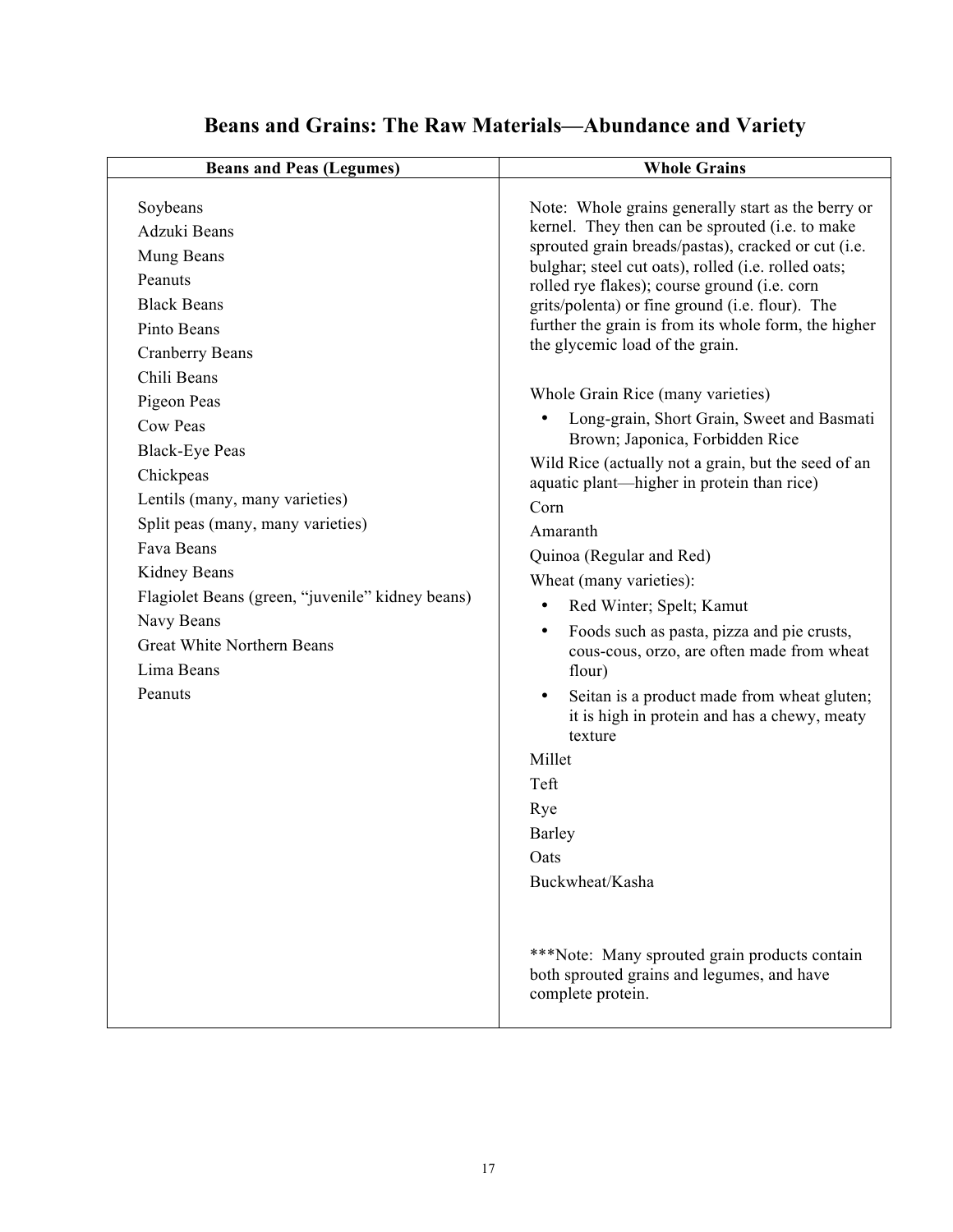# **Transforming the Raw Ingredients Into Edible Bites of Delicious!**

# *What Forms Do They Take On My Plate?*

| <b>Beans</b>                                                                                                                                                                                                                                                                                                                                                                                                                                                                                                                                                                                                                                                                                                                                                                                                                                                                                                                                                                                                                                                                                       | <b>Grains</b>                                                                                                                                                                                                                                                                                                                                                                                                                                                                                                                                                                                                                                                                                                                                                                                                                                                                                                                                                                                                                                                                                                   |
|----------------------------------------------------------------------------------------------------------------------------------------------------------------------------------------------------------------------------------------------------------------------------------------------------------------------------------------------------------------------------------------------------------------------------------------------------------------------------------------------------------------------------------------------------------------------------------------------------------------------------------------------------------------------------------------------------------------------------------------------------------------------------------------------------------------------------------------------------------------------------------------------------------------------------------------------------------------------------------------------------------------------------------------------------------------------------------------------------|-----------------------------------------------------------------------------------------------------------------------------------------------------------------------------------------------------------------------------------------------------------------------------------------------------------------------------------------------------------------------------------------------------------------------------------------------------------------------------------------------------------------------------------------------------------------------------------------------------------------------------------------------------------------------------------------------------------------------------------------------------------------------------------------------------------------------------------------------------------------------------------------------------------------------------------------------------------------------------------------------------------------------------------------------------------------------------------------------------------------|
| Fresh beans or peas steamed lightly or boiled<br>and eaten as is or tossed into a stir-fry or salad<br>(i.e. steamed edamame)<br>Dried and toasted and eaten as a snack or tossed<br>$\bullet$<br>on salads or in stir-fry (peanuts, soy nuts)<br>Simmered whole beans<br>Al dente' and chilled to serve in salads<br>➤<br>and other cold dishes<br>$\triangleright$ Cooked until tender to serve with a grain,<br>in a soup, in a casserole or mashed up into<br>a spread<br>Fermented into a paste, like miso, and added to<br>soups, sauces, dressings.<br>Marinated and grilled, baked or pan-fried (i.e.<br>tempeh)<br>Sprouted and tossed into salad or stir-fries or to<br>make sprouted grain/bean bread<br>Split and cooked down into a stew or soup<br>٠<br>Pureed into soups or sauces<br>٠<br>Mashed or blended into spreads, pates', (i.e.<br>hummus).<br>Ground into a butter/spread (peanuts, soy nuts)<br>٠<br>Ground into flour and used in baking or making<br>٠<br>quick bean spreads.<br>Blended into a dessert (i.e. Silken Tofu in<br>$\blacksquare$<br>Creamy Carob Mousse) | Simmered whole grain eaten as a breakfast<br>cereal or in a savory dish (i.e. millet, quinoa, oat<br>groats, grain salad, wild rice pilaf)<br>Sprouted and tossed into a salad or stir-fries or<br>٠<br>to make sprouted whole grain breads (i.e.<br>sprouted grain bread slices, bagels, tortillas,<br>English Muffins)<br>Cooked steel-cut or cracked grain as breakfast<br>٠<br>cereal or grain salad or mashed into a patty (i.e.<br>steel cut oatmeal; Tabouli salad with cracked<br>wheat; vegetarian kibbe)<br>Rolled into flakes for breakfast cereal or topping<br>$\blacksquare$<br>for a fruit crisp or casserole (i.e. oatmeal, rye<br>flakes; apple crisp)<br>Mashed and formed into patties or croquettes or<br>٠<br>nori rolls (i.e. veggie burgers; millet croquettes;<br>squash-rice patties; vegetable nori rolls)<br>Cooked in a soup<br>٠<br>Simmered course ground grits to eat as<br>٠<br>breakfast cereal or formed into patties or cakes<br>(i.e. polenta cakes).<br>Whole grain flour products baked or boiled (i.e.<br>$\blacksquare$<br>in breads, cookies, pasta, crusts; crackers) |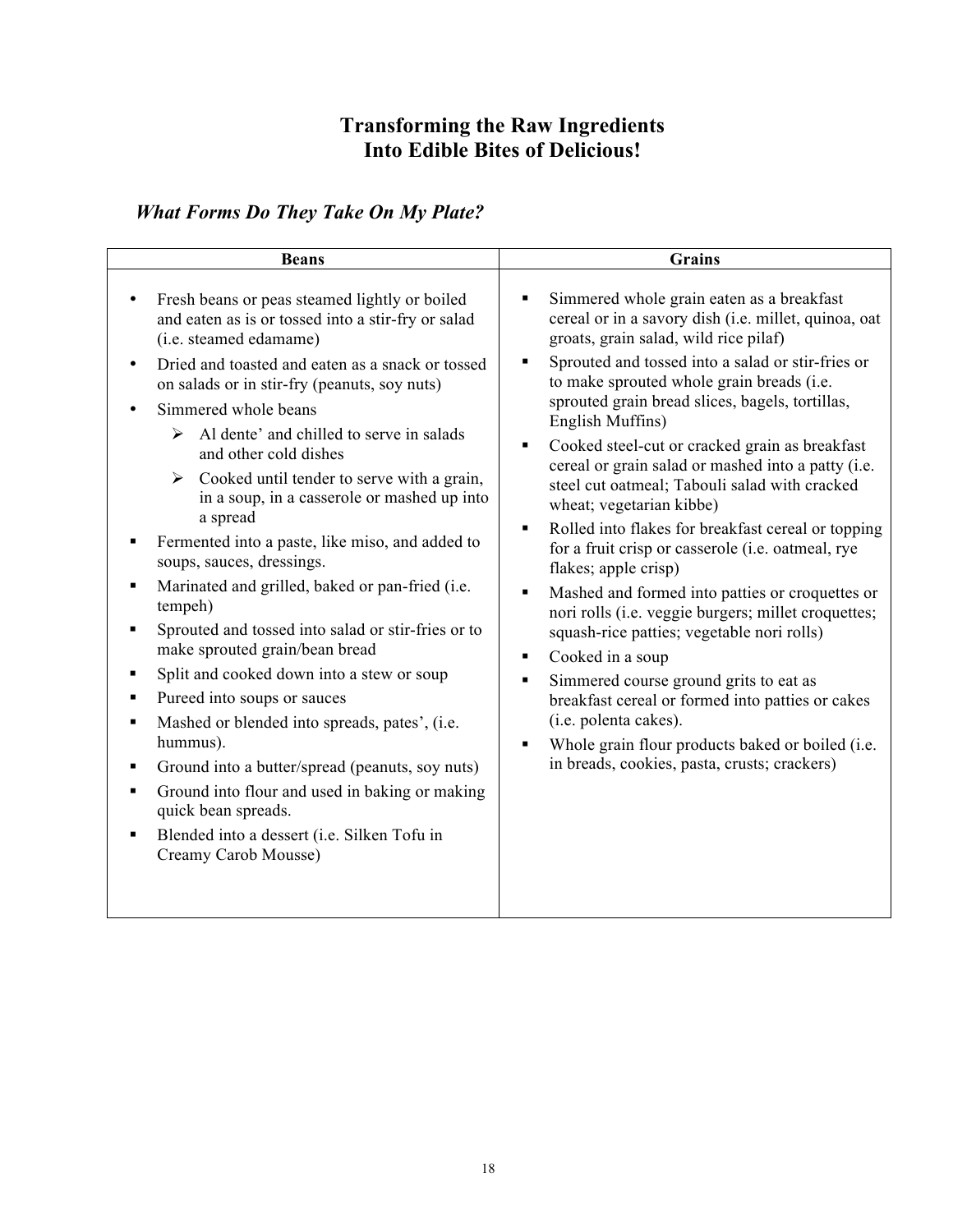## **How to Cook Beans**

# *Sorting and Rinsing*

Sort through beans by spreading them out on a tray. Remove stones, grass and other foreign matter.

Rinse beans thoroughly.

# *Soaking*

| <b>Method</b>   | <b>Amount of Water</b>                        | Time                                                                                                         |
|-----------------|-----------------------------------------------|--------------------------------------------------------------------------------------------------------------|
| Cold Soak       | 3-4 inches over the top of<br>beans in a bowl | $6 - 8$ hours<br>(Refrigerate after 8 hours if<br>not ready to use beans)                                    |
| <b>Hot Soak</b> | 3-4 inches over beans in pot                  | Bring to a boil; cover and<br>cook 5 minutes; remove from<br>stove and soak in this hot<br>water for 2 hours |

# *Proportioning Liquids to Beans*

| <b>Type of Dish</b> | <b>Amount of Beans</b>  | <b>Amount of Liquid</b> | <b>Comments</b>            |
|---------------------|-------------------------|-------------------------|----------------------------|
| Soup                | 1 cup dry               | $4-6$ cups              | For thicker soup, use 4    |
|                     | (Unsoaked)              |                         | cups liquid                |
|                     |                         |                         | Remove beans with slotted  |
| Entree or Side Dish | 1 cup dry (Unsoaked)    | 4 cups                  | spoon and leave liquid     |
|                     |                         |                         | behind.                    |
| Salad               | 1 cup dry<br>(Unsoaked) | 4 cups                  | Don't overcook beans for   |
|                     |                         |                         | salad, or the skins will   |
|                     |                         |                         | come off; add salt in last |
|                     |                         |                         | third of cooking to keep   |
|                     |                         |                         | the skins on.              |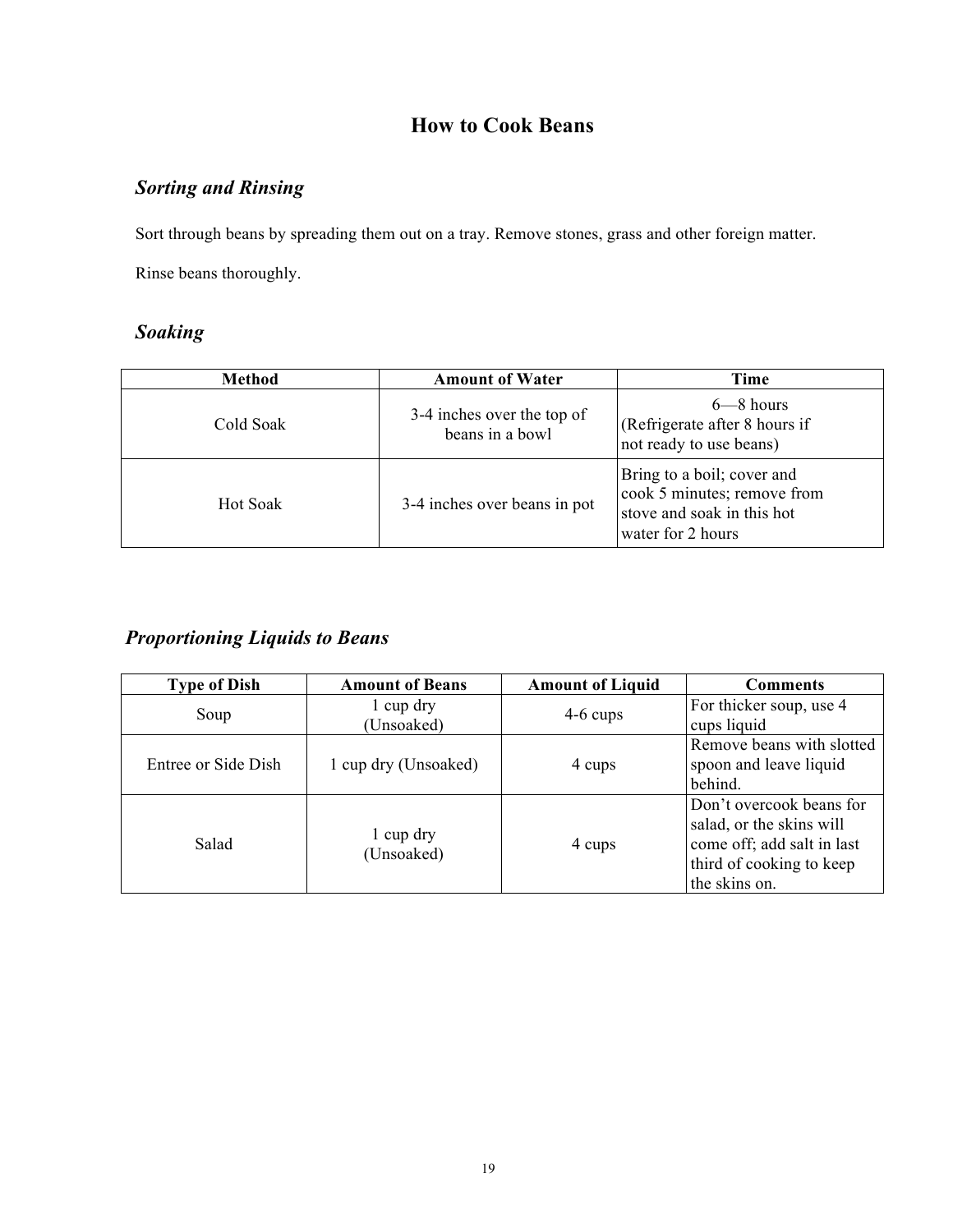# *Cooking Times*

## *Dried Beans/peas that don't need soaking before cooking*

| <b>Type of Bean</b> | <b>Cooking Time</b>                             |
|---------------------|-------------------------------------------------|
| Red Lentils         | Simmer 20 minutes                               |
| Green Lentils       | Simmer 30-45 minutes                            |
| <b>Split Peas</b>   | Simmer $1 \frac{1}{4}$ to $1 \frac{1}{2}$ hours |
| Adzuki Beans        | Simmer $1 \frac{1}{2}$ hours                    |

## *Cooking Times*

## *Dried Beans/Peas that must be soaked before cooking*

| <b>Type of Bean</b>         | <b>Cooking Time/Simmered</b> | <b>Cooking Time in Pressure</b><br>Cooker |
|-----------------------------|------------------------------|-------------------------------------------|
| Chickpeas                   | $11/2$ to 3 hours            | 30 minutes $(10-20$ minutes for<br>salad) |
| <b>Black Beans</b>          | 50-60 minutes                | 15-20 minutes                             |
| Kidney Beans                | 50-60 minutes                | 15-20 minutes                             |
| Pinto Beans                 | 50-60 minutes                | 15-20 minutes                             |
| Lima Beans                  | 60-90 minutes                | 25 minutes                                |
| <b>Great Northern Beans</b> | 45-60 minutes                | 15-20 minutes                             |
| Navy Beans                  | 45-60 minutes                | 15-20 minutes                             |
| <b>Black-eye Peas</b>       | 35-45 minutes                |                                           |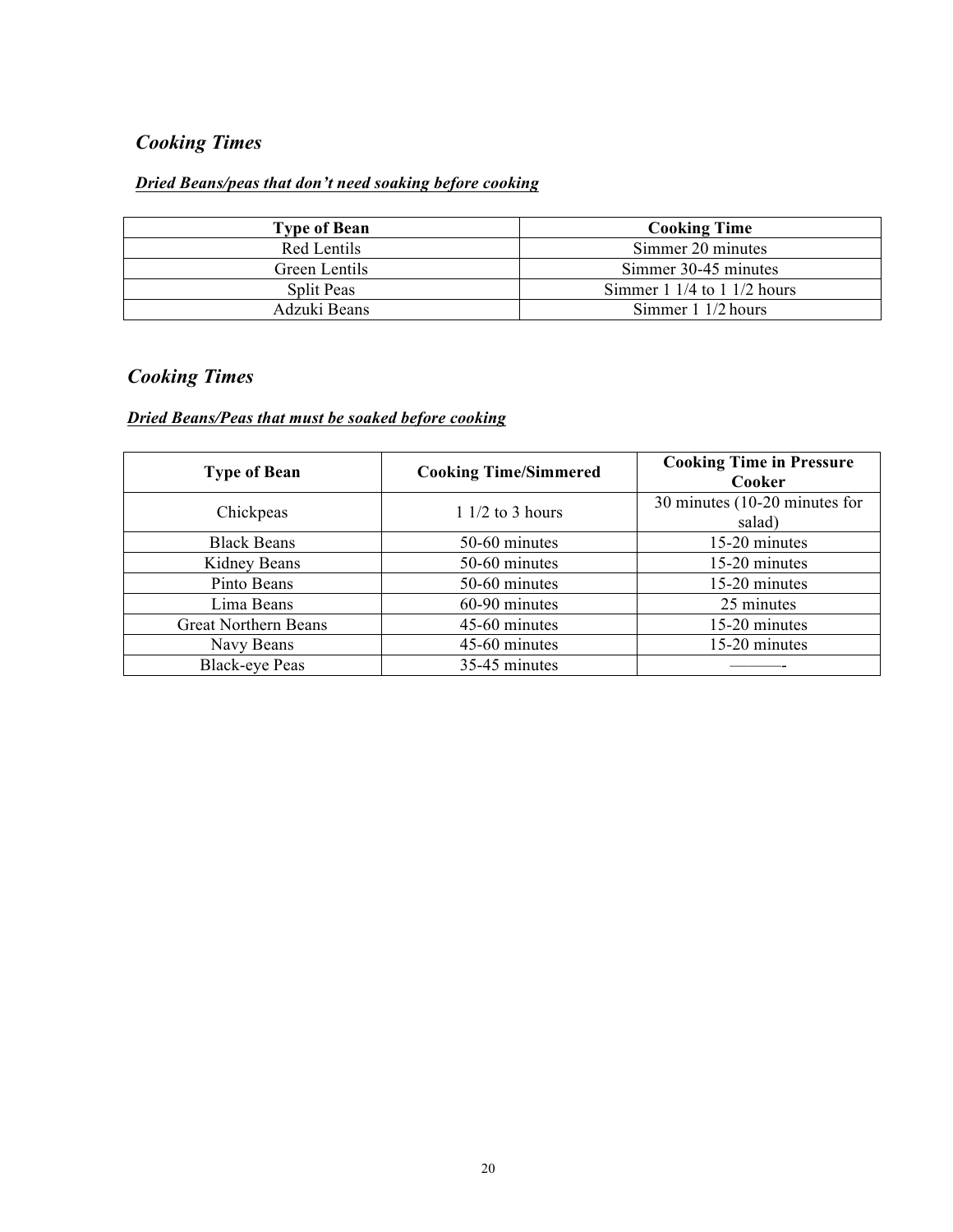## *Cooking Grains*

#### *Preparation before Cooking*

- 1. Rinse grain in cool water.
- 2. If grains cause you fullness or gas, you may soak them for one to several hours before cooking.
- 3. If you want grain to be fluffy, bring water to a boil first, and then add the grain. If you want grain to be soft and sticky, put in cold water, then bring to a boil. After grain comes to a boil, reduce heat so that grain simmers.
- 4. Note: If you will be cooking grain in the pressure cooker, decrease the water by 20% and let the pressure come down naturally before removing the lid after cooking.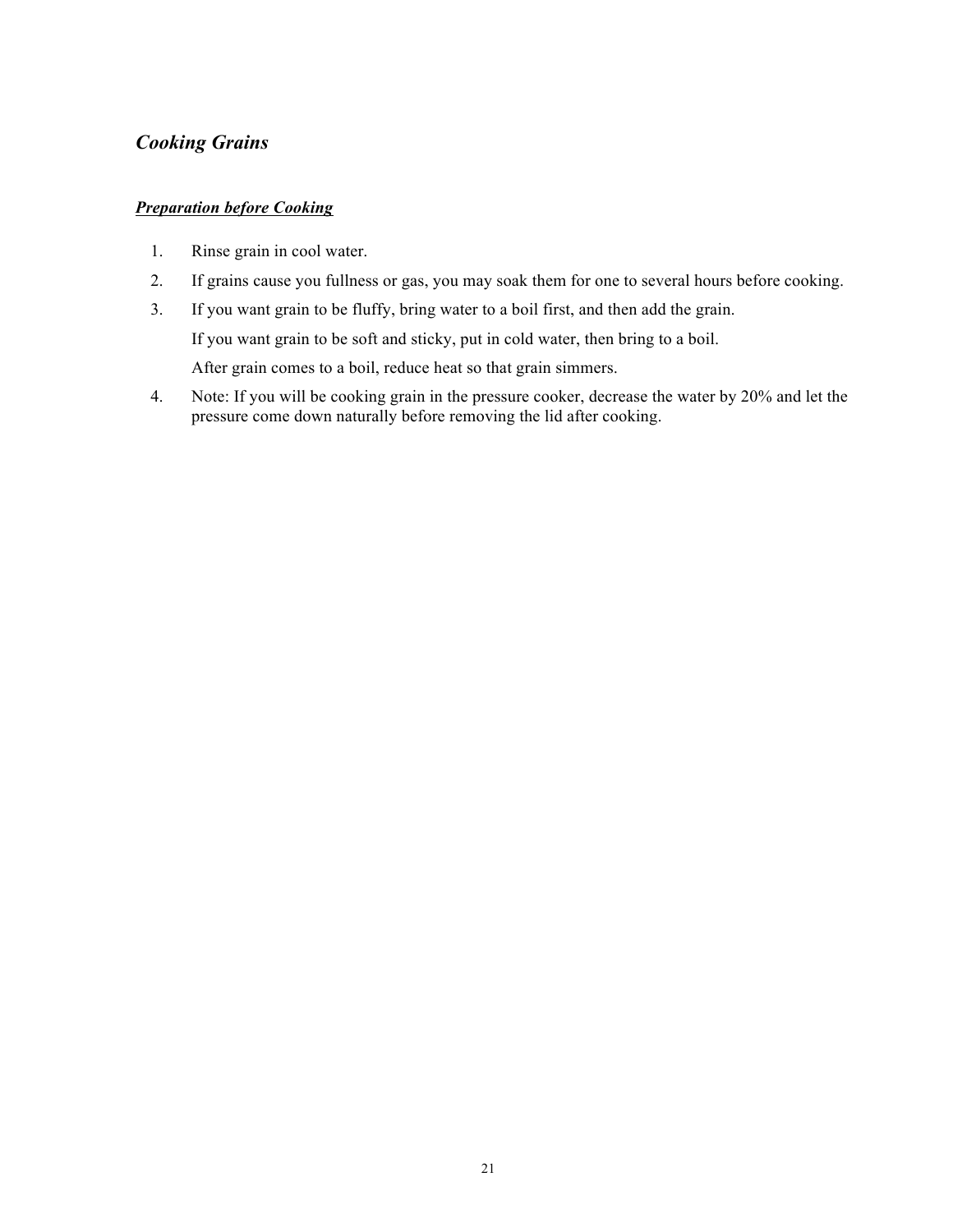# *Cooking Grains*

| Grain                                | <b>Amount Water to 1 cup of</b><br>Grain                         | <b>Cooking Time</b>                                                                                                              |
|--------------------------------------|------------------------------------------------------------------|----------------------------------------------------------------------------------------------------------------------------------|
| Long Grain Brown Rice                | $1\frac{3}{4}$ cups<br>$(1\frac{1}{2})$ cups for large quantity) | 45 minutes low flame, then 15<br>minutes no flame<br>Press. Cooker (P.C.); 40-45<br>minutes. Oven Bake: 375 deg for<br>45 min.   |
| Short Grain Brown Rice               | $1 \frac{3}{4} - 2 \text{ cups}$                                 | Same as above                                                                                                                    |
| Pearl Barley                         | $2 - 2 \frac{1}{2}$ cups                                         | -Steam: 60 minutes<br>$-P.C.: 45-50$ minutes                                                                                     |
| Millet                               | $1 \frac{3}{4} - 2 \text{ cups}$                                 | -Steam: Dry roast in pot first;<br>steam 15-20 minutes (it may take<br>longer if not dry roasted)<br>$-P.C.: 20 minutes$         |
| Bulghar                              | $1 - 1$ 3/4 cups                                                 | -Boil water, add bulghar;<br>-bring back to a boil;<br>- turn off heat and allow to sit<br>45 min.                               |
| <b>Cous Cous</b>                     | 1:1 for fluffy<br>$1\frac{1}{2}$ c. H20 for less fluffy          | -Boil liquid<br>-Pour water over cous cous coated<br>with oil in metal bowl & cover<br>-Let sit 10 minutes<br>-Fluff with a fork |
| Kasha                                | $1 \frac{3}{4} - 2 \text{ cups}$                                 | -Bring water to a boil<br>-Add Kasha, reduce heat<br>-Simmer for 10-15 min.                                                      |
| Oatmeal                              | $\frac{1}{2}$ c. oatmeal to 1 $\frac{1}{2}$ c. water             | Cook uncovered for 20 min.                                                                                                       |
| <b>Steel Cut Oats</b>                | $\frac{1}{2}$ c. oats to 1 $\frac{1}{2}$ c. water                | Cook covered for 30-40 min. Stir<br>often                                                                                        |
| Whole Wheat, Rye, Oats, or<br>Barley | Soak 6-8 hours in 3-3 ½ c. H20                                   | Bring grain and soaking water to a<br>boil; simmer 1 1/4 hours                                                                   |
| Quinoa                               | -Fluffy $11/4$ c.<br>-Less Fluffy: 1 3/4 c.                      | 10-20 minutes                                                                                                                    |
| Cracked Wheat                        | $\frac{1}{2}$ c Grain to 1 $\frac{1}{2}$ c. H20                  | 30 minutes                                                                                                                       |
| Flakes                               | $1\frac{1}{2}$ c. Flakes to 2 c. H20                             | 30-40 minutes                                                                                                                    |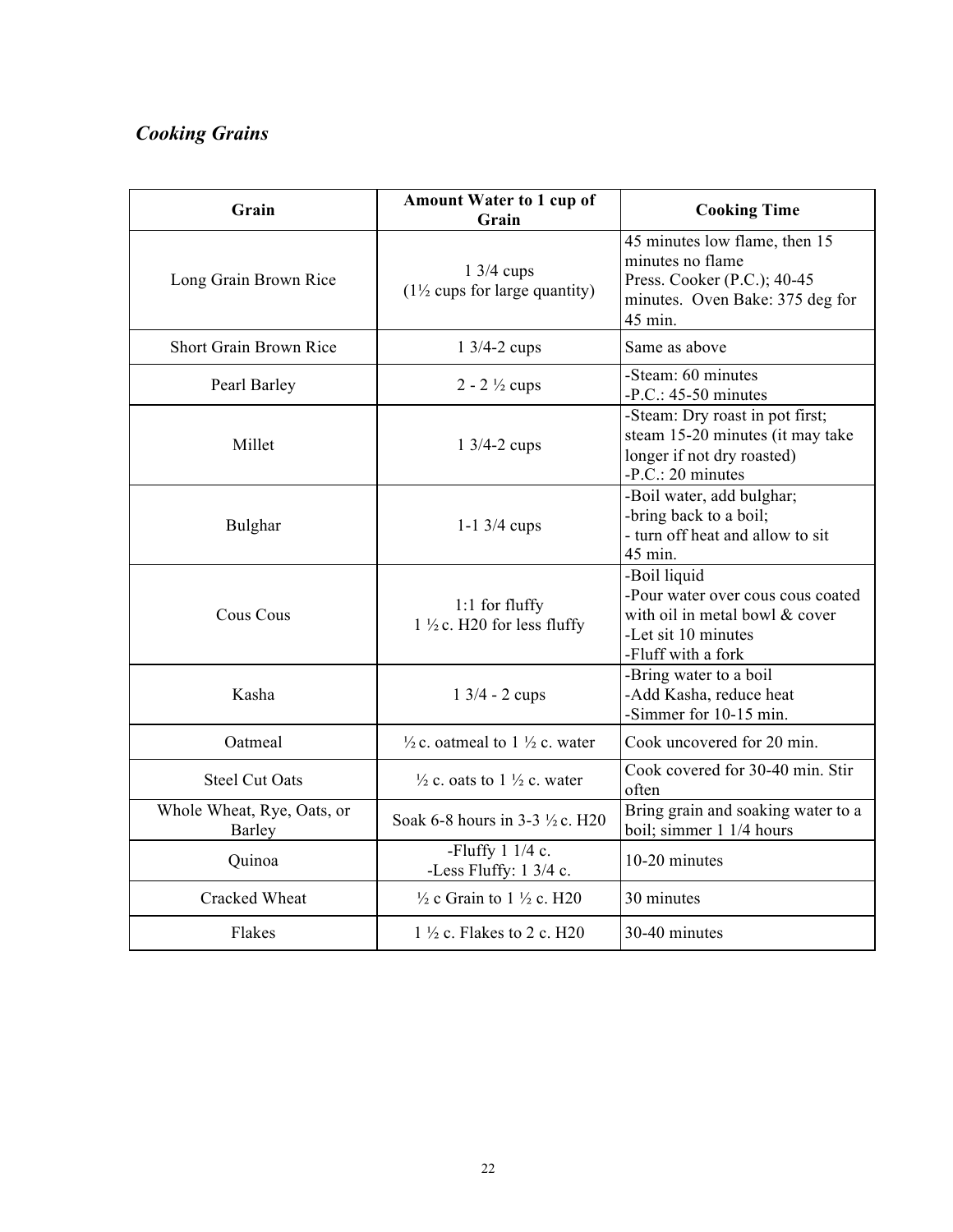# **Tips on Shopping for Healthy Eating**

**By Laura Pole, RN, MSN, Chef**

**Eating for a Lifetime: Lpchef@earthlink.net**

**(540) 890-7289**

## **The List**

- Keep an ongoing shopping list—as you use up ingredients or run low on pantry items, add to the list.
- Before you head out to the supermarket, take the time to make a list.
- Take a look at what you have on hand and plan to use up your perishable foods in your menu.
- List out meal ideas for the week, keeping in mind which days you'll have time to cook from scratch and which days you'll be pressed for time to put dinner on the table. When time is short, opt for healthy convenience items (such as frozen free-range turkey burger patties) with ready-toeat fresh produce. If you know to plan for burgers one night, shop for salad, fruit and whole grain buns to balance out the meal.
- Depending on your lifestyle, plan shopping for 3-4 days worth of meals or the entire week.
- Organize the list. As you create your shopping list, check your menu options against the revised Healthy Eating Pyramid to ensure you remembered everything from fish to produce. This will help ensure you're purchasing a variety of foods that provide all of your nutrient needs.
- Don't forget healthy snacks such as fruit, nuts, popcorn, edamame
- When you write up the list, arrange the grocery items to follow the flow of the aisles and set-up of the grocery store (i.e. fresh produce; seafood, poultry, meat; dairy/eggs; bottled and packaged food/canned goods; frozen; household; natural foods). You'll move through the store much more quickly and smoothly.

## **The Strategy**

- Don't go grocery shopping when you're hungry. It's easier to stick to the list if you're not hungry, so plan to eat something before you go.
- Plan your errands. If you're buying perishable food, do your grocery shopping last, and bring along a cooler with ice (or frozen plastic water bottles).
- If you plan to buy local and/or organic produce, see if there is a conveniently located supermarket that stocks organic and natural foods. If the quality is good, shop there first and supplement with a trip to the farmer's market and/or the natural foods store.
- Set a routine: Establish a day and time that makes it easy for you to move quickly and easily through the store and stay focused on your shopping needs
- Save money: Coupon clipping or finding stores that price match or give "frequent customer" discount cards can help save money. Use a coupon to experiment with a healthy new meal item you wouldn't normally purchase. Now the natural foods producers are also offering coupons/specials.
- Kids in tow? An enjoyable grocery shopping experience with children is possible. Use it as an opportunity to give your kids a lesson in color, smell and names of new foods. Engage them in food selection as a way to teach them about nutritious food choices.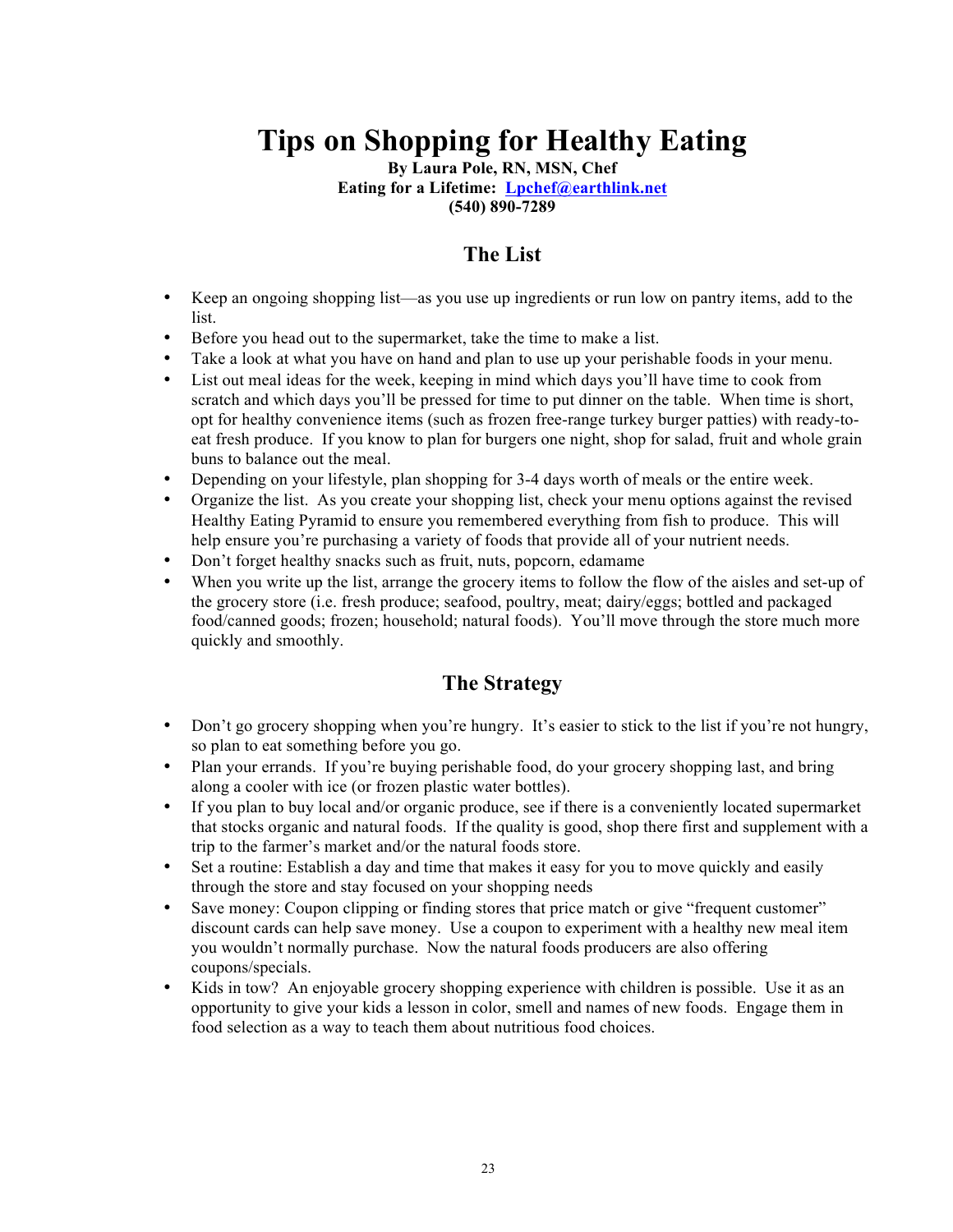## **Look at the Labels**

The Food Label can be one of your best shopping tools. You can compare nutrients and ingredients between similar products; determine which nutrients the food contributes to your total diet, safe preparation methods and much more. Chef Rebecca Katz gives the simple advice that if you can't pronounce the name of an ingredient on the label, it probably means there are chemical additives in the food!

For more information about reading food labels, visit the ADA's website, www.eatright.org

## **Tips of Navigating the Store for Nutritional Treasures**

- Produce: Check out the organic produce first. If the quality is good, choose from here. Keep the EWG's Shopper's Guide to Pesticides in Produce, to know which items are most important to buy organic. Since fresh produce doesn't last very long, buy only the amount you'll eat over a few days.
- Meat, fish, chicken, turkey, eggs, milk, cheese, yogurt: These are sources of whole protein. Look for fish that is low in mercury and caught in the "wild" such as wild Atlantic Salmon (as opposed to farm-raised). Go for organic meat, dairy, poultry, eggs. If you can't find organic, go for hormone, antibiotic free meat/dairy, and poultry and eggs that are also hormone and antibiotic free as well as "free-range" or "uncaged".
- Frozen: Keep some nutritious frozen foods on hand for convenience (frozen fruits and veggies; frozen sprouted grain breads; frozen edamame; frozen, nitrite-free turkey bacon; frozen meals made with whole grains, organic veggies)
- Bread, cereal, pasta rice: Your choices in this food group can make the difference between a highfiber diet and a low fiber diet). Opt for whole grain products whenever possible: whole grain breads, cereals, pasta and brown rice.
- Legumes, lentils, and nuts: There are a wide variety of legumes (beans) both dried and canned, available in the supermarket. Often, the organic version of these are the same price or only slightly higher than the non-organic. Pinto, kidney or black beans provide fiber, folate and protein. Nuts and natural nut butters contain monounsaturated fats, vitamin E, selenium and protein.
- Canned and bottled foods: For convenience and quick meals, stock up on some canned/bottled foods on hand, such as beans, organic tomatoes/tomato sauces.

Note: Some of this material is derived from the ADA Nutrition Fact Sheet: Shopping Solutions for Healthful Eating, available at www.eatright.org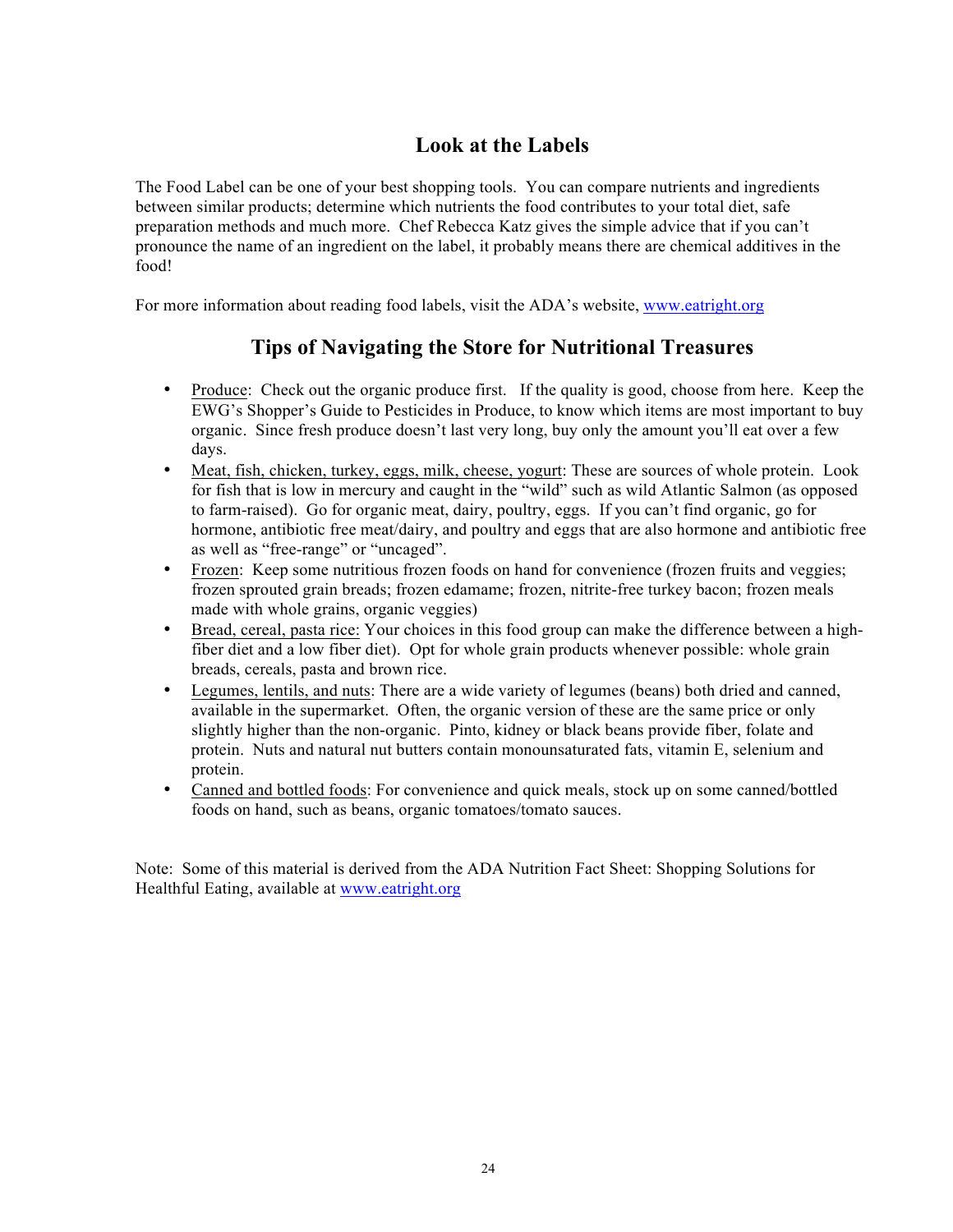# **Shopping and Eating Season to Season**

**By Rebecca Katz, BS, Chef The Inner Cook: www.innercook.com (415) 482-1003**

One of the pleasures of cooking is always having fresh ingredients at hand. As the calendar cycles, so do the foods the earth gives forth. It's enjoyable to look forward to a coming season, knowing that a favorite food (strawberries!) is about to make their annual debut at the farmers' market. This is a general guide to what you may see at the farmers' market depending upon the time of year. Remember, many staples are also available year-round at your supermarket, and some surprises are sure to show up at farmers' markets in different regions of the country. Still, this is a nice overview that can help connect you to the place where most of your food comes from: Mother Earth.

## **Anxiety Free Shopping**

Why Organic: The term "organic" typically describes food grown and made without chemicals including fertilizers, insecticides, artificial coloring, artificial flavoring, and additives. For my money organic food is the best: Best for taste, best for color, best for health, and best buy for your money. Growers and manufacturers can claim their foods are organic only if they meet the standards of the Federal Organic Foods Production Act and are certified by either state or federal officials. However, some small farmers who choose not to spend the money or time on such certification may still raise their foods, poultry, and meats without the use of any chemicals, hormones or antibiotics. These farmers are often at farmers' markets and are usually glad to talk about the way they raise their products. Of course, without organic certification, you're taking the farmer at their word.

Some fruits and vegetables should be avoided if they're not organically grown because the non-organic versions contain high levels of pesticides. It varies every year as to which plants are grown using harmful chemicals. You can find an updated list that the Environmental Working Group puts out annually. This list includes the top 12 produce items that are likely to have pesticide residues, and the top 15 that have the least amount of residue. The list is affectionately called "The Dirty Dozen and the Clean 15". You can find it at www.ewg.org or download the Dirty Dozen app on your smartphone.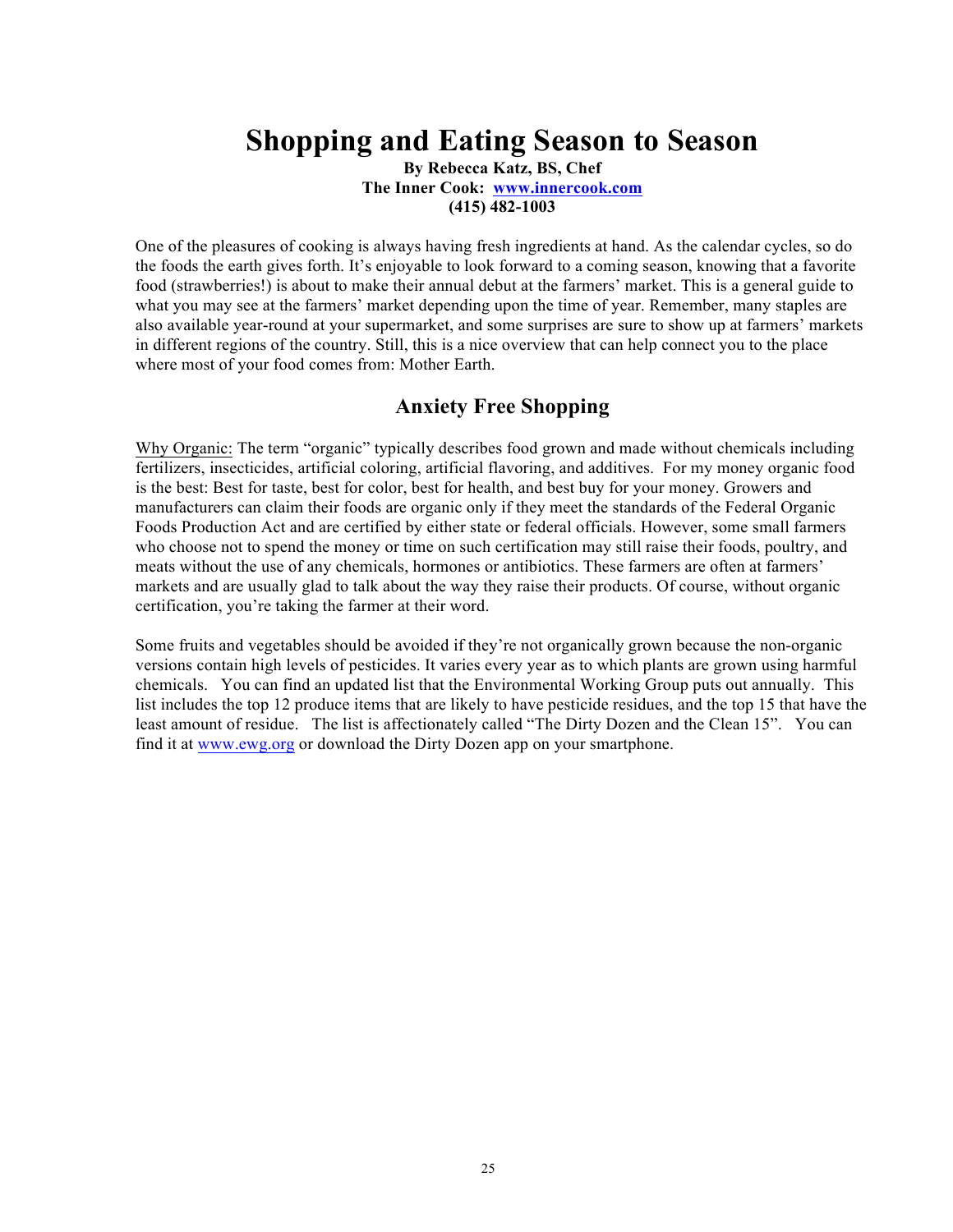## **Season by Season**

*Some of the delights you'll find at the farmers' market*.

A cross reference tool to the nutritional guide, many foods you'll find all year round in your markets, rotating with the seasons

## *Spring: March-June*

Apricots, Artichokes, Arugula, Asparagus, Avocados, Beets, Baby Carrots, Cauliflower, Daikon, Dandelion Greens, Cherries, Fava Beans, Fennel, Green Garlic, Leeks, Mangoes, Radishes, Rhubarb, Sugar Snap Peas, Mixed baby greens, Spinach, Swiss Chard, Shallots, Strawberries, Turnips, Watercress.

### *Summer: June-September*

Blackberries, Blueberries, Corn, Cucumbers, Eggplants, Figs, Melons, Nectarines, Okra, Peaches, Bell Peppers, Plums, Summer Squashes (Zucchini, Yellow Crookneck) String beans, Tomatoes, Tomatillos, Peppers

## *Fall: September-December*

Apples, Arugula, Asian Pears, Beans (cranberry and shell beans), Broccoli, Broccoli Rabe, Brussels Sprouts, Fennel, Green Tomatoes, Hard-Shelled squashes,( Acorn Squash, Butternut, Blue Hubbard, Delicata, Baby Dumpling, Pumpkins) Pears, Persimmons, Pomegranates, Radicchio, Bell Peppers, Sweet Potatoes

## *Winter: December-March*

Bok Choy, Cabbage, Celery Root, Citrus Fruits, Kale, Collards, Rainbow Chard, Swiss Chard, Leeks, Parsnips, Rutabagas.

## *Recommended Seasonal Availability Sites:*

"What's Ripe Report" on www.epicurious.com/e02\_ripe/ripe.html www.eatwellguide.org www.localharvest.com Organic Trade Association: www.ota.com www.ams.usda.gov/farmersmarkets/map.htm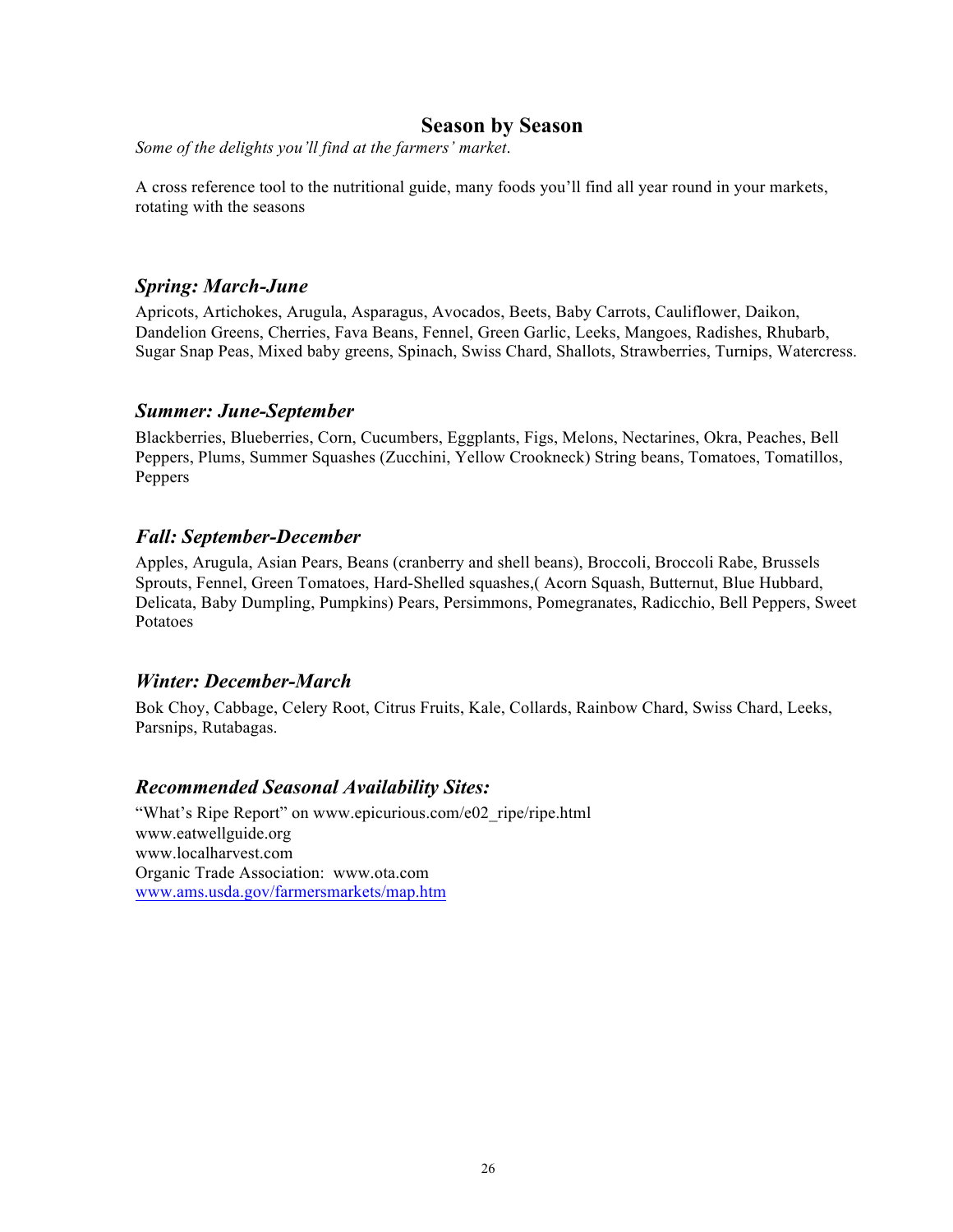# **Food Storage**

**By Rebecca Katz, BN The Inner Cook: www.innercook.com (415) 482-1003 and Laura Pole, RN, MSN, Chef Eating for a Lifetime: Lpchef@earthlink.net (540) 890-7289**

Sometimes it's helpful to prepare larger quantities of food than you plan to eat at one meal. Extra portions can be stored for later use.

Airtight containers in several sizes are important. Make sure they have indented lids; these seal well, exclude air, and facilitate stacking. Use masking tape and permanent markers to label containers with the date, and contents (this makes it so easy to identify and toss outdated food before it becomes a science experiment). Glass storage jars are not necessarily airtight.

Choose containers that are freezer, microwave and dishwasher safe. Glass, ceramic and all plastics should be labeled as safe for microwave use if you plan to heat in the microwave. Plastic containers such as yogurt and whipped topping tubs, take-out containers, and Styrofoam should not be used in the microwave. Nor should you microwave foods wrapped in plastic.

Aluminum foil: When roasting or storing food in foil, I recommend cutting a piece of parchment paper slightly smaller than the foil; place the parchment on the foil; place the food on the parchment and then wrap. This keeps the food from coming in contact with the foil avoiding the possibility of leaching into and reacting to the acids in food.

How long can I leave food in the fridge? There's no hard and fast rule except: "When in doubt, throw it out, without tasting it". Generally, leftovers kept more than 2 or 3 days are questionable unless you thoroughly re-cook them (not merely reheat them).

| <b>Frozen Food Item</b>                       | <b>Recommended Max Storage Time</b> |
|-----------------------------------------------|-------------------------------------|
| Fruits and vegetables                         | 1 year or less                      |
| Red Meat                                      | 9 months or less                    |
| Poultry                                       | 6 months or less                    |
| Ground meats                                  | 3 months or less                    |
| Fish:<br>Fatty fish (salmon, trout, mackerel) | 3 months or less                    |
| Lean fish (flounder, snapper, haddock)        | 6 months or less                    |

#### **Table 1: How long can I leave food in the freezer?**

Source: Robert Lehmann, Cooking for Life. Dell Publishing, New York, 1997.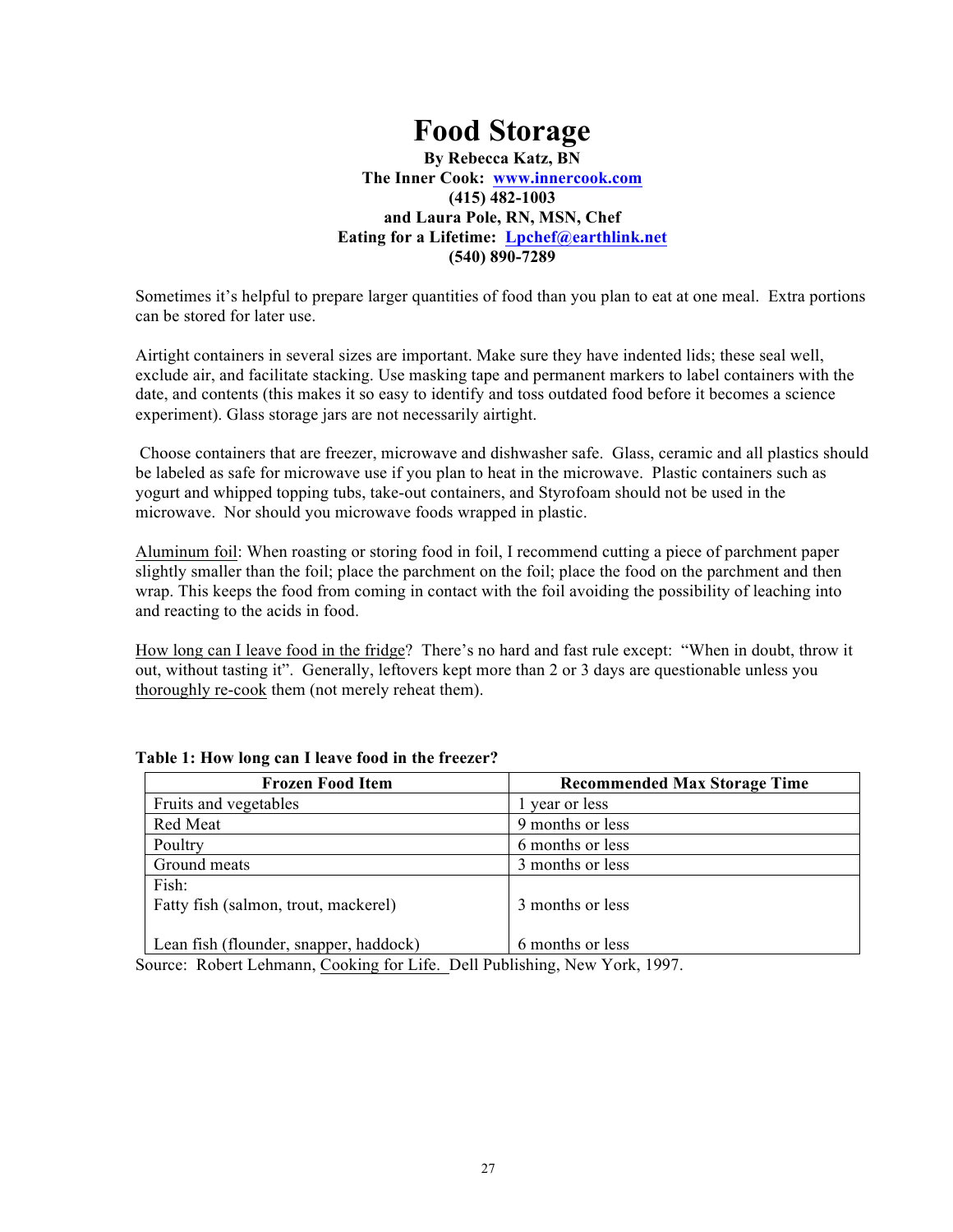#### **Food Storage (continued)**

#### Storing vegetables:

- Use vegetables as soon as possible after purchase.
- Storing them too long robs them of freshness and sweetness. Don't wash and trim until ready to use;
- Vegetables last longer if not pre-bathed.
- Onions, garlic, winter veggies such as winter squash, and potatoes, can be stored in a cool area of the house and eaten within 3-4 weeks . Store potatoes in the dark.
- Place vegetables in the crisper drawer in the refrigerator. Store carrots, radishes and leafy veggies in open plastic bags in fridge
- Keep washed and drained lettuces in a zip lock plastic bag with a sheet of paper towel to absorb moisture. Poke a couple of holes in the bag.
- Cabbage can be stored unwrapped in the fridge
- Make sure to take inventory before you go to the farmers market or grocery store!

#### Storing cooked foods:

- Most home refrigerators may get too warm if you put a large quantity of warm food or something blazing hot into it.
- Let hot foods cool to lukewarm and promptly put them away. Foods will cool faster and more safely if you divide it into several smaller containers and leave them ajar while they cool.
- Cover container carefully with an airtight lid and label the name of the food and the date.
- If you don't think you'll eat the cooked leftovers within 3 days, store it in the freezer.

Storing Eggs: Leave them in their carton in the fridge (eggs less likely to break; insulation of the package will help them stay cold when fridge door is opened).

Storing Fruit: Most can be stored at room temperature—the flavor will be richer and the fruit juicier.

Storing unrefined oils: Some experts recommend storing unrefined oils in the fridge. If you don't have space to do this, buy oils in relatively small quantities and store in a cool, dark place. Refrigerate oils that you use less often. Don't use the oil if it smells rancid.

Storing preservative-free cold cuts, bacon or ground meat: These meats will go bad in a few days if left in the refrigerator. Instead, separate out individual portions, wrap these portions in plastic wrap or with wax paper in-between, place in zip lock freezer bag, label and freeze.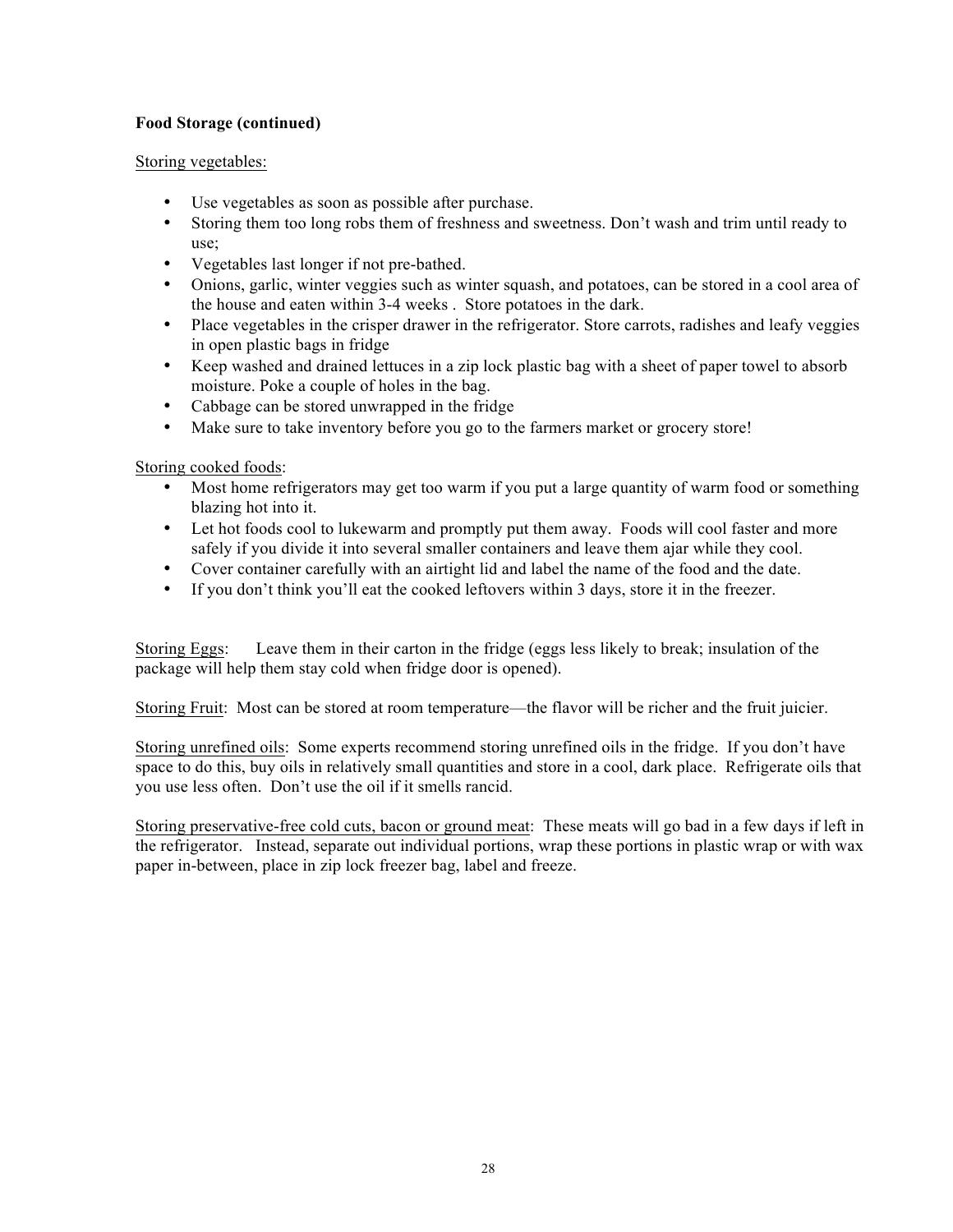## **Tips on Food Safety By Laura Pole, RN, MSN, Chef Eating for a Lifetime; Lpchef@earthlink.net (540) 890-7289**

- Wash hands thoroughly before and after every food preparation task and between tasks like handling raw meat and then cutting vegetables. Wash with warm soapy water for 20 seconds, then dry them with a disposable towel or clean cloth towel. Wash under rings and fingernails. Avoid wearing rings while handling and preparing food.
- Keep hot foods hot (above 140 degrees Fahrenheit) and cold foods cold (below 40 degrees) Microorganisms thrive between 40 and 140 degrees, and subsequent cooking or reheating may not destroy the toxins.
- Refrigerate or freeze both raw and cooked meats, poultry, fish and eggs as soon as possible after purchase. Do the same with leftovers and with foods you prepare in advance. See handout on Food Storage Tips. Wash all produce, even packaged salad mixes and vegetables, even those that are labeled "prewashed" or "triple washed" and those that will be peeled, like bananas, oranges, melons and avocadoes, especially if they aren't going to be eaten right away. The skin could be contaminated and when the fruit is cut, food-poisoning organisms could be spread to the flesh.
- Do not drink "raw" (unpasteurized) milk or apple cider. If you buy unpasteurized cider, heat it to 160 degrees, then chill it before you drink it.
- Have at least two cutting boards. Dedicate one (preferably not wood) to raw meats, poultry and fish. Immediately after use, wash it in hot soapy water or in the dishwasher. Periodically sanitize it with a solution of chlorine bleach and replace it when it develops significant grooves. Use a second board (this can be wood) only for cutting bread, vegetables, fruits and other foods that aren't cooked.
- Handle raw meat, poultry, seafood, and eggs as if they were contaminated. Even if they don't start out with enough bacteria to make you sick, mishandle them and they easily could. Don't let the juices touch other food, either raw or cooked. After you handle raw meat, etc., wash your hands, utensils, and surfaces thoroughly with hot soapy water.
- Thaw meats, poultry and fish in the refrigerator—never on the counter. Or thaw on the defrost setting in the microwave or in a sealed package in cold water that is changed every half hour. Read and follow the "safe handling instructions" now required by the USDA on all packages of raw poultry and meat. Also, marinate raw foods in the refrigerator.
- Wash kitchen cloths and sponges in hot water often. Disinfect sponges in a chlorine bleach solution or by microwaving them on high for one minute. Replace them when worn.
- Buy a refrigerator thermometer. Refrigerator should be between 34 and 40 degrees Fahrenheit and freezer should be around 0 degrees Fahrenheit. Do not put highly perishable foods in the door. Milk and eggs are best kept in the body of the refrigerator (leave eggs in their carton)
- Note: Sprouts provide ideal environment for microorganisms. "The FDA issues advisories saying that people with compromised immune systems and the elderly shouldn't eat sprouts unless they are cooked."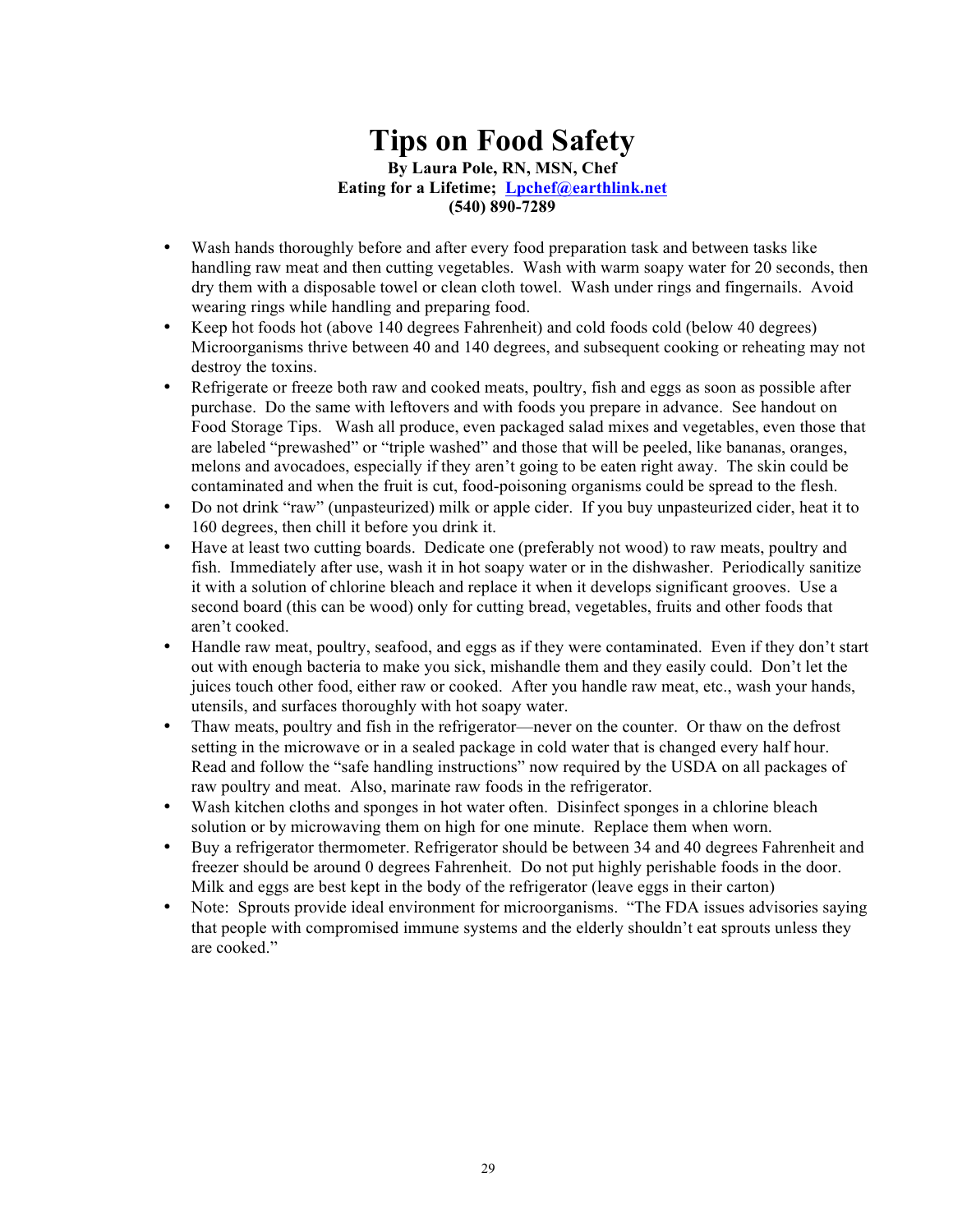#### **Tips on Food Safety (continued)**

#### **Cooking for Safety:**

- Never eat shell fish like oysters, clams or mussels unless they've been thoroughly cooked. They could contain bacteria and viruses that cause hepatitis or gastroenteritis.
- Don't serve the marinade unless you've cooked it thoroughly. And don't baste your food with the uncooked marinade.
- Stuff raw poultry just before cooking it, or better yet, cook poultry and stuffing separately.
- Cook meats thoroughly, but don't overcook them. Heat kills bacteria, but too much heat causes meat, poultry, and fish to form possibly carcinogenic heterocyclic aromatic amines (HAA's) Use a meat thermometer in the thickest part of the meat. The USDA says to cook your meat to *at least* the following internal temperatures:
	- o Beef, pork, lamb, veal—160 degrees F.
	- o Poultry—180 degrees F.
	- o Stuffing—165 degrees F.
	- o Boneless turkey roast—170-175 degrees F.
- Use a food thermometer to test temperature (an instant read meat thermometer is best—but don't leave this kind of thermometer in the meat while it's cooking). Insert the thermometer into the thickest part away from the bone and gristle
- Don't let your eggs run. They're safe when the whites are completely firm and the yolks are just beginning to thicken.

Sources:

Brody, Jane. "Clean Cutting Boards Are Not Enough: New Lessons in Food Safety". The New York Times, January 30, 2001.

CDC. "An Ounce of Prevention Keeps the Germs Away". http://www.cdc.gov/ncidod/op/food.htm.

Lehmann, Robert. Cooking for Life. Dell Publishing, New York, 1997.

Schardt, D. and Schmidt, S. "Keeping Food Safe", Nutrition Action Newsletter, Arpil 1995.

Hise, Phaedra. Orange Alert: Protect Yourself from Foodborne Illness. Vegetarian Times; April 2004, pp. 79-83.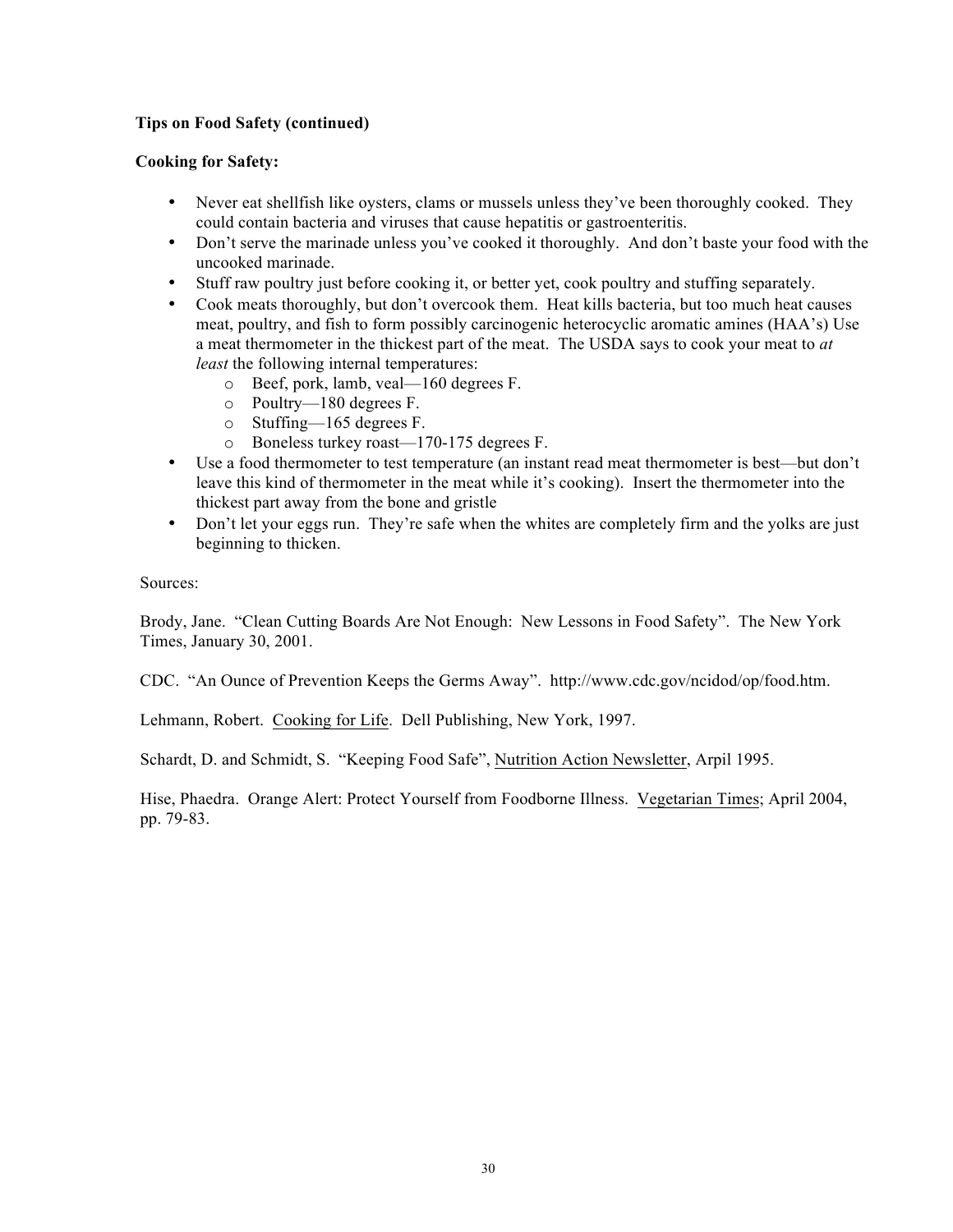# **The Facts About Grilling**



# Are Grilled Foods Associated with Cancer?

Cancer researchers have linked eating grilled meat, poultry and fish with certain health risks. Grilling and broiling cause "muscle meats" (red meat, poultry and fish) to produce cancer-causing compounds. These compounds, called HCAs (heterocyclic amines), have been shown to cause tumors in animals and possibly increase the risk of cancers of the breast, colon, stomach and prostate in humans.

When fat from meat, poultry or fish drips onto hot coals or stones, another cancer-causing substance is formed. PAHs (polycyclic aromatic hydrocarbons) are deposited back onto food through smoke and flare-ups.

But there is no need to eliminate grilling and broiling completely. First, muscle meats are the major concern. According to most researchers, grilled vegetables and fruits, burnt toast and "blackened" dishes (in which only the seasoning is charred) present a substantially lower risk. Second, it is still possible to enjoy barbecued meats. Here are some tips for limiting the formation of HCAs and PAHs when you grill.

# Tips for Safe Grilling

American Institute for Cancer Research

1. Grill veggies instead. Muscle meats like beef, chicken or fish pose the largest risk of cancerpromoting HCAs when grilled. Try grilling marinated vegetables on skewers, a grilling tray or wrapped in foil. Other healthy barbecue choices are veggie burgers, pizza, tofu or quesadillas. Grilled fruit makes a sweet, healthy dessert.

2. Marinating meats before grilling may significantly reduce the amount of HCAs.

3. Trim the fat. Choose lean, well-trimmed meats to grill; they have less fat to drip into the flames. Remove the skin from poultry. Avoid high-fat meats such as ribs or sausages.

4. Pre-cook meats, fish and poultry in the oven or microwave, then briefly grill for flavor.

5. Keep meat portions small so they only need to spend a brief time on the grill. Skewered kebobs cook the fastest.

6. Fix the drips. Avoid letting juices drip into the flames or coals, which causes smoke and flareups. Use tongs or a spatula to turn foods, instead of piercing meat with a fork. Covering the grill with punctured aluminum foil, not placing meats directly over coals and keeping a spray bottle of water on hand (to control flare-ups) are other ways to reduce drips.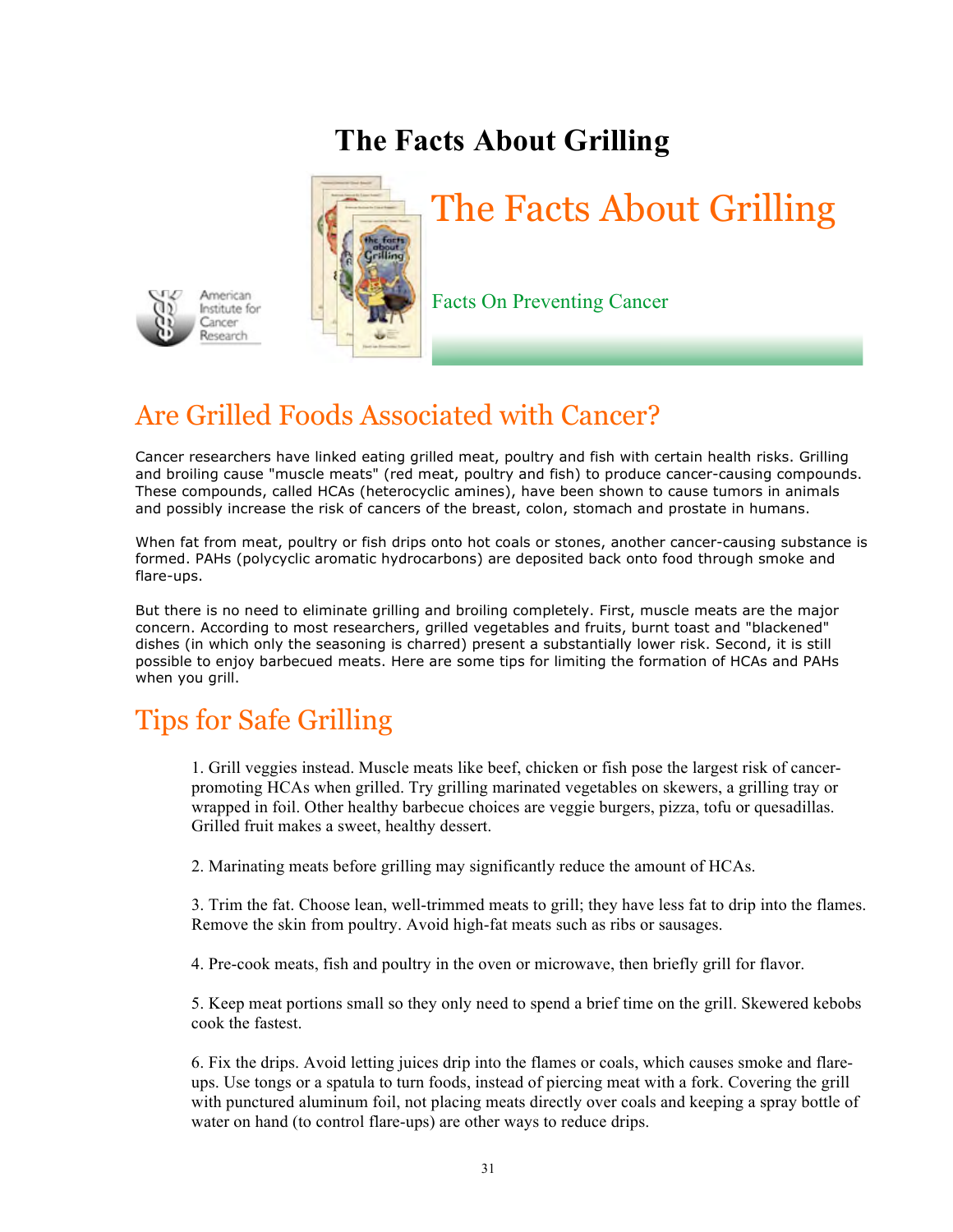7. Flip frequently. Recent research has found that cooking hamburger patties at a lower temperature and turning them often accelerates the cooking process, helps prevent the formation of HCAs and is equally effective in killing bacteria.

8. Remove all charred or burnt portions of food before eating

#### *And always remember to practice food safety.*

- Avoid cross-contamination. Use separate cutting boards, dishes and utensils for raw meats.
- Don't baste with used marinating liquid; make extra marinade to use for basting.
- Refrigerate foods that are marinated longer than 30 minutes.

# Make a Marinade

One of the most effective ways to reduce the formation of cancer-causing compounds in grilled meats, poultry and fish is to marinate foods before grilling. Studies have shown that even briefly marinating foods is effective in reducing the amount of HCAs - in some cases, as much as 92 to 99 percent.

Scientists aren't sure exactly what causes this effect. A marinade may act as a "barrier," keeping flames from directly touching the meat. Or the protective powers may lie in the ingredients of a typical marinade. Vinegar, citrus juice, herbs, spices and olive oil all seem to contribute to the prevention of HCA formation.

About a half-cup of marinade is needed for every pound of food, although large pieces may need more to adequately cover the food's surface. Total immersion is not necessary, but the food should be turned occasionally, so that all surfaces will be in contact with the marinade long enough to benefit. Use a non-metal container or a sturdy, resealable plastic bag to hold the marinating foods.

#### **Can meat fit into a cancer-protective diet?**

Yes, however, AICR's Diet and Health Guidelines recommend eating no more than three cooked ounces of red meat a day (about the size of a deck of cards). A good rule is to fill at least two-thirds of your plate with vegetables, fruits, whole grains and beans and one-third or less with animal protein. This eating pattern will lower your consumption of fat and boost your intake of the many vitamins, minerals and antioxidants that promote overall, long-term health.

For more information about healthy proportions on your plate, read *The New American Plate* brochure.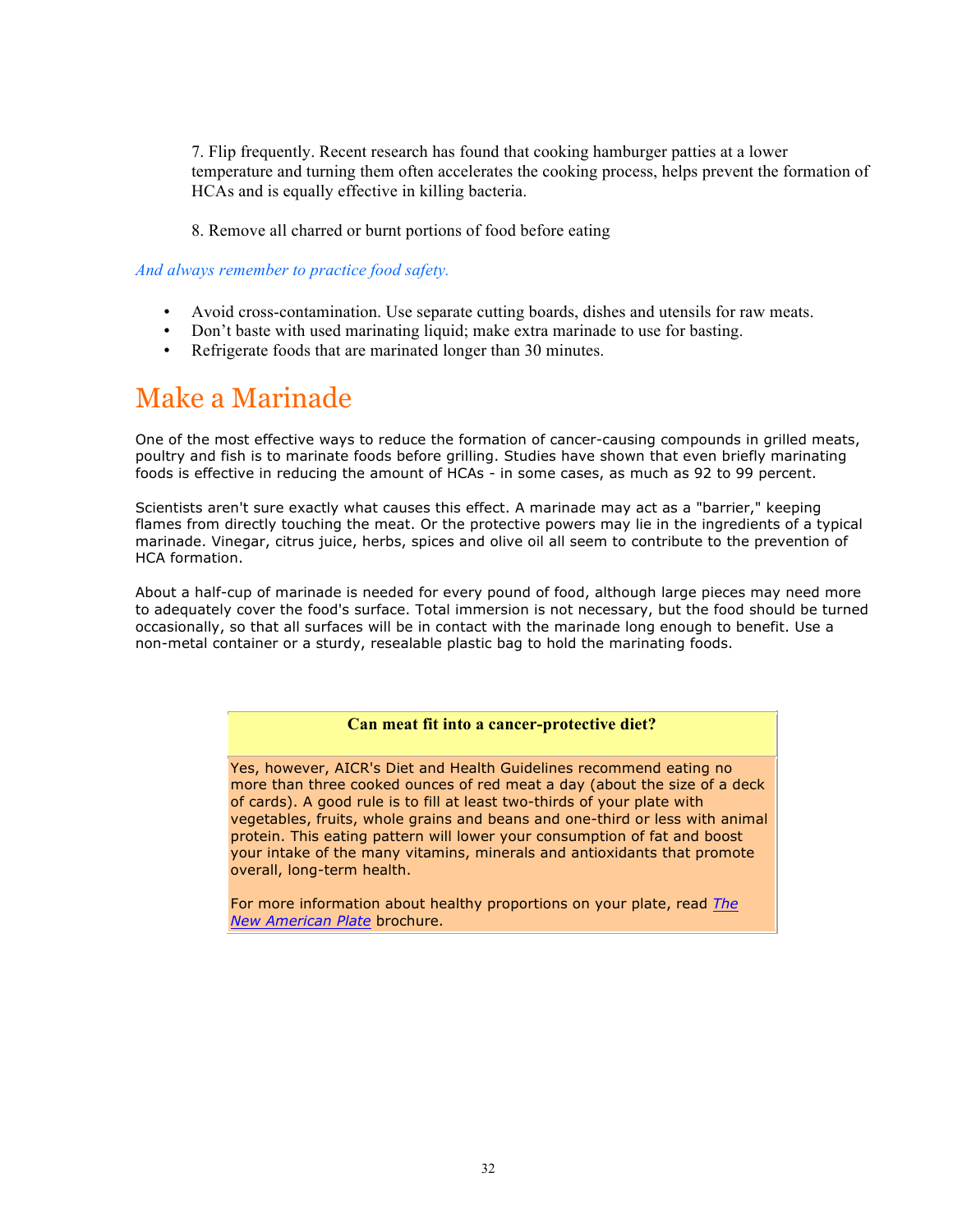# Classic Marinade

1/2 cup rice or white wine vinegar 1 Tbsp. canola oil 1/4 cup finely chopped onion 1 small bay leaf 2 sprigs fresh rosemary, thyme or oregano (or 1/2 teaspoon dried) 2 cloves garlic, finely minced 1/2 teaspoon freshly ground black pepper

#### *For grilling:*

Assorted vegetables, sliced into thick rounds (such as eggplant, zucchini, summer squash, bell peppers, mushrooms or red onion) Lean meat, skinless poultry, fish or firm tofu cut into 2-inch cubes or chunks

In bowl, combine marinade ingredients until well blended. Add food to be grilled and turn several times until all sides are coated. Cover and refrigerate for at least 30 minutes, occasionally turning food so that marinade is evenly distributed. Drain and discard marinade. Thread skewers with vegetables, meat or tofu. Grill, turning often to prevent charring.

**Note:** It is best to make separate skewers for meat and vegetables, since cooking times will vary. If desired, make additional marinade for basting. Do not baste with used marinade.

## AICR Diet and Health Guidelines for Cancer Prevention

- Choose a diet rich in a variety of plant-based foods.
- Eat plenty of vegetables and fruits.
- Maintain a healthy weight and be physically active.
- Drink alcohol only in moderation, if at all.
- Select foods low in fat and salt
- Prepare and store foods safely.

*And always remember... Do not use tobacco in any form.*

Return to AICR home page

E23-FG/F85

#### ©2001 American Institute for Cancer Research

The American Institute for Cancer Research 1759 R Street NW, Washington, DC, 20009 1-800-843-8114 (202-328-7744 in D.C.) aicrweb@aicr.org Copyright © 2006 AICR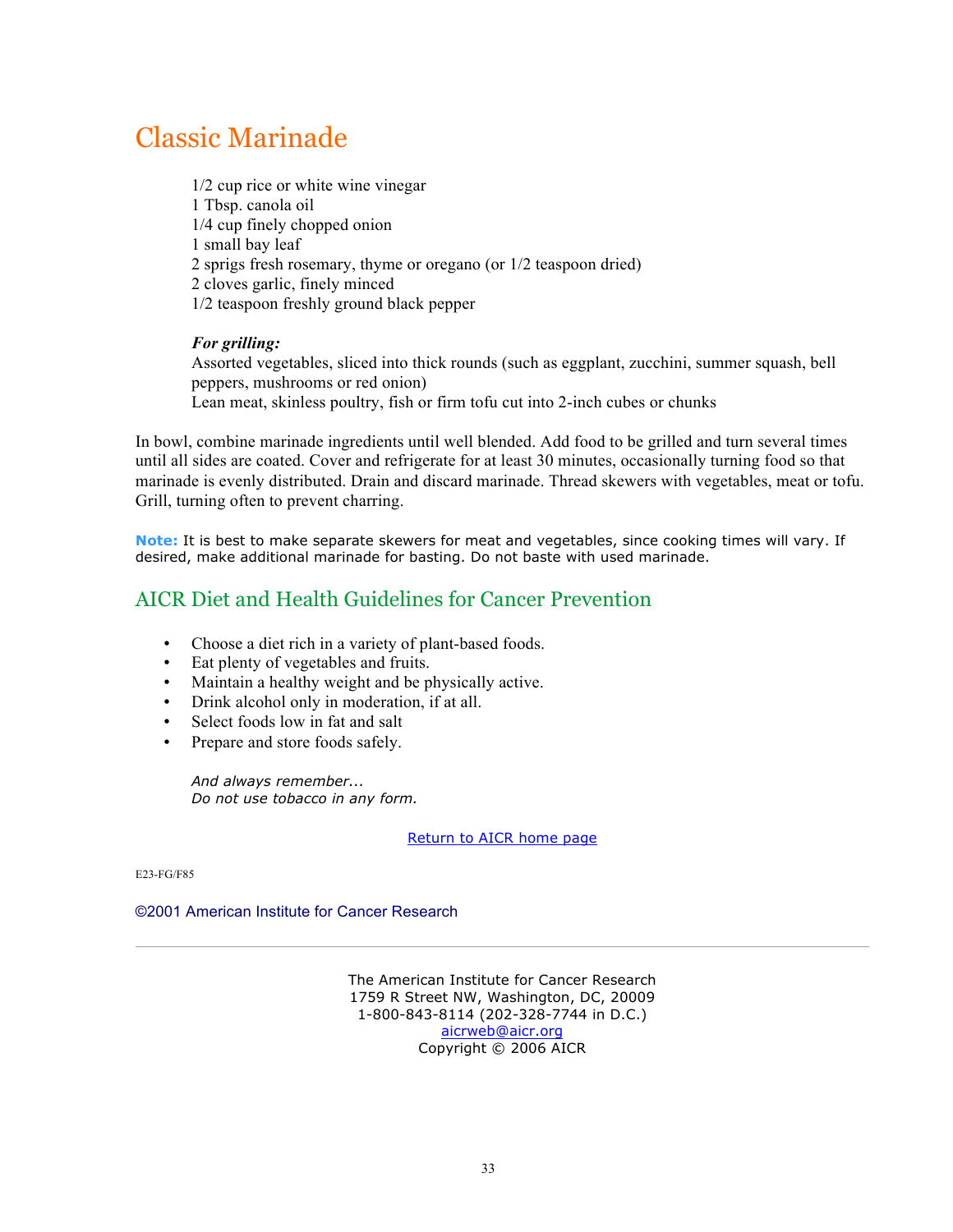# **Section 2: Bringing Your Food to Life - Simple Sample Menu**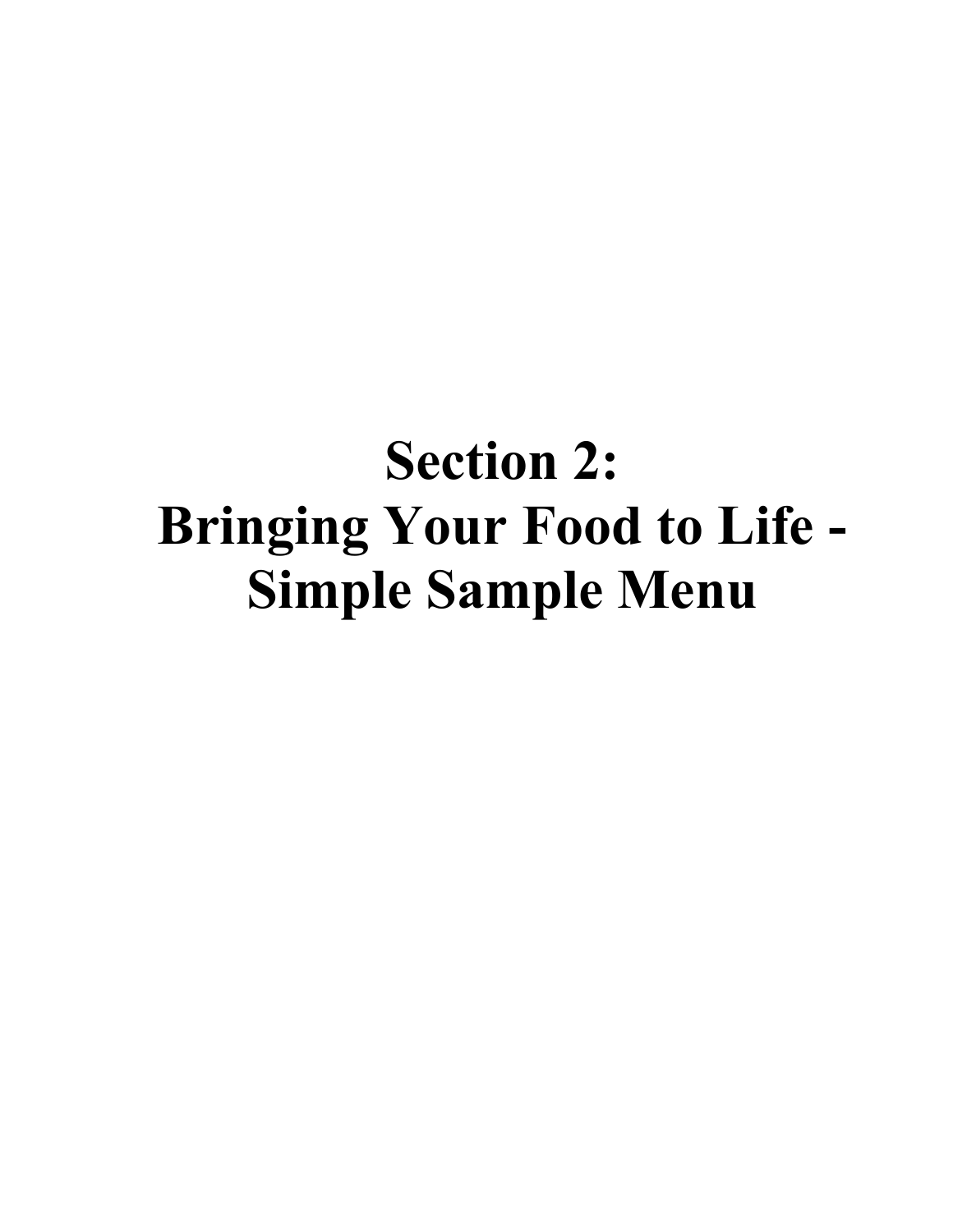# **Some Ideas for Getting Started**

#### *When you can't take the chef home, do the next best thing— Take home menus, recipes, shopping lists and…A pinch of adventure!*

In the beginning of this book, I suggested you start slowly to incorporate changes in your eating, especially if this is new to you. If you're used to this kind of cooking and your pantry is stocked and your kitchen equipped, then you may want to forge ahead into the sample simple menu.

If this kind of eating and cooking is new to you, you may want to give yourself about a week or two to get settled in your "old world" with your transformed body, mind and spirit. Think about how you felt at the Retreat and how you think the food played a part in that. Did certain foods taste especially good, or perhaps give you energy or leave you feeling mentally clear? Were there certain dishes that you know you want to eat again? Was there something you think your family would enjoy as well?

During the second or third week, perhaps you can prepare one new recipe or go to a health food store or restaurant and order one new health supportive dish. Check out your pantry and see if you want to reorganize it or need to stock it so that you can give yourself a "KISH" pantry (Keep It Simply Healthy). Make a list of ingredients you need for your pantry.

The next week, check out the list of suggested cooking equipment and utensils. Decide if you want to add to your equipment or make-do with what you have. I don't suggest you buy all the equipment and utensils at once. (It took me several years of whole foods cooking to get all the equipment and utensils I now use). Kidnap a friend who likes to cook healthy food, and get them to help you pick out some equipment you'd like to have now.

Again, try another new recipe, or order another healthy dish at one of your favorite restaurants. Also, during that week, take a look at the Simple Sample Menu. You'll see that there are some items that can be prepared ahead of time and frozen.

The next week, do some of the "get-ahead" preparation. If you have a friend or family member who can help, get them involved. Maybe they can do the shopping and/or some of the cooking. Friends can make items at their homes and deliver them to you to put in your freezer. Or, if it's convenient, cook together you'll be amazed at how fun that is!

If you have the time and energy, add another recipe to your repertoire or order another healthy menu item at an ethnic restaurant. If you don't have much energy, make yourself a smoothie and think about your favorite moment at the Smith Center!

When you feel ready to get started with the Simple Sample Menu, plan to do your grocery shopping on a Friday or Saturday (the menu is designed to start on a Sunday). Before you go shopping, spend a little quiet time becoming centered on your intention to nourish yourself. Begin to sense that all the activities that surround food— planning, shopping, preparing, eating, and sharing—can be wholesome, balancing and therefore healing. Thank yourself for taking this step toward wholeness.

Now, go forth, get a little "retail therapy" and discover the joy of cooking and eating for a lifetime!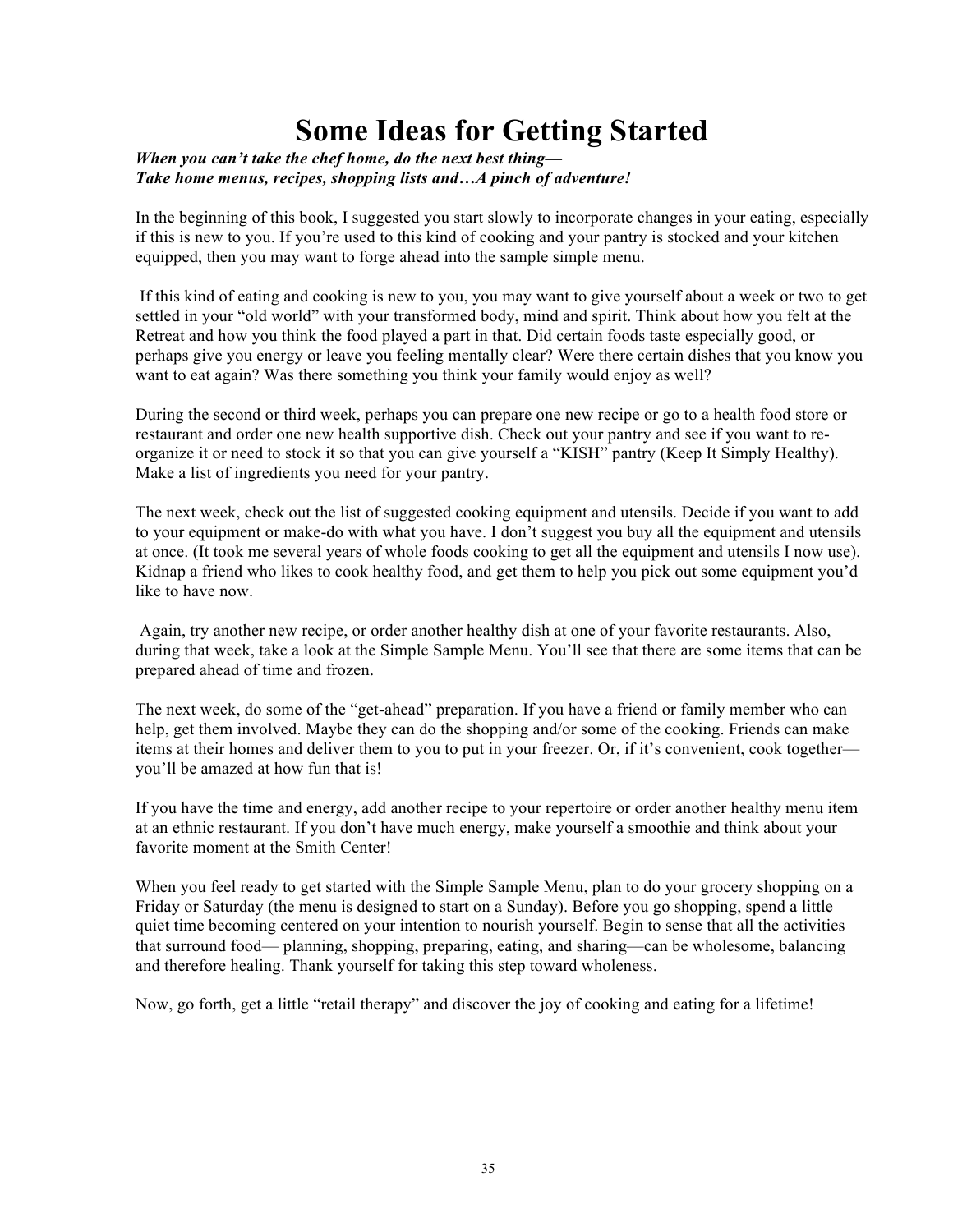# **The Simple Sample Menu**

# **Introduction**

This menu is designed around the weekdays when you may be working and/or going to treatments. This menu is nutritionally balanced for what Dr. Keith Block calls "Maintenance", and encourages optimal dietary well-being. It is not adjusted for particular medical needs (i.e. gastrointestinal problems, such as colitis; gluten intolerance). If you have a problem or condition requiring dietary adjustments, you may need to consult with your health care provider for guidelines. You may also contact Laura Pole or Cathy Vogt for guidance in making adjustments.

The Simple Sample Menu is designed to be made in 2 phases. The "Getting Ahead Menu" is if you don't have much time or energy to cook, or if you're someone who just likes to get ahead. The "Getting Ahead "Menu" items are prepared a week before the Simple Sample Menu week.

If you have a lot of experience in cooking and have the time/energy, you can wait and prepare all the "Get Ahead" items during the week you're cooking the Simple Sample Menu.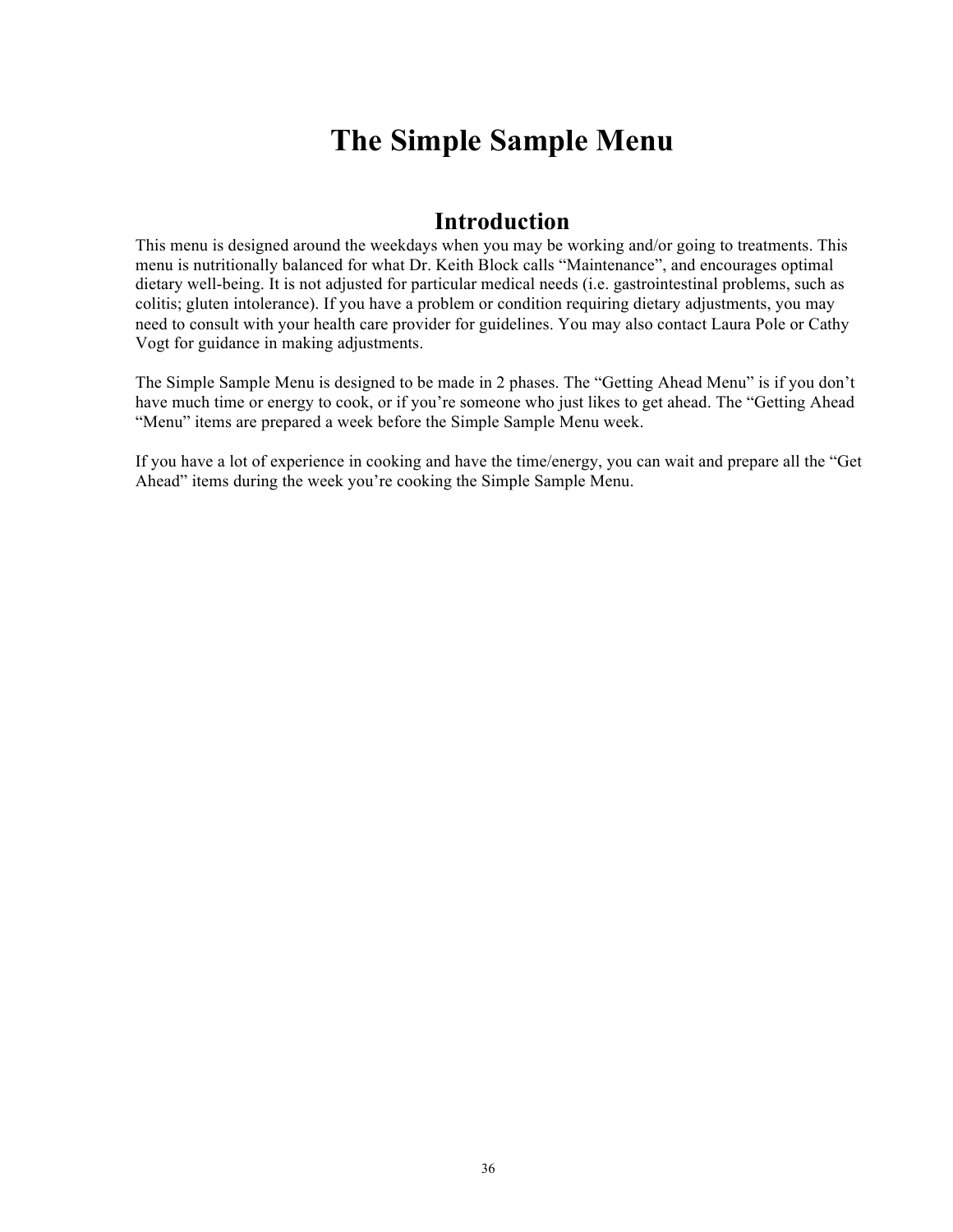# **Getting Ahead Menu**

A week before you get started with the Simple Sample Menu, you (or someone who cooks for you) may want to prepare some things ahead of time, and put them in the freezer. You can make big batches and store in small containers so they're available to use over the next several weeks. The shopping lists and recipes for the Get Ahead Menu are on the following pages.

#### **Chef Laura's Luscious Lentil-Walnut paté**

(for a snack spread; also can be spread on bread for a veggie sandwich) \*Totally optional—can buy a prepared bean spread like hummus

#### **Chef Rebecca's Magic Mineral Broth**

(as a broth for soups and sauces and can drink as a tonic) \*This is optional, as you can substitute already prepared broth—however, this broth adds magic flavor and healing nutrient supplementation. If you don't have access to freezer space to store about 6 quarts, buy cartons of organic vegetable broth, instead—this is indicated on shopping list)

#### **Splendid Start Split Peas**

(for making guacamole, a quick soup or to add protein and moisture to a casserole)

#### **Chef Cathy's Spinach Miso Pesto**

(for the pita pizza and as a spread for snacks)

#### **Frozen Fruit**

(Peel 7 ripe bananas and cut into 1-inch pieces; chunks of other fruit of choice such as mango, pineapple, cantaloupe or buy bags of frozen berries; place in storage container or freezer bag and freeze. This will be used for smoothies and sorbet)

#### **Kidney or Pinto Bean Spread**

(as a snack spread or to go in tortilla) \*Totally optional—can buy some already prepared

#### **Cashew Cream "Cheese" Sauce**

(Cashew cream for baked potato and to stir into soup or toss with pasta)

#### **Jam Good Cookies**

(for desserts and snacks) \*Optional, but like having gold coins in your freezer!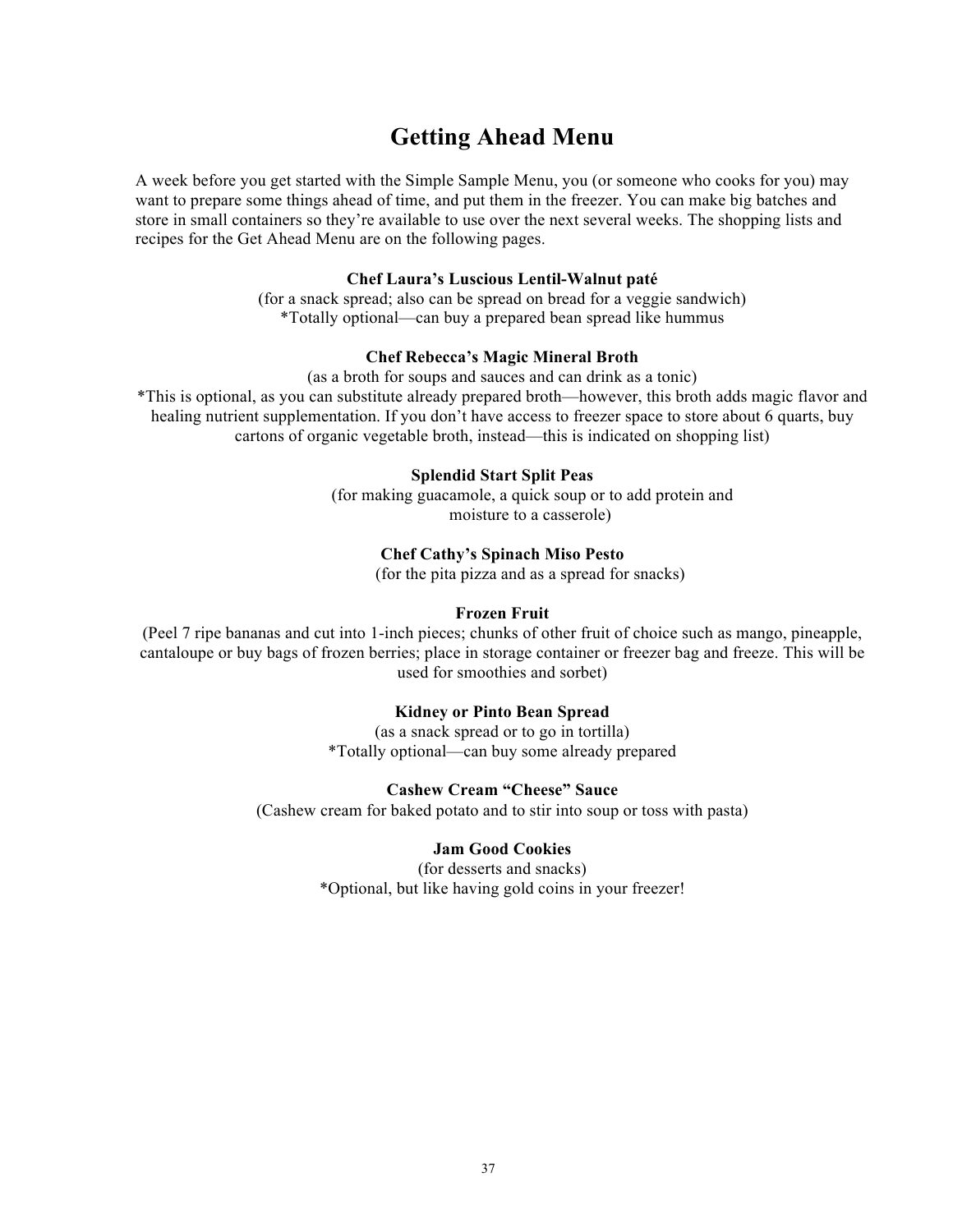# **Simple Sample Menu**

#### **Notes:**

Some people often eat the same breakfast foods every morning. This menu has different breakfast items each day. If you prefer to eat the same breakfast food every day, feel free to adjust the menu. Just be sure to include nutritious foods with no or minimal sugar (i.e. whole grain cereals or breads, nuts or nut butters, fresh fruits, eggs, yogurt, nitrite-free turkey bacon). The only breakfast menu I suggest you stick with is the Thursday morning menu, because the extra millet you cook at breakfast will be used in a millet patty at another meal.

You will notice that I list Time-Energy Saver substitutions for certain foods. I also give "Head-Start Hints" to make the next day's preparations easier.

I've only included dessert in the menu of a couple of meals. Feel free to eat fruit for dessert or one of the Jam Good Cookies you made ahead of time.

If you decide to eat out or get take-out instead of cooking a meal, just use the guidelines I gave you in menu planning, so you choose food that makes a balanced, nutritious meal.

# **Saturday Evening Head Start Hints**

Soak the black beans

## **Sunday Dinner**

The Best Black Beans and Quinoa Baked Butternut Squash Sautéed Chard \* Spring Greens Salad with Tomato-Basil Dressing\* Baked Apples

*\*Time/energy-saver Substitutions:* Sautéed Pre-washed Baby Spinach or Mache; use a reduced fat prepared salad dressing made with cold-pressed oil, such as Annie's Naturals Balsamic Dressing; or simply toss lettuce with a little lemon juice, olive oil and salt *\*\*Head-start Hints:* 

- Prepare "Queen Bean" Patties and store in fridge
- Take leftover black beans and divide into 1 one-quart container and 1 half-pint containers. Put the one-quart container in fridge and freeze the half-pint container.
- Thaw out 1 quart of Magic Mineral Broth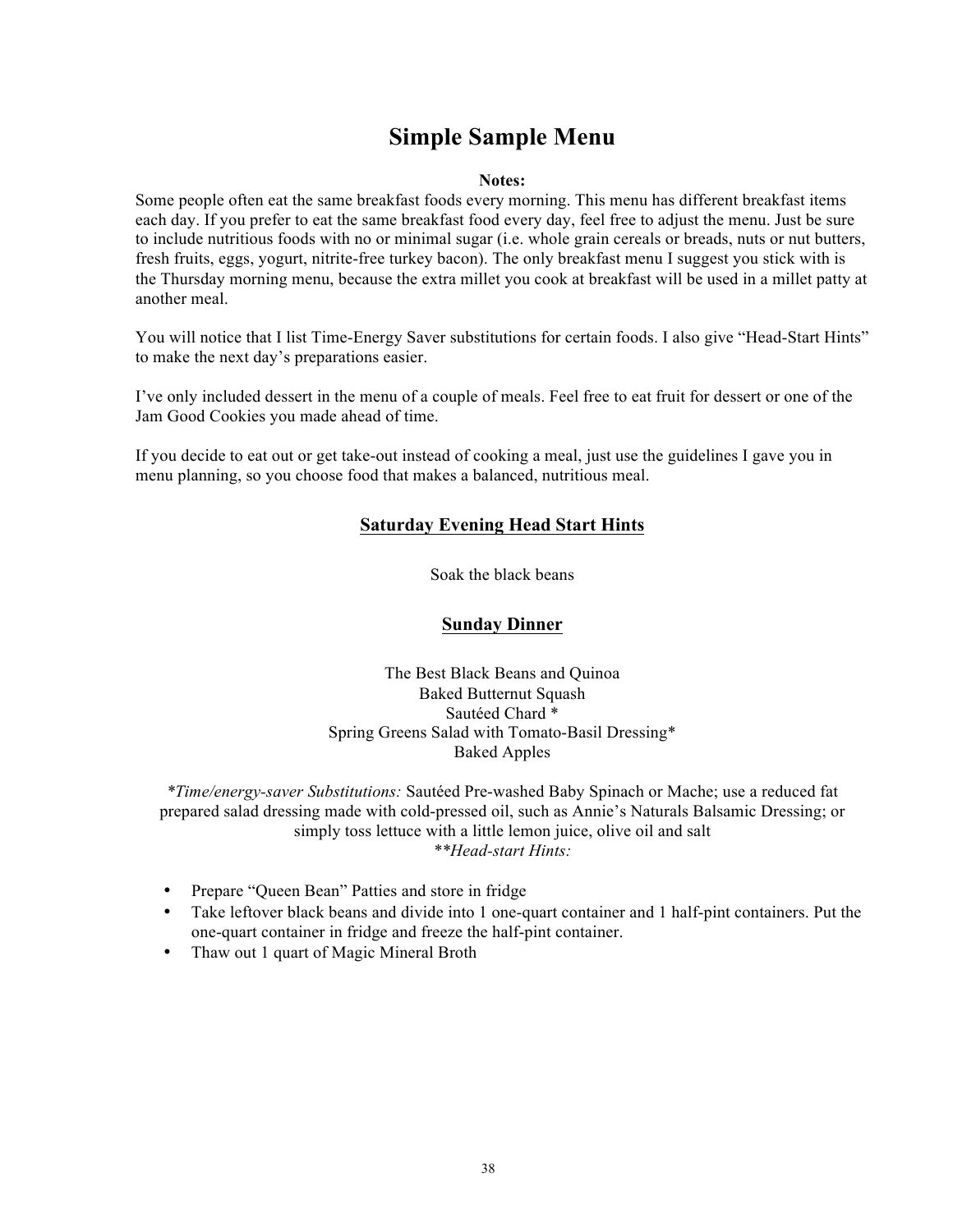#### **Monday**

#### **Breakfast**

Ezekiel 4:9 Sprouted Grain Breakfast Cereal with Organic Milk or Soy, Almond, Oat or Rice Milk Walnuts Fresh Fruit in Season with Organic Soy, Cow or Goat Yogurt Sprinkled with Ground Flax Seed and Wheat Germ Optional Sweetener: Grade B Maple Syrup, Agave Nectar, Honey or Rapidura Green Tea

## **Lunch**

"TLT" (Tempeh Bacon, Lettuce and Tomato Sandwich)\* Broccoli Slaw Curried Butternut Squash and Apple Soup

*\*Substitution:* May use nitrite-free turkey bacon

#### **Dinner**

Quinoa "Queen Bean" Patties with Salsa and Soy or Dairy Sour Cream or Yogurt Simply Sensational Squash Sauté Spring Mix Salad with Prepared Salad Dressing

#### **Suggested Snacks for the Day:**

Fresh Fruit and a couple of Brazil Nuts

Fresh Fruit; Almond Butter spread on Brown Rice Snaps

#### **Head Start Hint**

Thaw 1 container frozen cooked split peas and put in fridge.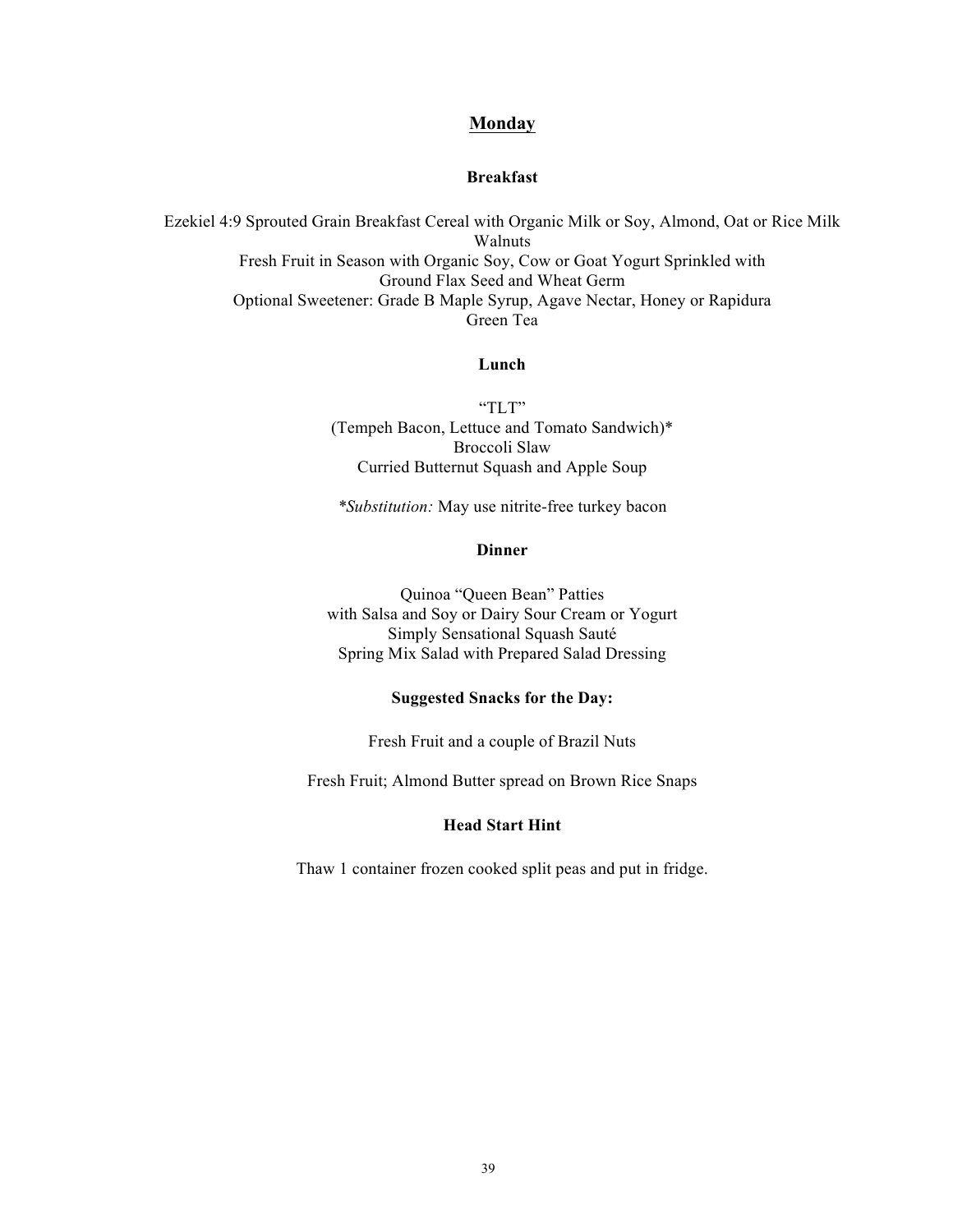#### **Tuesday**

#### **Breakfast**

Egg White Omelet with Greens\* (use leftover sautéed greens) Toast (sprouted grain bread or millet bread) Fresh Fruit in Season White Tea

*\*Substitution:* If you're not eating eggs, make scrambled tofu using crumbled extra firm Silken Tofu, chopped scallions, salt and leftover greens)

#### **Lunch**

Tossed Salad (with Leaf Lettuce, Pre-Washed Baby Arugula, Mache, leftover Broccoli Slaw and Grape Tomatoes) Poached Salmon\* Lemon Dill Dressing Whole Grain Crackers

\**Substitution:* Sliced Italian-Marinated Tofu \**Time/Energy Saver Substitution:* Buy salmon already cooked and vacuum sealed or used canned salmon mixed with 2 tablespoons of the Lemon-Dill Dressing

#### **Dinner**

Stuffed Corn Tortillas (with "Wholly Guacamole", melted dairy, rice or soy cheese, reheated squash sauté, lettuce, tomato, salsa) Tri-Color Chili\*

#### **Snacks**

Nut Butter on celery or slices of Apple or Pear Whey Good Smoothie

#### *\*Time/Energy Saver Substitution*

Instead of making Tri-Color Chili, simply thaw out and puree 3 cups "Best Black Beans" plus 1 cup Magic Mineral Broth and blend in blender to make Black Bean Soup.

#### **Head Start Hint**

Thaw 1 container each of lentil-walnut paté and pesto and put in fridge. If you want to make the Tri-color Chili, take 1 cup "Best Black Beans" out of freezer to thaw in fridge.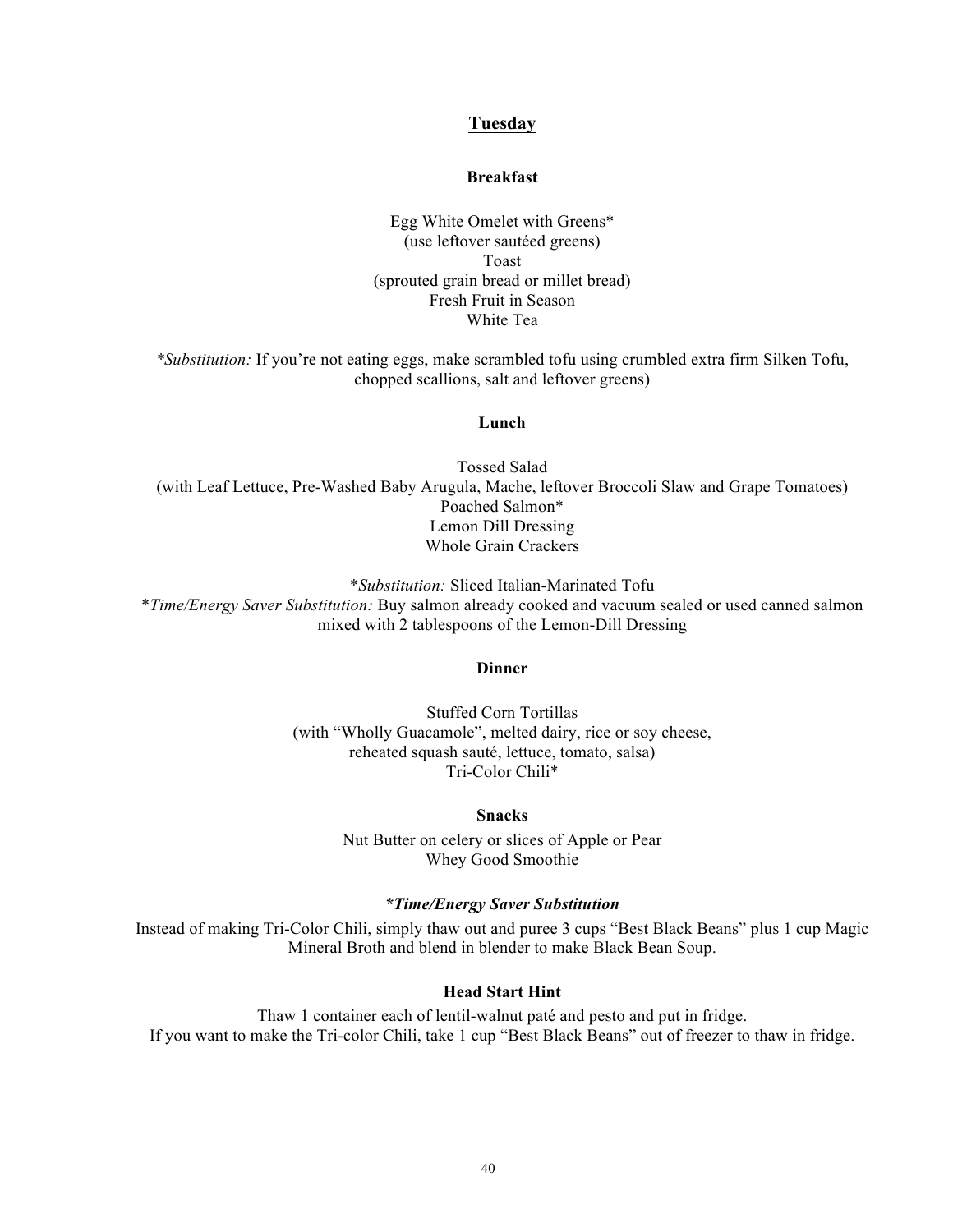#### **Wednesday**

#### **Breakfast**

Steel Cut Oatmeal Fruit Compote Walnuts Yogurt (Dairy, Soy or Goat) with Sliced Apples and Bananas Ginger-Green Tea (steep ½ teaspoon grated ginger with 1 bag green tea)

#### **Lunch**

Presto Pesto Pita Pizza Fresh raw sugar snap peas and carrot sticks

#### **Dinner**

Night to eat out or take-home (Suggestions: Whole Grain Salad, Roasted Veggies, Lentil Burger, Fresh Salad) Shop at a health foods grocery store if you decided to split your shopping up into 2 days

#### **Snacks**

Jicama Wedges Dipped in Guacamole

Laura's Lentil Walnut paté on Whole Grain Crackers (i.e. Tasty Little Crackers)

#### **Head Start Hint**

Thaw 1 container cashew cream and put in fridge. Thaw 1 container of Magic Mineral Broth and put in fridge. Thaw 1 container of bean spread and put in fridge.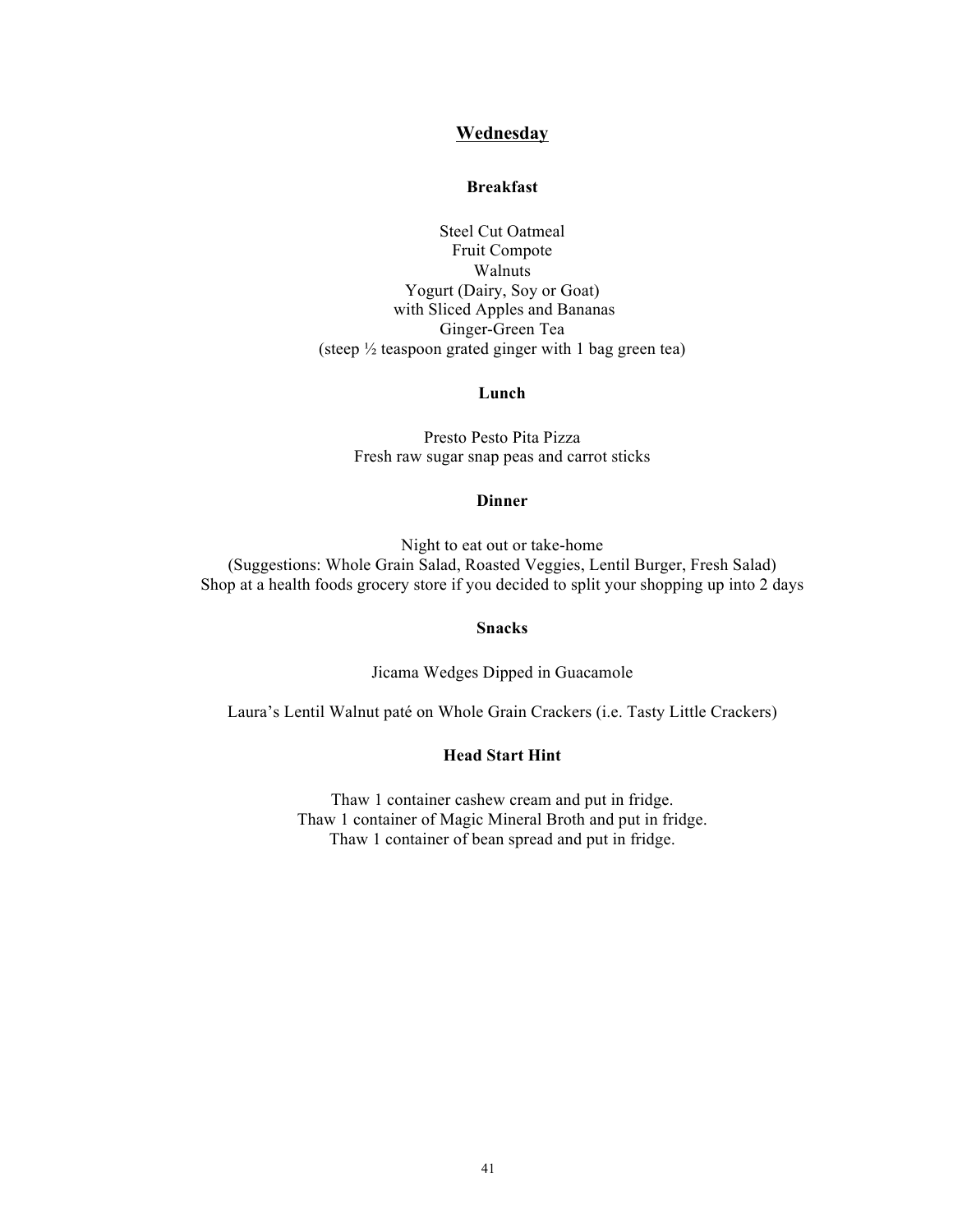#### **Thursday**

#### **Breakfast**

Hot Millet Breakfast Cereal\* (With toppings like ground flax seed, nuts, raisins, wheat germ, organic butter or non- trans fat margarine, Rice, Soy or Almond Milk, optional sweetener) Veggie Breakfast Sausage Fresh Fruit

\**Head Start Hint*: Cook extra millet to be used in patties on Friday

#### **Lunch**

Baked Potato Toppings: Cashew Cream "Cheese" Sauce, Steamed Brocciflower\* florets, Chives Salad tossed with Miso Citrus Dressing TLC's with Lentil-Walnut paté

\**Substitution:* May use broccoli or cauliflower florets. This is often available already cut in bags. *\*Head Start Hint:* Steam extra broccoli to use in pasta primavera on Friday

#### **Dinner**

Rice with Almond and Capers Karrot Soup with a Kick Bok Choy Sautéed with Garlic, Pine Nuts and Golden Raisins Jam Good Cookie

#### **Snacks**

Salmon spread on endive or red pepper slices Bean spread on sprouted grain tortilla or organic corn chips

#### **Head Start Hint**

If you don't have a pressure cooker, pre-cook "Bob's Red Mill Veggie Soup Mix" with Magic Mineral Broth (takes about 30 minutes). This will be used in the "Quick Bean and Veggie Soup" for Friday dinner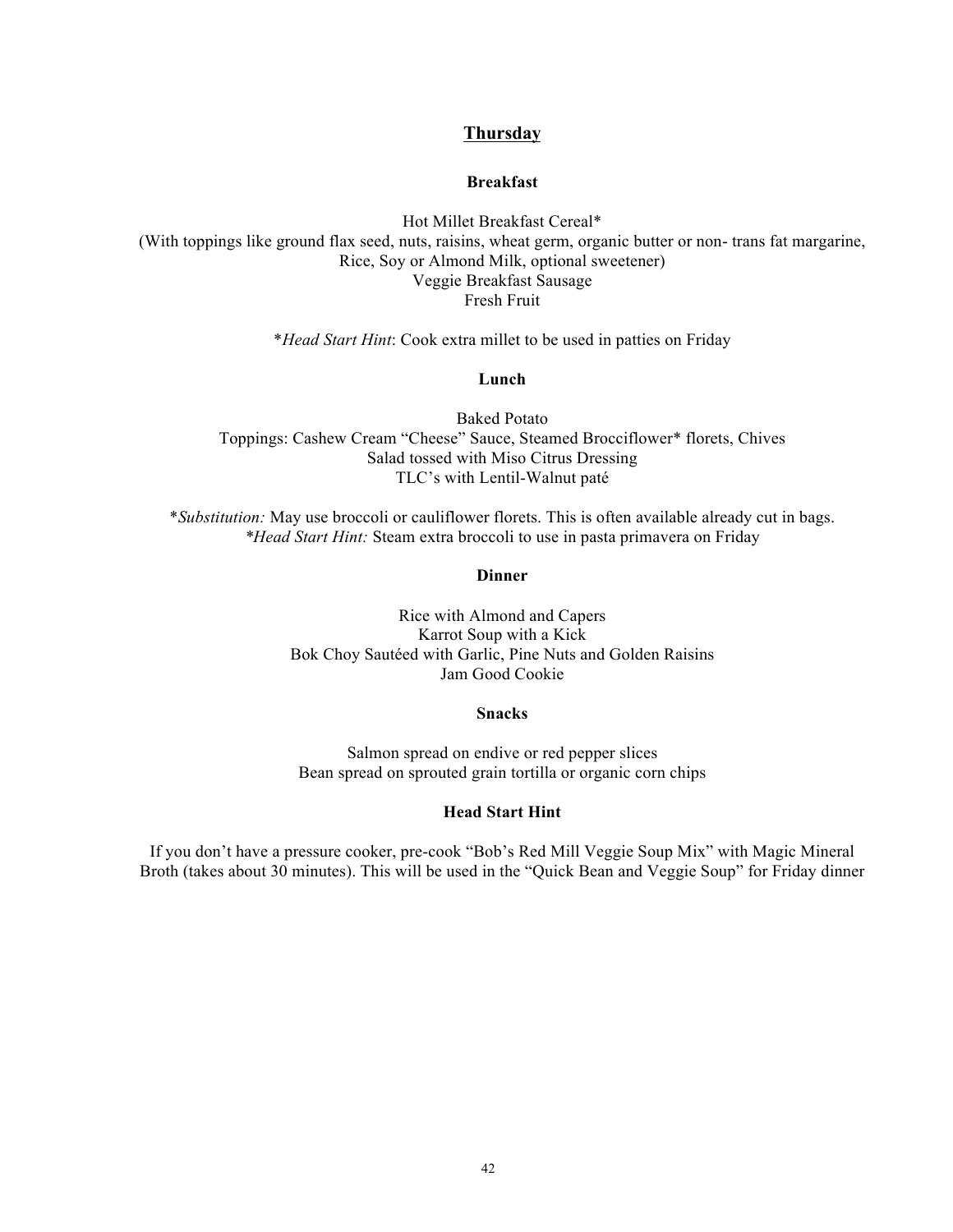#### **Friday**

#### **Breakfast**

Boiled Egg\* Toasted Sprouted Grain Bagel with Sliced Avocado Fresh Fruit

\**Substitution:* Nut butter or bean spread on bagel

**Lunch**

Can-Do Pasta Primavera Salad with Prepared Dressing

#### **Dinner**

Bean and Veggie Soup Millet Croquettes with Mushroom Sauce\* Spinach Sautéed with Garlic and Ginger and topped with Sesame Seeds

\**Time/Energy Saver Substitution: Thaw the ½ pint container of blacks beans and use as sauce on the croquettes, instead of the mushroom sauce.*

#### **Snacks**

½ cup raw unsalted cashews tossed in 1 teaspoon ume vinegar and toasted

Smoothie Gone Coco! with Cardamom, Bananas, Lite Coconut Milk and Milk/Almond Milk

> *Here's a Little "Lagniappe"\** "Lagniappe is French for "a little something extra"

#### **Quick Meal Substitution on a Low Energy Day**

Pita filled with store-bought hummus, lettuce, tomato, sliced cucumber Tahini Sauce Banana Berry Sorbet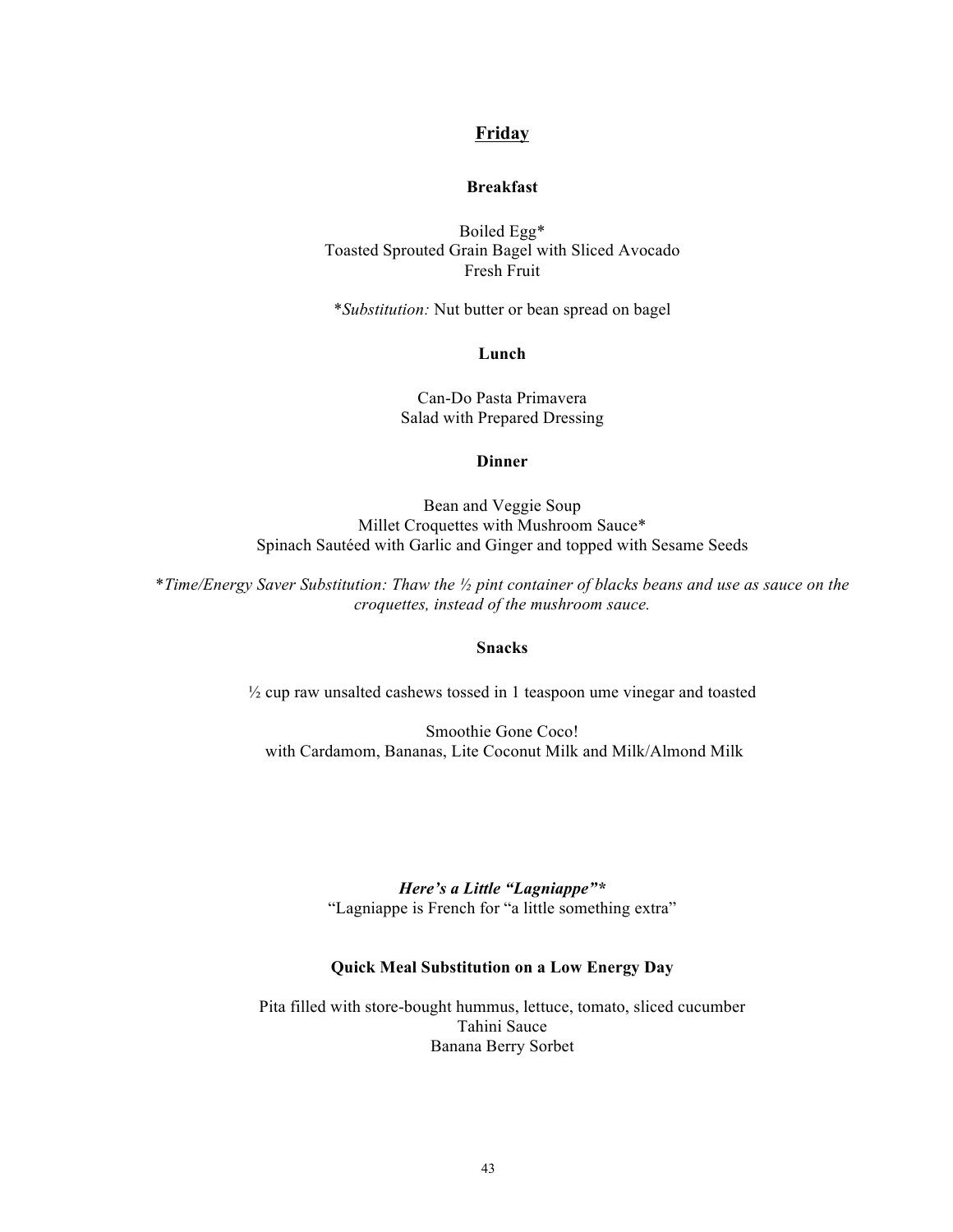# **Recipes for the Simple Sample Menu**

Note that the recipes are in the order in which they appear in the menu.

| $\blacktriangleright$ | Chef Laura's Luscious Lentil-Walnut Paté                               | (Recipes page) | 90)  |
|-----------------------|------------------------------------------------------------------------|----------------|------|
| $\blacktriangleright$ | Chef Rebecca's Magic Mineral Broth                                     | (Recipes page) | 92)  |
| $\blacktriangleright$ | Splendid Start Split Peas                                              | (Recipes page) | 122) |
| $\blacktriangleright$ | Spinach Miso Pesto                                                     | (Recipes page) | 120) |
| $\blacktriangleright$ | Kidney Bean Spread                                                     | (Recipes page  | 88)  |
| $\blacktriangleright$ | Variations on a Cream, Cashew Cream recipes                            | (Recipes page) | 133) |
| $\blacktriangleright$ | Jam Good Cookies                                                       | (Recipes page  | 84)  |
| $\blacktriangleright$ | <b>Best Black Beans</b>                                                | (Recipes page) | 66)  |
| $\blacktriangleright$ | Quinoa Seasoned                                                        | (Recipes page) | 107) |
| $\blacktriangleright$ | <b>Baked Butternut Squash</b>                                          | (Recipes page) | 60)  |
| $\blacktriangleright$ | Sautéed Swiss Chard                                                    | (Recipes page) | 115) |
| $\blacktriangleright$ | <b>Tomato Basil Balsamic Dressing</b>                                  | (Recipes page) | 131) |
| $\blacktriangleright$ | <b>Baked Apples</b>                                                    | (Recipes page) | 59)  |
| $\blacktriangleright$ | TLT's -Tempeh, Lettuce and Tomato                                      | (Recipes page) | 127) |
| $\blacktriangleright$ | Broccoli Slaw                                                          | (Recipes page) | 69)  |
| $\blacktriangleright$ | Curried Butternut Squash and Apple Soup                                | (Recipes page  | 77)  |
| $\blacktriangleright$ | Quinoa Queen Bean Quinoa Patties                                       | (Recipes page  | 107) |
| $\blacktriangleright$ | Simply Sensational Squash Sauté'                                       | (Recipes page  | 116) |
| $\blacktriangleright$ | Poached Salmon Over Salad Greens with Lemon-Dill Dressing              | (Recipes page) | 104) |
| $\blacktriangleright$ | <b>Stuffed Corn Tortillas</b>                                          | (Recipes page) | 123) |
| $\blacktriangleright$ | <b>Wholly Guacamole</b>                                                | (Recipes page) | 138) |
| $\blacktriangleright$ | Tri-Color Chili                                                        | (Recipes page) | 132) |
| $\blacktriangleright$ | Whey Good Smoothies                                                    | (Recipes page) | 137) |
| $\blacktriangleright$ | Fruit Compote                                                          | (Recipes page  | 79)  |
| $\blacktriangleright$ | Presto Pesto Pizza                                                     | (Recipes page) | 106) |
| $\blacktriangleright$ | Jicama Wedges Dipped in Wholly Guacamole                               | (Recipes page  | 86)  |
| $\blacktriangleright$ | Hot Millet Breakfast Cereal                                            | (Recipes page) | 95)  |
| $\blacktriangleright$ | <b>Bodacious Baked Potatoes</b>                                        | (Recipes page) | 68)  |
| $\blacktriangleright$ | Miso Citrus Dressing                                                   | (Recipes page  | 97)  |
| $\blacktriangleright$ | Rice with Almonds and Capers                                           | (Recipes page) | 111) |
| $\blacktriangleright$ | Karrot Soup with a Kick                                                | (Recipes page) | 87)  |
| $\blacktriangleright$ | Bok Choy Sautéed with Garlic, Pine Nuts and Golden Raisins             | (Recipes page) | 58)  |
| $\blacktriangleright$ | Salmon Spread                                                          | (Recipes page) | 114) |
| $\blacktriangleright$ | Can-Do Pasta Primavera                                                 | (Recipes page  | 70)  |
| $\blacktriangleright$ | Bean and Veggie Soup                                                   | (Recipes page) | 63)  |
| $\blacktriangleright$ | <b>Baked Millet Patties</b>                                            | (Recipes page  | 96)  |
| $\blacktriangleright$ | Mushroom Sauce                                                         | (Recipes page  | 93)  |
| $\blacktriangleright$ | Spinach Sautéed with Garlic and Ginger and Topped with Sesame<br>Seeds | (Recipes page) | 121) |
| ➤                     | Smoothie Gone Coco!                                                    | (Recipes page) | 117) |
| ➤                     | Tahini Sauce                                                           | (Recipes page  | 126) |
| $\blacktriangleright$ | Banana Berry Sorbet                                                    | (Recipes page  | 61)  |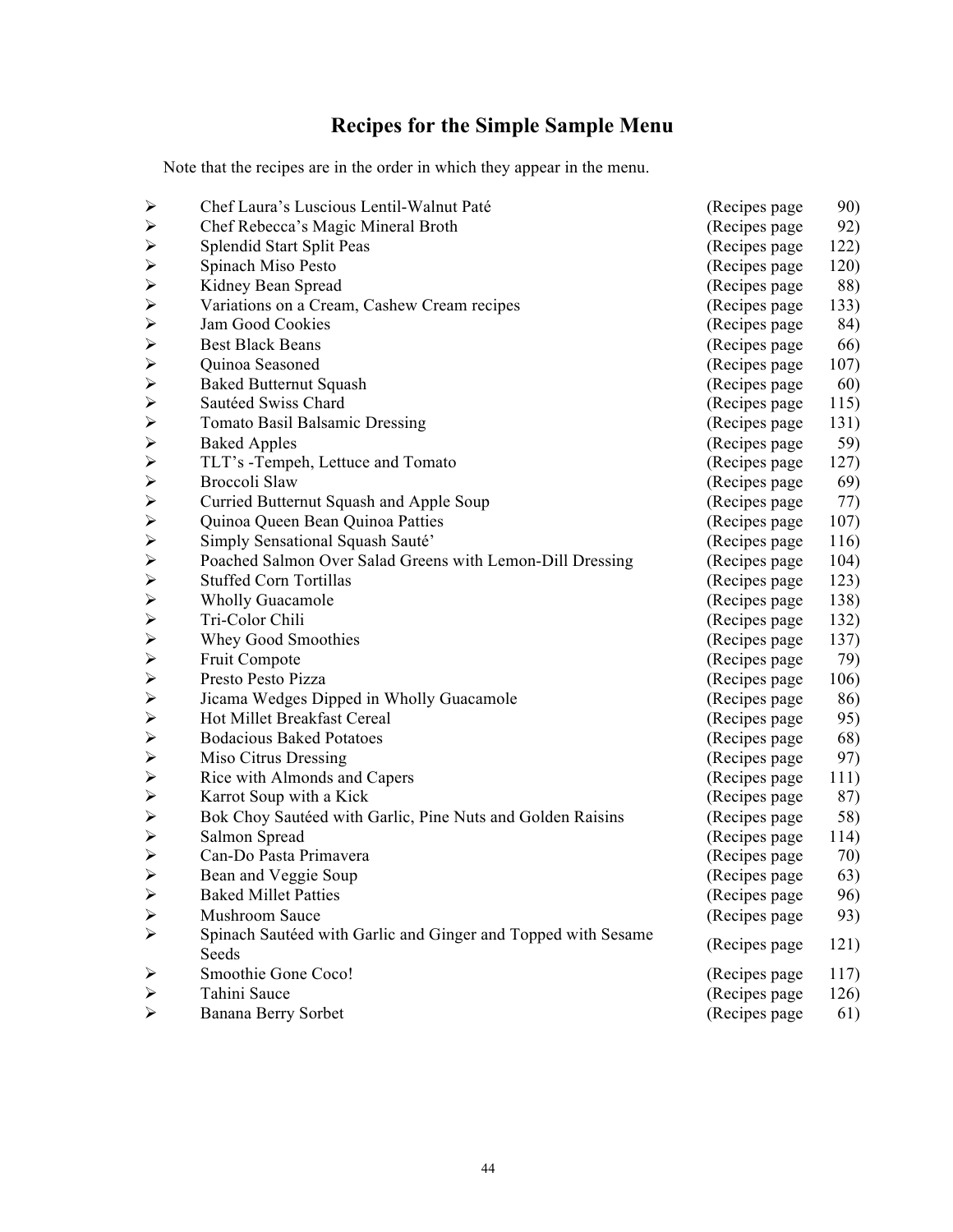# **Shopping List Simple Sample Menu Get-Ahead Shopping**

Note: Quantities of non-perishable dried, canned and bottled groceries will be used during the entire week of the Simple Sample Menu. Quantities for perishable items are just for the "Get-Ahead" Menu. Please remember to "shop" in your pantry and spice cabinet first, to see if you have any of these ingredients on hand. If you're going to have to buy a lot of non-perishable pantry items, this grocery bill could add up. Just keep in mind, that you'll be able to use ingredients such as herbs/spices, oils and vinegars for several weeks or months.

| Produce                                            |                                                                    |                |                                                         |
|----------------------------------------------------|--------------------------------------------------------------------|----------------|---------------------------------------------------------|
| Magic Mineral Broth Ingredients (don't buy, if you |                                                                    | Other produce: |                                                         |
|                                                    | plan to use Veggie Broth in cartons)                               |                |                                                         |
|                                                    | Carrots with green tops-6                                          |                | Basil leaves, fresh-1 cup                               |
|                                                    | Onions-2 medium yellow                                             |                | Parsley, curly; 1 small bunch                           |
|                                                    | Leek-1                                                             | $\mathcal{L}$  | Scallions-1 small bunch                                 |
| $\Box$                                             | Celery with leaves—1 bunch                                         | $\sqcup$       | Garlic cloves-4 heads                                   |
| $\Box$                                             | Garlic cloves-4                                                    |                | Onions, yellow—8 medium; 4 small                        |
|                                                    | Flat-leaf parsley—1 bunch                                          |                | Red Potato—1 medium, if not making Magic                |
|                                                    | Red Potatoes-4 medium                                              |                | Mineral Broth                                           |
|                                                    | Japanese or Hannah's yams or sweet                                 |                | Spinach, pre-washed—3/4 pounds                          |
|                                                    | potatoes-2                                                         |                | Lemons-1                                                |
|                                                    | Garnet yam-1                                                       |                | Bananas-7 ripe                                          |
|                                                    | <b>Other Perishables</b>                                           |                |                                                         |
|                                                    | <b>Refrigerated Soy Products</b>                                   |                | Frozen                                                  |
|                                                    | 1 jar chickpea or white or mellow barley miso                      |                | Mixed berries, organic—1 bag                            |
|                                                    |                                                                    |                | Organic apple juice concentrate—1 small can             |
|                                                    |                                                                    |                | Organic frozen orange juice concentrate -<br>1small can |
|                                                    | <b>Grains and Flours</b>                                           |                | <b>Oils/Vinegars/Dressings</b>                          |
|                                                    | Rolled oats-2 cups.                                                |                | Extra virgin olive oil—1 quart                          |
|                                                    | Steel Cut Oats or Irish Oatmeal-1 cup                              |                | Olive oil spray-1 can                                   |
|                                                    | Red Quinoa-l box (can use regular Quinoa<br>if you can't find red) |                | Canola oil, cold-pressed-1 small bottle                 |
|                                                    | Millet-3 cups                                                      |                | Sesame oil, cold-pressed-1 small bottle                 |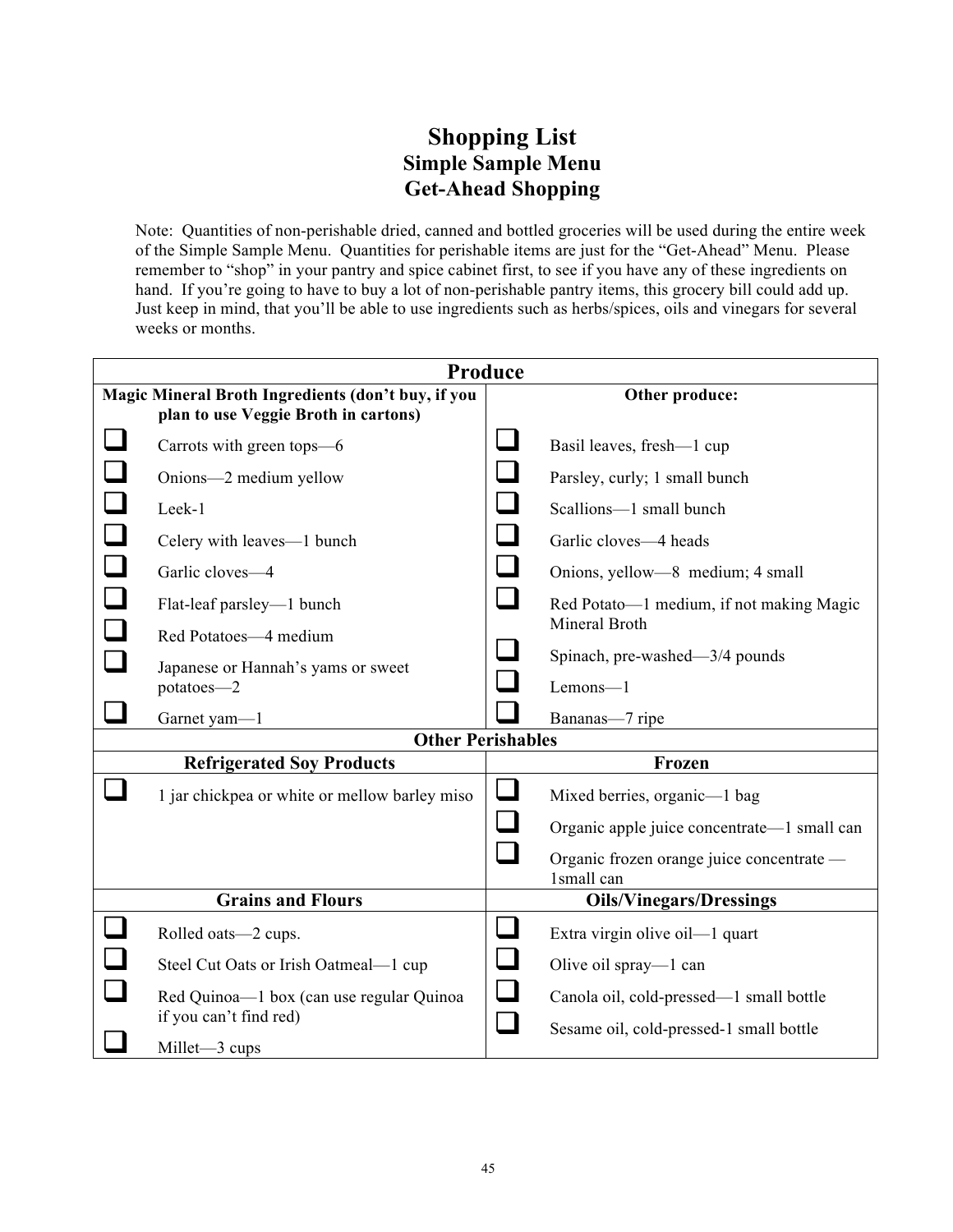|                            | Get Ahead Shopping List (continuation)                                                                                                                                                                                                                                                                                                                       |                                          |                                                                                                                                                                                                                                                                                                                                                                                         |
|----------------------------|--------------------------------------------------------------------------------------------------------------------------------------------------------------------------------------------------------------------------------------------------------------------------------------------------------------------------------------------------------------|------------------------------------------|-----------------------------------------------------------------------------------------------------------------------------------------------------------------------------------------------------------------------------------------------------------------------------------------------------------------------------------------------------------------------------------------|
|                            | <b>Grains and Flours (continued)</b>                                                                                                                                                                                                                                                                                                                         |                                          | <b>Oils/Vinegars/Dressings (continued)</b>                                                                                                                                                                                                                                                                                                                                              |
|                            | Brown Rice, Short Grain-1 cup<br>Whole spelt flour (as opposed to white) $-2$<br>cups                                                                                                                                                                                                                                                                        | $\sqcup$                                 | Apple cider vinegar—1 small bottle<br>Balsamic Vinegar, White or Golden —1 small<br>bottle                                                                                                                                                                                                                                                                                              |
|                            | Toasted wheat germ-1 jar                                                                                                                                                                                                                                                                                                                                     | $\sqcup$<br>$\Box$                       | Brown Rice Vinegar—1 small bottle<br>Umeboshi vinegar—1 small bottle<br>Prepared, low-fat organic salad dressing of                                                                                                                                                                                                                                                                     |
|                            |                                                                                                                                                                                                                                                                                                                                                              |                                          | your choice-1 small bottle                                                                                                                                                                                                                                                                                                                                                              |
|                            | <b>Nuts/Seeds</b>                                                                                                                                                                                                                                                                                                                                            |                                          | <b>Canned/Carton/Jars</b>                                                                                                                                                                                                                                                                                                                                                               |
| $\Box$<br>$\Box$<br>$\Box$ | Almonds, whole— $1\frac{1}{2}$ cups<br>Almonds, slivered—1/4 cup<br>Brazil Nuts-1 cup<br>Cashews, shelled and unsalted—2 cups<br>Flax seeds, whole—1 cup (or, if you don't<br>have a blender or coffee/spice grinder, buy<br>smallest bag of ground flax seed).<br>Pine nuts—2 tablespoon<br>Sesame seeds, toasted—1/4 cup<br>Sunflower seeds, toasted-1 cup | $\sqcup$<br>$\Box$<br>$\sqcup$<br>$\Box$ | Organic peanut butter or almond butter-1 jar<br>Kidney beans- 1 can $(15 oz) + 1$ can $(15 oz)$ .<br>Organic Black Beans-5 cans (if you decide<br>not to use dried black beans)<br>Organic vegetable broth (if you don't make<br>Magic Mineral Broth)—5 quarts<br>Organic Salsa or Pace Picante Sauce-16<br>ounce jar<br>Sweet pickle relish-1 jar<br>Organic stewed tomatoes-28 ounces |
|                            | Walnuts— $2\frac{1}{2}$ cups<br><b>Dried Fruit</b>                                                                                                                                                                                                                                                                                                           |                                          | <b>Teas</b>                                                                                                                                                                                                                                                                                                                                                                             |
|                            | Organic Raisins-1 1/2 cup<br>Organic Golden Raisins-6 T (can use dark<br>raisins if you can't find golden)<br>Prunes-1/2 cup                                                                                                                                                                                                                                 | $\mathcal{L}_{\mathcal{A}}$              | Green tea (decaf or regular)—1 box<br>White tea (flavor of choice)—1 box                                                                                                                                                                                                                                                                                                                |
|                            | Unsulphured apricots or figs—1/2 cup                                                                                                                                                                                                                                                                                                                         |                                          |                                                                                                                                                                                                                                                                                                                                                                                         |
|                            | <b>Beans/Peas</b>                                                                                                                                                                                                                                                                                                                                            |                                          | <b>Miscellaneous</b>                                                                                                                                                                                                                                                                                                                                                                    |
|                            | $1\frac{1}{2}$ cup split green peas<br>Red lentils-2 cups                                                                                                                                                                                                                                                                                                    |                                          | Whey Protein Powder—1 can (can use soy<br>protein powder, if you're not eating dairy<br>products)                                                                                                                                                                                                                                                                                       |
|                            | Dried Organic Black Beans-2 cups (or can<br>buy four 15-ounce cans, instead)                                                                                                                                                                                                                                                                                 |                                          |                                                                                                                                                                                                                                                                                                                                                                                         |

# **Get Ahead Shopping List (continuation)**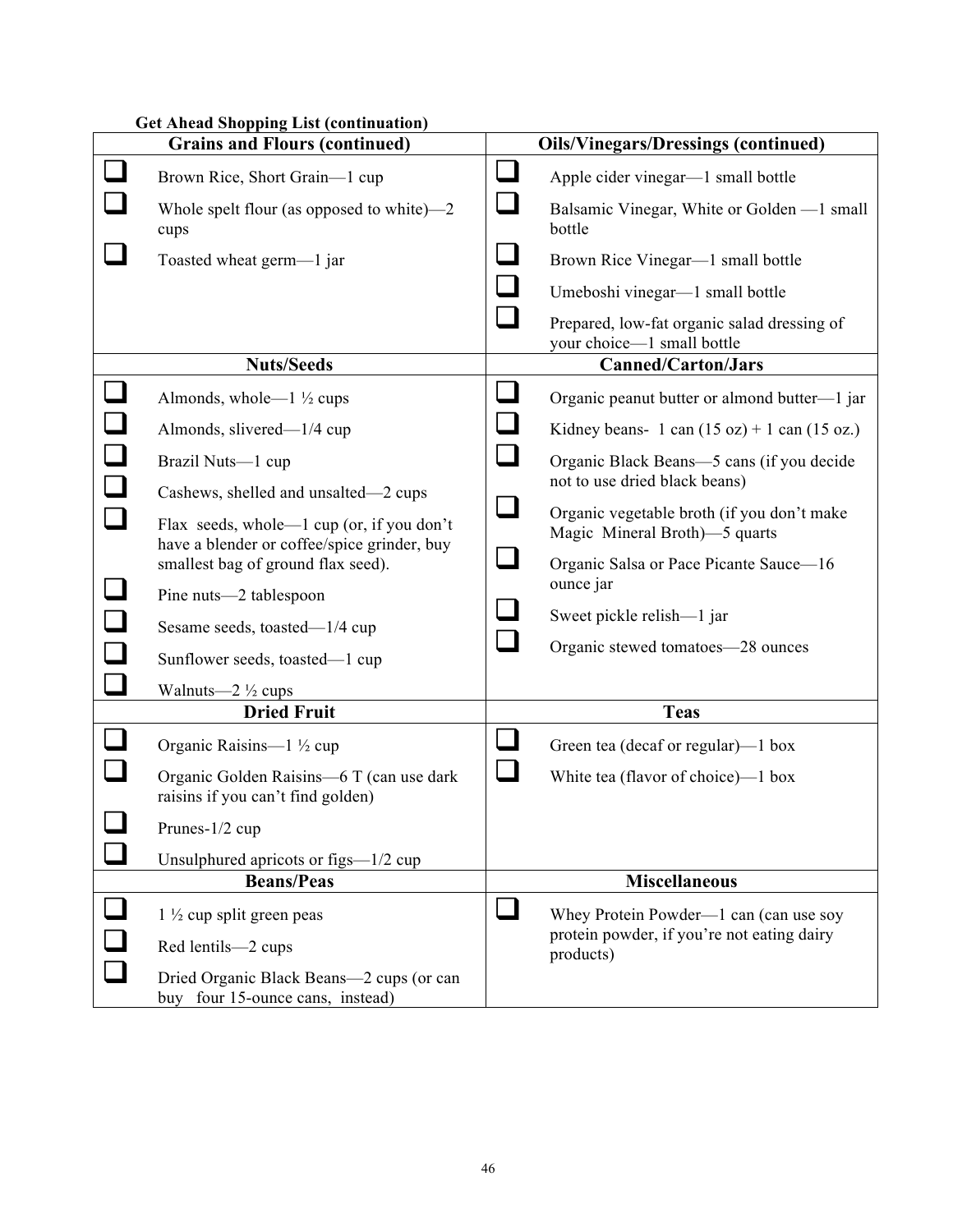| <b>Get Ahead Shopping List (continuation)</b> |                                                                                                 |        |
|-----------------------------------------------|-------------------------------------------------------------------------------------------------|--------|
|                                               | <b>Herbs and Spices</b>                                                                         | Notes: |
|                                               | Note: Quantities here are intended for stocking your                                            |        |
|                                               | pantry—check to see if you already have these                                                   |        |
|                                               | amounts on hand                                                                                 |        |
| $\Box$                                        | Sea salt—16 ounces (about 2 cups)                                                               |        |
|                                               | Kombu—1 package (sometimes called<br>Atlantic kelp)—in the Asian food or<br>macrobiotic section |        |
|                                               | Arrowroot-1/4 cup                                                                               |        |
|                                               | Bay leaves-20 leaves                                                                            |        |
|                                               | Black peppercorns—1/4 cup                                                                       |        |
|                                               | Allspice or juniper berries, dried—20 berries                                                   |        |
| 000000                                        | Basil (dried)—1/4 cup or 1 bottle.                                                              |        |
|                                               | Cayenne pepper—1 small bottle                                                                   |        |
|                                               | Chives (dried)— $1/4$ c. or 1 small bottle                                                      |        |
| $\Box$                                        | Curry Powder (Madras, preferably)—1/4 cup<br>or 1 small bottle                                  |        |
| $\Box$                                        | Cumin, ground—1/4 cup or 1 small bottle                                                         |        |
| $\Box$                                        | Dill weed, dried—1/4 cup or 1 small bottle                                                      |        |
| $\Box$                                        | Ginger, ground—1/4 cup or 1 small bottle                                                        |        |
| $\Box$                                        | Garlic granules—1/2 cup                                                                         |        |
|                                               | Onion granules or powder—1/4 cup                                                                |        |
| $\Box$                                        | Rosemary leaves (dried)— $1/4$ cup or 1 small<br>bottle                                         |        |
|                                               | Thyme leaves (dried), $\frac{1}{4}$ cup or 1 small bottle                                       |        |
|                                               | Turmeric—1/4 cup or 1 small bottle                                                              |        |
|                                               | Ground cinnamon— $1/4$ cup or 1 small bottle                                                    |        |
| $\Box$                                        | Cinnamon Sticks-20 sticks                                                                       |        |
| $\Box$                                        | Cardamom, ground—1/4 cup or 1 small bottle                                                      |        |
| $\Box$                                        | Oregano leaves, dried—1/4 cup or 1 small<br>bottle                                              |        |
|                                               | Dried chipotle chili-1 small bag                                                                |        |

# **Get Ahead Shopping List (continuation)**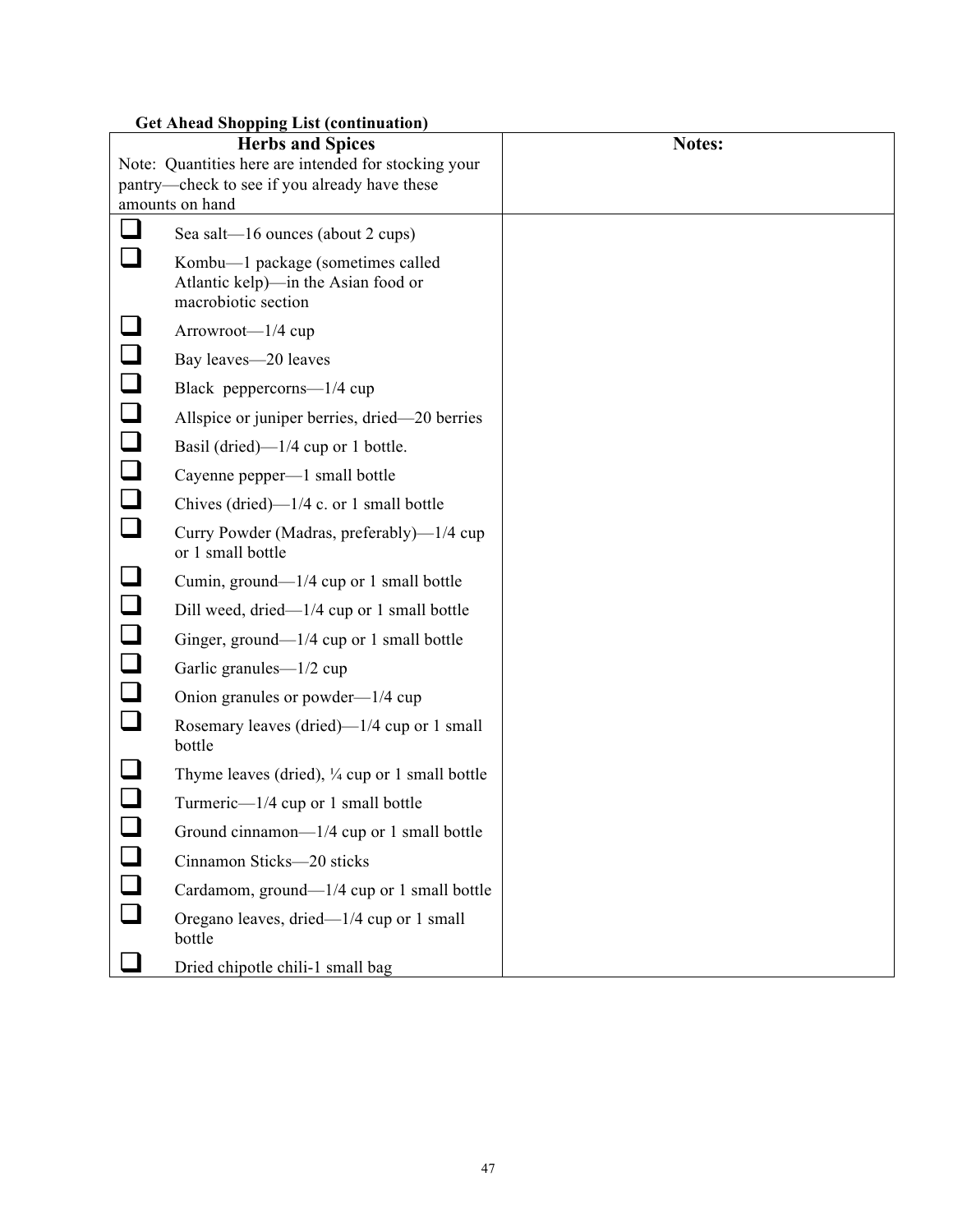# **Shopping List Simple Sample Menu Days 1-4**

| Produce                                                                                                                                                                                                                                                                                                                                                                                                                                                                                                                                                                                                                                                                                                          |                                                                                                                                                                                                                                                                                                                                                                                                                                                                                                                                                                                        |  |
|------------------------------------------------------------------------------------------------------------------------------------------------------------------------------------------------------------------------------------------------------------------------------------------------------------------------------------------------------------------------------------------------------------------------------------------------------------------------------------------------------------------------------------------------------------------------------------------------------------------------------------------------------------------------------------------------------------------|----------------------------------------------------------------------------------------------------------------------------------------------------------------------------------------------------------------------------------------------------------------------------------------------------------------------------------------------------------------------------------------------------------------------------------------------------------------------------------------------------------------------------------------------------------------------------------------|--|
| <b>Greens</b>                                                                                                                                                                                                                                                                                                                                                                                                                                                                                                                                                                                                                                                                                                    | <b>Herbs</b>                                                                                                                                                                                                                                                                                                                                                                                                                                                                                                                                                                           |  |
| Arugula, organic baby or Maché—1 box (these<br>are optional salad greens, if you have room in<br>your fridge)<br>Swiss Chard-5 bunches<br>Spring Salad Mix, organic-8 servings<br>Lettuce, green leaf, organic—1 large head<br><b>Other vegetables</b><br>$\blacksquare$ Broccoli slaw—2 cups<br>Broccoli florets—1 cup (or buy 1 small head<br>broccoli)<br>Butternut squash—4 medium<br>Carrots, baby, organic-1 cup<br>Celery -1 bunch (celery hearts, preferably)<br>Jicama-1 small<br>Red bell pepper, organic—2 small<br>Sugar snap peas, fresh raw—1 cup<br>Squash, yellow summer-2 small<br>Tomatoes, slicing-5 ripe<br>Tomatoes, Grape, organic-1 small carton<br>Tomatoes, Roma-2<br>Zucchini-1 small. | $\Box$ Ginger— 3-inch piece<br>$\blacksquare$ Basil, fresh—1 small bunch<br>$\blacksquare$ Parsley, curly—2 T<br>Cilantro (optional as topping)— $1$ small –<br>bunch<br>Dill, fresh—1 small bunch (or use dried)<br>Fruit<br>$\blacksquare$ Apples, organic Granny Smith—6<br>$\mathsf{Lemon-4}$<br>Lime: 1<br>Orange, organic-1<br>Fresh Fruit in Season for breakfast and<br>snacks-enough fruit for 2 breakfasts and 6<br>snacks/desserts<br>Apples or pears, organic for breakfast or<br>snacking—enough for 1 breakfast and 1 snack<br>-Bananas, organic—enough for 2 breakfasts |  |
| <b>Dairy and Non-Dairy Beverages</b>                                                                                                                                                                                                                                                                                                                                                                                                                                                                                                                                                                                                                                                                             | <b>Other Dairy Products/Eggs</b>                                                                                                                                                                                                                                                                                                                                                                                                                                                                                                                                                       |  |
| Organic low-fat cow's milk or Vita-Soy<br>Enriched Plain or Vanilla Soy Milk (or Rice<br>Dream or Plain Almond Milk) for breakfast<br>cereal and smoothies-1 quart                                                                                                                                                                                                                                                                                                                                                                                                                                                                                                                                               | $\blacksquare$ Low-fat organic plain yogurt—(cow, goat or<br>soy) $-1$ qt.<br>Organic Dairy or soy sour cream-1 small<br>container (optional topping—can use yogurt<br>instead)                                                                                                                                                                                                                                                                                                                                                                                                        |  |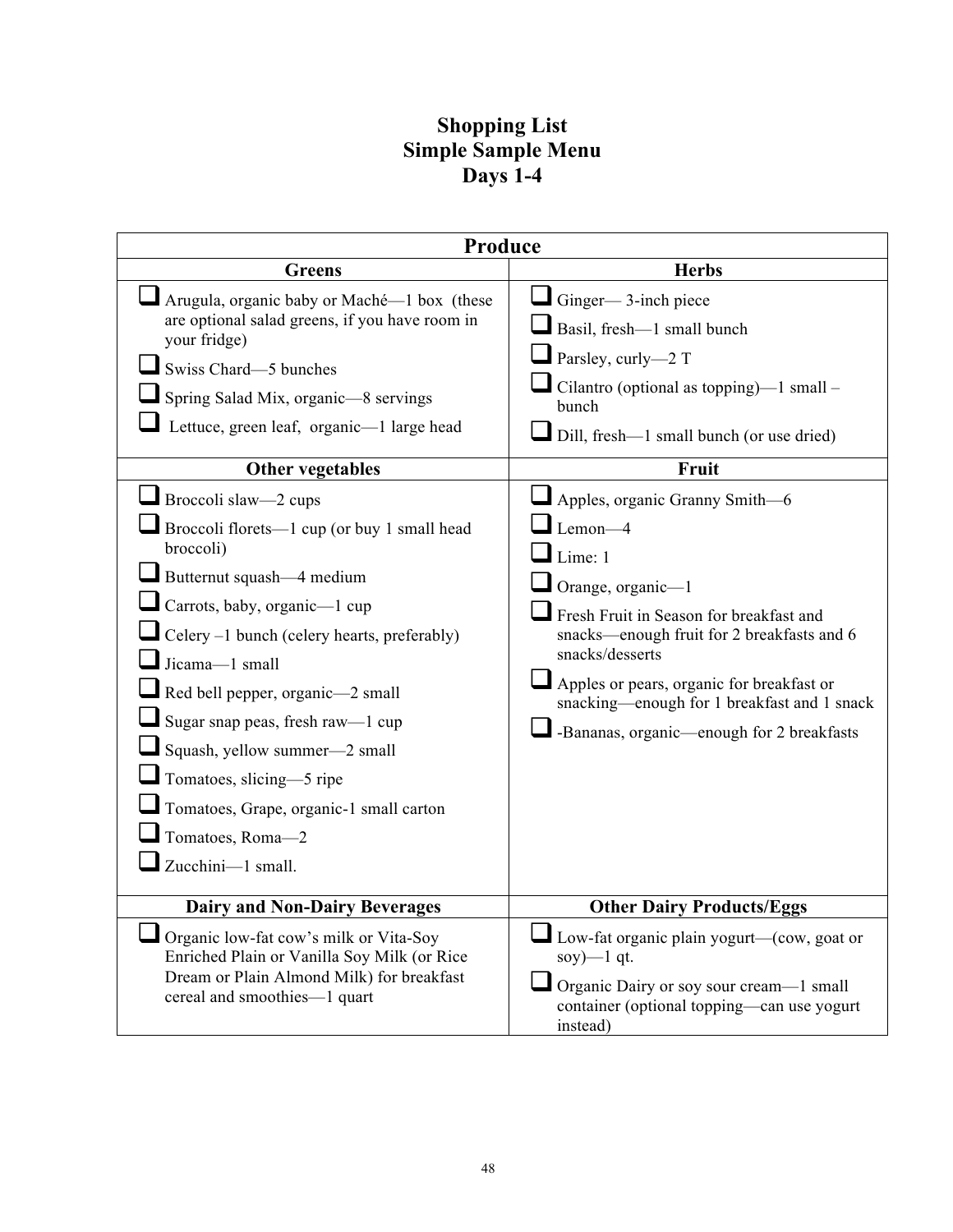| Simple Sample Menu Days 1-4 (continuation)                                                                                                                                                    |                                                                                                                                                                                                                                                                                |
|-----------------------------------------------------------------------------------------------------------------------------------------------------------------------------------------------|--------------------------------------------------------------------------------------------------------------------------------------------------------------------------------------------------------------------------------------------------------------------------------|
|                                                                                                                                                                                               | <b>Other Dairy Products/Eggs (cont.)</b>                                                                                                                                                                                                                                       |
|                                                                                                                                                                                               | $\Box$ Organic Eggs—12 (or organic egg<br>substitute—1 carton + 6-pack of eggs) $*$ If not<br>eating eggs, buy Silken Tofu (see soy foods<br>section)<br>Organic dairy or soy or rice cheddar cheese-<br>8 ounces<br>Organic dairy, soy or rice mozzarella cheese-<br>8 ounces |
|                                                                                                                                                                                               |                                                                                                                                                                                                                                                                                |
| <b>Cookies/Crackers</b>                                                                                                                                                                       | Organic butter; or margarine without trans-fats<br>Fish                                                                                                                                                                                                                        |
|                                                                                                                                                                                               |                                                                                                                                                                                                                                                                                |
| Brown Rice Crackers (in Asian foods section or<br>macrobiotic section)—1 package<br>Whole grain crackers (i.e. Tasty Little —<br>Crackers or Barbara's Whole Grain Saltines)—1<br>box         | Salmon filet—fresh wild-caught with pin-<br>bones removed (or can use pre-cooked and<br>packaged salmon)— $1\frac{1}{2}$ pounds<br>(if not eating fish, buy marinated tofu-see<br>"soy products)                                                                               |
| <b>Soy Products</b>                                                                                                                                                                           | Frozen                                                                                                                                                                                                                                                                         |
| Tempeh Bacon (or nitrite-free turkey bacon) —8<br>slices<br>Extra Firm Silken Tofu-1 carton (if not eating<br>eggs)<br>Baked Marinated Tofu-Italian-style-1 pound<br>$(*if not using salmon)$ | Sprouted Grain Bread-1 loaf<br>Millet Bread-1 loaf (optional, if you have<br>room in your freezer)<br>Organic whole grain pita bread-4 pieces<br>Organic Corn Tortillas-1 package of 12<br>Organic yellow corn-1 small bag                                                     |
| <b>Cereal</b>                                                                                                                                                                                 |                                                                                                                                                                                                                                                                                |
| Ezekiel 4:9 Sprouted Grain Breakfast Cereal-1<br>box                                                                                                                                          |                                                                                                                                                                                                                                                                                |

#### **Simple Sample Menu Days 1-4 (continuation)**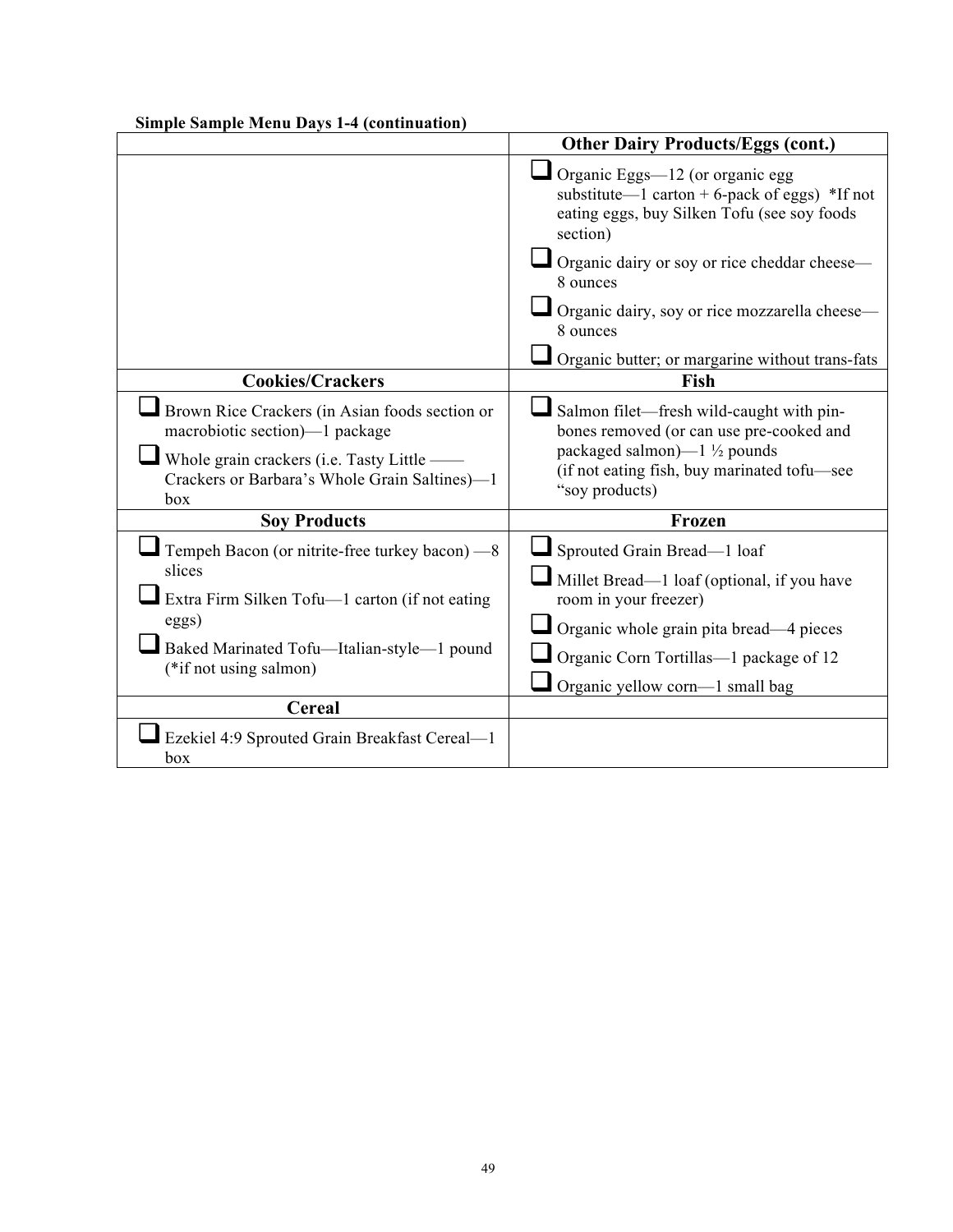# **Shopping List Simple Sample Menu Days 5-7**

**Be sure to "shop" in your pantry, fridge and freezer, first, to see if you already have enough of these ingredients on hand.**

| Produce |                                                                                            |        |                                                                                    |
|---------|--------------------------------------------------------------------------------------------|--------|------------------------------------------------------------------------------------|
|         | <b>Greens</b>                                                                              |        | Fruit                                                                              |
|         | Bok Choy, Baby—1 pound (about 4-6 heads)                                                   |        | Juice oranges—2 medium organic                                                     |
|         | Leaf lettuce or spring salad mix—enough for<br>salad for 3 meals (check quantity remaining | $\Box$ | $Lemon-3$                                                                          |
|         | in fridge and replenish if necessary)                                                      | $\Box$ | $Lime-1$                                                                           |
|         | Spinach—baby, pre-washed—2 bags                                                            | $\sim$ | Seasonal fruit for breakfast and<br>snacking-3 breakfasts and 4<br>snacks/desserts |
|         | <b>Herbs</b>                                                                               |        | <b>Fungi &amp; Roots</b>                                                           |
|         | Parsley, curly-1 bunch                                                                     |        | If you're making the mushroom sauce for Friday<br>dinner:                          |
|         | Green Onion (scallions) –1 large bunch                                                     |        | Button or cremini mushrooms-8 ounces                                               |
|         |                                                                                            |        | Shallot-1                                                                          |
|         | <b>Other Vegetables</b>                                                                    |        |                                                                                    |
|         | Avocado—1 ripe for Friday                                                                  |        | Potatoes, baking—4 medium organic                                                  |
|         | Garlic—check supply; need 1 head                                                           |        | Potatoes, new, red—4 small                                                         |
|         | Broccoflower—1 head (may use broccoli<br>and/or cauliflower, if no broccoflower)           |        | Red or orange Bell Pepper-2 small                                                  |
|         | Cabbage—green; 1 small head                                                                |        | Shitake Mushrooms-8 ounces<br>Tomato, slicing-1 large                              |
|         | Carrots—17 medium organic                                                                  |        |                                                                                    |
|         | Cucumber-1 small                                                                           |        |                                                                                    |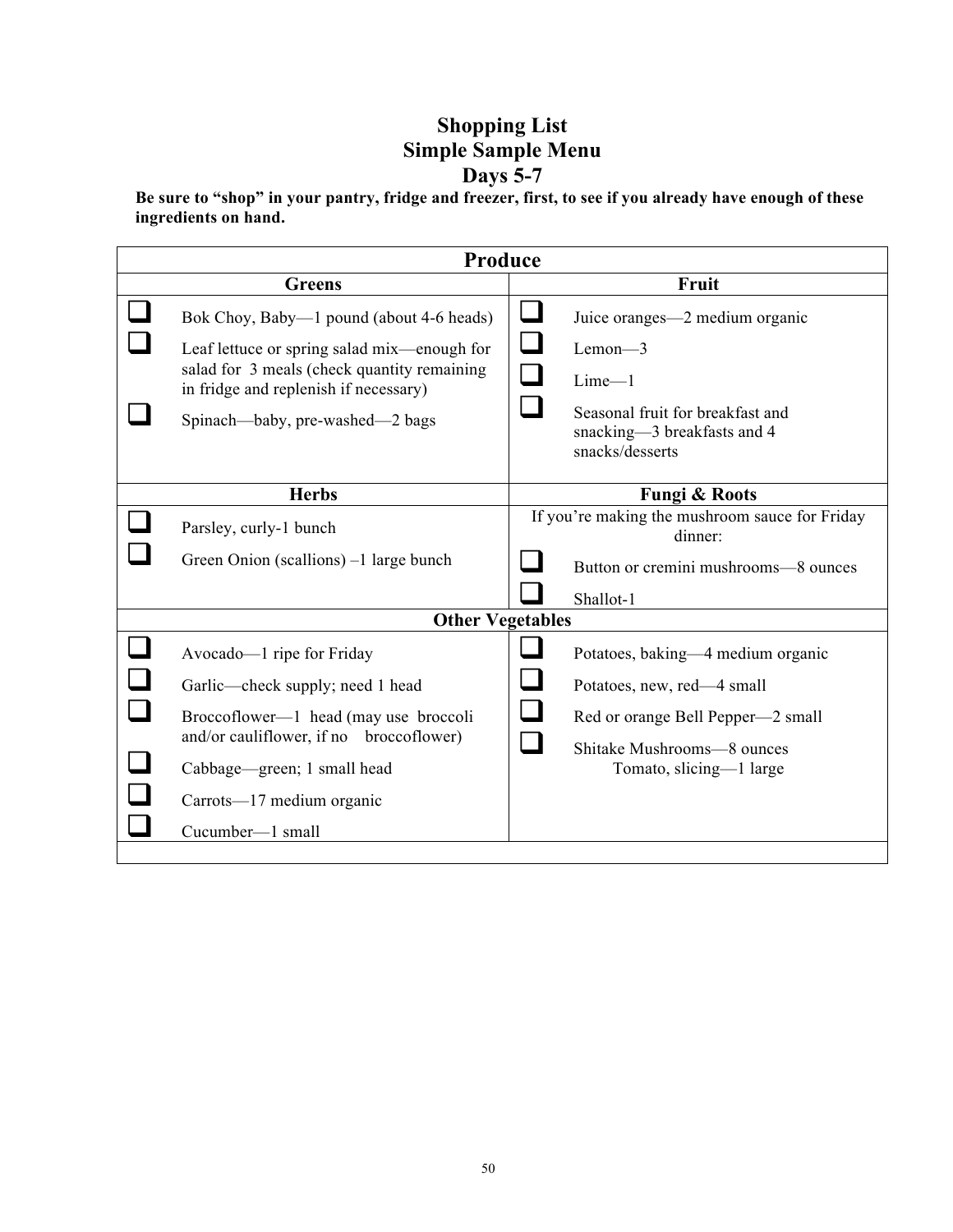| <b>Simple Sample Menu Days 5-7 (continuation)</b> |                                                                                                                                                                                                                                                            |                                                                                                                                                                                                                                                                                                                                                                                                   |
|---------------------------------------------------|------------------------------------------------------------------------------------------------------------------------------------------------------------------------------------------------------------------------------------------------------------|---------------------------------------------------------------------------------------------------------------------------------------------------------------------------------------------------------------------------------------------------------------------------------------------------------------------------------------------------------------------------------------------------|
|                                                   | <b>Beans and Grains</b>                                                                                                                                                                                                                                    | <b>Other Dairy Products/Eggs</b>                                                                                                                                                                                                                                                                                                                                                                  |
|                                                   | Bob's Red Mill Vegi Soup Mix-1 bag<br>(usually in the soup or bean section of the<br>natural foods section of the conventional<br>grocery store)                                                                                                           | Dairy or soy grated parmesan cheese,<br>organic—1 cup                                                                                                                                                                                                                                                                                                                                             |
|                                                   | <b>Canned/Jars</b>                                                                                                                                                                                                                                         | <b>Dairy and Non-Dairy Beverages</b>                                                                                                                                                                                                                                                                                                                                                              |
|                                                   | Capers-a small bottle<br>Coconut milk, Lite-8 ounces<br>Salmon—one 6-ounce can, wild caught (if<br>you don't have leftover cooked salmon)<br>Tomatoes—organic, crushed plum; one 14-<br>oz. Can<br>Tomatoes—organic crushed with basil—one<br>28-ounce can | Check quantity of your milk or non-dairy<br>milk and see if you need more—will need<br>1 quart (2 quarts, if making smoothies for<br>more than 2 people                                                                                                                                                                                                                                           |
|                                                   | Pasta                                                                                                                                                                                                                                                      | Frozen                                                                                                                                                                                                                                                                                                                                                                                            |
|                                                   | Ezekiel 4:9 Sprouted Grain Penne Pasta-1<br>box                                                                                                                                                                                                            | Veggie breakfast sausage (i.e. Boca<br>Breakfast links or patties)- 1 box<br>Sprouted grain tortillas—1 package, small<br>diameter<br>Sprouted grain pita bread—4 small<br>pockets<br>Sprouted grain bagels—1 bag (unless<br>you're OK with using your sprouted grain<br>loaf bread for breakfast)<br>Edamame Beans-1 small bag; without<br>the shell<br>Berry of choice (if making sorbet)-1 bag |
|                                                   |                                                                                                                                                                                                                                                            | <b>Miscellaneous</b>                                                                                                                                                                                                                                                                                                                                                                              |
|                                                   |                                                                                                                                                                                                                                                            | Veggie Broth (or Magic Mineral Broth)-<br>check supply; you'll need 10 cups for<br>Thurs.-Sat.<br>Prepared hummus—4 servings<br>Hearty red wine (merlot, shiraz, cabernet)—<br>1 small bottle (if making the mushroom<br>sauce on Fri. night)                                                                                                                                                     |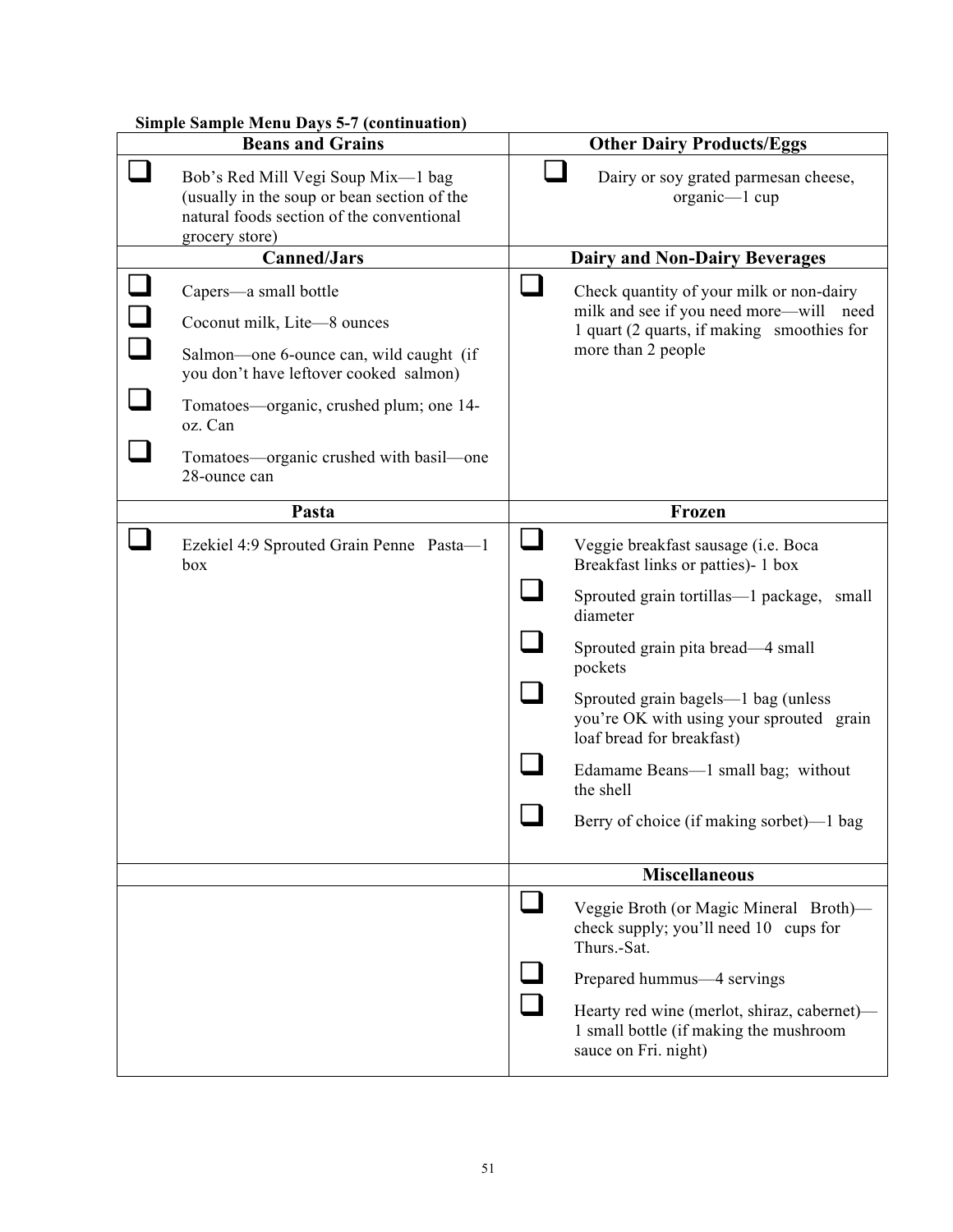# **Section 3: Recipes**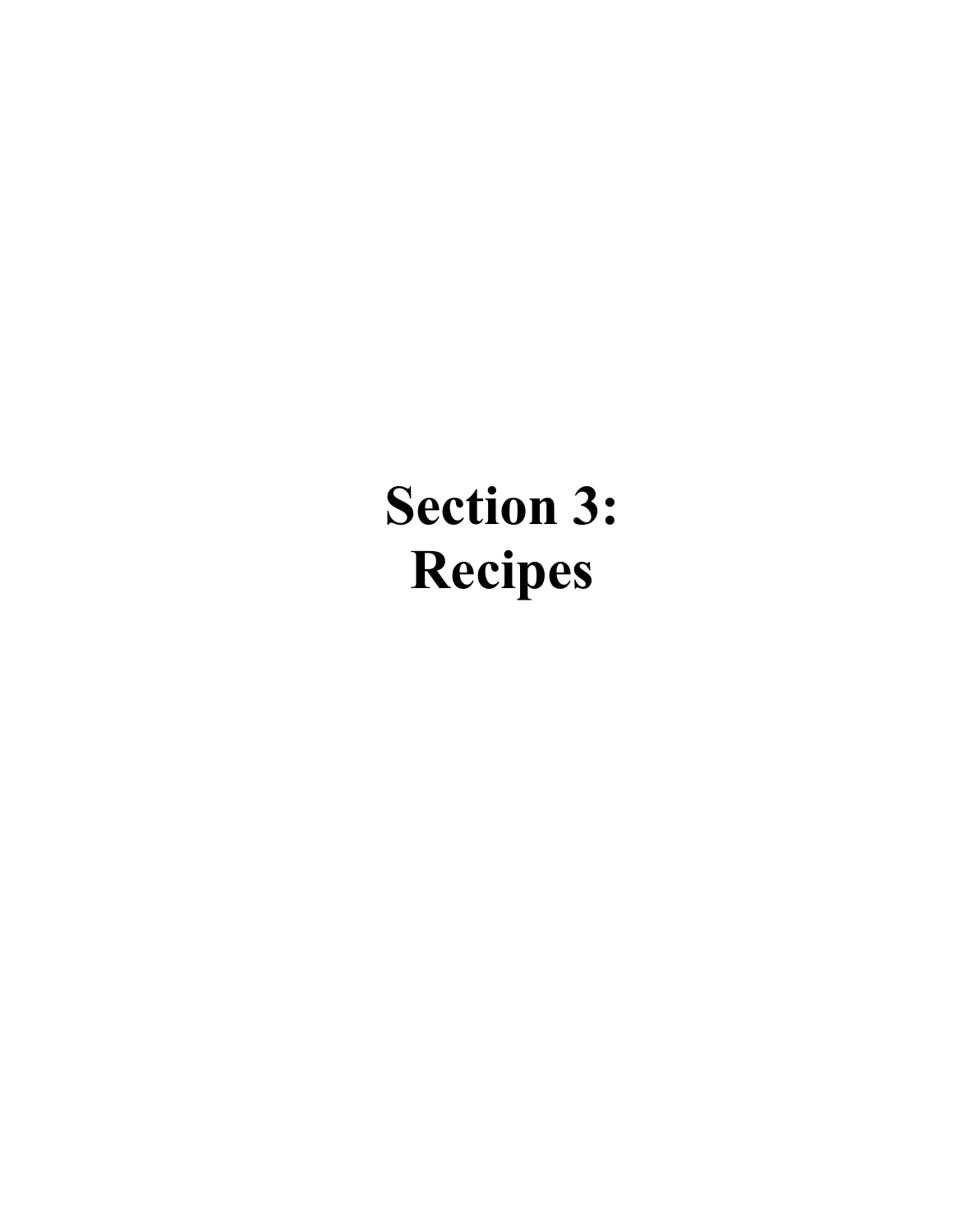# **Recipe Table of Contents**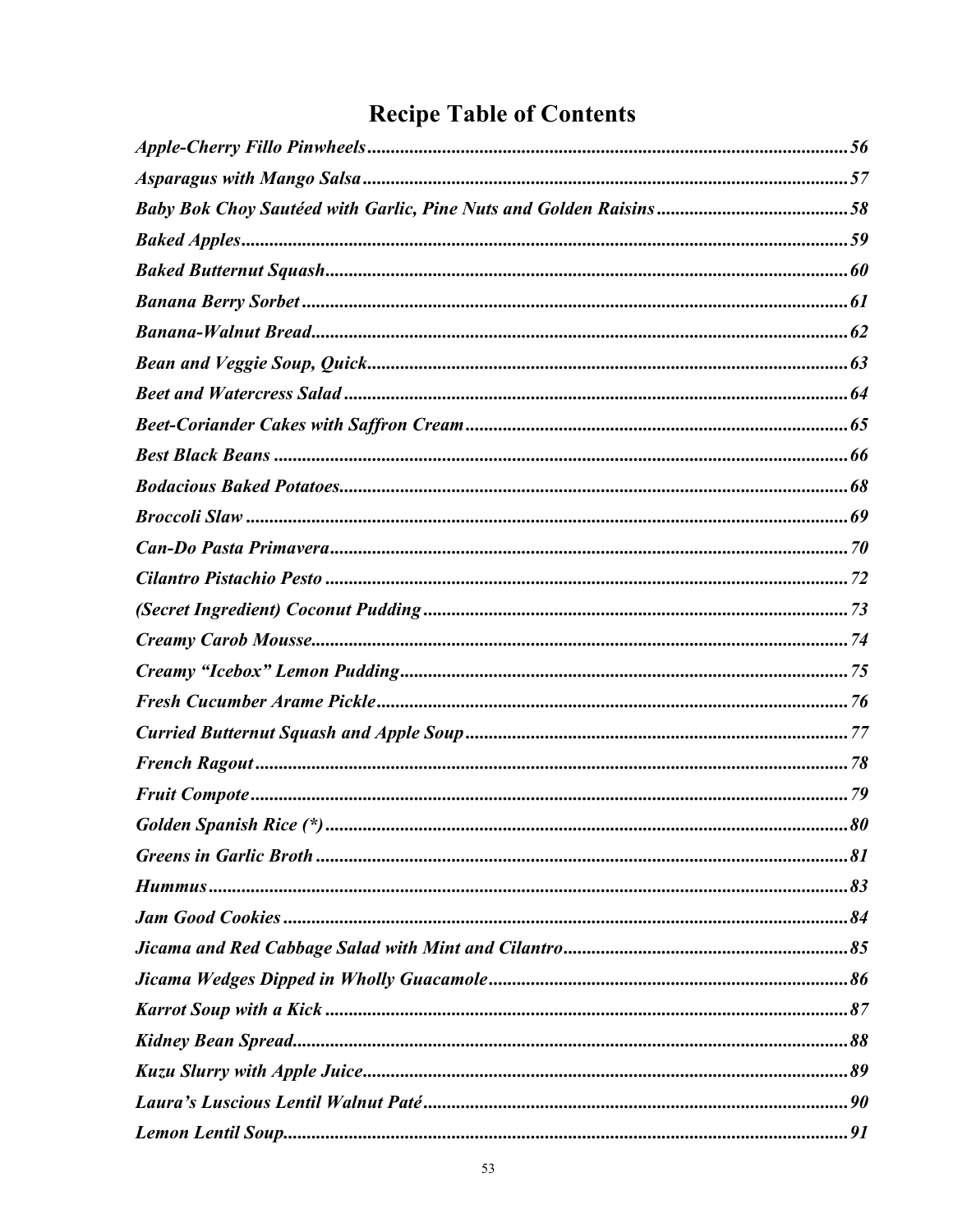| Spinach Sautéed with Garlic and Ginger and topped with Sesame Seeds 121 |  |
|-------------------------------------------------------------------------|--|
|                                                                         |  |
|                                                                         |  |
|                                                                         |  |
|                                                                         |  |
|                                                                         |  |
|                                                                         |  |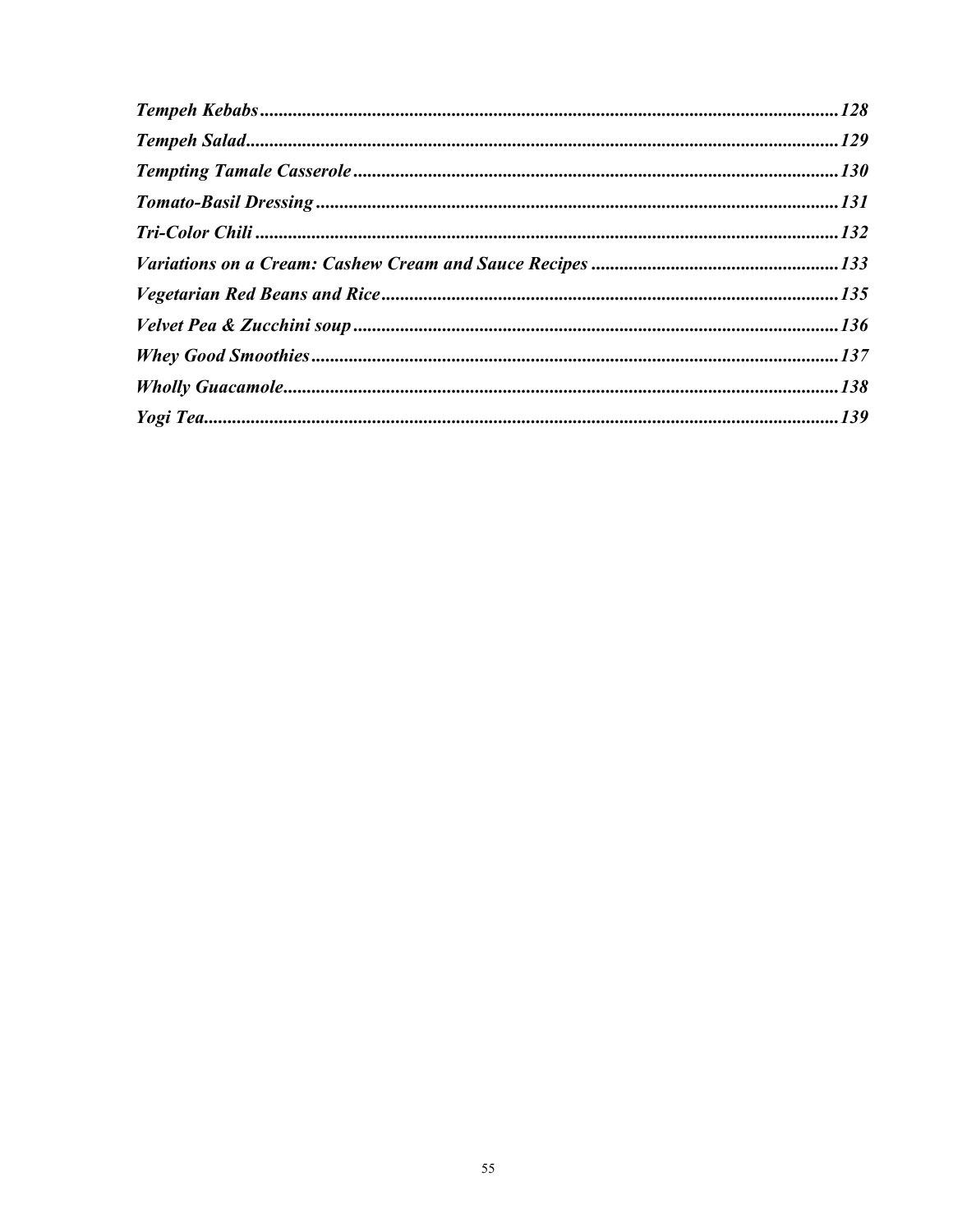| <b>Apple-Cherry Fillo Pinwheels</b><br><b>Makes: 18 servings</b>                                                                                                                                                  |                                                                                                                                                                                              |  |
|-------------------------------------------------------------------------------------------------------------------------------------------------------------------------------------------------------------------|----------------------------------------------------------------------------------------------------------------------------------------------------------------------------------------------|--|
| Ingredients:                                                                                                                                                                                                      |                                                                                                                                                                                              |  |
| Rome or McIntosh Apples—6, peeled and 1/4 inch<br>diced<br>Apple juice, organic $-$ <sup>1/4</sup> cup + 2 tablespoons<br>Organic cherries-1 bag, frozen<br>$Cinnamon—\frac{1}{4} teaspoon$<br>$Cloves - 1$ pinch | $Salt$ —1 pinch<br>Arrowroot—1 tablespoon dissolved in 2 tablespoons<br>Apple juice<br>Whole wheat fillo dough—1 box, thawed in fridge<br>overnight<br>Super Canola spray<br>Parchment paper |  |

# **Procedure:**

- 1. Preheat oven to 400 degrees.
- 2. Line large baking sheet with parchment paper
- 3. Bring apples and  $\frac{1}{4}$  c. apple juice to a boil, and then simmer until apples just become tender.
- 4. Add cherries, cinnamon, cloves and spices and bring to a simmer.
- 5. Stir in arrowroot/apple juice mixture and stir until mixture thickens.
- 6. Remove from heat and allow to cool.
- 7. Place 4 sheets of fillo dough over parchment paper on baking sheet. Slightly overlap each sheet with each other.
- 8. Spray this layer with Canola spray. Be sure to spray the outer edges of fillo well, to prevent it from drying out.
- 9. Continue making overlapping layers of fillo dough, spraying each layer with canola spray.
- 10. When all the fillo dough has been used up, spread the apple-cherry filling in a single line along the width of the fillo dough, about 4 inches from the edge closest to you. Leave about 2 inches on either side of the fillo without filling, so that you can fold in the edges.
- 11. Using the parchment paper underneath the fillo, roll the edge of the fillo dough over the filling.
- 12. Release the parchment paper and fold in the outer edge of the dough.
- 13. Now, completely roll up the fillo dough until it resembles a long tube.
- 14. Spray the fillo dough with Canola spray.
- 15. Cut 1-inch long slits about 3 inches apart, in the top of the roll with a serrated knife (this will keep roll from splitting and dough from oozing out).
- 16. Bake until fillo becomes golden brown (about 10-15 minutes).
- 17. Remove from oven and allow to cool.

18. Slice the roll with a serrated knife (make slices about 1 to 2 inches wide). Serve on plates.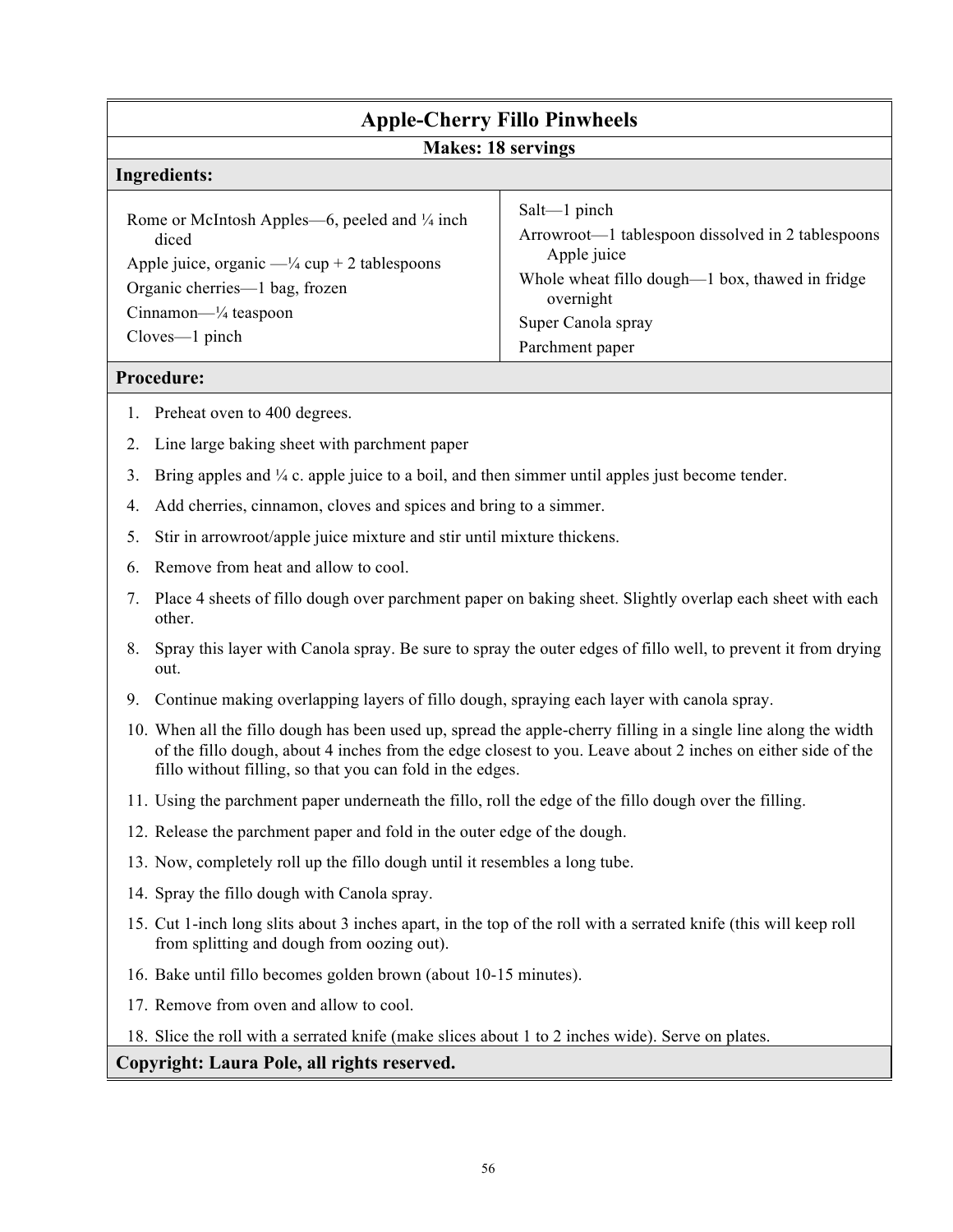# **Asparagus with Mango Salsa**

# **Makes: 6 servings**

# **Ingredients:**

Asparagus—about 30 stalks (hard ends trimmed off)

Mango—ripe but relatively firm, cut in small cubes

Scallions –4, thinly sliced

Rice vinegar  $-3$  tablespoons

Canola Oil – 4 tablespoons

Salt to taste

# **Procedure:**

- 1. Steam asparagus until easily pierced with a fork
- 2. Shock asparagus in ice cold water
- 3. Mix vinegar, oil and salt in a small bowl
- 4. Add mango and scallions to dressing and mix
- 5. Arrange asparagus on platter and scatter mango salsa over top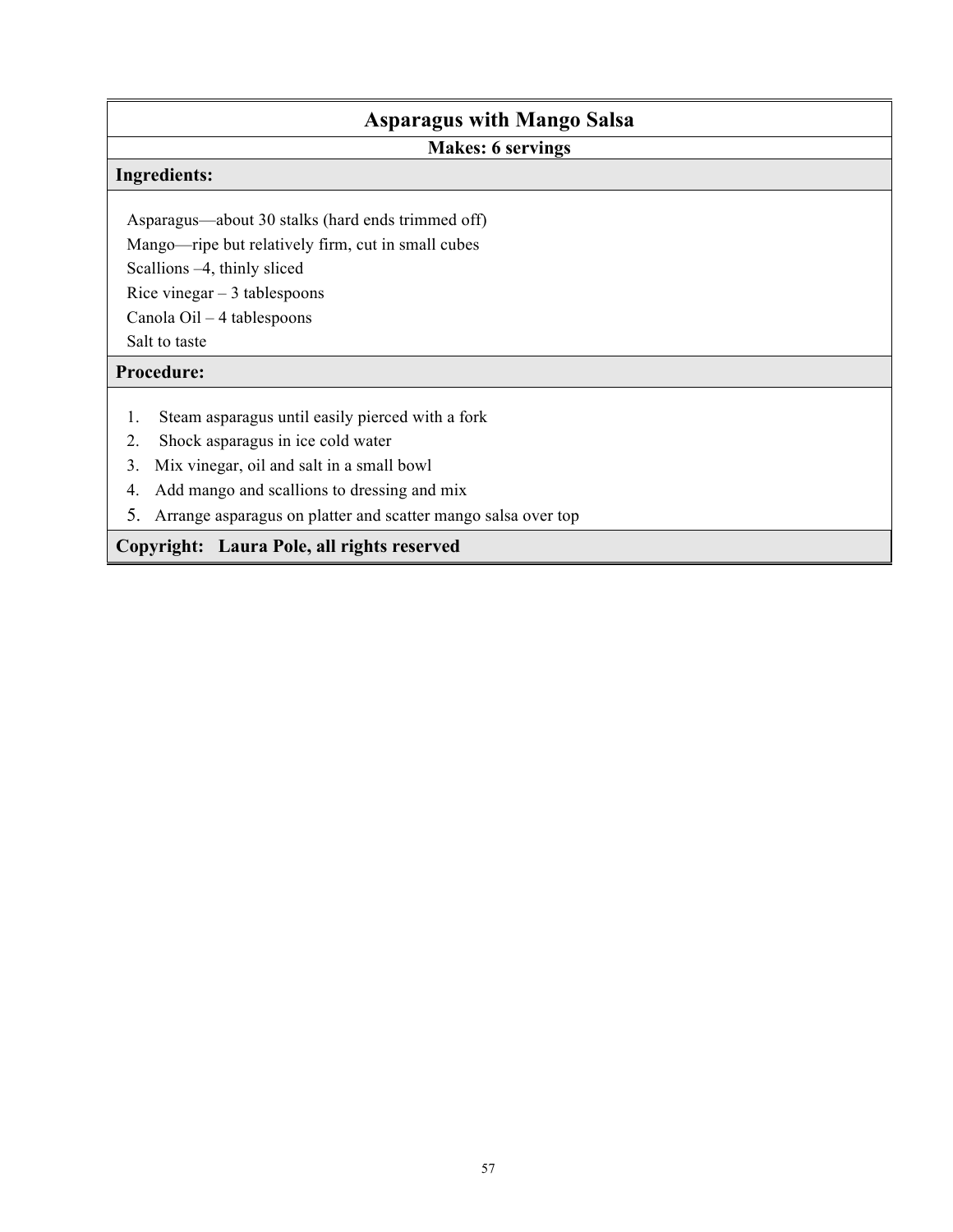# **Baby Bok Choy Sautéed with Garlic, Pine Nuts and Golden Raisins Makes: 4 servings**

Bok Choy is one of those cruciferous vegetables—you know, the ones that are so good for us that there's not a bad thing we can say about it, unless you run out of it before you've eaten your fill! Baby bok choy is easy to prepare and cooks in minutes. If you can't find the baby, you can buy the "Mama" size—it's just a little less tender, and a little more pungent.

# **Ingredients:**

Baby Bok Choy—1 pound (4-6 heads), bases trimmed off, and rinsed well

Extra virgin olive oil—1 tablespoon

Garlic—2 cloves, minced

Pine nuts—1 tablespoon, soaked in hot water and drained

Golden raisins (can use dark raisins)—1 tablespoon

# **Procedure:**

- 1. Separate the bok choy into individual leaves and cut crosswise into bite-size pieces. Keep the stems separate from the leaves.
- 2. Heat oil on medium high heat in a wok (if you don't have a wok, a large skillet with a lid will do)
- 3. Add the bok choy stems, the garlic and the pine nuts and stir-fry for 30 seconds.
- 4. Add the leaves and the raisins and stir-fry for another 30 seconds, until the leaves are just wilted.
- 5. Serve hot and taste how good it is and how good it must be for you!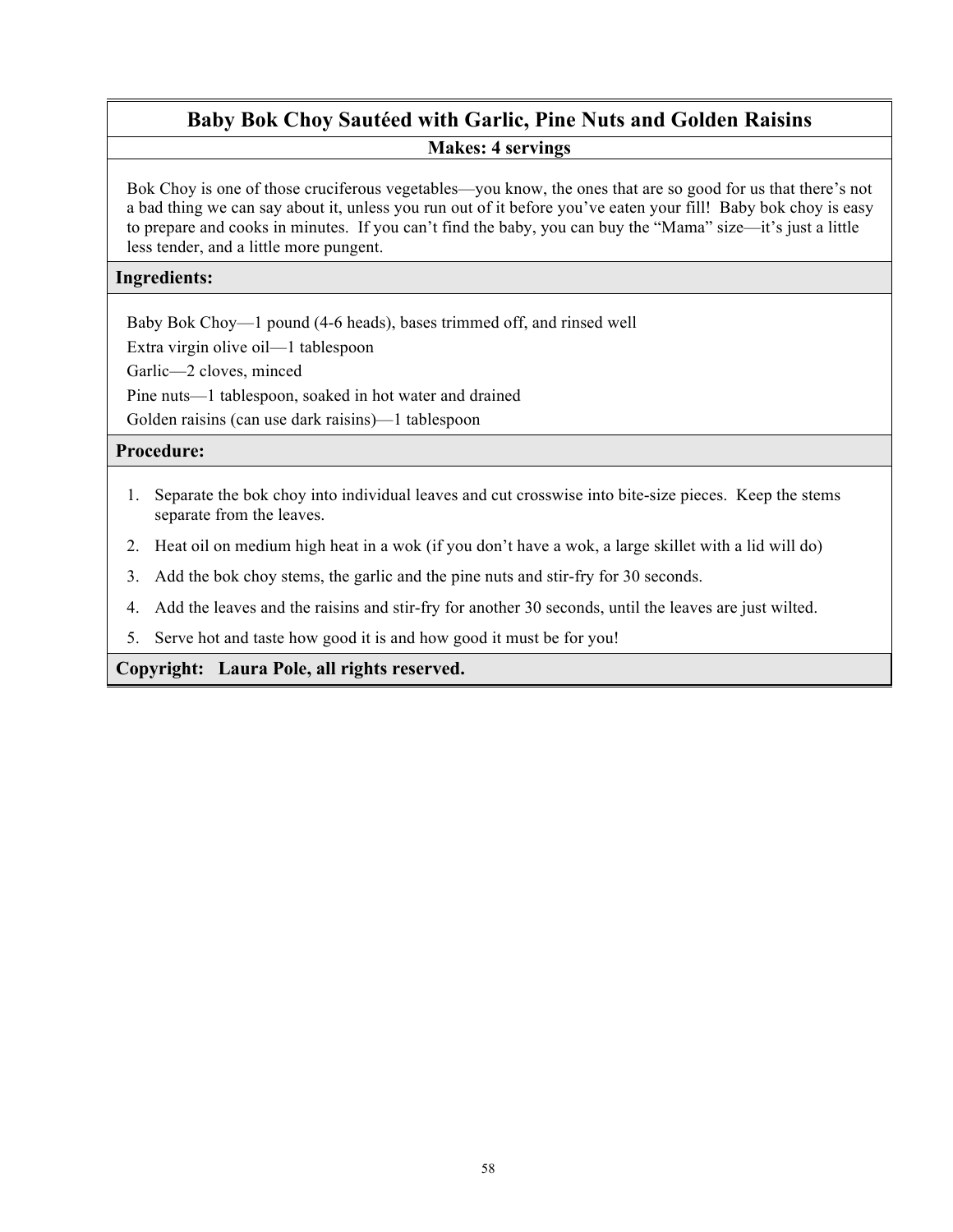# **Baked Apples**

# **Makes: 6 servings**

I believe dessert should be easy to make and surprisingly delicious. Mix "Mother Nature's" perfect fruit, the apple, with a little heat and a splash of spice, and you've got the perfect simple dessert. Hold 2 servings aside to use in the Quick Curried Butternut Squash and Apple Soup.

# **Ingredients:**

Granny Smith Apples—6

Apple juice concentrate—6 teaspoons, frozen organic

Grade B maple syrup—1 tablespoon

Powdered Cinnamon—½ teaspoon

Raisins—6 teaspoons

# **Procedure:**

- 1. Preheat oven to 350 degrees.
- 2. Core apple with a melon "baller" leaving the very bottom intact, to create a little pocket for the fillings.
- 3. Use a knife to cut through the skin around the equator of the apple (so the apple will expand, but won't burst)
- 4. Mix the apple juice concentrate, maple syrup and cinnamon together.
- 5. Stuff 1-teaspoon raisins and 1 teaspoon apple juice/syrup/cinnamon together into the "hole" of the apple.
- 6. Place apples in a roasting pan and bake until soft.
- 7. Save aside 2 apples to be used in soup.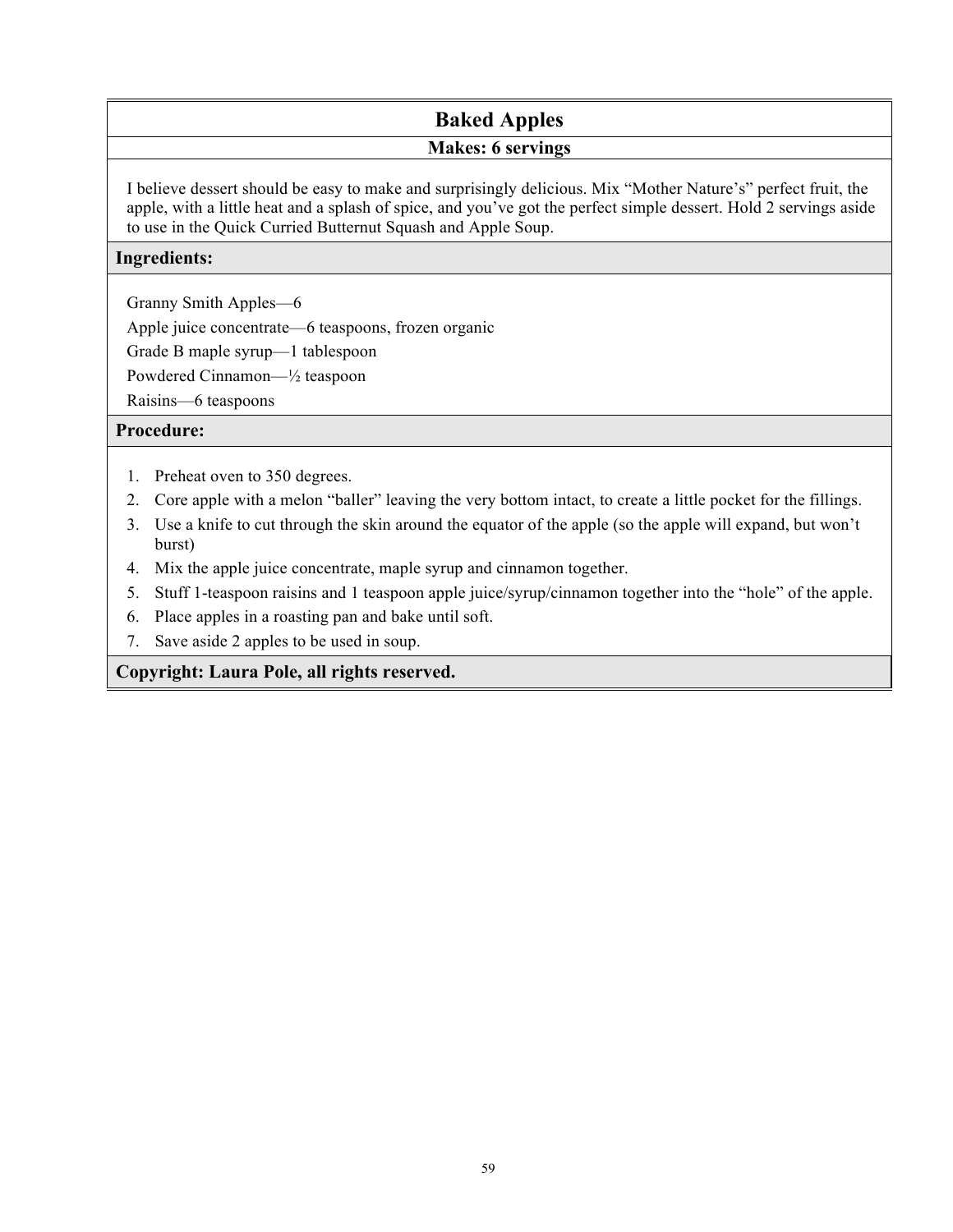# **Baked Butternut Squash**

#### **Makes: 8 servings**

One may try to copy Mother Nature, but no one can match the nutritional treasures She puts into Her food. Foods that are naturally deep in color are also naturally high in nutrition. Take the shapely butternut squash, for instance. The rich orange of its flesh says, "I'm high in beta carotene, vitamin C and E, folate, iron and magnesium. Sit down, eat me and be healed!"

Save aside 2 cooked squash for making "Quick Curried Butternut Squash and Apple Soup".

# **Ingredients:**

Butternut squash—4 medium sized, organic

Extra virgin olive oil—2 tablespoons

Grade B Maple syrup—2 teaspoons

Cinnamon—2 pinches

Salt—2 pinches

# **Procedure:**

- 1. Preheat oven to 400 degrees.
- 2. Lightly spray or oil a large, flat-bottomed baking pan.
- 3. Slice each squash in half length-wise and remove the seeds. Slice each piece in half width-wise.
- 4. Mix the olive oil, maple syrup, cinnamon and salt and lightly brush on the cut side of each piece of squash.
- 5. Place squash cut side up, on baking pan.
- 6. Bake for 30 minutes, or until tender.
- 7. Serve warm.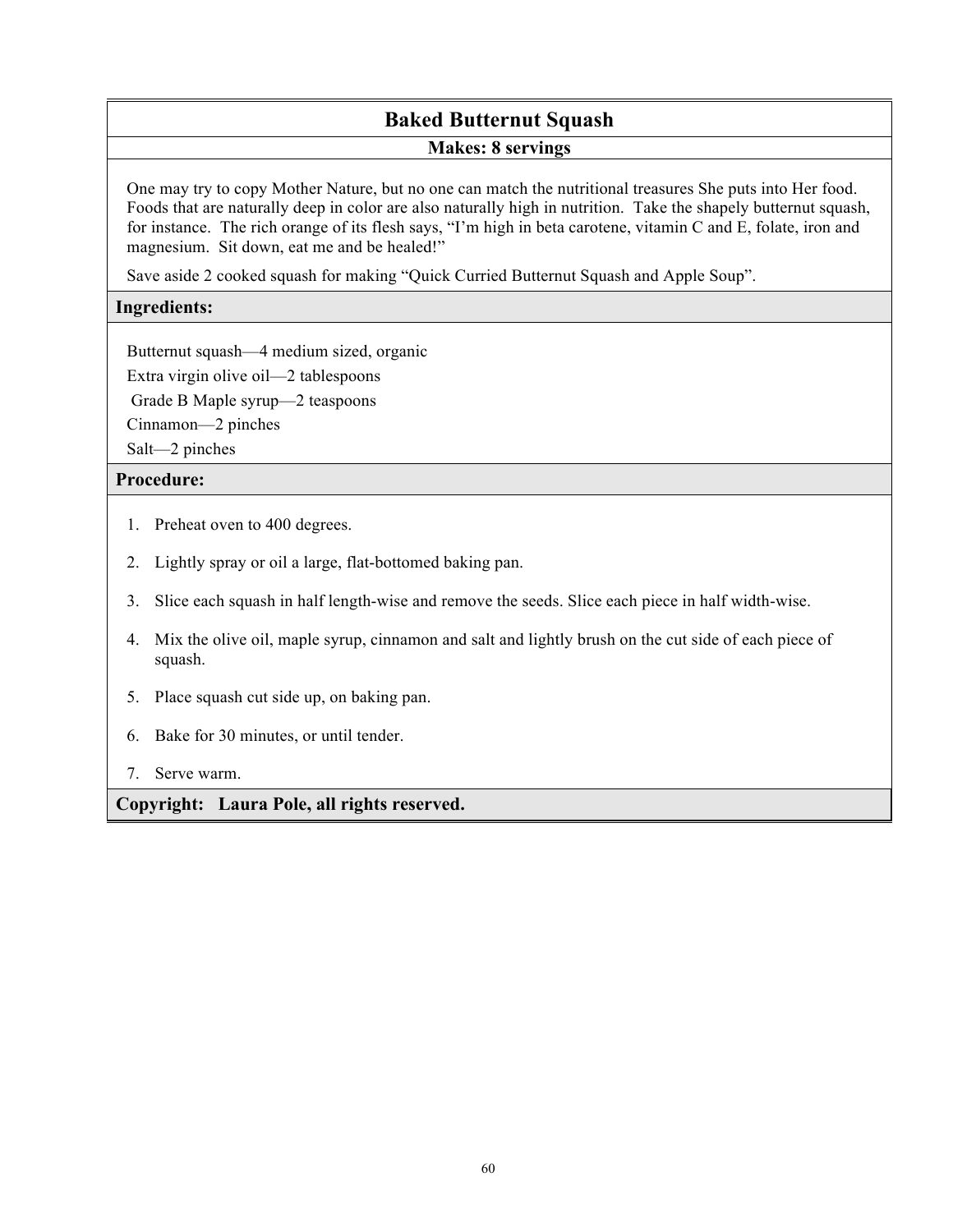# **Banana Berry Sorbet**

## **Makes: 4 servings**

I always get a kick out of seeing the Retreat participants' faces when they taste this sorbet—their eyes look heavenward and their lips utter praises in ancient tongues to the kitchen deities! What's even more satisfying is seeing the flash of insight when they realize this is divinely easy to make!

# **Ingredients:**

Bananas—2, ripe, cut into 1-inch chunks and frozen

Frozen berries—2 cups (strawberries, blueberries, blackberries, raspberries—any will do)

Vanilla Almond Milk or Rice Milk or Soy Milk—1/2 cup (+more if needed)

Agave nectar or honey to taste

Optional: Just about any frozen fruit will do. (When you have leftover fresh fruit, i.e. cantaloupe, pineapple, mango, etc., cut up in chunks and freeze so you have some on hand).

# **Procedure:**

- 1. Mix ingredients about 45 minutes before serving, so it can set up in the freezer.
- 2. Remove frozen fruit from freezer, about 15 minutes before blending.
- 3. Put fruit in bowl of food processor or pitcher of a blender with about ½-cup milk and cover.
- 4. Begin to puree fruit, adding small amounts of milk until mixture is creamy like a thick milk shake. Taste. Add agave nectar if you want it sweeter.
- 5. Put into a metal mixing bowl and put in freezer for about 45 minutes.
- 6. Halfway through freezing, stir the mixture, scraping frozen sorbet off the inside edge of the bowl.
- 7. Stir once more just before serving.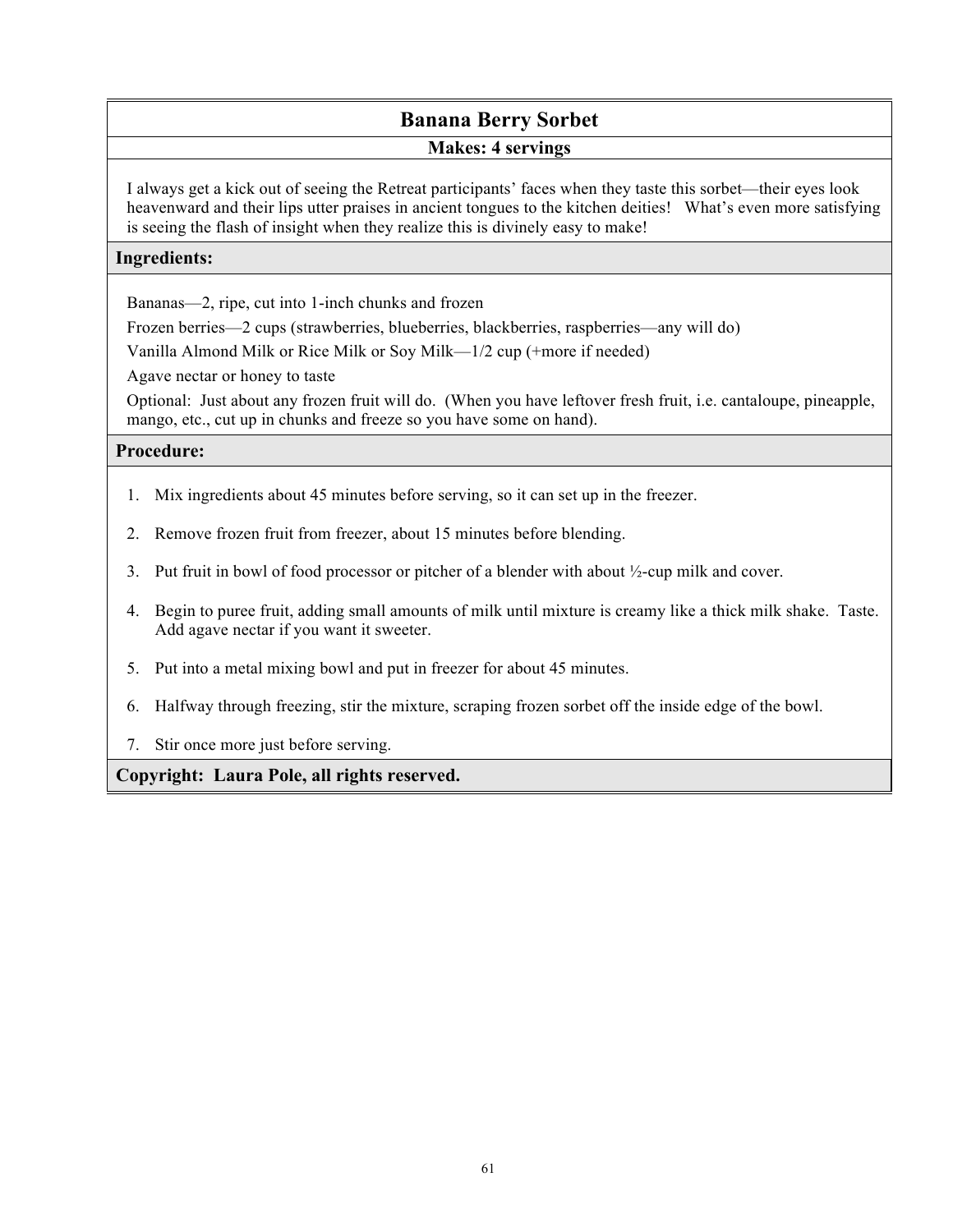# **Banana-Walnut Bread**

## **Makes: 8 servings**

These vegan quick breads capture classic flavors without the use of eggs or dairy products. However, if you are inclined, any of these recipes will be even better if you reduce the liquid called for by  $\frac{1}{2}$  cup and replace it with 2 eggs.

This sweet vegan bread toasts very well and is ideal for breakfast.

# **Ingredients:**

Walnuts or pecans—1 cup, roughly chopped Whole-wheat pastry flour— $1\frac{1}{2}$  cups White bread flour, unbleached all-purpose —1 1/2 cups Baking powder—1 tablespoon Cinnamon—1 1/2 teaspoons, ground Sea salt—1-teaspoon Bananas, ripe —2 cups, mashed Water—1/2 cup Corn oil or melted unsalted butler—1/2 cup, unrefined Pure maple syrup or honey—1/2 cup Vanilla extract—4 teaspoons

## **Procedure:**

- 1. Preheat the oven to 350°F. Lightly oil 4 x 8 inch loaf pan or 8 inch-square baking dish.
- 2. Spread the walnuts or pecans on baking sheet and toast in the oven for 8 minutes. Transfer to a bowl to cool
- 3. In a bowl, whisk together the flours, baking powder, cinnamon, and salt.
- 4. ln a separate bowl, whisk together the bananas, water, oil, maple syrup and vanilla.
- 5. Using a rubber spatula, fold the wet mixture into the dry mixture. Fold in the toasted nuts. Do not over mix, a few lumps won't matter, and you will wind up with lighter fluffier bread.
- 6. Pour in the batter into the prepared pan and bake it for 1 hour, or until a toothpick inserted into the middle of the loaf comes out clean.
- 7. Cool in the pan for 15 minutes before serving.

# **Copyright: Peter Berley, The Modern Vegetarian Kitchen, Harper Collins Publishers; 2000; BREADS 349**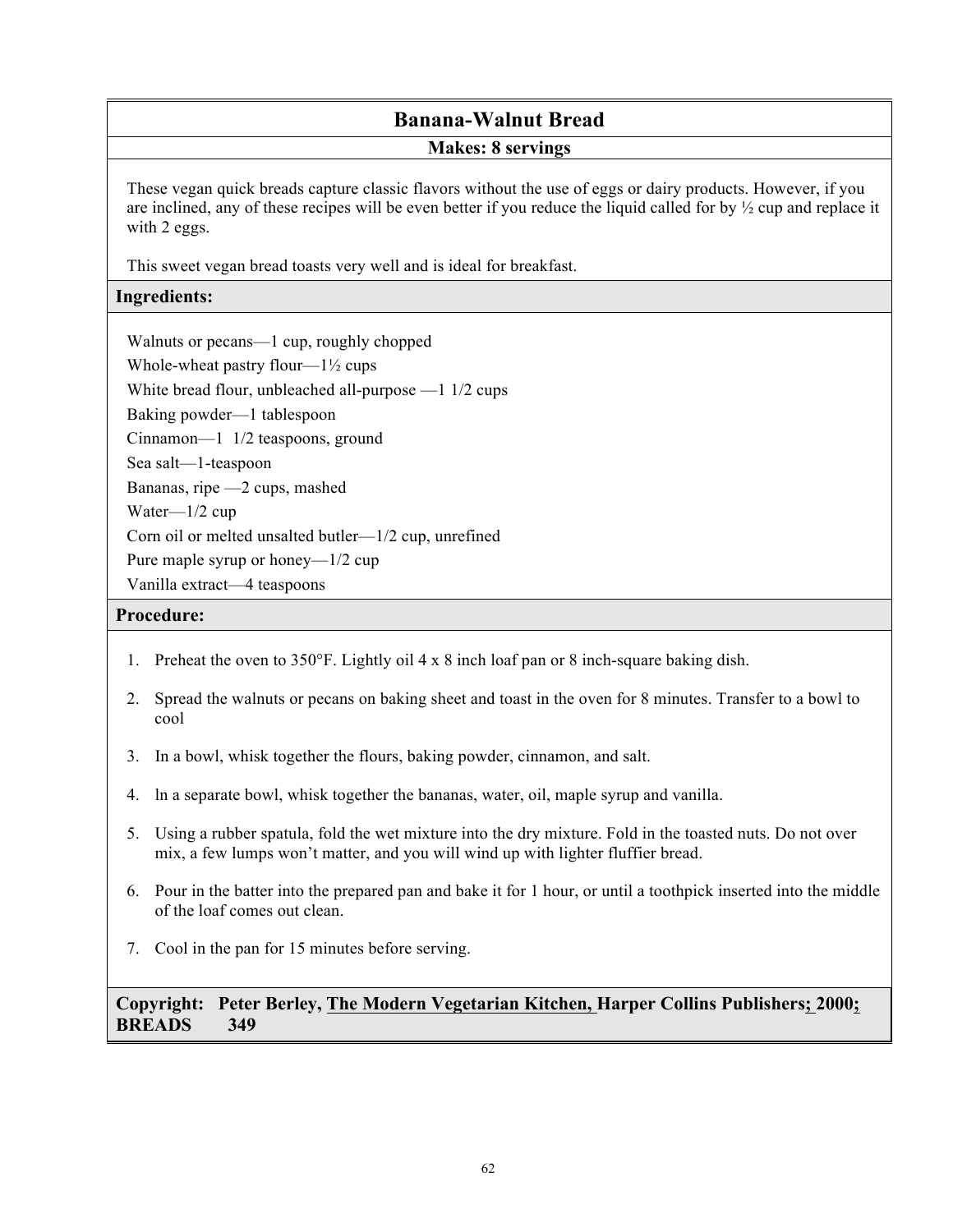# **Bean and Veggie Soup, Quick**

# **Makes: 4 servings**

Do not let the name of this soup fool you into thinking saving time will compromise taste. One damp, cool and dreary day I was working at home. Oops! It's time to eat and nobody thought about a lunch menu! My family wanted a hot bean and veggie soup. We had a bag of "Bob's Red Mill Vegi Soup Mix"—takes 40 minutes to cook—"too long", I said. So, I pulled out the pressure cooker, had the soup mix ready in 15 minutes, and cut up and sautéed a few extra veggies, added to the soup mix, and had lunch in 20 minutes! It tasted even better the next day. Note: The Vegi Soup Mix is not gluten-free.

## **Ingredients:**

Organic Chicken, Veggie or Magic Mineral broth—1 quart Bob's Red Mill Vegi Soup Mix—1 cup, cooked (30 minutes) or pressure cooked (10 minutes for chunkier soup -15 minutes for creamier soup) Extra virgin olive oil—1 tablespoon Onion—1 small, chopped Garlic —3 cloves minced Glen Muir Organic Crushed Tomatoes with Basil—1 28 oz can (stewed tomatoes, diced tomatoes, whole tomatoes, crushed, or tomato sauce will do) Sea salt—2 teaspoons Thyme—1 sprig fresh, or 1/2 tsp dried Oregano—1 sprig fresh, or 1/2 tsp dried

#### Optional

Potatoes—4, diced Carrot—1 medium, diced Cabbage—1 cup of chopped (sliced)

# **Procedure:**

- 1. Combine broth and Bob's Red Mill Vegi Soup Mix in 3 or 4-quart soup pot, bring to a boil, reduce heat and simmer, covered for about 30 minutes. (See instructions below, for pressure-cooking)<sup>3.</sup>
- 2. In a medium skillet or sauté pan, heat the olive oil on medium high heat, and sauté onions until translucent. Add the garlic and sauté for 30 seconds. Add the potatoes, carrots and cabbage (if you plan to use them) and sauté for a couple of minutes. Sprinkle with about ½ teaspoon salt while sautéing. Set aside.
- 3. After the Vegi Soup mix has cooked for about 30 minutes, add the sautéed vegetables, canned tomatoes, thyme, oregano and remaining salt (1 ½ teaspoon) to the Vegi Soup mix. Simmer for 15-30 more minutes, until vegetables and beans are tender.

4. Serve hot.

l

<sup>&</sup>lt;sup>3</sup> Pressure cooking Vegi Soup Mix: Combine 1-quart broth with soup mix in a pressure cooker. Pressure cook according to manufacturer's instructions. Once it comes up to pressure, cook soup mix for 10 minutes (15 minutes if you want a creamier soup). Bring down pressure according to manufacturer's instructions, before removing lid.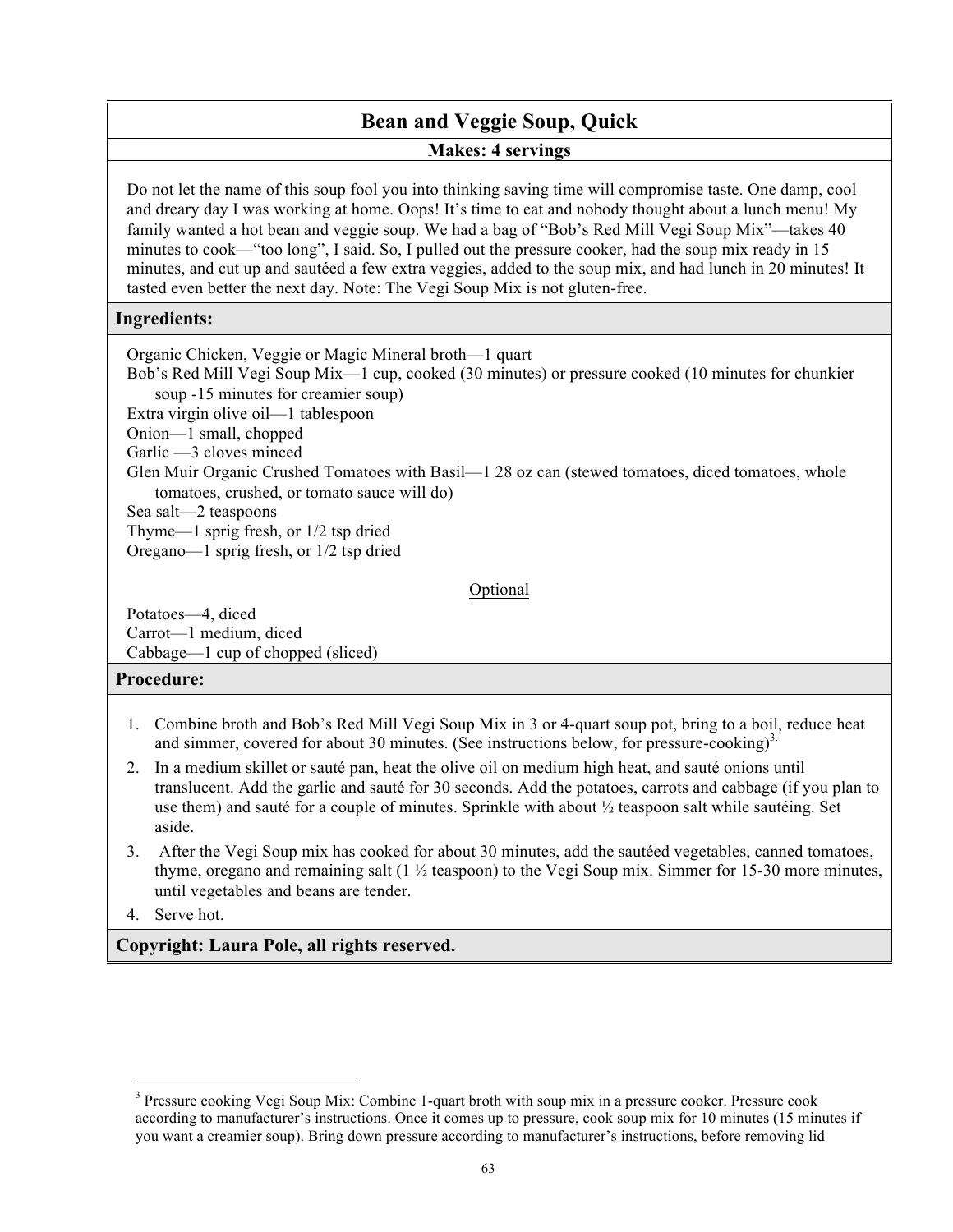# **Beet and Watercress Salad**

# **Makes: 6-8 servings**

#### **Ingredients:**

Beets—3 lbs

Red wine or balsamic vinegar—4 tablespoons

Dijon mustard—1 ½ teaspoon

Extra Virgin Olive Oil—1/3 cup

Watercress\*—2 to 3 bunches

Belgian endive—3 heads or a bunch of Arugula

(\*) if you don't have Watercress use Arugula or Spring Mix

# **Procedure:**

- 1. Trim beets to within 1" of the root.
- 2. Place beets in pan, cover with water, bring to boil and cook until just tender when pierced with a sharp knife, 30-40 minutes.
- 3. Drain, cool and peel.
- 4. Cut beets into julienne strips.
- 5. Place beets in bowl, beat vinaigrette and toss together lightly. Marinate 10-15 minutes.
- 6. Rinse watercress and discard any tough stems
- 7. Make "bowl" with watercress and serve beets in the center.
- 8. Serve garnished with Belgian endive.

**Copyright: Natural Gourmet Cookery School, all rights reserved.**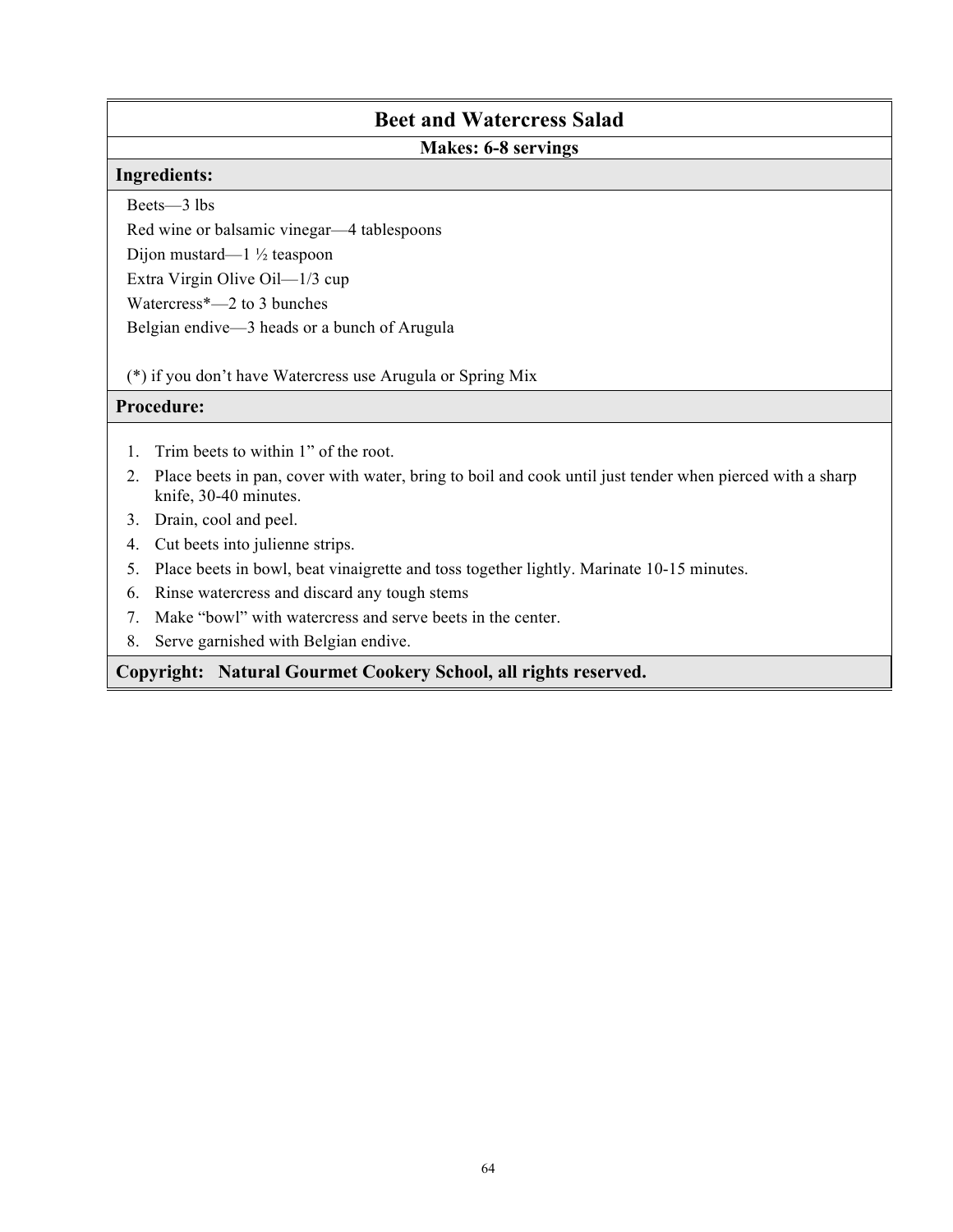# **Beet-Coriander Cakes with Saffron Cream**

**Makes: 6 servings** 

This recipe is an absolute favorite at the Retreats! It comes from a cookbook called The Artful Vegan (2003) by Eric Tucker of the famed Millennium Restaurant in San Francisco. If you're really into elegant vegan cooking, this book is a must for your collection.

## **Ingredients:**

| <b>Saffron Cream</b>                       | <b>Beet Coriander Cakes</b>                                          |
|--------------------------------------------|----------------------------------------------------------------------|
| Saffron threads—1/4 teaspoon               | Red beets—2 large, peeled and grated                                 |
| Hot Water— $1/4$ cup                       | Red onion—1 small, thinly sliced                                     |
| Extra Virgin Olive Oil—2 tablespoon        | Slivered almonds— $1/2$ cup                                          |
| Garlic—2 cloves                            | Garbanzo (chickpea) Flour—1 cup plus more as needed                  |
| Umeboshi vinegar—1 teaspoon                | Ground Coriander—1 teaspoon                                          |
| Dijon Mustard—2 teaspoons                  | Ground Cumin—1 teaspoon                                              |
| Extra firm Silken Tofu—one 6-ounce package | Dried mint—1 teaspoon (can use mint from a mint tea bag)             |
| Salt—1 teaspoon                            | Salt— $1\frac{1}{2}$ teaspoon                                        |
|                                            | Crushed Red Pepper Flakes—1/4 teaspoon                               |
|                                            | Cold pressed Canola Oil(preferably Super Canola)—1 cup<br>for frying |

#### **Procedure:**

To Make the Cream

- 1. Infuse saffron threads in the hot water for at least 30 minutes.
- 2. Heat the olive oil in a pan over medium heat. Add the garlic and sauté for 2 to 5 minutes, until golden brown. Let cool.
- 3. Combine the saffron, garlic, vinegar, mustard, tofu and salt in a blender and blend until smooth.

To Make the Beet Cakes

- 1. In mixing bowl, combine the beets, onion, almonds, garbanzo flour, coriander seeds, cumin seeds, mint, salt and pepper flakes.
- 2. Mix until the dough holds together in firm patties, adding more flour or a little oil if needed to aid in the binding process.
- 3. Form the beet mixture into 6 cakes about 3 inches across and  $\frac{1}{2}$  inch thick.
- 4. Heat a little canola oil in a skillet over medium-high heat.
- 5. One at a time, sauté the cakes for 3 minutes per side, or until browned and crisp.
- 6. Drain on paper towels and keep warm (Alternatively, for lower fat, preheat the broiler or the oven to 500 degrees F. Brush the cakes with soy milk, and broil or bake on a baking sheet for 20 minutes, or until browned and crisp)

#### **Copyright: Eric Tucker, all rights reserved.**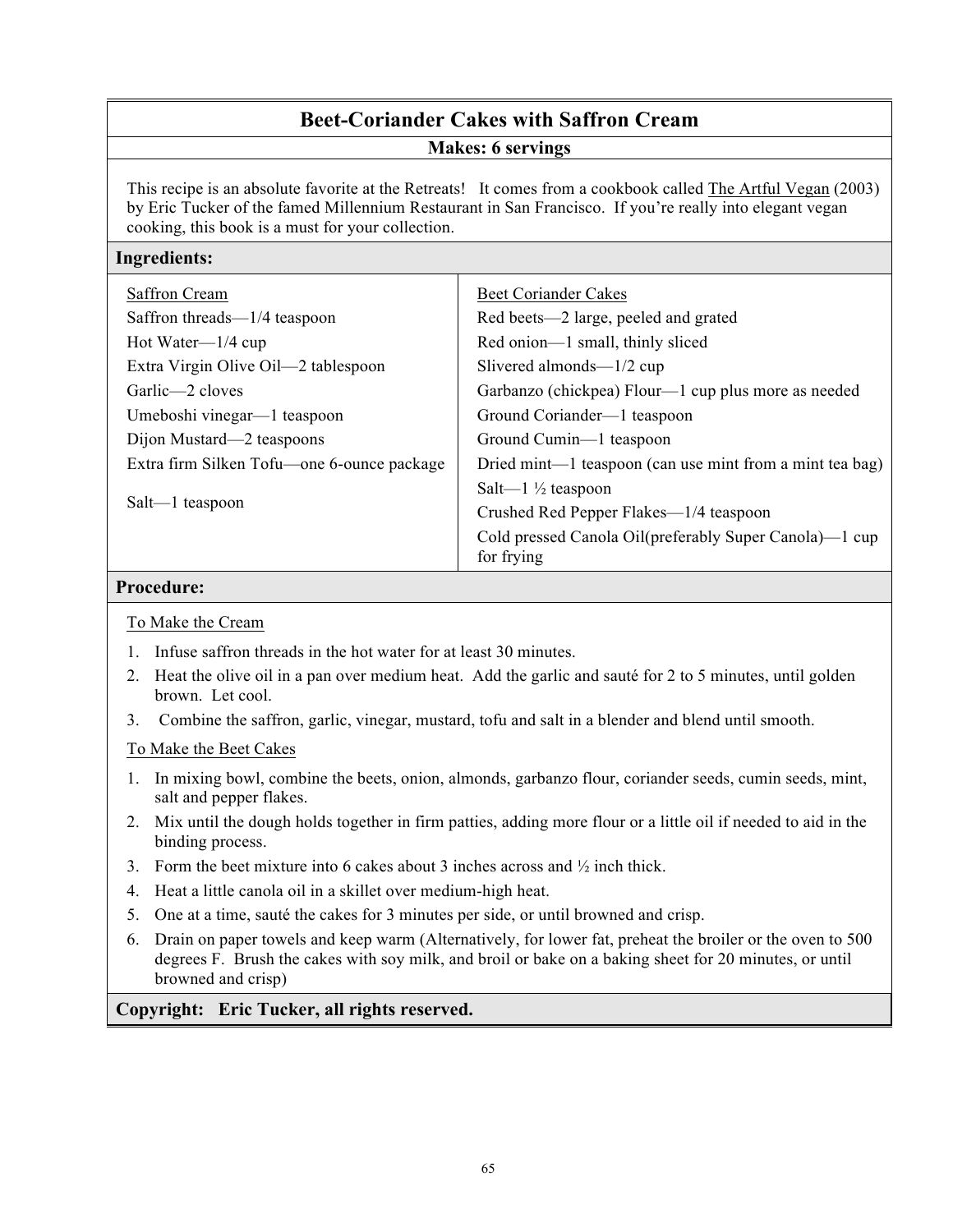# **Best Black Beans**

# **Makes: 8 servings**

Thanks to Suzana and Carmen Muller for teaching me how to make authentic Brazilian black beans.

## **Ingredients:**

Black beans—2 cups, soaked overnight (or quick soak); or 4 (15-ounce ) cans of organic black beans, drained rinsed and mixed with a squeeze of fresh lemon or lime and a pinch of salt

Kombu—1-inch piece

Water —4-6 cups

Onions—2 large, chopped

Garlic—6 cloves, minced

Olive oil—2 tablespoons

Oregano—1 heaping teaspoon

Salt— $1\frac{1}{2}$ - 2 teaspoons

Pepper to taste

Chipotle chili—1, dried, or 1 teaspoon chipotle chili sauce (optional)

# **Procedure:**

## Simplified Procedure:

- 1. Sauté onions and garlic in olive oil in a 6-quart pot.
- 2. Add the soaked, rinsed beans, the kombu, oregano and chipotle chili and enough water to cover.
- 3. Bring to a gentle boil and skim the foam off the top.
- 4. Reduce heat and simmer the beans, covered, for about 45 minutes to 1 hour, until just soft. Be prepared to add more water or stock to keep beans covered.
- 5. Remove chipotle chili. Stir in salt. . Turn off heat.
- 6. Puree ½-cup mixture in a blender.
- 7. Add pureed mixture back to pot of beans. Stir then season to taste.
- 8. If mixture is too thick, add a little more stock or water. If mixture is too thin, simmer uncovered to reduce liquid
- 9. Serve with cooked grain such as brown rice or quinoa.
- 10. Save one-cup leftovers in fridge for making bean patties. Store the remainder in cup-sized containers in the freezer

# **Continues on Next Page**

**Best Black Beans continued from previous page**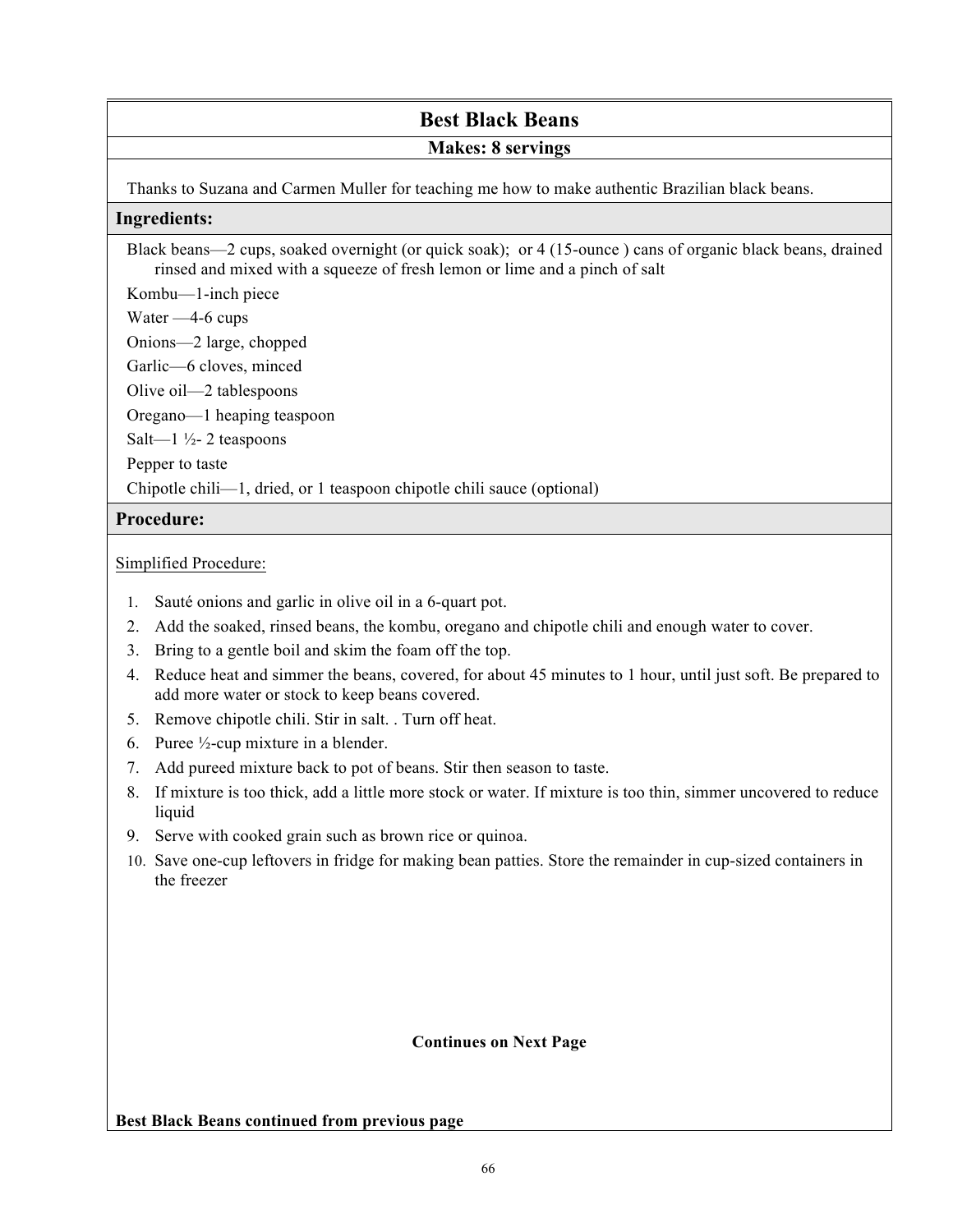The Authentic Brazilian Procedure:

- 1. Drain and rinse beans and place in pot with enough water to cover. Add kombu and oregano. If desired, can add 1 dried chipotle chili (this will make the mixture peppery).
- 2. Bring to a gentle boil and skim the foam off the top.
- 3. Reduce heat and simmer the beans, covered, for about 45 minutes to 1 hour, until just soft. Be prepared to add more water or stock to keep beans covered.
- 4. Remove chipotle chili. Stir in salt. Turn off heat.
- 5. Meanwhile, in a sauté pan or skillet, sauté onions until golden and soft.
- 6. Add garlic and sauté' for 1 more minute,
- 7. Put onions and garlic in blender and add one ladle full of cooked beans and bean liquid. Leave blender lid slightly open and cover lid with a towel and puree mixture (this will keep hot beans from pushing off lid and sending beans all over your counter).
- 8. Put pureed mixture back into sauté pan and heat on medium until mixture begins to bubble—-stir constantly for about 3 minutes.
- 9. Add pureed mixture back to pot of beans. Stir then season to taste.
- 10. If mixture is too thick, add a little more stock or water. If mixture is too thin, simmer uncovered to reduce liquid.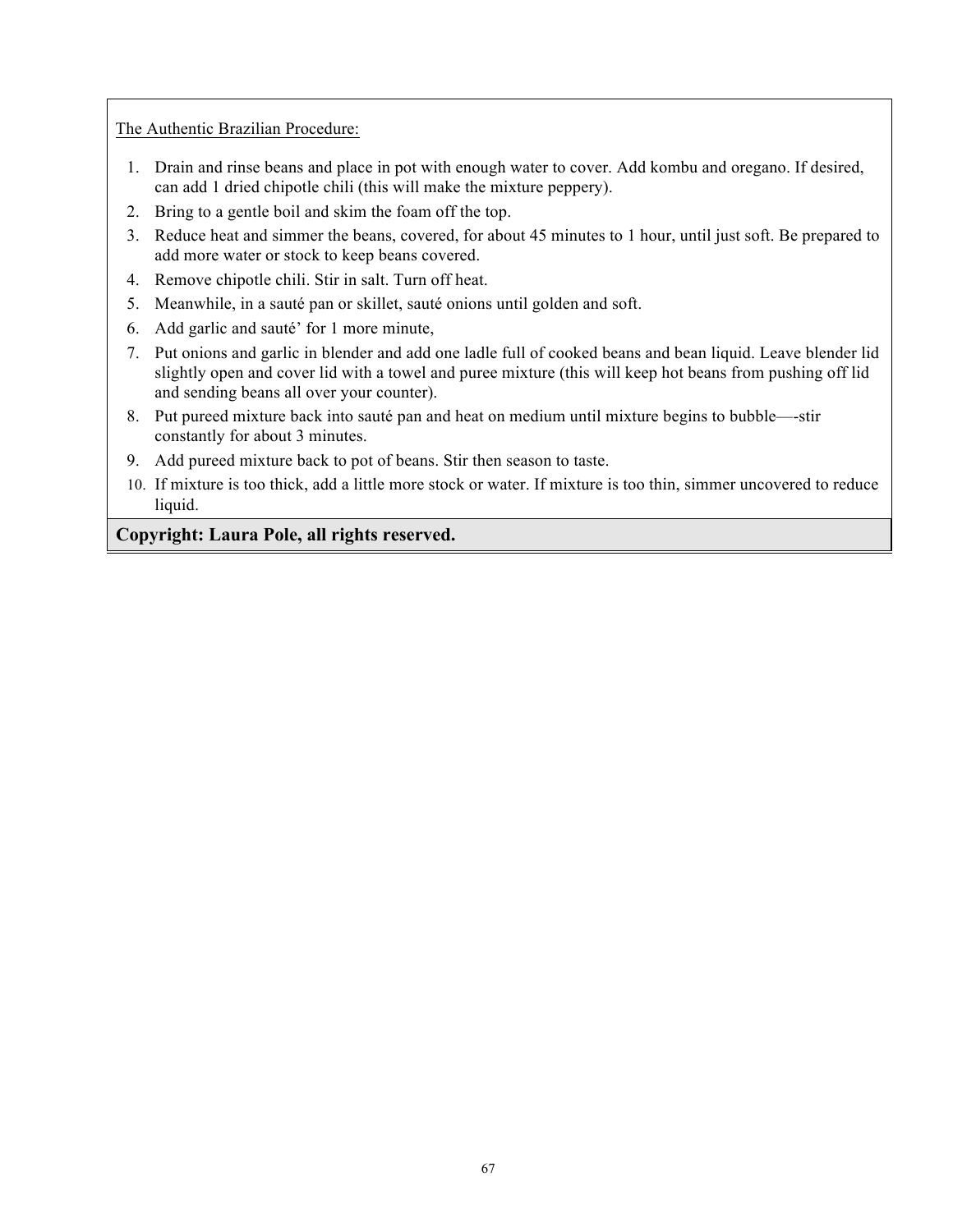# **Bodacious Baked Potatoes Makes: 4 servings**

The Retreat participants eat baked potatoes with gusto. They're a great tasting comfort food. Eaten in moderation and with nutrient-dense vegetables as toppings, they're nutritious as well. Feel free to come up with your own ideas for vegetable toppings. Or, for some added protein, top with Wholly Guacamole, or cooked beans or chili. Enjoy—-this spud's for you!

# **Ingredients:**

Baking potatoes—4 organic medium-sized, washed and brushed with olive oil.

Broccoflower (or 2 cups broccoli and cauliflower florets) —1 small head, steamed until just tender. Note, if you want to get ahead, double the amount and cook extra for pasta primavera

Chives—4 teaspoon

Cheesy Cashew Cream (see "Variations on a Cream" recipe)  $-\frac{1}{2}$ -1 cup

Salt and pepper to taste

# **Procedure:**

- 1. Preheat oven to 400 degrees Fahrenheit.
- 2. Prick each potato in the center with a fork and place on a baking sheet.
- 3. Bake for 45 minutes to 1 hour or until potatoes are tender.
- 4. Slice in half and add toppings and seasonings.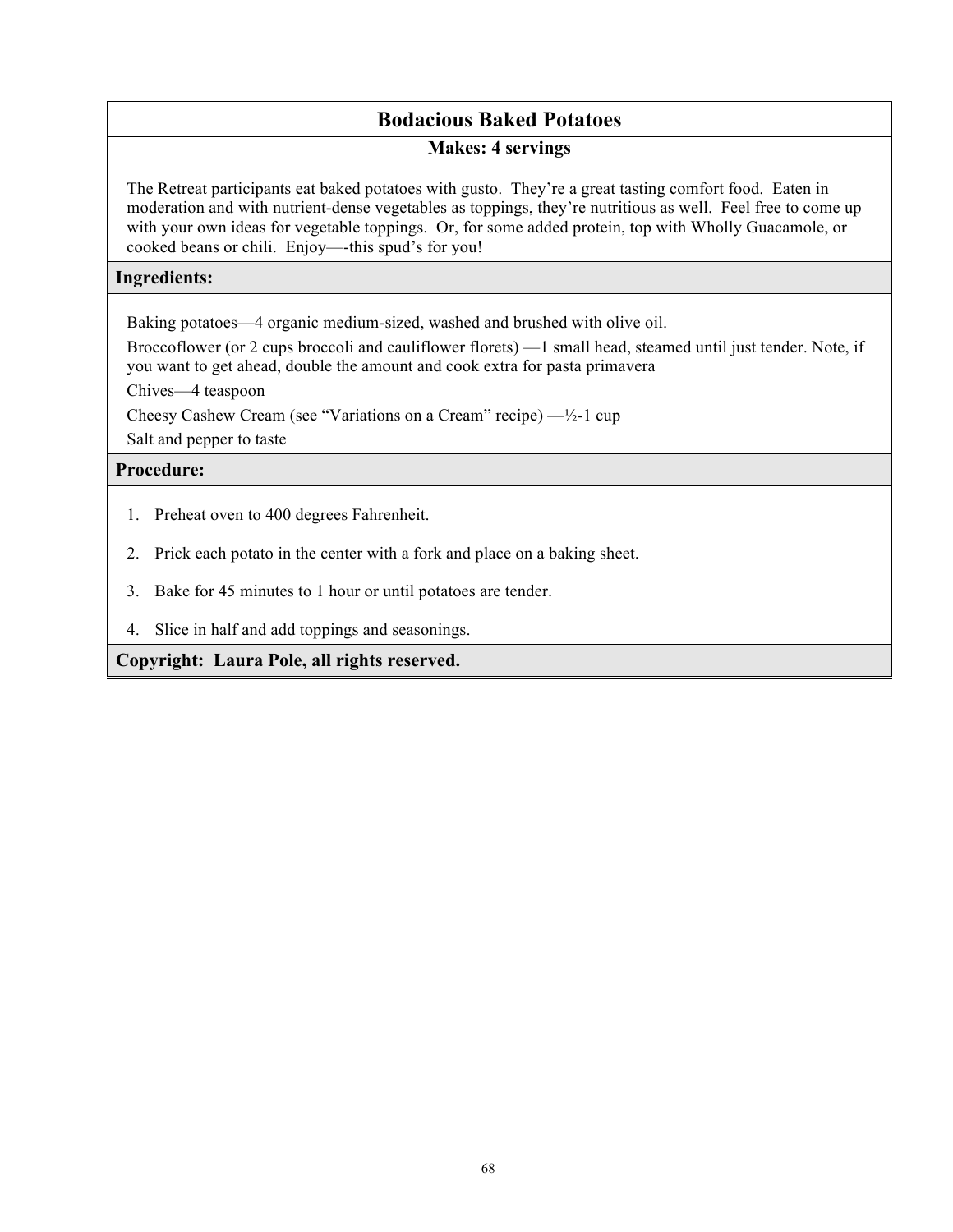# **Broccoli Slaw**

# **Makes: 4 servings**

I discovered the working girl's miracle—bagged broccoli slaw! Really, any kind of already bagged slaw will do—best if it's organic, however. I use it for its obvious, intended use of making slaw. I also use the bagged slaw in stir-fries and tossed with lettuce in a salad. That way, I get my cruciferous veggies in without my mother having to remind me!

Note: If you prefer a more traditional slaw taste, you can use canola or safflower mayo in place of the lemon juice and olive oil and salt.

# **Ingredients:**

Broccoli slaw—2 cups

Lemon juice—1 tablespoon fresh

Extra virgin olive oil—2 tablespoons

Parsley—2 tablespoons, finely chopped

Salt—1/8 teaspoon

Optional: 2 tablespoons golden (or dark) raisins, soaked in warm water 'till plump, then drained.

Pine nuts, 2 tablespoons, toasted

# **Procedure:**

- 1. Toss all the ingredients together.
- 2. Let "sit" for about 15 minutes, taste, and add salt if necessary.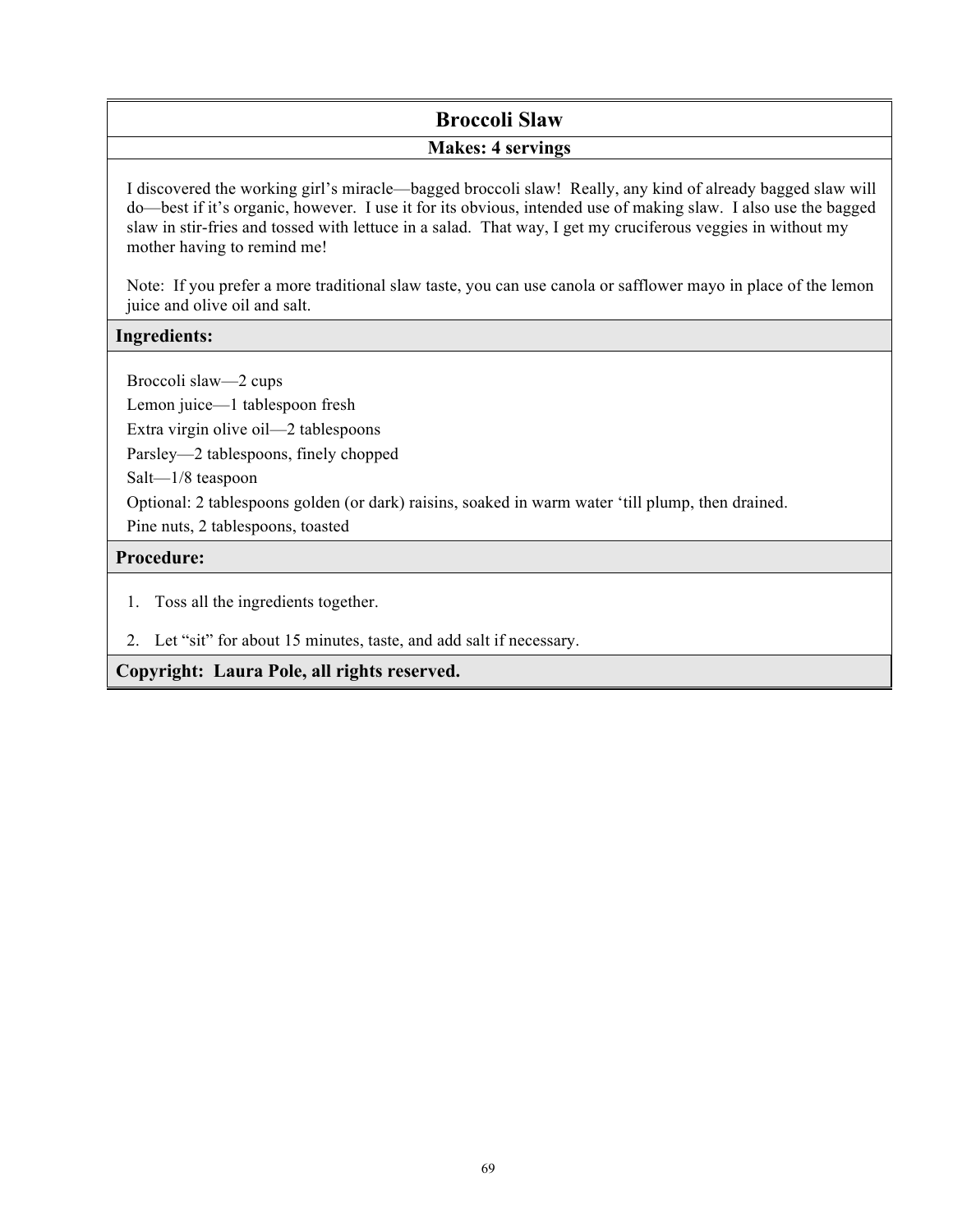# **Can-Do Pasta Primavera Makes: 4 servings**

Pasta is such a great comfort food for many of us. And, yes, with the "Low Carb" diet fad, pasta has gotten a bad rep. But, that's the pasta made from refined white flour, eaten in huge quantities, with very few veggies to go with it. You want pasta—have it this way, and you'll be getting the nutrition that comes from whole grains and lots of great veggies. Thanks to my friend, Suzana Muller, for sharing her quick tomato sauce recipe.

Adding the tomato sauce increases your "dose" of lycopene, a plant nutrient that may help prevent cancer, or slow its growth. How's that for some delicious good news?!

# **Ingredients:**

Water—4 quarts

Salt—1/2 teaspoon

Ezekial 4:9 Sprouted Grain Penne Pasta—8 ounces (1/2 box)

Extra Virgin Olive Oil—2 tablespoons

Yellow onion—1 small, small dice

Garlic cloves—4, minced

Red or orange bell pepper—½, diced

Shitake mushroom caps— $\frac{1}{2}$  cup, sliced

Cremini mushrooms—½ cup, sliced

Crushed Plum Tomatoes—1 14 oz. can organic (I like Muir Glen brand)

Basil leaves—1 teaspoon dried or 2 tablespoons fresh, chopped basil leaves

Rosemary leaves or 1 spring fresh rosemary leaves-, chopped or-¼ teaspoon dried

Salt—¼ teaspoon

Edamame beans—½ cup frozen (shelled)

Broccoli florets (fresh or frozen) —1 cup organic, steamed

Optional Veggies: 1 ripe tomato, diced; 1 diced zucchini; ½ cup artichoke hearts, halved; ½ cup sliced Kalamata olives

Optional: 1/8- ¼ cup grated Parmesan cheese (dairy or soy)

# **Procedure:**

- 1. Bring 4 quarts of water to a boil over high heat. Add salt. Add the pasta and cook 4-5 minutes, being careful not to over cook. Rinse in cool water.
- 2. While pasta water is heating, heat olive oil on medium high heat in a large skillet or sauté pan.
- 3. Add onion and sauté until clear.

# **Continues on Next Page**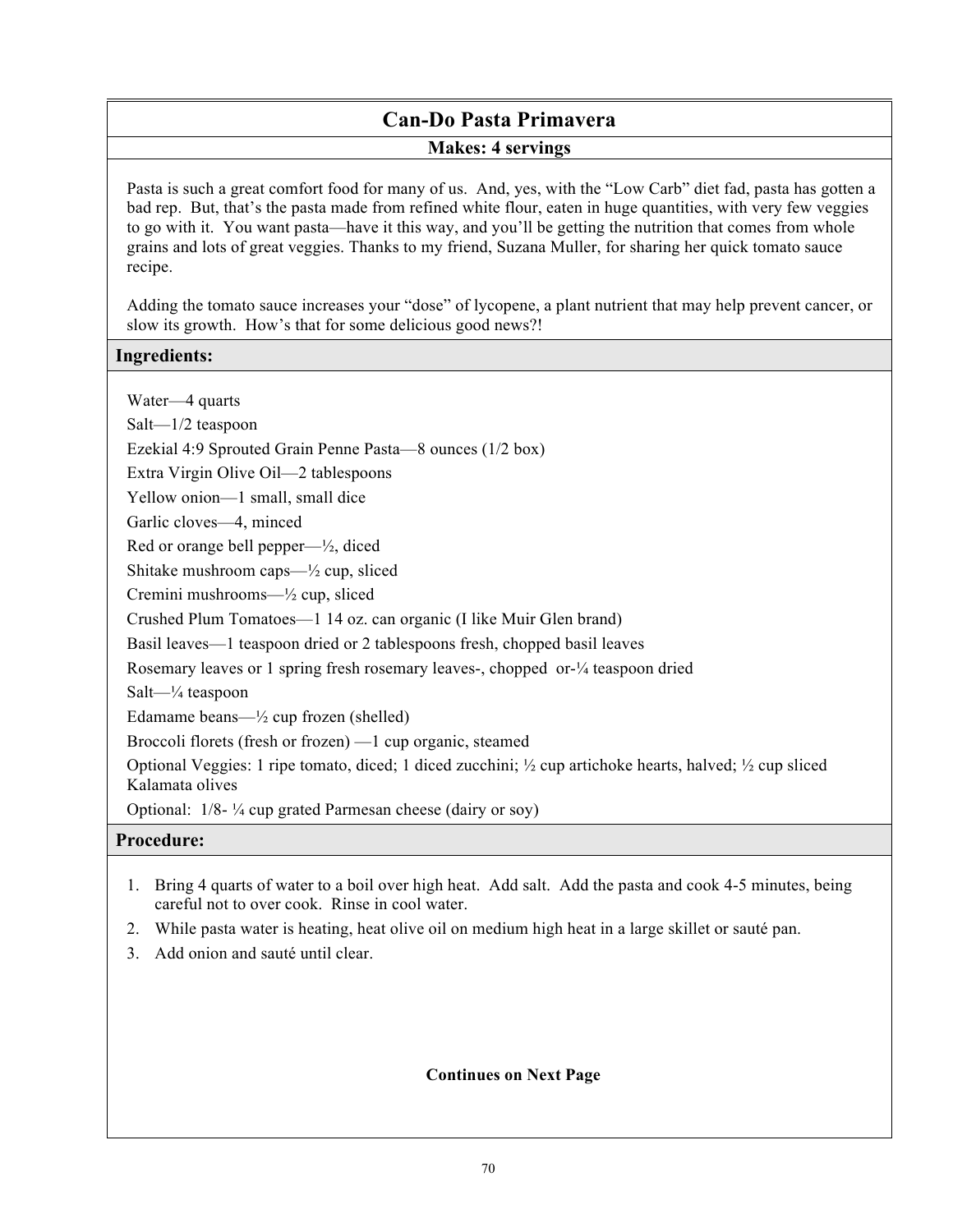### **Can-Do Pasta Primavera continued from previous page**

- 4. Add garlic, bell pepper and shitake mushrooms and sauté until peppers just tender.
- 5. Add the cremini mushrooms and sauté until just tender. (If also using zucchini and fresh tomatoes, add those now)
- 6. Add the canned tomatoes, basil, rosemary and salt. Bring to a boil, and then reduce to a gentle simmer. Simmer, covered for 10 minutes.
- 7. Add the Edamame and simmer 5 minutes
- 8. Stir in the broccoli florets. (If using artichoke hearts and olives, add those now).
- 9. Add the pasta to the primavera sauce and very gently mix together.
- 10. Serve immediately in individual bowls or plates with a sprinkle of Parmesan, if desired.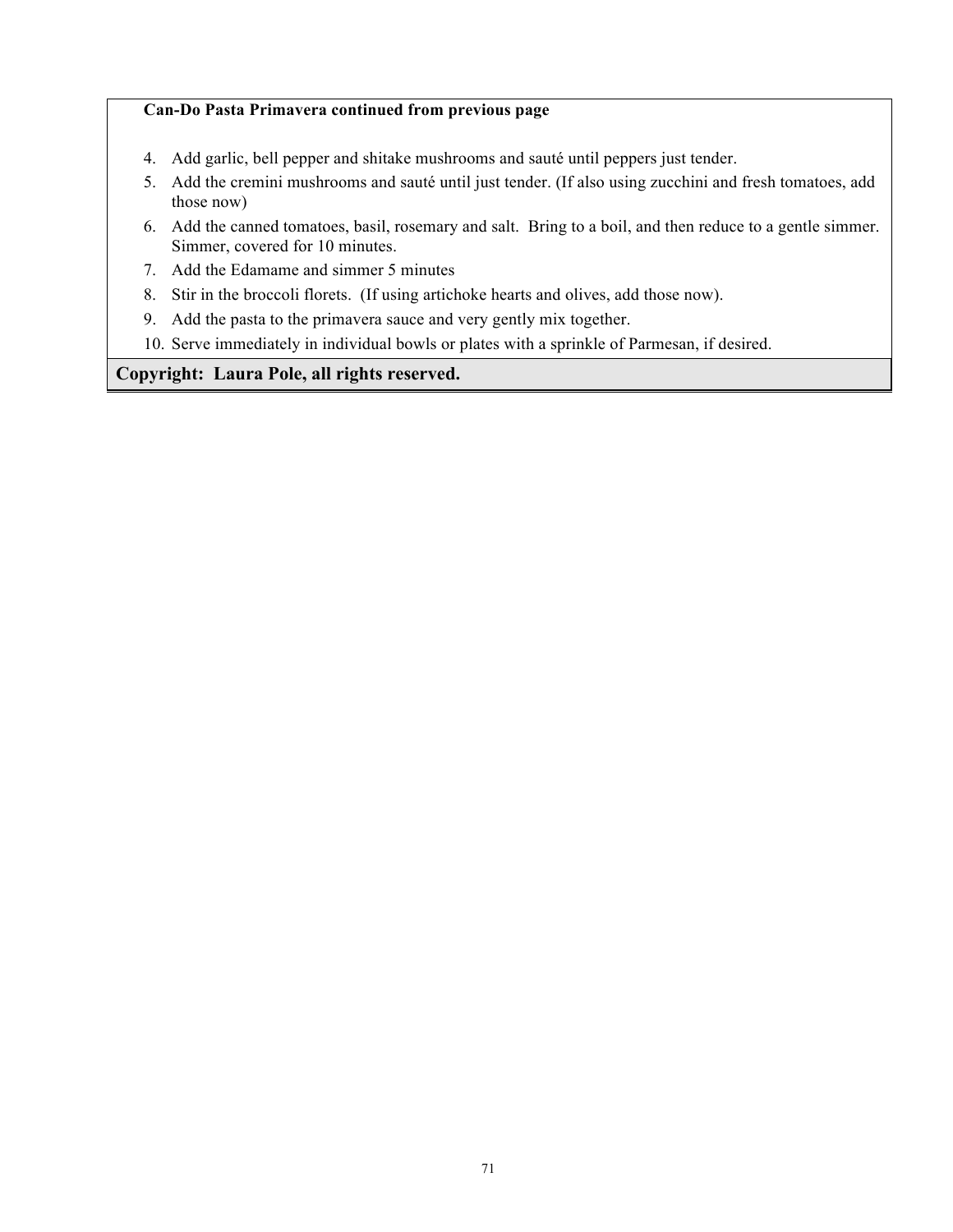# **Cilantro Pistachio Pesto**

## **Makes: about ¾ cup**

This recipe was created by my culinary school class as part of our Friday Night Dinner menu. We served it on fried homemade Taro Chips. At the Cancer Retreats, we enjoy this spread equally well on brown rice crackers. If you can find the pistachios already shelled, that's a big time-saver. If not, shelling pistachios is great fun if done by good friends in the midst of good conversation! Just make sure you have extra pistachios for snacking!

## **Ingredients:**

Cilantro—4 bunches

Pistachios—2 ounces, shelled Garlic—3-4 cloves

Extra Virgin Olive Oil—1/4 cup

Miso—1-2 teaspoons

Salt to taste

Water as needed

## **Procedure:**

- 1. Wash cilantro, cut off stems, and chop fine in food processor. Drop in cloves of garlic and pistachios while the machine is running
- 2. Drizzle olive oil into food processor
- 3. Add miso to get a creamy consistency.
- 4. Add salt to taste and water as needed so it does not get too thick.
- 5. Garnish with whole cilantro leaves and some whole pistachios.

**Copyright: Laura Pole and the Natural Gourmet Cookery School CTP 43, January 1997.**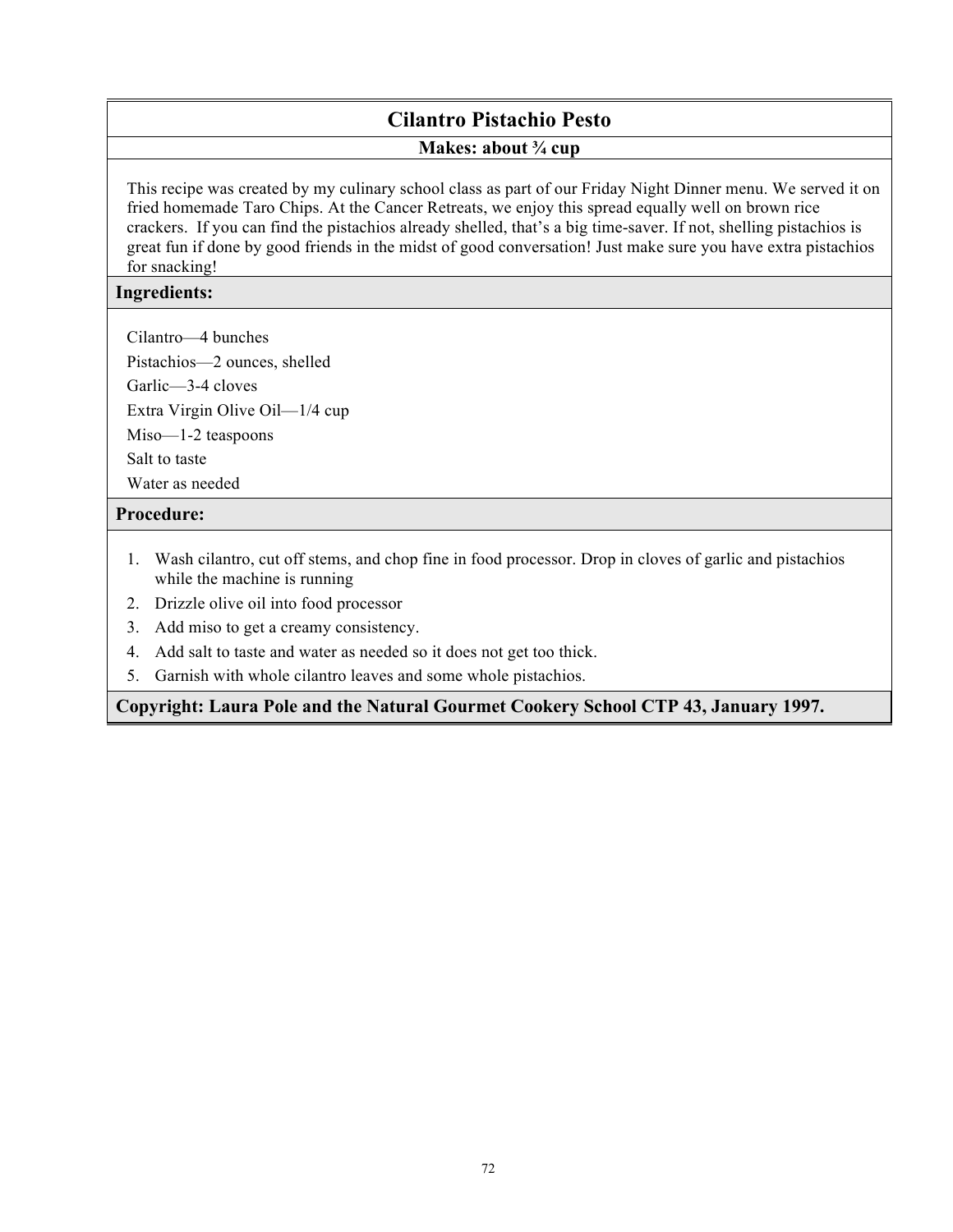# **(Secret Ingredient) Coconut Pudding Makes: 6-8 servings**

Nancy Maurelli, "Queen of Unique Desserts" and former head chef at Smith Center, developed a fabulous tasting coconut pudding with a secret ingredient for thickening—shredded wheat! Here's an adaptation on her recipe, to make it dairy, wheat and soy free.

## **Ingredients:**

Cold-pressed Canola Oil—3 tablespoons

Crispy oat breakfast cereal (i.e. Nature's Path Organic Oaty Bites—1 ¼ cup crushed

Rapadura or Sucanat—1/2 cup

Lite Coconut Milk—one 12 oz. can

Almond Milk, Plain—1 ¾ cup

Sea salt—pinch

Vanilla extract—1 ½ teaspoons

Shredded coconut, unsweetened—1/3 cup lightly toasted

Kudzu—1 tablespoon dissolved in 2/3 cup cold water

Shredded coconut, unsweetened—for garnish

Whole strawberries—4, washed and stemmed and halved

# **Procedure:**

- 1. In large deep saucepan, heat canola oil over medium heat. Add crushed cereal and stir to coat. Cook for 2- 3 minutes.
- 2. Add Rapadura or Sucanat and cook until lightly browned. Watch carefully so you don't burn the sugar. Stir often.
- 3. When cereal is toasted, add coconut milk, almond milk and a pinch of sea salt. Cook until it's almost ready to boil, mashing the cereal to dissolve it.
- 4. Add coconut, vanilla and kudzu. Bring to a boil, reduce heat to low and simmer, stirring constantly for about 5 minutes. Taste for sweetness and adjust if desired.
- 5. Ladle into individual serving cups and allow to cool for a few minutes. Cover with plastic wrap and place in fridge until chilled (at least a couple of hours).
- 6. Just before serving, garnish each cup with ½ strawberry and shredded coconut.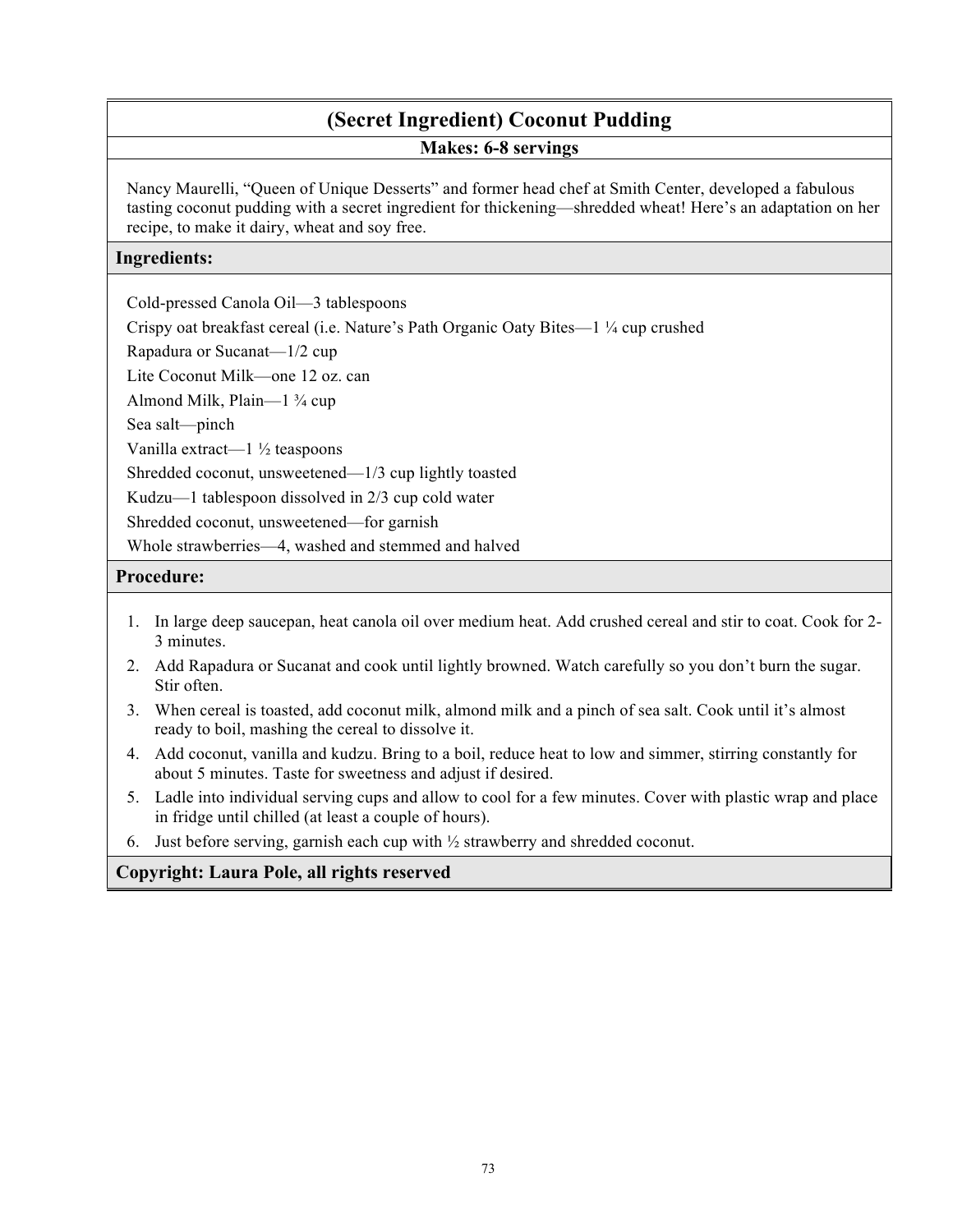# **Creamy Carob Mousse**

# **Makes: 6 servings**

### **Ingredients:**

Mori-Nu Silken Tofu (firm)—one 12.3 oz. Package

Malt-sweetened carob chips—6 ounces

Vanilla Extract—1 teaspoon

Pure honey—to taste

Organic frozen raspberries—1 package, mostly thawed.

Honey or maple syrup to taste.

## **Procedure:**

- 1. In heavy-duty blender or food processor, puree tofu with vanilla until completely smooth.
- 2. Melt carob chips in double boiler or microwave and immediately add to tofu. (If using microwave, do so for about 15-30 seconds at a time. Don't overheat, or else the chips will "seize up" and become grainy.)
- 3. Puree until combined.
- 4. Taste and add sweetener, if desired, blending well.
- 5. Chill at least 1 hour before serving. Serve small scoops in ice cream or compote cups.
- 6. Puree raspberries with sweetener. Strain out seeds if desired.
- 7. Spoon raspberry puree as a sauce underneath or on top of mousse.

# **Copyright: Mori-Nu, Inc., all rights reserved. Recipe appears in Nancy Maurelli's cookbook, Food Wise.**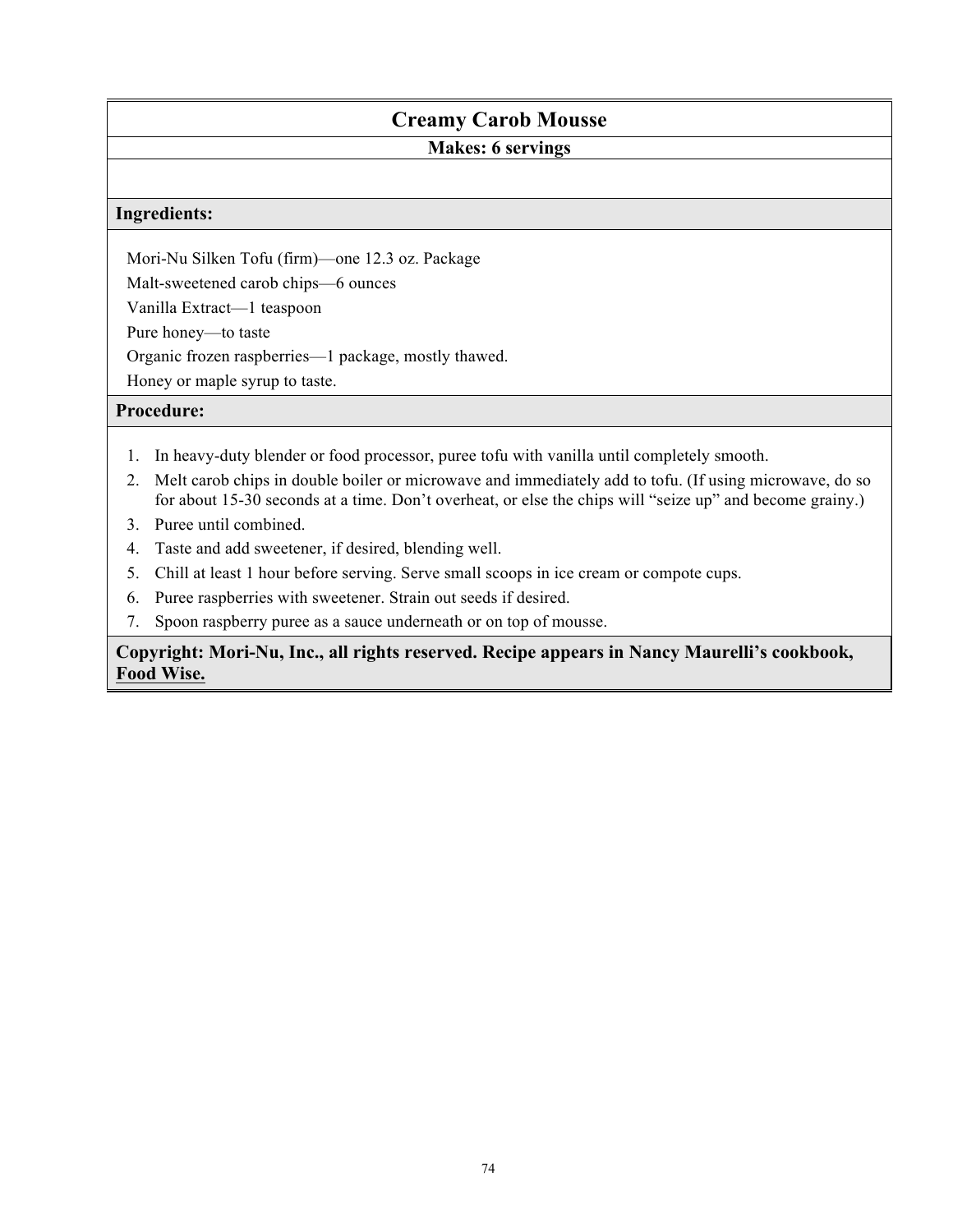# **Creamy "Icebox" Lemon Pudding Makes: about 5 cups (about 10 servings)**

Nancy Maurelli, the original head chef for Smith Center Retreats, is the queen of desserts. She adapted a vegan lemon pudding from the Natural Gourmet Cookery School and turned into a simpler, and equally delicious version. In this recipe, I've added my own touches.

# **Ingredients:**

Organic apple juice—4 cups

Agar-agar flakes—5 tablespoons

Lemon zest—1 teaspoon

Pure honey—2 tablespoons (add more to taste)

Sea salt—a pinch

Kudzu root— $1/4$  cup dissolved in  $\frac{1}{4}$  cup cold juice

Pure lemon extract—1 tablespoon

Lemon juice—1/4 cup

Creamy almond butter—1/4-1/3 cup

Lemon Snaps (Midel Brand is a good brand)—10 cookies

Fresh blueberries or raspberries—3/4 cup, rinsed and drained

## **Procedure:**

- 1. In large, heavy saucepan, heat apple juice with agar-agar flakes. Bring to a gentle boil, reduce heat and simmer, stirring frequently, for 10 minutes.
- 2. Add kudzu dissolved in juice and cook another 5 minutes (bring just to the boiling point).
- 3. Remove from heat and pour into a shallow glass or stainless steel pan (no aluminum). Allow to cool until firm (best to cool in fridge).
- 4. Puree in a food processor with lemon extract, lemon juice, honey and almond butter. Taste for sweetness and tartness, and add more lemon juice and/or honey if necessary.
- 5. Put back in fridge and chill for another hour.
- 6. Spoon into dessert cups and arrange a Lemon Snap on the side and berries on the top.
- 7. Extra pudding will keep for several days in the fridge. You can even freeze in small containers (i.e. ½ pint) and blend with yogurt to make creamy frozen dessert.

# **Copyright: Laura Pole; adapted from recipes by Nancy Maurelli and the Natural Gourmet Cookery School.**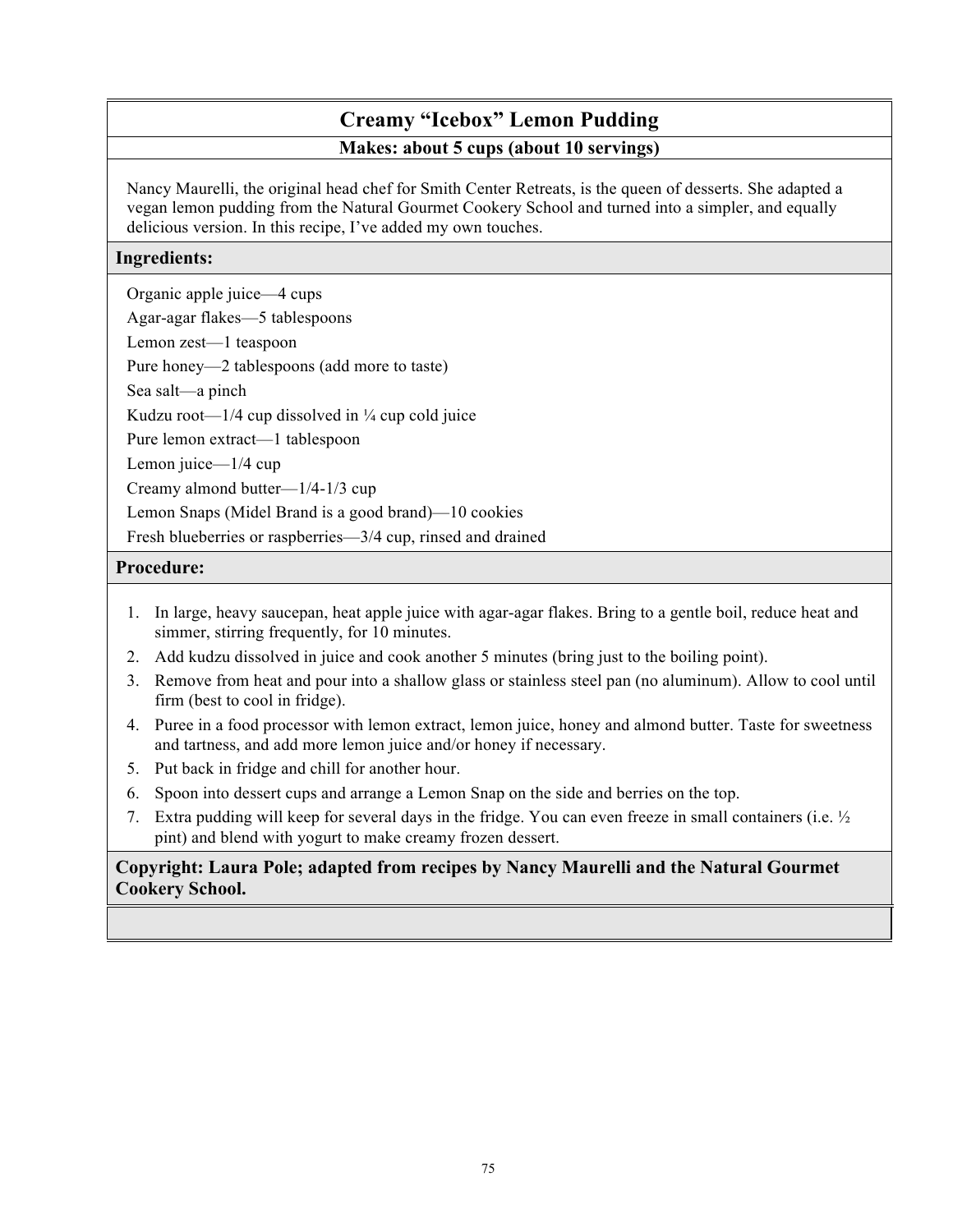# **Fresh Cucumber Arame Pickle**

# **Makes: 8 servings**

Here's a fabulous pickled salad created by Nancy Maurelli, Smith Center's original head chef. It keeps for several days and can be eaten alone as a salad, or tossed with other salad greens.

### **Ingredients:**

Pickling cucumbers<sup>4</sup>—about 8 cups, sliced

Sea salt—1/2 teaspoon

Arame—1/4 cup, soaked for 10 minutes in cold water

Water—2 cups

Dill—1 small bunch, fresh—chopped

Red Onion—1/2 small, peeled and sliced in thin wedges

Brown rice vinegar—1/4 cup

Ume plum vinegar—2 tablespoons

# **Procedure:**

l

- 1. Trim cucumbers and slice into ¼-inch thick pieces. Place in colander and toss with the salt. Allow to drain for 60 minutes to remove excess liquid.
- 2. Meanwhile, soak arame. Drain and place in small stainless saucepan. Add water and bring to a boil. Reduce heat; simmer for 15 minutes. Drain well.
- 3. In mixing bowl, combine cucumbers, cooled arame, onion, dill and vinegars. Toss to mix well.
- 4. Taste for saltiness and tartness, adjusting if desired.
- 5. Cover and refrigerate 6-12 hours before serving.

# **Copyright: Nancy Maurelli, all rights reserved.**

<sup>4</sup> If pickling cukes aren't available, use long cucumbers. Peel if waxed, cut in half and scoop out seeds.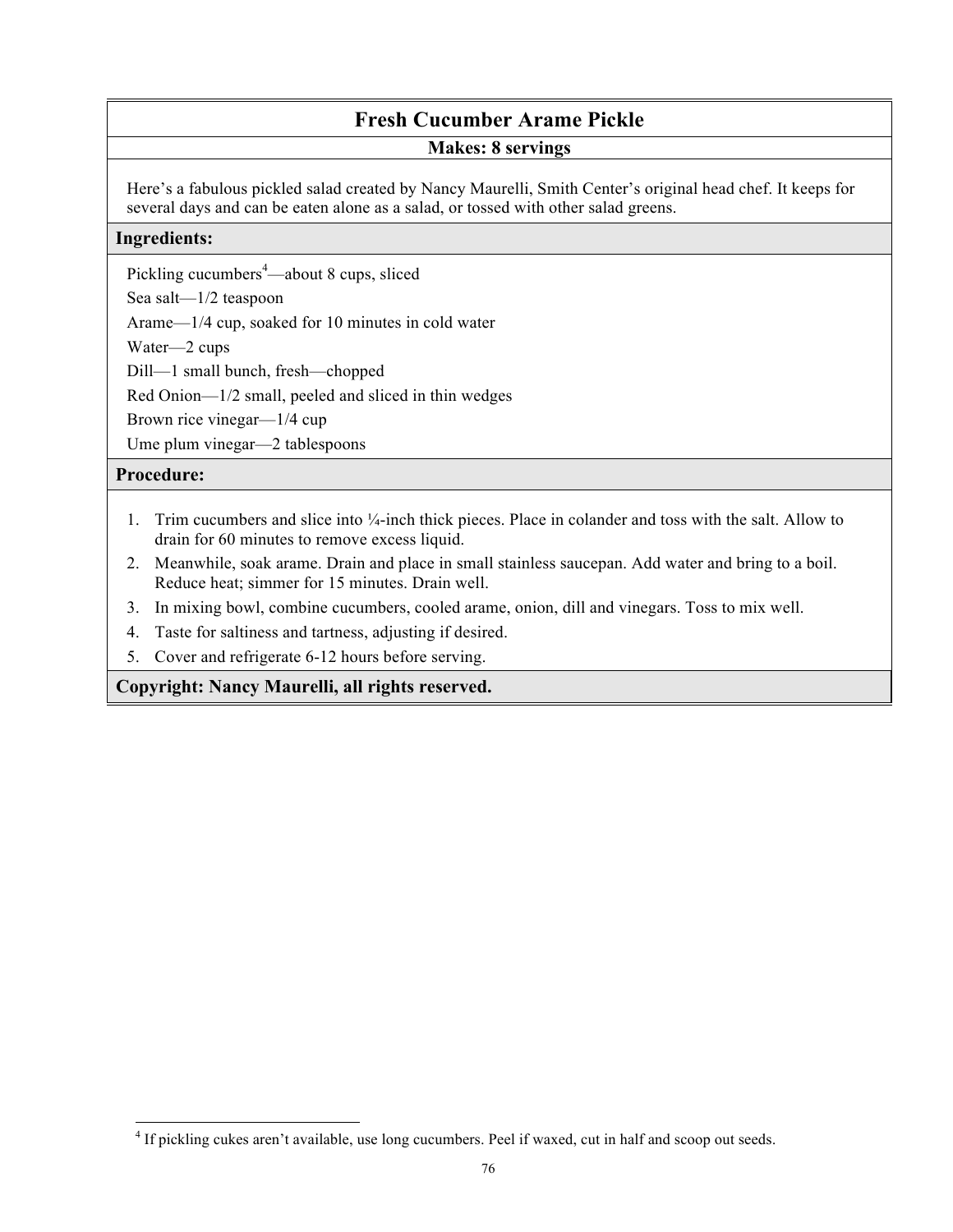# **Curried Butternut Squash and Apple Soup**

**Makes: 4-6 servings** 

I learned to make a version of this soup at the Natural Gourmet Cookery School. I couldn't believe such a luscious creamy deliciousness could be manifested without cream! "Mother Nature" and a blender replace the "Moo Juice". If you want to make your blended soups even creamier, throw in a couple of tablespoons of rolled oats while you're simmering the vegetables. The oats will get blended in and nobody will know they're in there!

By the way, just about any deep orange flesh winter squash, or even sweet potatoes will work in this soup. If you use organic squash, you can leave the peeling on and it'll get cooked then blended in when you puree the soup.

### **Ingredients:**

Extra virgin olive oil—1 teaspoon

Onion—1 small onion, large dice, or 1 teaspoon onion powder

Madras curry powder<sup>5</sup> —1 tablespoon

Ginger —1 tablespoon, fresh grated, or 1 teaspoon ground ginger

Butternut squash—2 medium, peeled (if not organic), seeded, and cubed) (or use 2 leftover cooked squash)

Granny Smith Apples—2 firm, peeled (if not organic), cored and cubed (or use leftover baked apples, leaving out the raisins).

Magic Mineral Broth or organic vegetable broth—4 cups

Salt— $\frac{1}{4}$  to  $\frac{1}{2}$  teaspoon

Peanut butter or almond butter—1 tablespoon

Optional:

Mango Pickle, mild—1 teaspoon—Caution, this will spice it up! (I like Sukhi's brand)

## **Procedure:**

- 1. Heat olive oil in a 3-quart saucepan over medium high heat.
- 2. Sauté onions until golden.
- 3. Add curry powder and ginger and stir with onions for about 30 seconds.
- 4. Add the squash and apple and toss until coated with oil and spices.
- 5. Add 3 cups of the broth and bring to a boil. Reduce heat.
- 6. Simmer until the squash and apples are tender.
- 7. Puree small batches in the blender until very smooth and creamy. Blend in nut butter and optional mango pickle in last batch.
- 8. Add all back to the pot. Add more broth, if soup is too thick. Reheat, taste and adjust seasonings.

 $5$  Caution: Some curry powders are very peppery—taste yours—if it tastes too peppery, cut down curry powder to 1-2 teaspoons). If you don't want it spicy at all, use ½ teaspoon turmeric, ½ teaspoon ground cumin, ½ teaspoon ground coriander, ¼ teaspoon cinnamon instead of curry powder.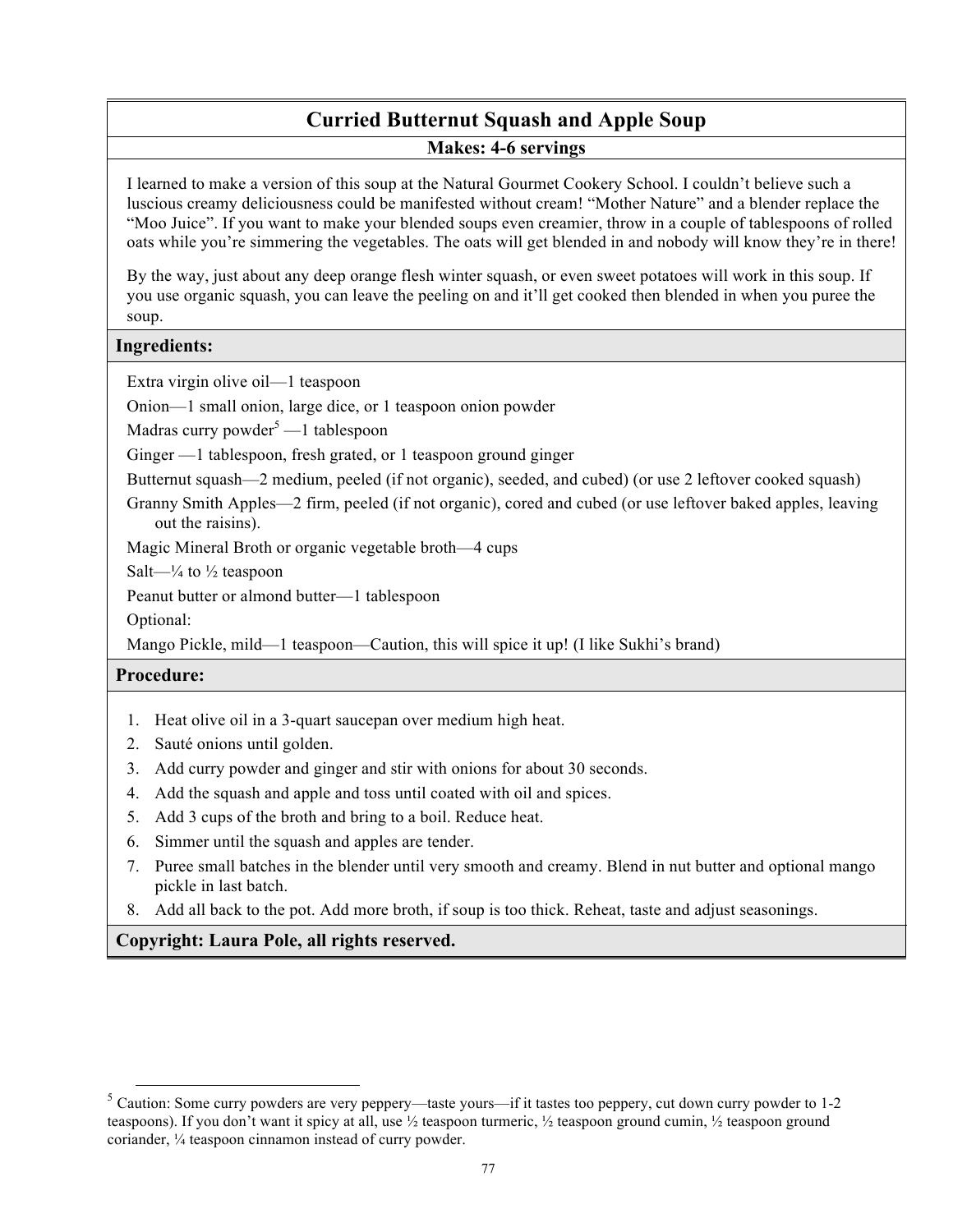#### **French Ragout Makes: 8 13-oz servings**  French Ragout is one of Moosewood Collective's most time-honored and well-loved stews. It's hearty, it's savory, and it's a meal with Whole Grain French bread and brie. Equipment: 2 ½-gallon stockpot Preparation Time: 40 minutes Cooking Time: 45 minutes **Ingredients:** Vegetable oil—2 tablespoons Garlic— 3cloves minced or pressed Onions—1 medium Bay leaves— 3 Thyme—1/4 tsp dried Basil—3 tablespoons fresh, chopped or dried (1 teaspoon) Celery—3 stalks, sliced Carrots—3/4 pound, cut in 1-in. chunks Potatoes—1 pound, cut in 1-in. cubes Red wine—3/4 cups, dry Vegetable Stock or water—1 and 1/3 cups Green beans—1/2 pound, stemmed, snapped Zucchini—1/2 pound, cut in 1-in. chunks Mushrooms—8 ounces., halved or whole, if small Soy sauce—3oz. Tomato paste—1/3 cup Tarragon— 1 tablespoon, fresh, chopped, or dried (1 teaspoon) Dijon mustard— 1 tablespoon Vinegar— $\frac{1}{4}$  cup Molasses— $\frac{1}{4}$  cup Salt and black pepper to taste **Procedure:**  1. In a 2 ½-gallon stockpot, sauté the onions and garlic until the onions are translucent. 2. Add dried herbs, except for the tarragon. Reserve fresh herbs and tarragon.

- 3. Stir in the celery and carrots and sauté for an additional 5-10 minutes.
- 4. Add the potatoes, red wine, and stock or water. Bring the vegetables and herbs to a boil.
- 5. Reduce to a simmer, and cook, stirring often, for 10 minutes.
- 6. Add the green beans and continue to simmer for 5 minutes.
- 7. Add the zucchini, mushrooms, soy sauce, and tomato paste. Simmer until the vegetables are tender.
- 8. Stir in the fresh herbs, tarragon, and flavorings. Adjust for salt and black pepper.

**Copyright: The Moosewood Collective, Moosewood Restaurant Cooks for a Crowd, 1996; Reproportioned for a smaller number of servings, by Laura Pole.**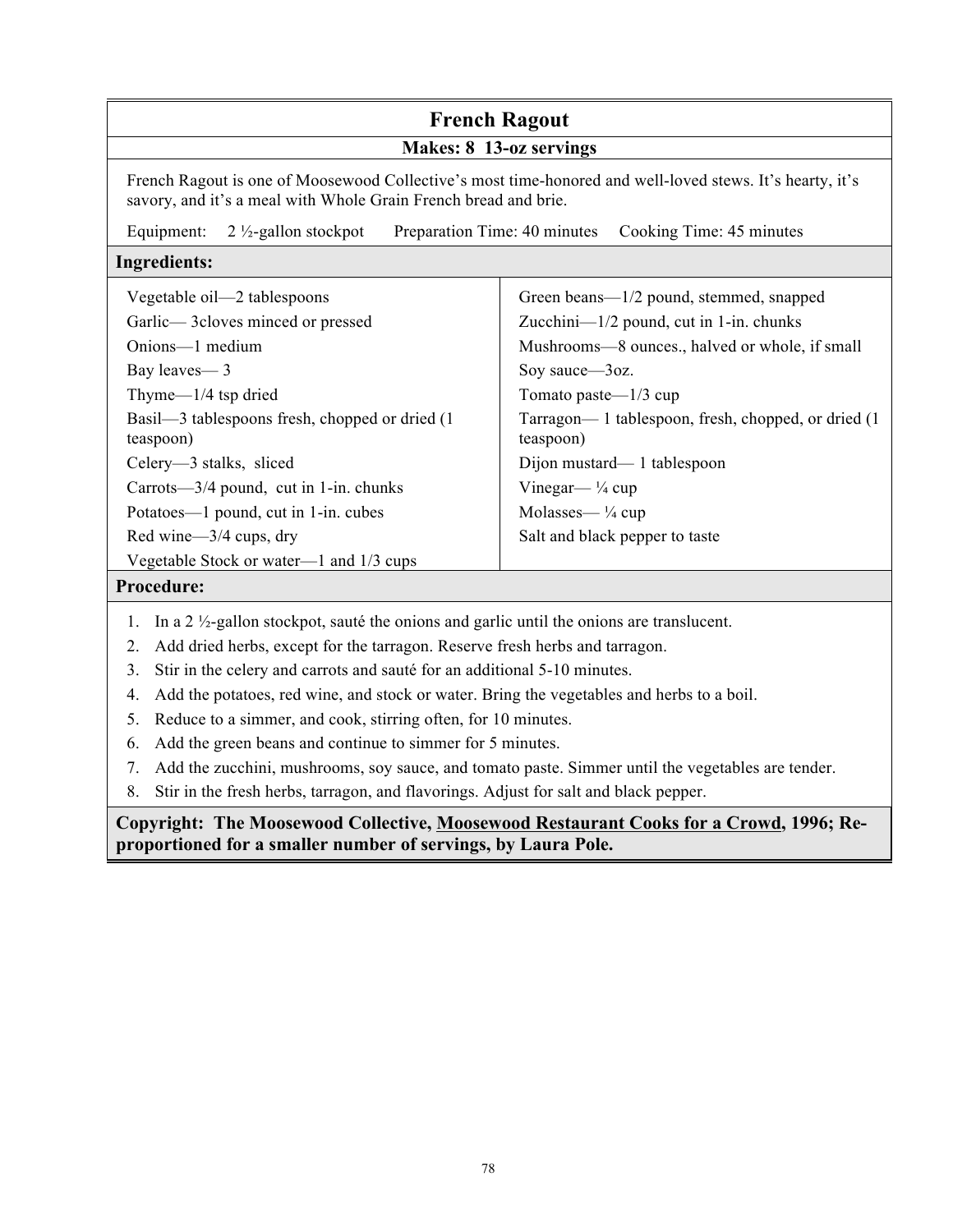# **Fruit Compote Makes: 4 servings**

I grew up in the deep South of Louisiana. It never got really cold enough for us to think about cooking up some hot, steel cut oatmeal and topping it with hot fruit compote.

When I started cooking for the Cancer Retreats, Nancy Maurelli, Smith Center's original head chef, taught me to savor and appreciate the homey aromas and warming qualities of cooked dried fruits. The taste is marvelous and the fiber is a plus! No worries about "regularity" with this stuff!

## **Ingredients:**

Dried fruit (prunes and/or figs and/or apricots) —1 cup of unsulphured, pitted

Orange— $\frac{1}{2}$  organic, washed and sliced into  $\frac{1}{4}$  inch thick slices

Orange juice—2 T frozen organic concentrate

Water—1/3-1/2 cup

Cinnamon—1 stick

Salt—1 pinch

# **Procedure:**

- 1. Put all ingredients in a 1-quart saucepan over medium-high heat and bring to a boil.
- 2. Reduce heat, cover and simmer until all the fruit is soft (about 20 minutes). Remove the cinnamon stick.
- 3. Serve with hot breakfast cereal. (Yes, you can eat the orange rind, if you like).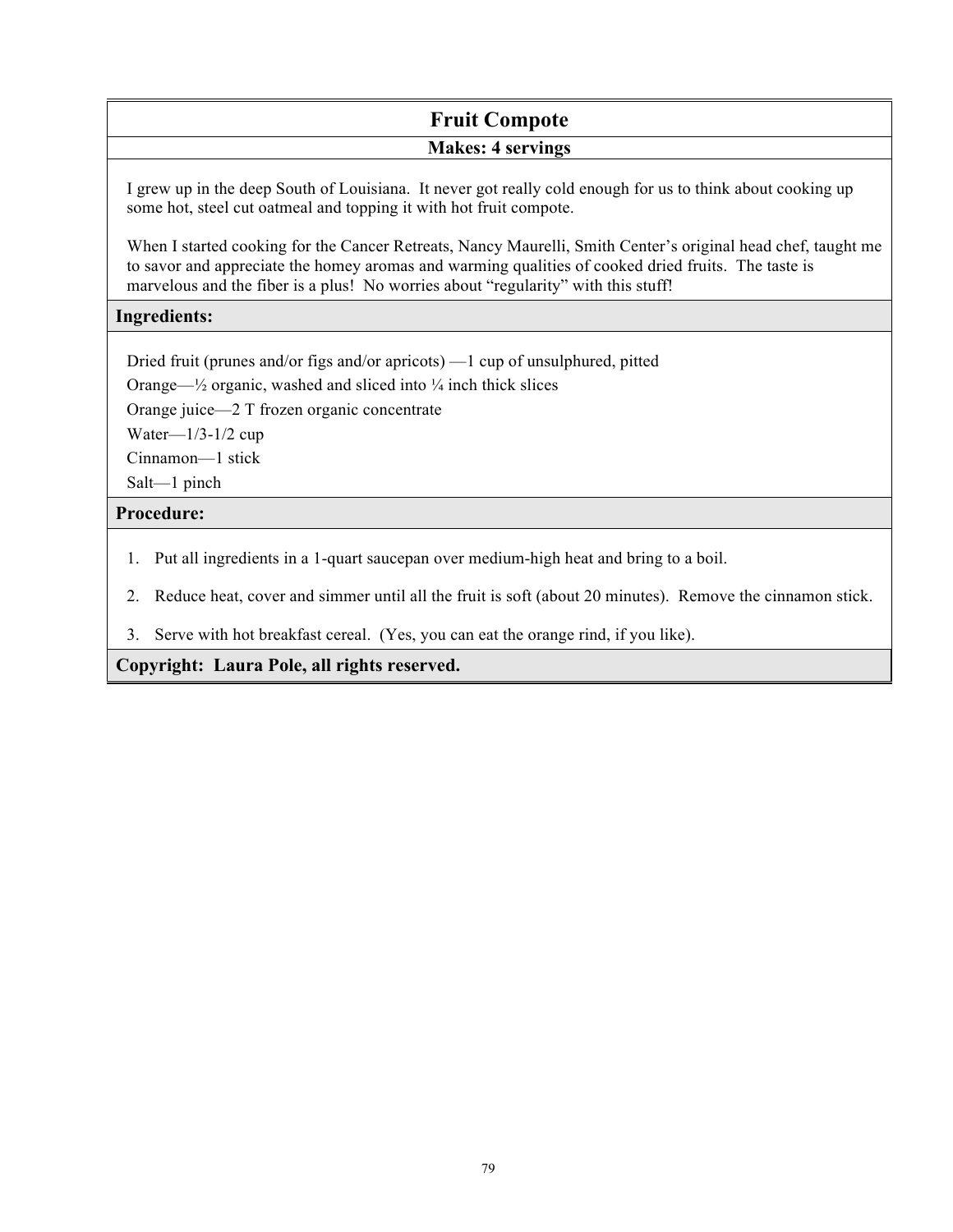# **Golden Spanish Rice (\*)**

## **Makes: 8 4.5-oz servings**

Festively colored and seasoned, this rice dish. At Smith Center Retreats, we substitute quinoa for the rice. Rinse quinoa well before cooking. If you use quinoa, it will only take 15 minutes to cook, which will greatly reduce the cooking time of this recipe.

Equipment: 6-in deep half-size insert pan

Preparation Time: 20 minutes

Cooking Time: 15 minutes with cooked rice; 50 minutes with raw rice or cold cooked rice.

# **Ingredients:**

Brown rice\*—2 cups, raw—cooked in 4 cups salted water

Extra Virgin Olive Oil, 1 Tablespoon

Annatto seed— $1/8$  teaspoon (or can use  $\frac{1}{2}$  tsp. Annatto powder—available at Mexican grocery)

Corn—1 cup, frozen

Tomato—1, fresh, cubed

Scallions—4, green and white parts, chopped

Spanish olives—1/3 cup, chopped

Cilantro—1/4 cup, fresh, chopped

Salt and black pepper to taste

(\*) You can also use Quinoa (Keen-wa) a delicious Latin-American grain substitute, instead.

## **Procedure:**

- 1. If not using precooked rice, cook the 1 1/2 quarts. of raw rice first.
- 2. In a small skillet, heat the oil and the annatto seeds on medium heat for 4-5 minutes, until the oil turns a deep yellow-orange.
- 3. Strain the oil into a large skillet and discard the seeds.
- 4. Add the remaining ingredient, except for the rice, salt, and pepper and cook for about 5—10 minutes, until hot.
- 5. Combine the sauté with the rice. Season with salt and pepper. If the rice is hot, serve immediately. If cold cooked ice is used, transfer the rice and the sauté to a lightly oiled baking pan, cover tightly with foil and bake at  $350^{\circ}$ C for 45 minutes, or until heated I through.

**Copyright: Adapted from The Moosewood Collective, Moosewood Restaurant Cooks for a Crowd, 1997**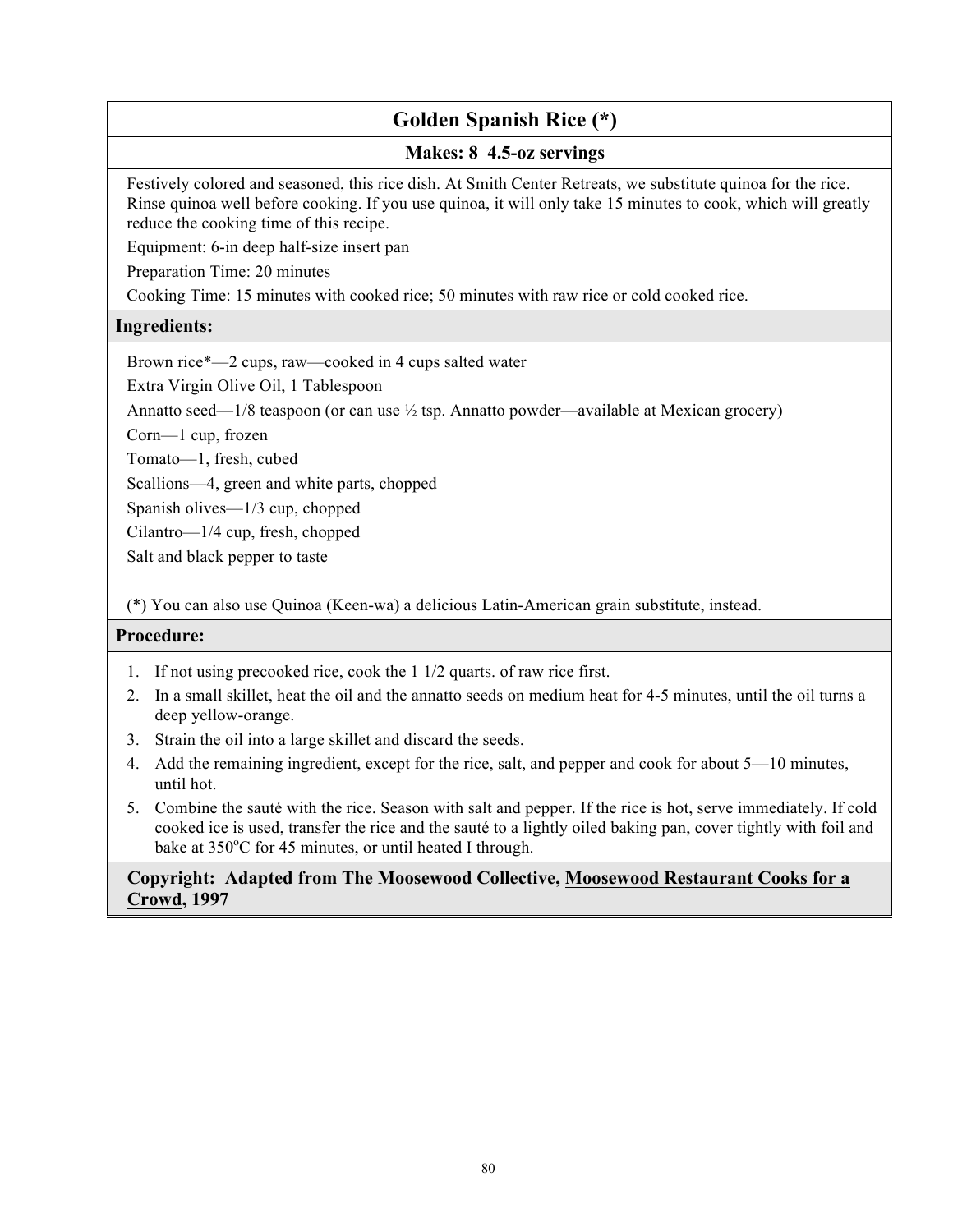# **Greens in Garlic Broth Makes: 4 - 6 servings**

Your body will thank you for this gorgeous tonic after the heavier foods of winter. To make the soup quickly, put the stock on to simmer while you prepare the greens. Once the stock is ready, the soup takes only 20 minutes. You can substitute any greens that you have on hand: mustard greens, spinach, friseé, and sorrel are all delicious. Add a can of white beans to the soup, serve some crusty bread, and you have a nourishing light meal.

## **Ingredients:**

| Garlic broth:                                                                         |  |  |
|---------------------------------------------------------------------------------------|--|--|
| Garlic-2 heads, cloves separated and peeled                                           |  |  |
| Leek greens-2 cups, washed, sliced                                                    |  |  |
| Green or brown lentils—1/4 cup, sorted and rinsed                                     |  |  |
| Sage leaves-10 fresh                                                                  |  |  |
| Thyme $-10$ sprigs                                                                    |  |  |
| Bay $leaf-1$                                                                          |  |  |
| Cups water $-10$                                                                      |  |  |
| Salt-1 teaspoon                                                                       |  |  |
| Soup:                                                                                 |  |  |
| Extra-virgin olive oil—2 tablespoons                                                  |  |  |
| Leeks-2 cups, washed, sliced, white part only                                         |  |  |
| Carrots—1 cup, small dices                                                            |  |  |
| Watercress—1 bunch, heavy stems removed, chopped into bite-size pieces (about 2 cups) |  |  |
| Arugula—1 bunch, heavy stems removed, chopped into bite-size pieces (about 2 cups),   |  |  |
| Escarole—1 bunch, chopped into bite—size pieces (about 2 cups)                        |  |  |
| Swiss chard—1 bunch, stems removed, chopped into bite-size pieces (about 6 cups)      |  |  |
| Salt                                                                                  |  |  |
| Umeboshi vinegar—1 teaspoon                                                           |  |  |
| Black pepper—freshly ground                                                           |  |  |
| Extra-virgin olive oil                                                                |  |  |
| Parmesan cheese—1/2 cup grated                                                        |  |  |
| <b>Procedure:</b>                                                                     |  |  |

- 1. Prepare the garlic broth: combine the garlic, leek greens, lentils, sage, thyme sprigs, bay leaf, and water in a soup pot and bring to a boil. Lower the heat and stir in the salt.
- 2. Simmer, partially covered, until the flavor is rich and garlicky, 30-45 minutes.
- 3. Remove the pot from the heat and strain the stock, pushing the solids against the strainer to get as much liquid as possible. Measure the broth: you should have 2 quarts. If you don't have that much, add water to measure 2 quarts.

## **Continues on Next Page**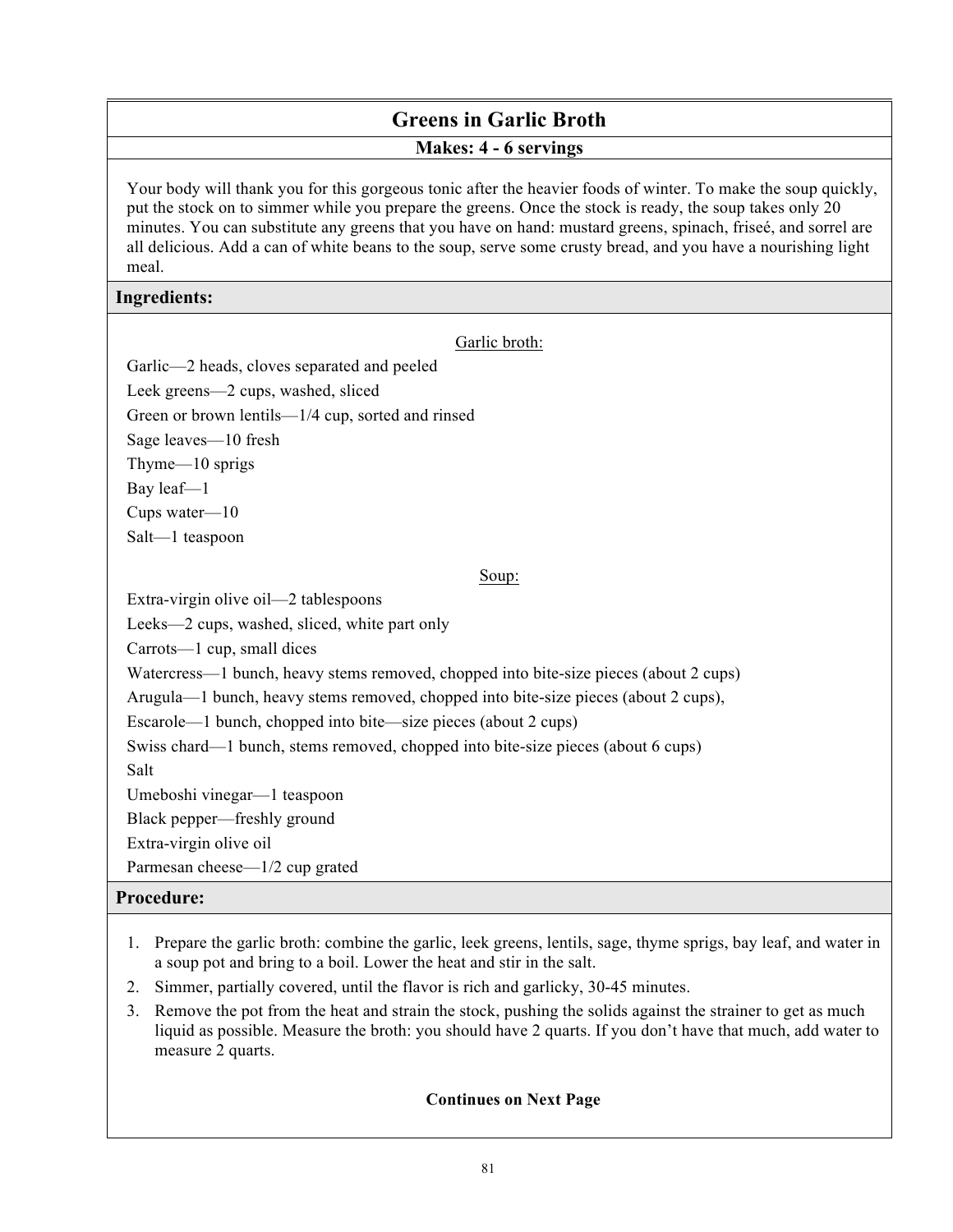### **Greens in Garlic Broth continued from previous page**

- 4. Warm the oil in a large saucepan over medium-low heat. Add the leeks and carrots, and cook until translucent, about 10 minutes.
- 5. Add the watercress, arugula, escarole, chard, and 1 tablespoon salt, and sauté until wilted, about 5 minutes.
- 6. Add the broth and bring to a boil. Then lower the heat and simmer, partially covered, for 10 minutes.
- 7. Stir in the umeboshi vinegar. Sprinkle with black pepper. Taste, and add salt as necessary.
- 8. Serve hot, topping each serving with a drizzle of olive oil and 1-2 tablespoons Parmesan cheese.

## **Copyright: Myra Kornfield, The Healthy Hedonist, 2005**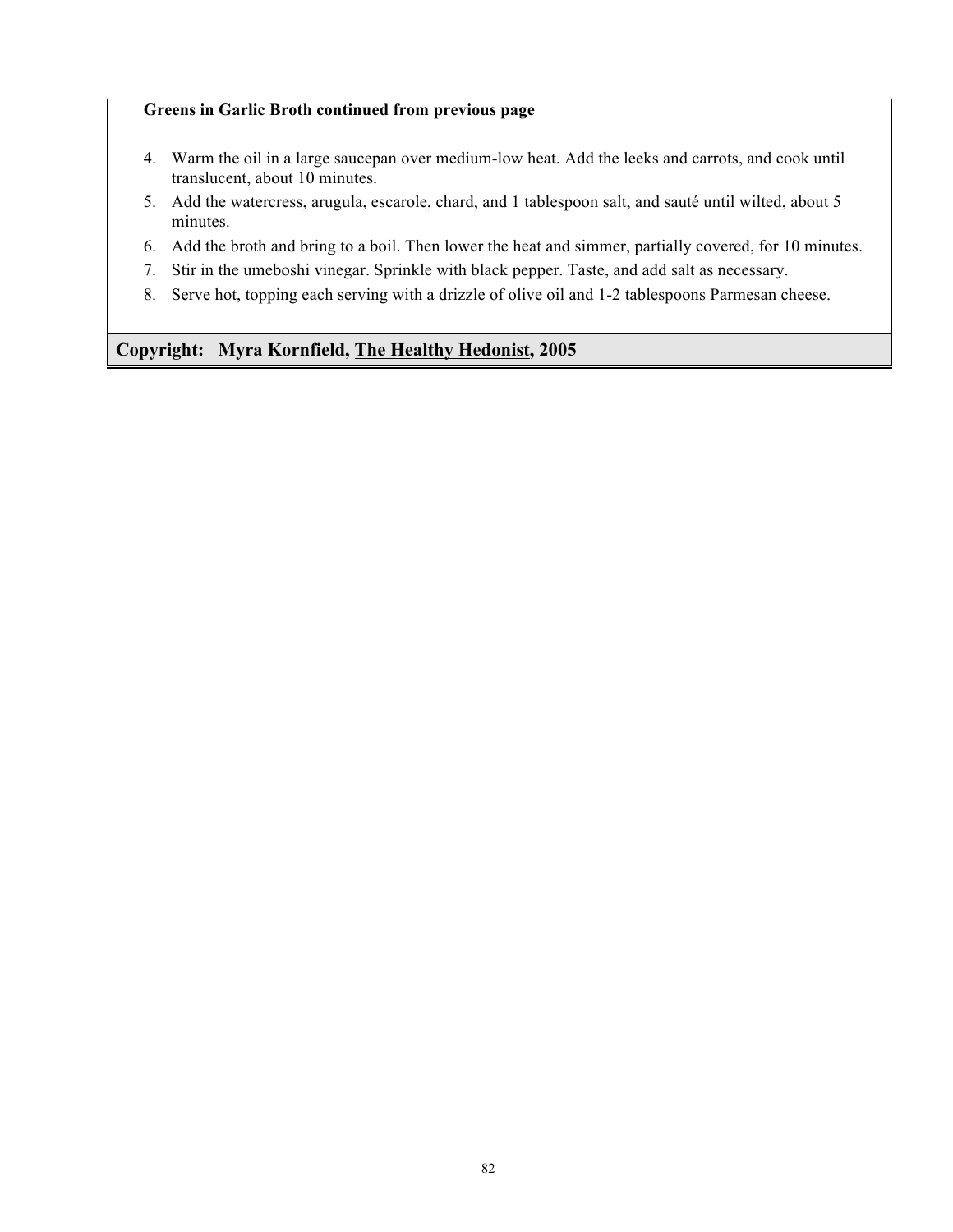# **Hummus**

# **Makes: 2 cups (about 6-8 servings)**

## **Ingredients:**

Chickpeas—2 cups cooked Tahini—4 tablespoons Lemon juice —3 tablespoons Garlic 1 clove, minced Ground cumin— 1 teaspoon Salt--3/4 - 1 teaspoon Extra virgin olive oil— 2 tablespoons Chickpea liquid— 1/2 cup Paprika to taste 1 package sprouted grain or whole wheat pita bread

# **Procedure:**

- 1. Combine first seven ingredients in food processor and blend until smooth.
- 2. Sprinkle with paprika.
- 3. Serve with pita triangles.

**Copyright: Natural Gourmet Cookery School, all rights reserved.**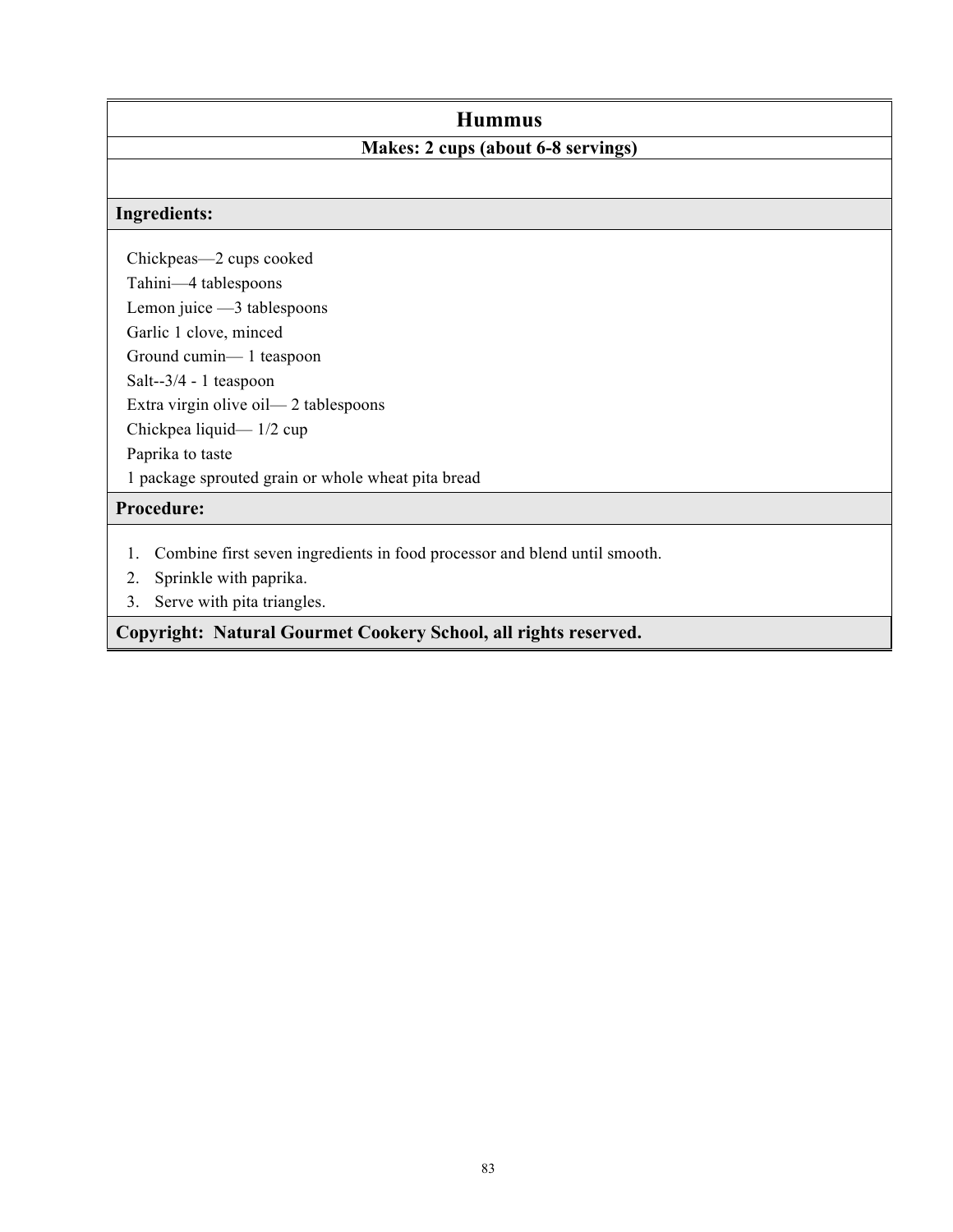# **Jam Good Cookies Makes: about 20 cookies**

I have people bribe, barter and "steal" these cookies, so make plenty of them! I learned the original recipe at the Natural Gourmet Cookery School. In this recipe I've substituted spelt flour for whole-wheat pastry flour, because many of my clients want to limit their wheat. In actuality, spelt is a type of wheat, but it is an ancient grain and fewer people have sensitivities to spelt than the more common red winter wheat. Spelt is a "wetter" flour and you need to add a little more to recipes when substituting for whole wheat flour

These cookies freeze well, so portion small amounts in little containers or bags for quick desserts. Just pop frozen cookies in the toaster over and toast a little bit, to bring back the crisp!

# **Ingredients:**

Almonds—1 cup

Whole spelt flour—1  $\frac{1}{4}$  cup (whole spelt flour is brown-colored; white spelt flour is obviously white, and is refined; can use whole wheat pastry flour, if you don't have spelt)

Sea salt—1 pinch

Rolled oats—1 cup

Cinnamon—¼ teaspoon

Cardamom—1 pinch

Cold-pressed Canola oil—½ cup

Grade B Maple syrup—½ cup

All fruit jam

# **Procedure:**

- 1. Preheat oven to 350 degrees
- 2. Chop almonds into fine meal (use food processor or blender).
- 3. Grind oats to a fine flour (use food processor or blender).
- 4. Combine oats, flour, almonds, salt and cinnamon.
- 5. In another bowl, blend wet ingredients. Form a well in dry ingredients and add wet ingredients. Mix.
- 6. Roll into walnut-sized balls. Place on oiled cookie sheet. Press down in center with thumb.
- 7. Fill "thumbprint" with jam and bake 15-20 minutes. Cool on a cooling rack for crisper cookies.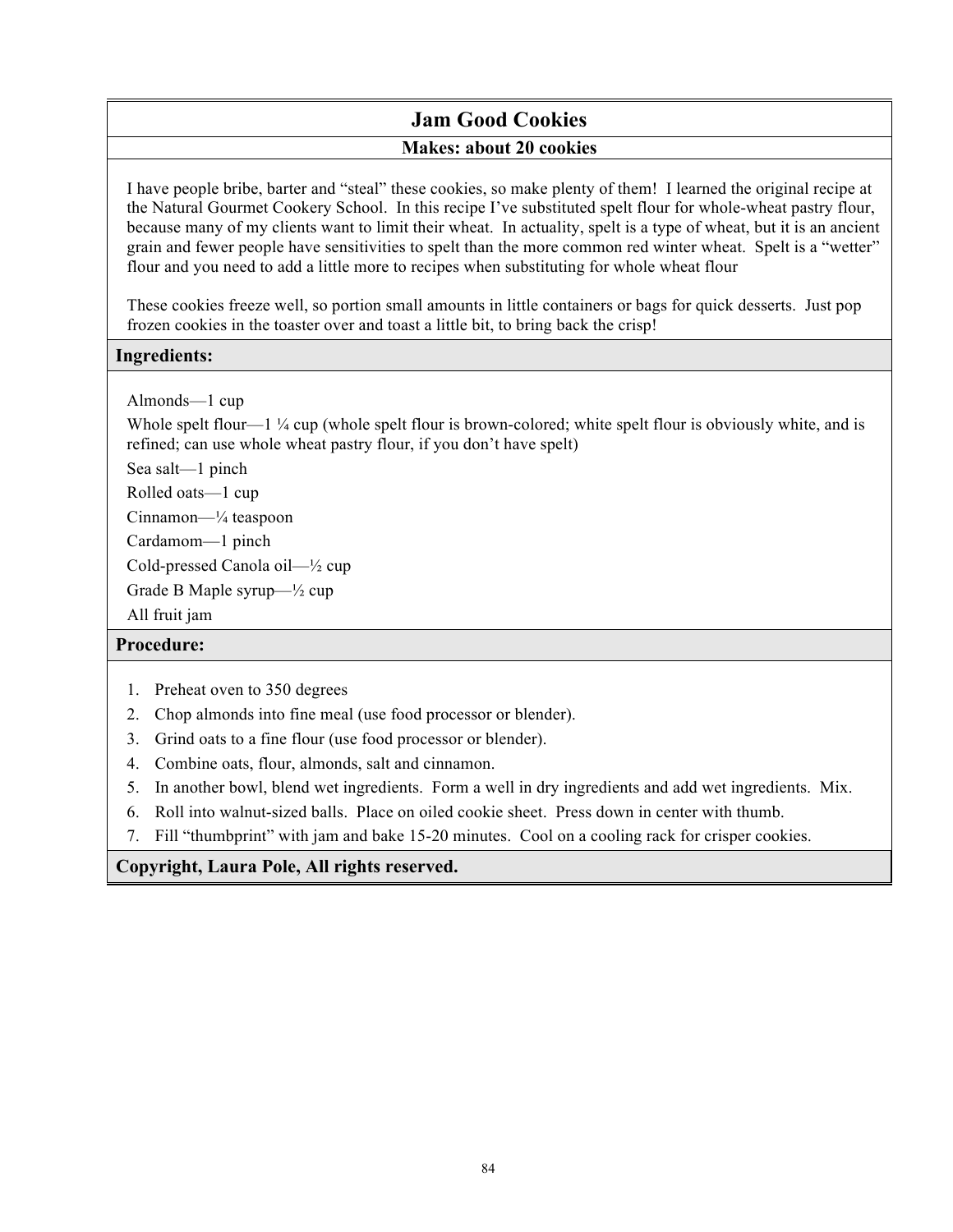# **Jicama and Red Cabbage Salad with Mint and Cilantro Tossed with Sweet-and-Sour Asian Dressing Makes: 6-8 servings**

This incredible salad by Chef Rebecca Katz is one of my favs! This recipe comes from her great cookbook, One Bite at a Time.

### **Ingredients:**

| Nut topping                                                                                                                                                               | Toasted sesame oil—1 teaspoon                                                                                                                                                                                    |
|---------------------------------------------------------------------------------------------------------------------------------------------------------------------------|------------------------------------------------------------------------------------------------------------------------------------------------------------------------------------------------------------------|
| Sliced almonds— $1/2$ cup                                                                                                                                                 | Fresh ginger—1 tablespoon minced                                                                                                                                                                                 |
| Maple syrup—1 tablespoon                                                                                                                                                  | Sea Salt—1 pinch                                                                                                                                                                                                 |
| Pinch of cayenne                                                                                                                                                          | Salad                                                                                                                                                                                                            |
| Dressing<br>Jalapeño—1/2 teaspoon, seeded and diced<br>Rice wine vinegar—3 tablespoons<br>Fresh lime juice—1 tablespoon<br>Tamari— $1/4$ cup<br>Maple syrup—3 tablespoons | Red cabbage—1 pound (about 6 cups chopped)<br>Jicama—1/2 pound, peeled, small julienne (about 4)<br>cups)<br>Fresh mint—2 tablespoons, finely chopped<br>Fresh cilantro or fresh basil— $1/4$ cup finely chopped |

### **Procedure:**

- 1. Preheat oven to 350 degrees F.
- 2. Toss the nuts in a bowl with the maple syrup and cayenne.
- 3. Spread on a sheet pan and bake 10 to 12 minutes, until golden and fragrant. Remove from the oven and cool to room temperature. Use a metal spatula to loosen the crispy nuts.
- 4. To make the dressing, whisk together the dressing ingredients and set aside.
- 5. To make the salad, cut the cabbage in half, remove the core, and shred with a sharp knife.
- 6. In large bowl, combine the cabbage, jicama, mint and cilantro. Toss with the dressing. Sprinkle the nuts on top just before serving.

**Copyright: Rebecca Katz, all rights reserved.**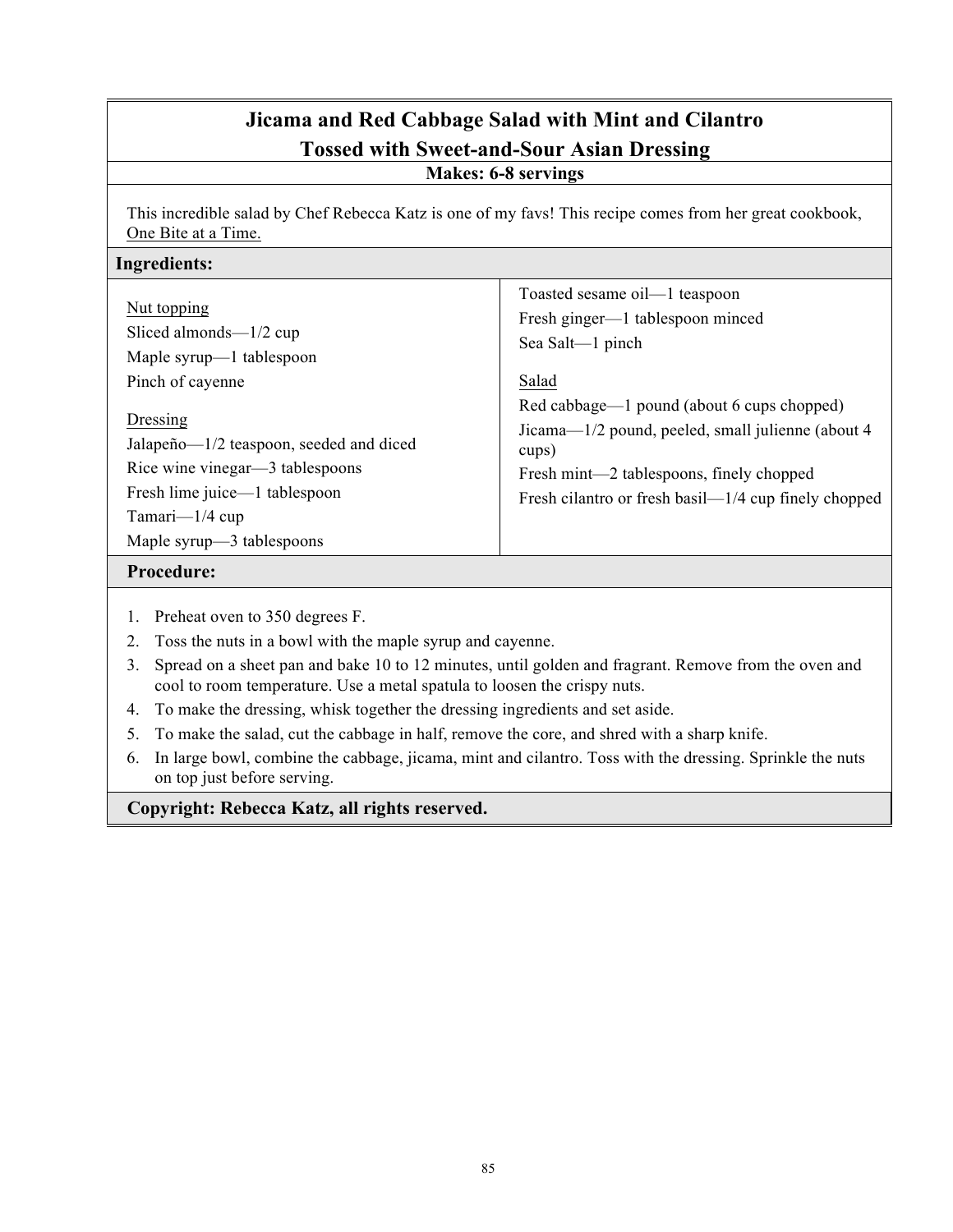# **Jicama Wedges Dipped in Wholly Guacamole Makes: 4 servings**

The jicama (HEE-ka-mah) is an extremely versatile tuber vegetable that originated in Mexico. It is one of my favorites, because it has a crunchy, juicy flesh (the texture of water chestnuts) and a sweet, bland taste that suits it to all sorts of uses in fruit cups, salads, or even cooked and topped with full-flavored sauces. It's easy to prepare and comes in a range of sizes (1/2 pound to as big as 6 pounds). Jicama is low in sodium and calories.

At the Retreat, we served it grated in a tossed salad. We also served it in the Jicama and Red Cabbage Salad.

Select jicama that has fairly smooth, unblemished skin and roots (patchy roots are normal). Scratch the skin it should be fairly thin and the cream-colored flesh should be juicy.

Store jicama unwrapped at either cool room temp or in the fridge, free of moisture. Uncut, it'll keep for 2-3 weeks if in good condition. Once cut, cover tightly with plastic (or store in an airtight container with lid) and use within the week.

Before preparing jicama for any use, it must be peeled. To do this, halve, quarter or cut the jicama in as many lengthwise chunks as you can conveniently handle for peeling. With a paring knife (not a peeler—it's a waste of time and doesn't do a good job), pull the skin from the sections, taking with it as much of the fibrous under layer (the same color as the skin) as will come off easily. Finish by paring off additional parts of the fibrous under layer as necessary<sup>6</sup>.

## **Ingredients:**

Jicama (about 1 pound) —1 small, cut in quarters and peeled as described above

Wholly Guacamole—1 cup

## **Procedure:**

 $\overline{a}$ 

- 1. Slice jicama into  $\frac{1}{4}$ -inch thick wedges, so that they are somewhat triangular (i.e. the shape of a tortilla chip).
- 2. Dip into Wholly Guacamole and get ready for a delightful surprise.

<sup>&</sup>lt;sup>6</sup> Source of description of jicama: Uncommon Fruits and Vegetables by Elizabeth Schneider. New York, Harper and Row, 1986, pp. 240-241.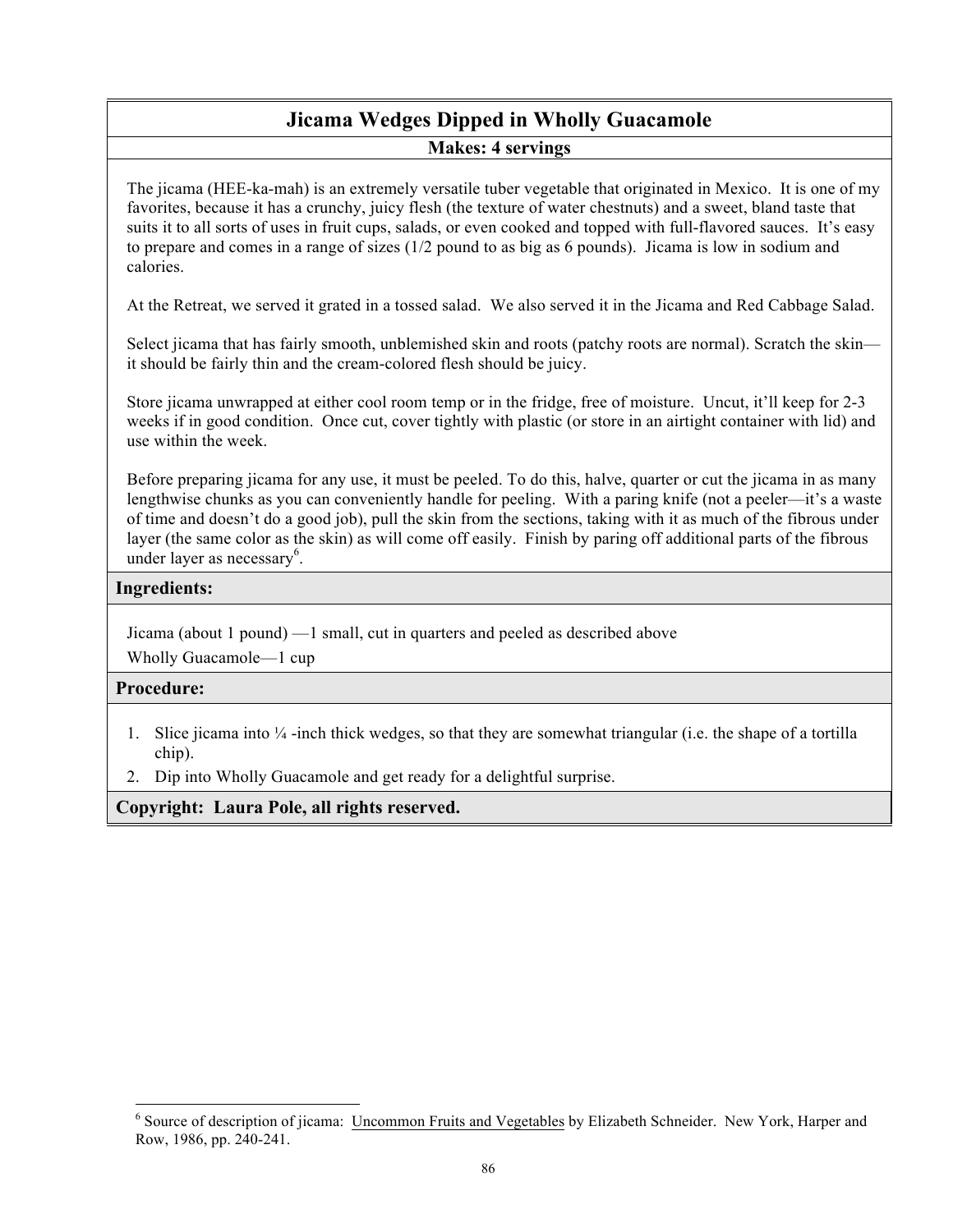# **Karrot Soup with a Kick Makes: 4 servings**

I discovered the peppery sweet taste of carrot ginger soup when I was studying at the Natural Gourmet Cookery School. Ginger is a great digestive aid and adds a nice spiciness to carrot soup. For those of you who want even more spice, add the mango pickle.

Where in the world did I get this idea? Jnani Chapman, one of the Retreat massage therapists, brought me a priceless gift from California—a jar of Sukhi's Mango Pickle. The jar sat on my food prep table unopened for 4 days as I waited for inspiration. As I was preparing Chef Rebecca Katz's Carrot Ginger Soup, the jar of mango pickle practically opened itself and added some of its contents to the blender—Oh My Gosh!

## **Ingredients:**

| Extra virgin olive oil—1 teaspoon<br>Onion-1 medium, diced<br>Ginger $-1$ tablespoon grated fresh (or steep 3 bags<br>Ginger Aid tea in broth) | Salt— $\frac{1}{2}$ teaspoon<br>Magic Mineral Broth or Organic Vegetable Broth—<br>5 cups<br>Almond butter—1 tablespoon (or may use cashew or<br>peanut butter) |
|------------------------------------------------------------------------------------------------------------------------------------------------|-----------------------------------------------------------------------------------------------------------------------------------------------------------------|
| Curry powder— $\frac{1}{4}$ teaspoon                                                                                                           | Lime juice $-\frac{1}{2}$ -a lime                                                                                                                               |
| Cumin powder— $\frac{1}{2}$ teaspoon                                                                                                           |                                                                                                                                                                 |
| Cinnamon-1/8 teaspoon ground                                                                                                                   | Optional: 1 tablespoon Mango Pickle; 2 cups fresh                                                                                                               |
| Carrots—12 medium, sliced                                                                                                                      | raw baby spinach                                                                                                                                                |

### **Procedure:**

- 1. Heat olive oil over medium high heat in a 3-quart soup pot.
- 2. Sauté onions until golden.
- 3. Add the ginger, curry powder, cumin powder and cinnamon and sauté for about 30 seconds.
- 4. Add the carrots and salt and stir carrots until coated with spices and oil.
- 5. Add the broth and bring to a boil.
- 6. Reduce heat, cover and simmer until carrots are tender.
- 7. In a blender, purée the soup in batches, adding the liquid first, then the carrots. Be sure to open the cap on the top of the blender a bit, and cover with a towel, so that the steam doesn't "blow the lid" on the blender and spew the hot soup.
- 8. Add the nut butter and mango pickle to the last batch in the blender and puree thoroughly.
- 9. Return soup to the pot, reheat and add juice of ½ lime. Taste for saltiness and tartness. Add more salt and lime juice if desired. Add ginger powder (1/8 teaspoon at a time) if you want a more gingery taste.

10. If desired, stir in the spinach at the last and allow it to wilt into a brilliant green on top of the soup.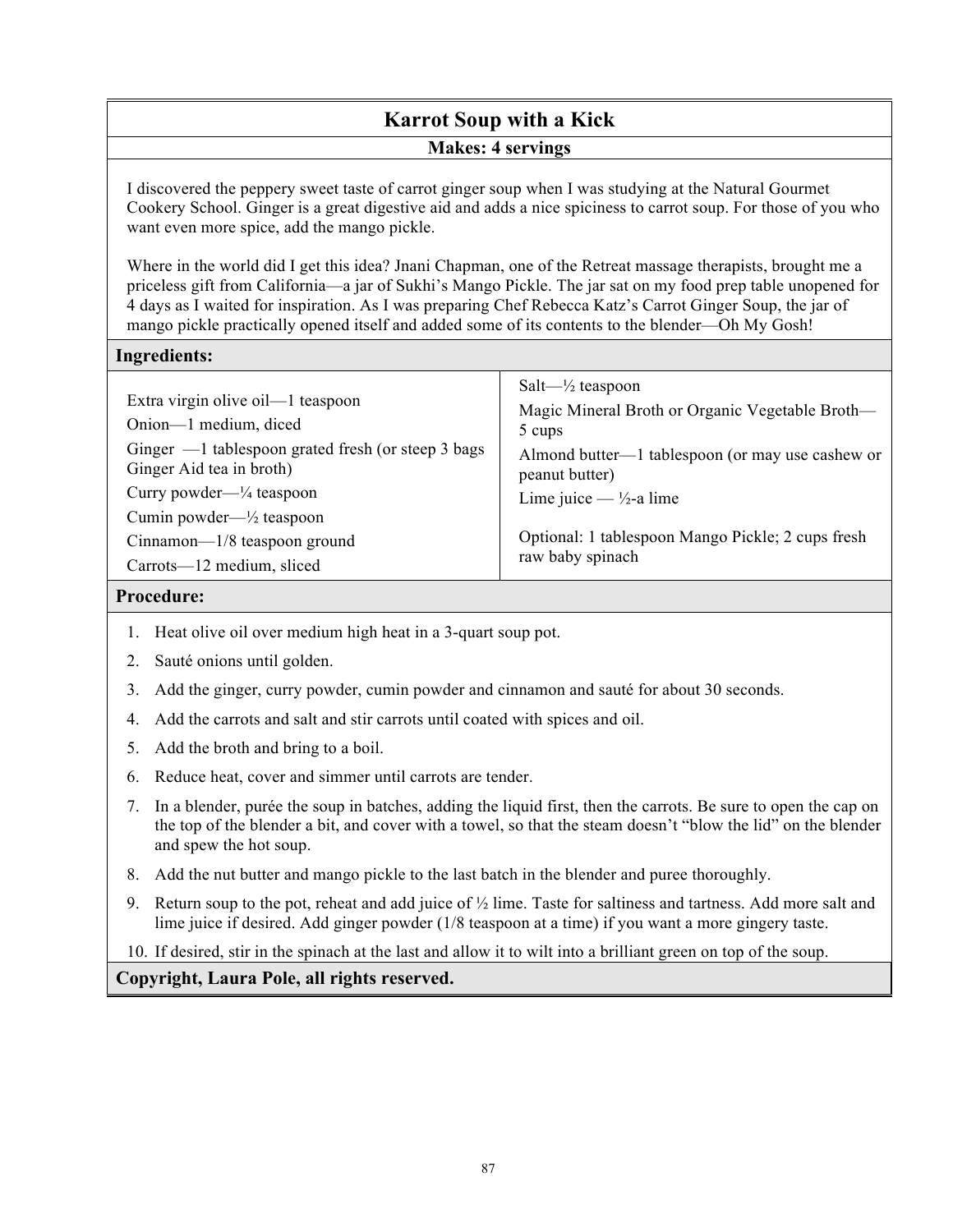# **Kidney Bean Spread Makes: 1-1/2cup**

My first experience with vegetarian cooking was when my husband was prescribed the McDougall Program, which is a 12-day, vegan-eating plan. I learned a lot from this book about how to change to a vegan diet with simple menus, recipes and shopping lists.

The following recipe is a blend from Dr. McDougall's book and one I learned at the Natural Gourmet Cookery School. Leftovers can be stored in the fridge for about 3 days, or stored in the freezer.

# **Ingredients:**

Kidney beans(or pinto beans)<sup>7</sup> —1- $\frac{1}{2}$  cups cooked and drained or 1 15-16 ounce can low sodium, water packed beans, drained, rinsed and lightly tossed with a squeeze of fresh lemon and a pinch of salt.

Garlic—1 clove

Ground cumin—½ teaspoon

Extra virgin olive oil—1 tablespoon

Apple cider vinegar—1-½ tablespoons

Scallion—1, cut into 1-inch chunks

Water—2 tablespoons

Salt—2 pinches

Optional ingredients: 2 tablespoons fresh cilantro or parsley.

# **Procedure:**

l

- 1. Place all ingredients in a food processor or blender and process until smooth.
- 2. Taste and, if necessary add salt by the pinch, until desired saltiness.

<sup>&</sup>lt;sup>7</sup> See section on "Cooking Beans" for cooking instructions for kidney or pinto beans.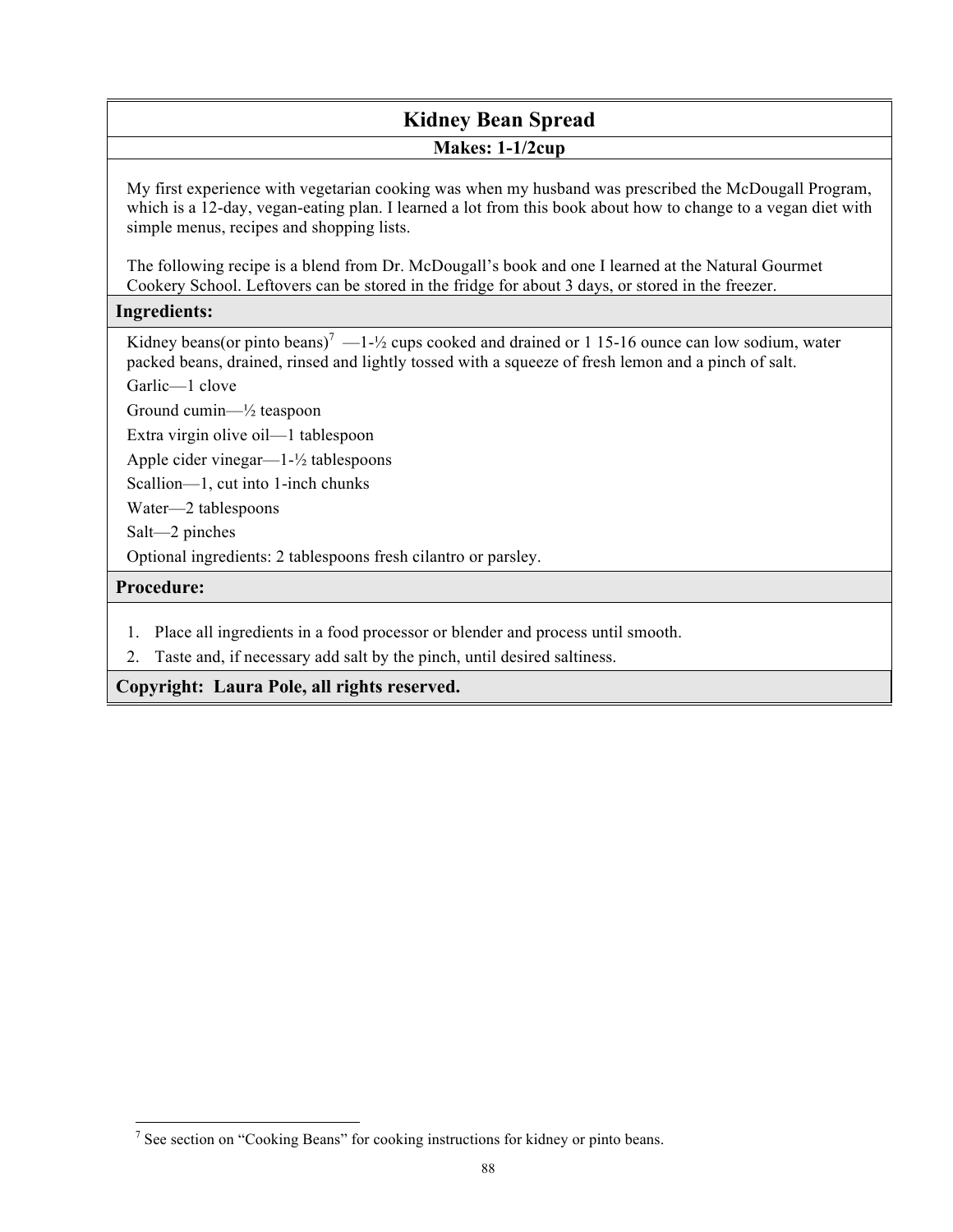# **Kuzu Slurry with Apple Juice Makes: 1-2 servings**

Here's a recipe I learned from Annemarie Colbin, founder of the Natural Gourmet Cookery School. Kuzu is typically used as a thickener in sauces or pudding-like desserts. Here, Kuzu (sometimes spelled Kudzu) is used as a medicine of sorts. Annemarie says in this recipe, kuzu is a relaxer, and is good for insomnia, hyperactivity, post traumatic stress and panic attacks. This recipe is made into something of an apple juice pudding. I have helped many folks soothe their mucositis (sore mouth) using this recipe. It also makes a nice dessert.

# **Ingredients:**

- 1. 1 cup apple juice
- 2. 2 1/2 tablespoons kuzu
- 3. 1 tsp. vanilla

# **Procedure:**

- 1. Mix kuzu into cold apple juice, blending well.
- 2. Add vanilla, bring to a boil stirring all the time, until it thickens.
- 3. Serve hot or cold.

**Copyright: Annemarie Colbin, Natural Gourmet Cookery School, all rights reserved**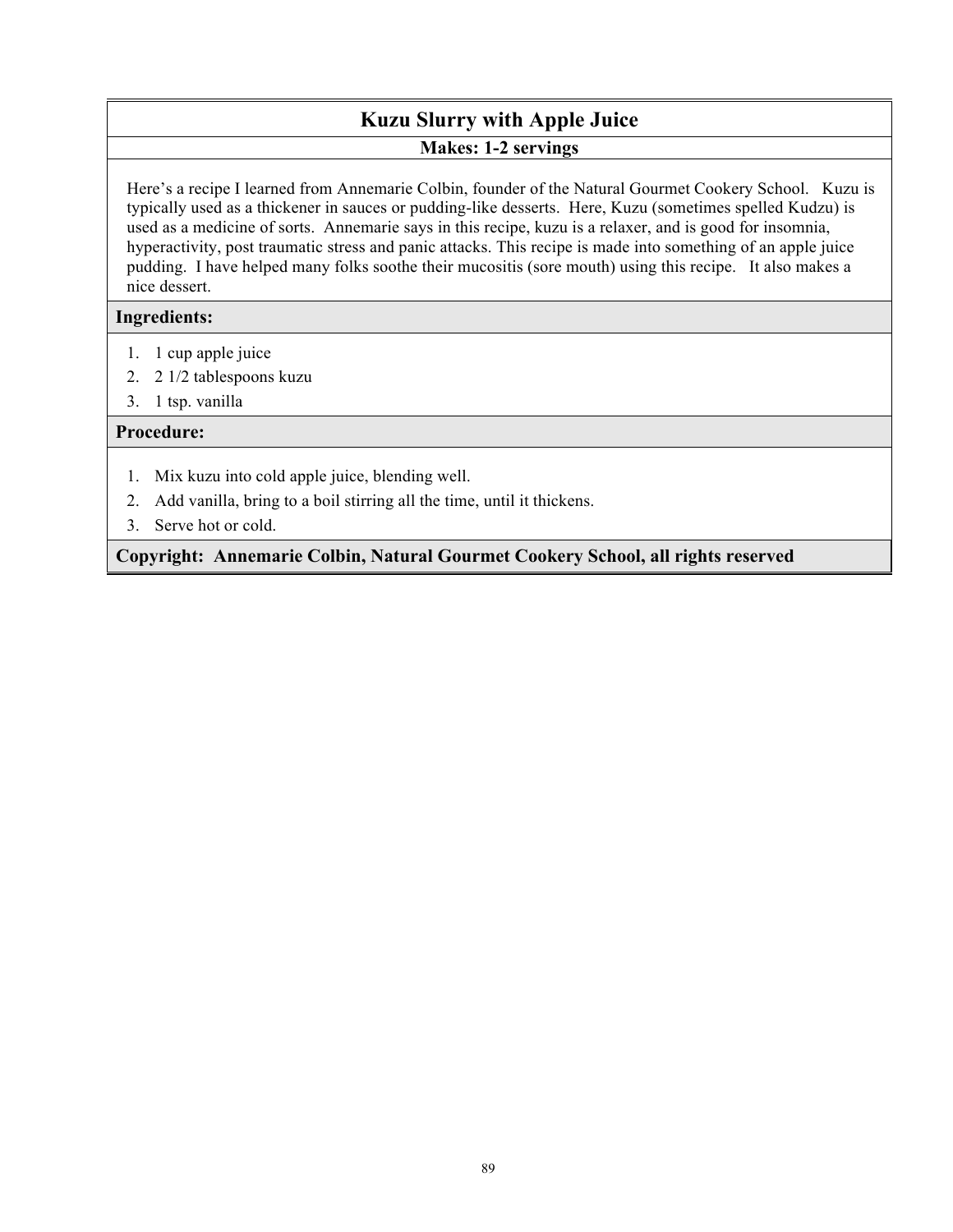# **Laura's Luscious Lentil Walnut Paté**

# **Makes: One 4 ½"X 8 ½" X 2 ½" Loaf Pan (8 large servings or 16 small servings)**

This recipe is an adaptation of one of my favorite elegant gourmet spreads from the Natural Gourmet Cookery School. It's a real hit as an hors d'ouvres. I've substituted some of the macrobiotic flavorings for more commonly recognizable ingredients. I've also changed the miso from soy miso to chickpea miso, since many of my clients with breast cancer are limiting their soy intake. It's fine to use soy miso, which is more readily available in conventional grocery stores.

## **Ingredients:**

Red lentils—2 cups

Water—3-½ cups

Bay leaf—1

Onion—1 large, or 2 medium, thin sliced

Extra virgin olive oil—2 tablespoons

Dried basil, or thyme or sage—2 teaspoons

Garlic, minced—5 cloves

White or golden Balsamic vinegar—1/3-cup

Walnuts—1 cup, toasted

Chickpea miso—2-3 tablespoons

Cayenne pepper—1 pinch

Salt— $\frac{1}{4}$  teaspoon (May add more salt after mixing in miso and tasting)

## **Procedure:**

 $\overline{a}$ 

- 1. Cook lentils in water with bay leaf until lentils "melted".
- 2. Caramelize<sup>8</sup> onion in olive oil. Add basil and garlic in the last few minutes of cooking.
- 3. Deglaze<sup>9</sup> the pan by adding the vinegar, then reduce the vinegar to a syrup.
- 4. Put all ingredients in the food processor. Puree until all are combined.
- 5. Taste. Add salt and extra vinegar if necessary.
- 6. Pour into an oiled loaf pan, mould, or 1-cup storage containers and allow cooling to room temperature. Cover and refrigerate until set.
- 7. Remove from mould and serve. If you put in storage containers, you may store in refrigerator for 4 days or freeze immediately.

I take leftovers and spread on sprouted grain bread to make sandwiches. Add veggies of your choice such as leaf lettuce, sliced tomatoes, roasted veggies (i.e. zucchini, Portobello mushrooms, eggplant). Leftovers may also be frozen.

<sup>8</sup> Caramelize: Cook onions over low heat until they turn brown.

<sup>&</sup>lt;sup>9</sup> Deglaze: Adding a liquid to the brown residue in a pan left from searing, sautéing or caramelizing, and allowing this to bubble until a syrupy liquid is formed.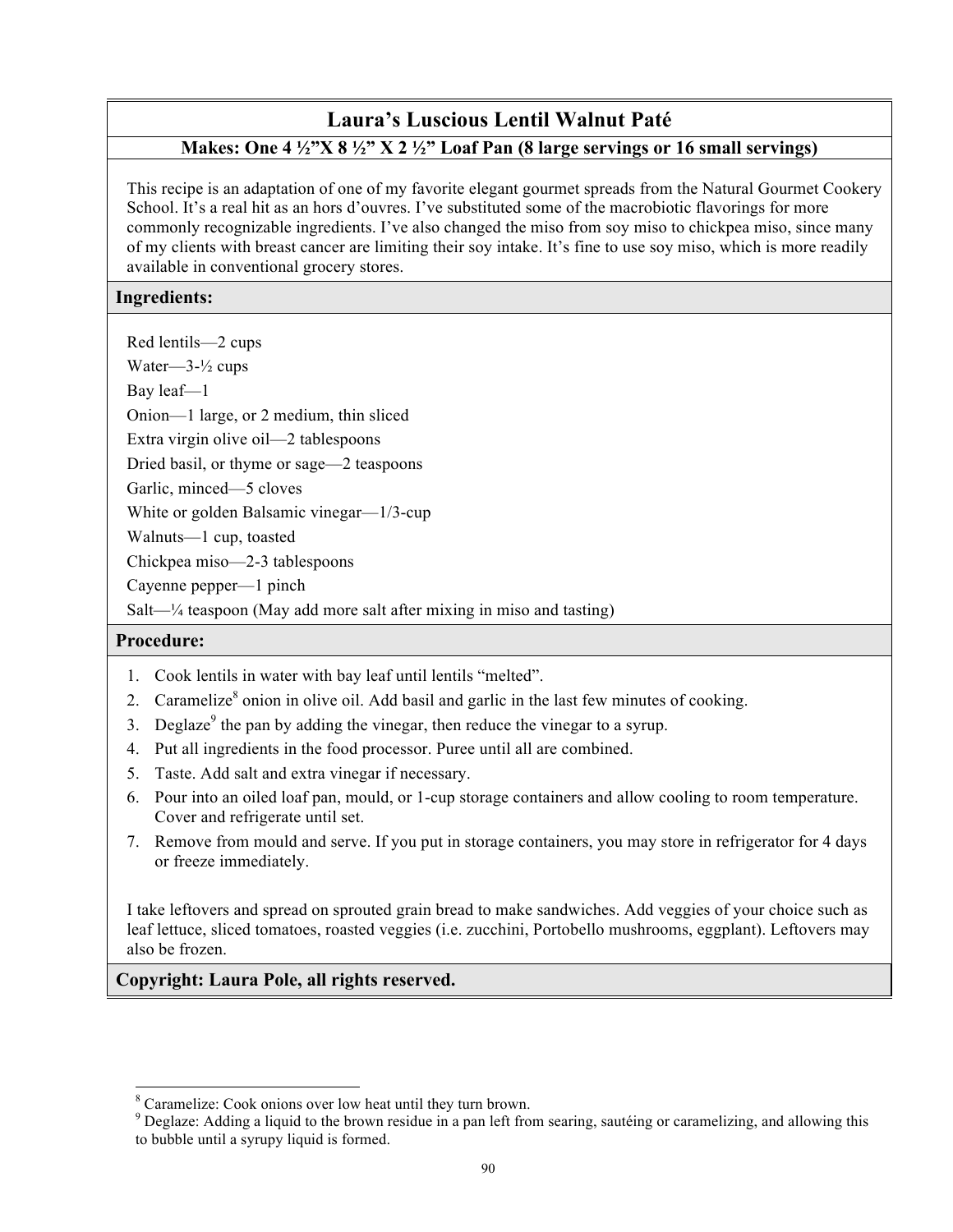# **Lemon Lentil Soup**

# **Makes: 6 servings**

### **Ingredients:**

2 teaspoons canola or corn oil

1 cup finely chopped onion

2 cloves garlic, peeled and minced

1 teaspoon ground cumin

 $\frac{1}{2}$  teaspoon sea salt (to taste)

1 bay leaf

1-1/2 cup red lentils, picked over and rinsed

3 cups water

zest from one lemon

4-6 tablespoons lemon juice (to taste)

# **Procedure:**

- 1. In heavy soup pot, heat oil over medium high heat.
- 2. Add onion and sauté until onion is translucent, about 3 minutes.
- 3. Add the garlic, cumin, salt and bay leaf and sauté another 1-2 minutes.
- 4. Add lentils, water and lemon zest to pot.
- 5. Cover and bring to a gentle boil.
- 6. Reduce the heat and simmer, stirring occasionally, until the lentils are tender, 20-25 minutes.
- 7. Stir in lemon juice. Taste for salt and lemon, adjusting as desired.
- 8. Remove bay leaf. Puree soup in blender or food processor.
- 9. Reheat over low heat if necessary.

This soup may be frozen.

**Copyright: Natural Gourmet Cookery School, all rights reserved**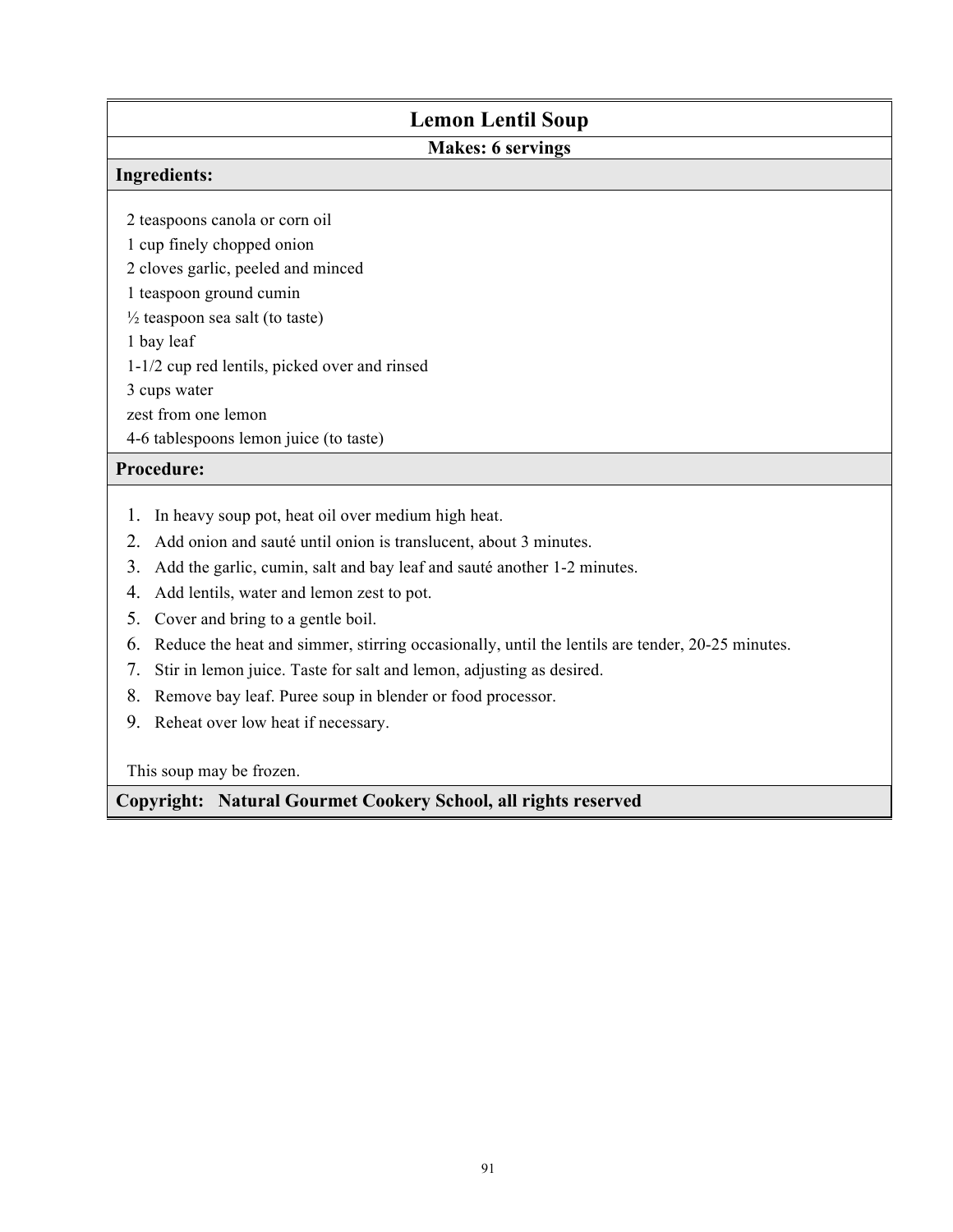# **Magic Mineral Broth ™ Makes: 6-7 quarts**

This delicious and restorative broth was created by Chef Rebecca Katz. You can find this recipe and others in her book One Bite at a Time. Chef Rebecca notes, "If you don't have time to make this broth from scratch, substitute Pacific or Imagine brand vegetable stock, and an equal quantity of water, a piece of kombu and one potato. Boil for 20 minutes and strain. Magic Mineral Broth can be frozen up to 6 months in a variety of airtight container sizes for every use." (p. 27)

For our purposes with the Simple Sample Menu, make sure you freeze 2 portions in quart-sized containers. The remainder of the broth can be stored in any other quantities you'd like.

## **Ingredients:**

Carrots—6 unpeeled with half the green tops, cut into thirds

Yellow onions—2 unpeeled medium, cut into chunks

Leek—1, both white and green parts, cut into thirds

Celery—1 bunch with leaves, including the heart, cut into thirds

Garlic—4 unpeeled cloves, halved

Flat-leaf parsley—½ bunch fresh

Red potatoes—4 medium with skins on, quartered

Japanese or Hannah's yams or sweet potatoes—2, with skins on, quartered

Garnet yam—1, with skin on, quartered

Sea salt—1 tablespoon

Kombu—1 (6 by 1-inch) strip

Bay leaves—2

Black peppercorns—12

Allspice or juniper berries—4 whole

## **Procedure:**

- 1. In a 12-quart or larger stockpot, combine all the ingredients. Fill the pot to 2 inches below the rim with water, cover, and bring to a boil.
- 2. Remove the lid, decrease the heat to low, and simmer a minimum of 2 hours. As the stock simmers, some of the water will evaporate; add more if the vegetables begin to peek out. Simmer until the full richness of the vegetables can be tasted.
- 3. Strain the stock using a large coarse-mesh strainer (remember to use a heat-resistant container underneath). Bring to room temperature before refrigerating or freezing.

**Copyright and Trademark TM, Rebecca Katz, all rights reserved.**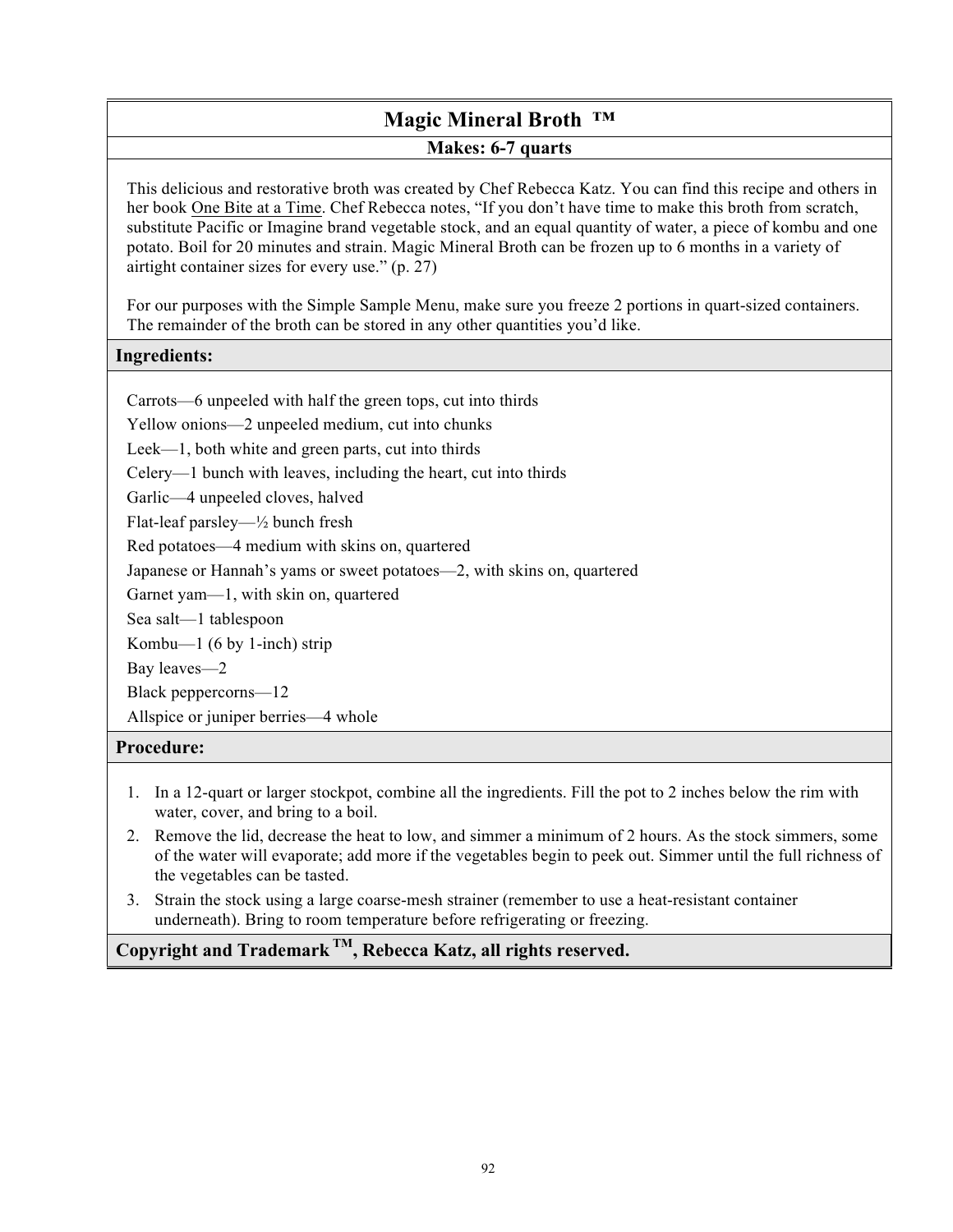# **Marvelous Mushroom Sauce**

# **Makes: about 1 cup sauce**

### **Ingredients:**

1 shallot thinly sliced

6 ounces button or cremini mushrooms, sliced

 $\frac{1}{2}$  tbsp. olive oil

1/4 cup hearty red wine (i.e. Merlot, Shiraz, Cabernet)

¾ cup veggie stock or Magic Mineral Broth

1 ½ tbsp. arrowroot

Salt and pepper to taste

## **Procedure:**

- 1. Sauté shallots in olive oil in a skillet until lightly browned.
- 2. Add mushrooms and sauté until mushrooms "give up" their juices.
- 3. Add wine and simmer for about a minute.
- 4. Add ½-cup stock and bring to a simmer.
- 5. Dissolve the arrowroot in ¼-cup stock. Add to sauce and simmer, stirring until mixture thickens to a sauce consistency. Add more dissolved arrowroot for thicker consistency.
- 6. Add salt and pepper to taste. (Increase saltiness if sauce is going over a less salted food such as millet croquettes).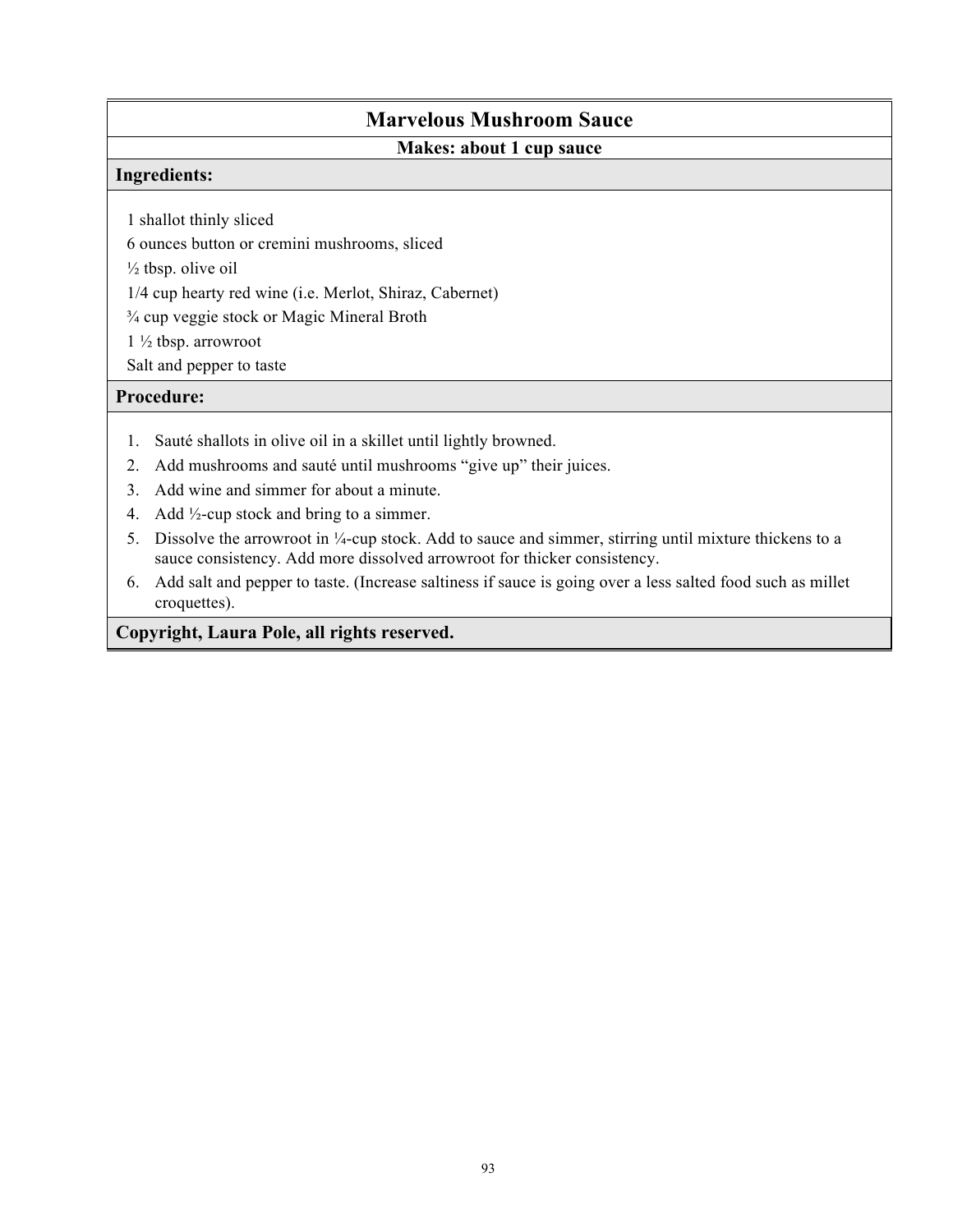# **Millennium Ginger Cake with Apples Makes: 16 servings Ingredients:** Wheat or Spelt Flour—3 1/2 cups Sucanat—2 cups Baking soda—2 teaspoons Baking powder—2 teaspoons Salt—1/4 teaspoon Ginger powder—2 heaping teaspoons Cinnamon—2 heaping teaspoons Dry mustard—1/2 heaping teaspoon Cloves— pinch Soy or Almond milk—1 1/3 cup Cold pressed Canola Oil—1 cup Lemon juice—2 teaspoons Brewed coffee (coffee substitute o.k.)— 1/2 cup (use 1 tablespoon Roma to  $\frac{1}{2}$  cup of water) Vanilla extract—2 teaspoons Ginger—1 cup, fresh, sliced Maple syrup—1/2 cup Water —1 cup Apple—1, peeled, small diced

# **Procedure:**

- 1. Line 2, 10" round baking tins with parchment.
- 2. In saucepan, boil the ginger slices, maple syrup and water for about 10 minutes. Then blend in a blender and strain into other wet ingredients.
- 3. Whisk wet ingredients—the soymilk, cooking oil, lemon juice, coffee (coffee substitute) and vanilla extract.
- 4. Sift dry ingredients— the flour, sucanat, baking soda, baking powder, salt, ginger, cinnamon, mustard and cloves.
- 5. Whisk all with apples.
- **6.** Pour into baking tins and bake 30-40 minutes at 350 degrees F

## **Copyright: Eric Tucker, all rights reserved.**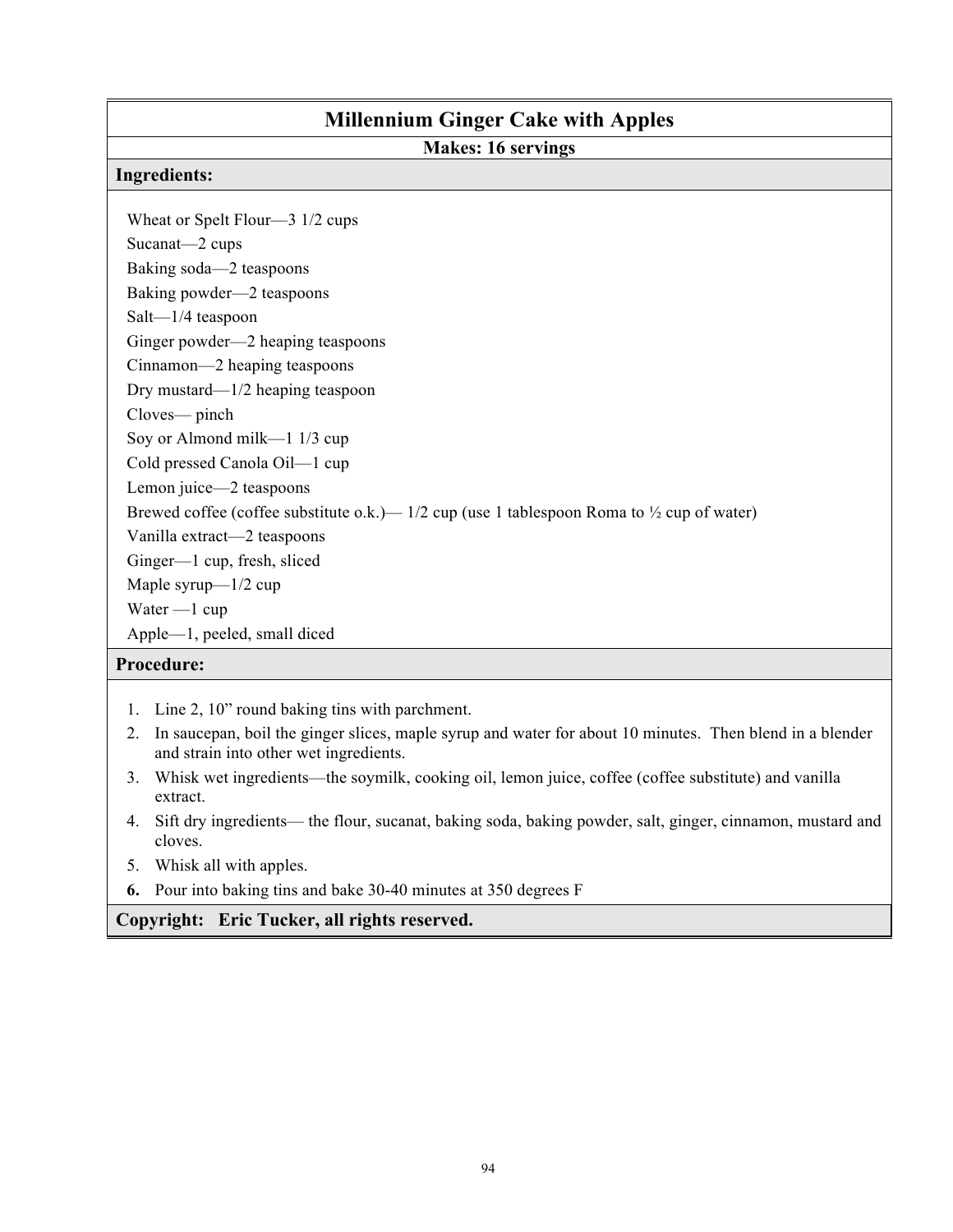# **Millet Breakfast Cereal**

## **Makes: 4 large servings or 6 small servings for breakfast (\*)**

If you think millet seed is just for the birds, this nutty-tasting hot breakfast cereal will convince you otherwise. In this recipe, I have you making extra, so you can make millet patties with the leftover millet.

Here's a great tip I paid big bucks to learn at culinary school—if you want a grain to come out sticky and creamy (like for breakfast cereal or patties), you start the grain out in cold water, then turn up the heat. If you want a fluffy, light grain (like for grain salads, or for Indian cooking), you boil the water first, then add the grain.

If you don't want leftover grain for making patties, then cut down on the amount of millet in this recipe. A rule of thumb is 1 cup of dried grains cooks up to about 4 very large servings or 6 smaller servings.

(\*)Plus 3 more cups for making patties

#### **Ingredients:**

Millet—3 cups

Water—6 and  $\frac{3}{4}$  cups

Salt—¼ teaspoon

## **Procedure:**

- 1. In a 3-quart saucepan, over medium high heat, toast the millet, stirring frequently until it begins to release a nutty aroma. Remove from heat and allow pan to cool for a few seconds.
- 2. Add water and salt, return to high heat and bring to a boil.
- 3. Reduce heat to a simmer, cover and cook until liquid is absorbed (about 20-30 minutes).
- 4. Remove 4 cups of the cooked millet and put in a mixing bowl to cool.
- 5. To the remaining millet, stir in enough water to make it creamy and the consistency you like to eat hot cereal. Heat until hot and serve.
- 6. Serving suggestions: Top with any or all of the following: raisins, butter or vegan margarine, grade B maple syrup, nuts, ground flax seed, wheat germ, almond/soy/rice milk, cinnamon, warmed fruit compote, or whatever else you like to eat in your hot cereal.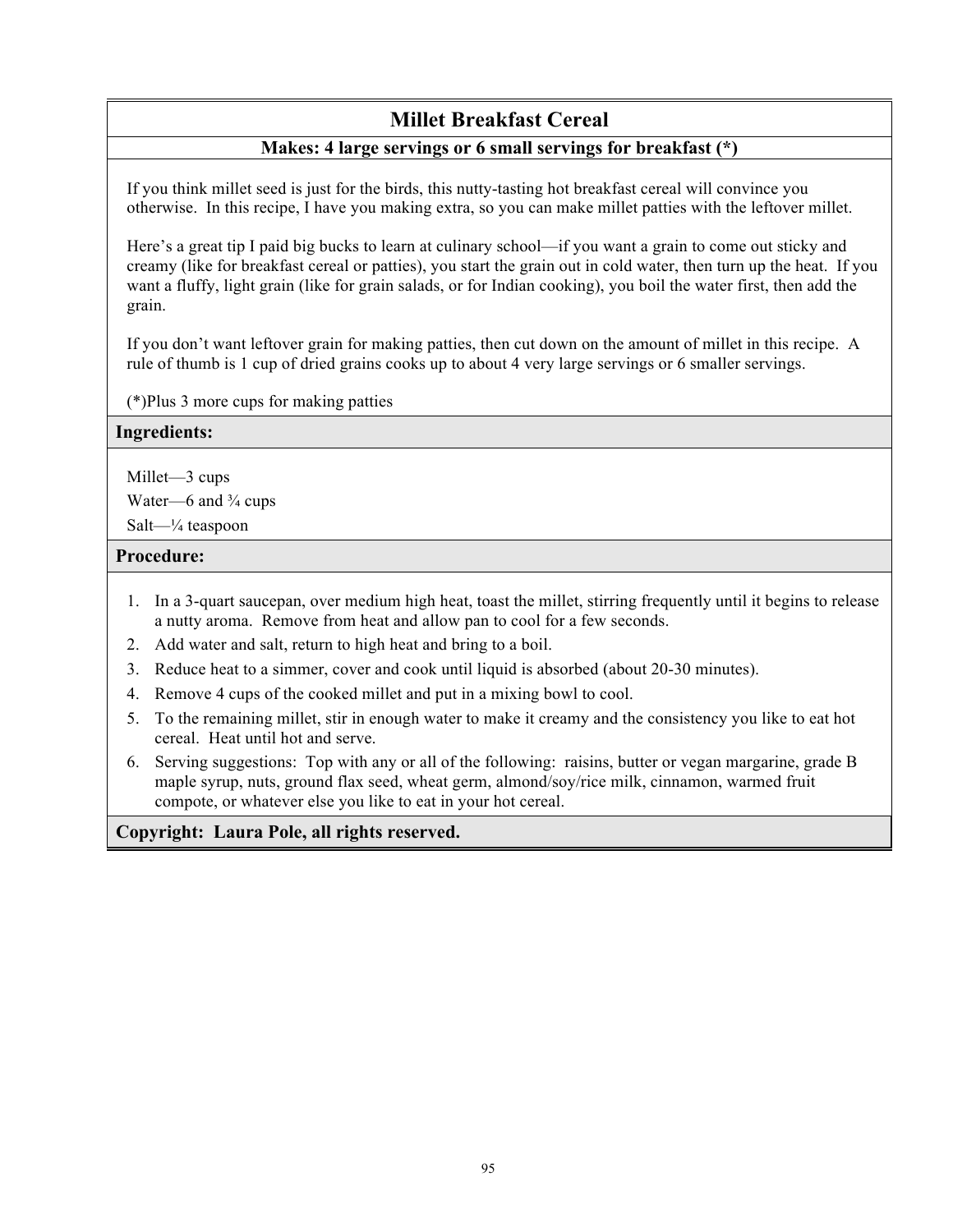# **Millet Patties, Baked Makes: about 12 patties**

These millet patties became one of my favorite new foods after I learned how to make them at the Natural Gourmet Cookery School. By combining the millet with the sunflower seeds, we've created a complete protein. They're delicious as is or you can top with a black bean sauce or a mushroom sauce.

Millet is a staple food in Africa and pre-dated rice as the primary grain in ancient India and China. It has highquality protein, is a good source of iron and has good amounts of potassium, calcium and other minerals, and a good range of B-complex vitamins. It's a highly digestible food, which makes it an excellent whole grain choice for folks with digestive challenges.

## **Ingredients:**

Millet—2 cups uncooked, or 4 cups cooked

Water (if starting with uncooked millet)  $-4\frac{1}{2}$  cups

Salt (if starting with uncooked millet) —1 teaspoon

Sunflower seeds, toasted—1 cup

Scallions—¾ bunch

Parsley—1 bunch

Carrot—1 large

Tamari (soy sauce) or to taste—2-4 tablespoons

Olive oil for greasing cooking sheet and basting croquettes

# **Procedure:**

- 1. Preheat oven to 350 degrees F.
- 2. If using already-cooked millet, allow to come to room temperature and skip to step 6.
- 3. Dry roast millet over high heat, stirring constantly for about 10 minutes or until millet smells like popcorn.
- 4. Add water and salt to millet and stir. Bring water to a boil then reduce heat, cover millet and simmer for 30 minutes.
- 5. Cool millet in a large bowl.
- 6. Grind sunflower seeds in food processor and add to millet.
- 7. Mince scallions, parsley and carrots in food processor and add to millet.
- 8. Add tamari sauce to taste and squeeze mixture together with hands until soft and sticky.
- 9. Form into patties and place on greased cookie sheet. Brush tops of croquettes with olive oil.
- 10. Bake until golden brown (about 30 minutes) and serve hot.
- 11. Allow extra patties to come to room temperature and store in the fridge and eat within 3 days, or store in the freezer.

# **Copyright: Adapted by Laura Pole in 6/2006 from the Natural Gourmet Cookery School.**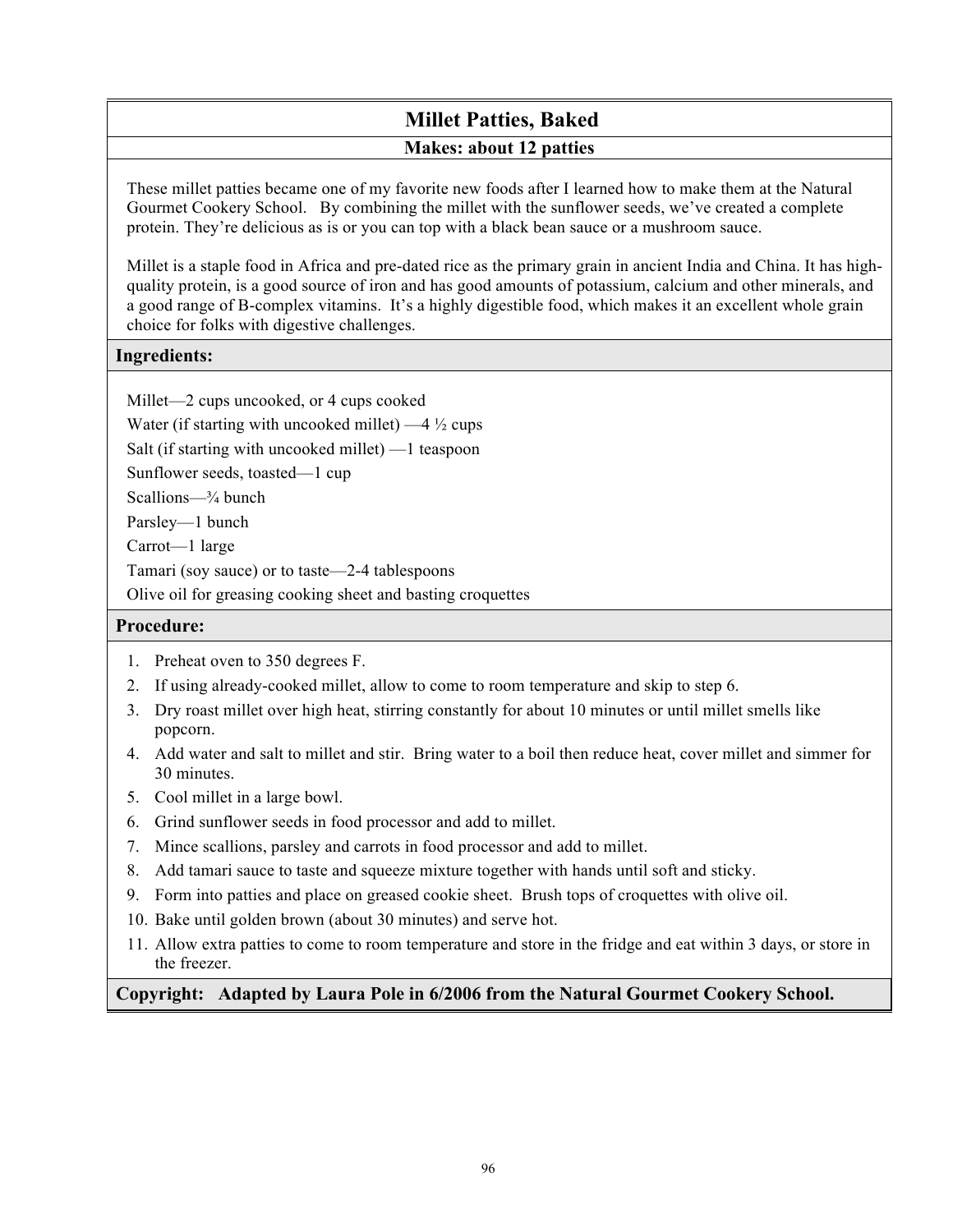# **Miso-Citrus Dressing**

# **Makes: about 1 ½ cups**

Now here's a tasty salad dressing that you can make in a minute or so.

# **Ingredients:**

Orange juice—½ cup, fresh

Chickpea miso—½ cup (may use white or yellow soy miso)

Vegetable stock or water—1/4 cup

Orange peel—½ teaspoon, grated

Brown Rice Vinegar (optional) —1 tablespoon

# **Procedure:**

Whisk all ingredients in a small bowl until creamy.

**Adapted by Laura Pole from the Natural Gourmet Cookery School, 6/2006.**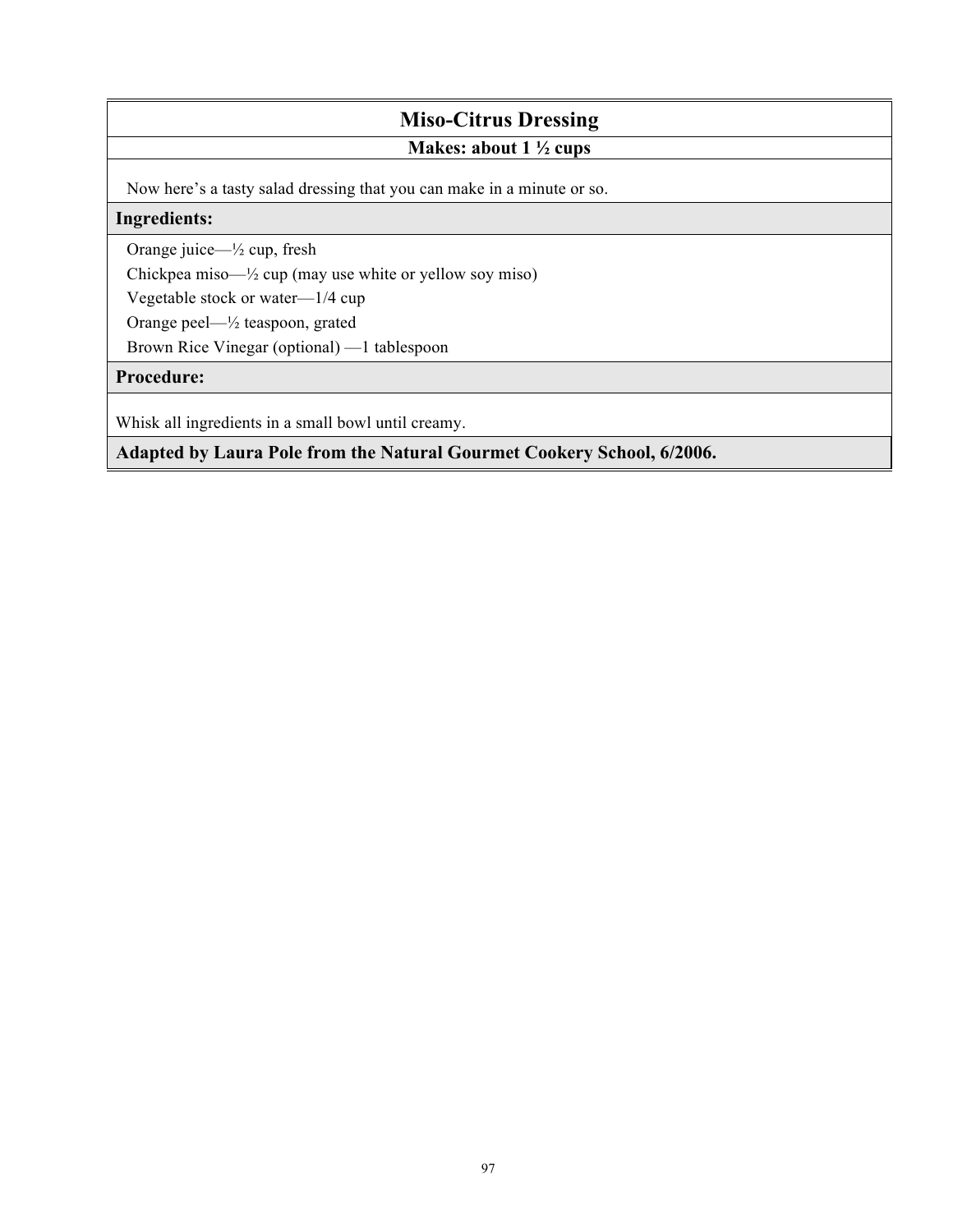# **Miso Soup**

# **Makes: 6 servings**

## **Ingredients:**

Water, filtered—5-7 cups

Kombu—1 strip, 5" X 7" or giant kelp

Bonito flakes (optional)—1 ounce, dried

Shiitake mushrooms—6 fresh sliced; or 3 dried, soaked for 30 minutes, and sliced

Wakame—1-2 strips

Tofu, firm—1/2 lb., in small cubes

Miso, mellow yellow or chickpea—4-5 tablespoons, or to taste

Scallions—1/4 bunch, thin diagonal or thin rounds, or cilantro, or parsley

# **Procedure:**

- 1. Bring the water and Kombu to a boil. Simmer for 20 minutes. Add bonito flakes. Turn off heat immediately, cover the pot and let the stock sit until bonito flakes have fallen to the bottom. Strain immediately.
- 2. Add shiitake and Wakame to the stock and bring to a boil. Lower the flame and simmer covered for 5-10 minutes. Add tofu and simmer two more minutes.
- 3. Turn off the flame and add miso mashing through a strainer. Cover and let sit 2-3 minutes before serving. Just before serving, add the scallions as garnish.

Variation: You can sauté 1 onion first in 1-teaspoon sesame oil before adding shiitake and wakame.

**Copyright: Melanie Ferreira, 1994, all rights reserved.**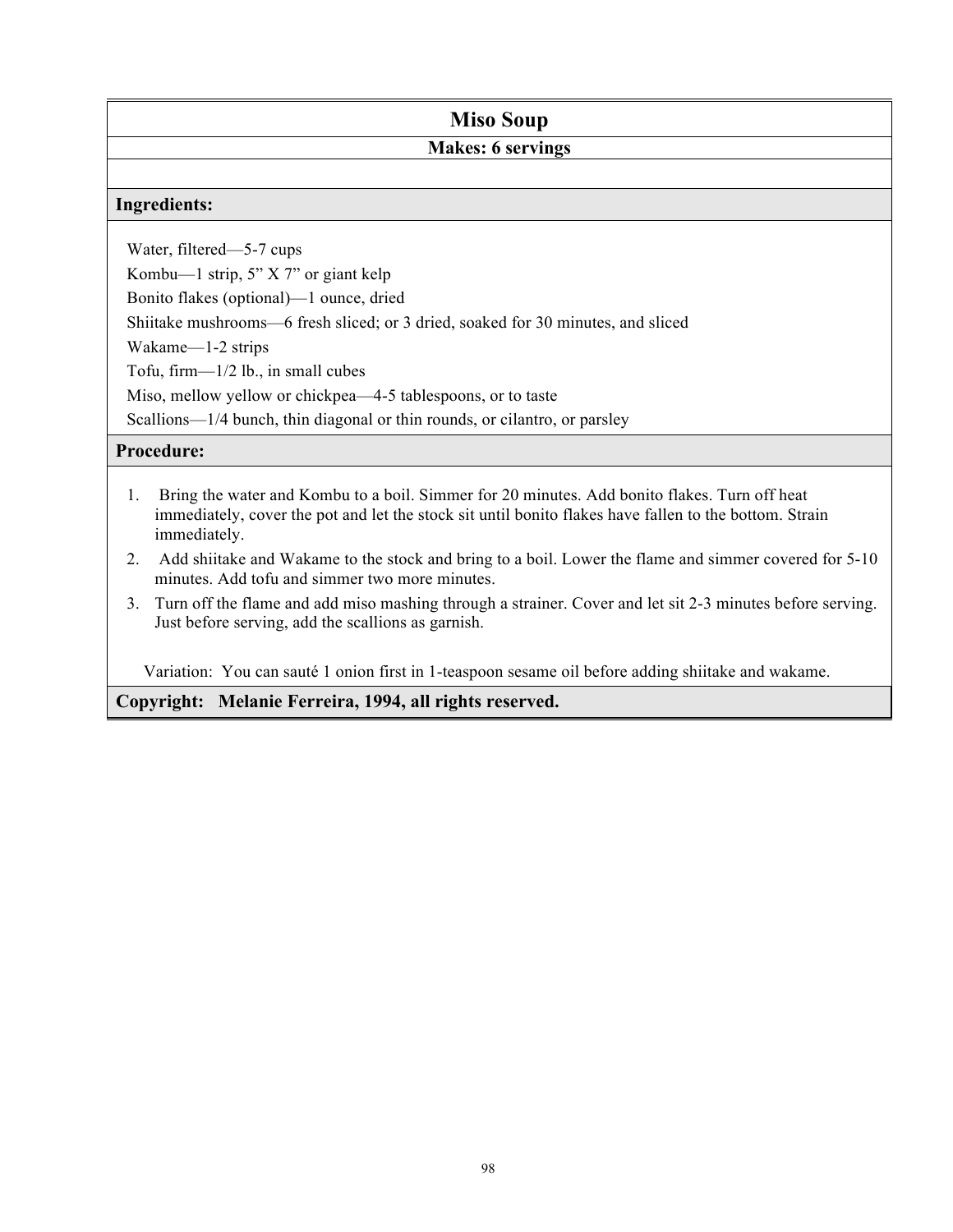# **Mom's Apple Crisp**

# **Makes: 6 or more servings**

Mom's choice for dessert because it's easier than apple pie. Sweet crunchy apple crisp and its variants, pear, blueberry-apple or peach crisp, are desserts we never resist.

Time: 1hr

Equipment: baking dish or pie pan

### **Ingredients:**

| Filling:                                | Crisp:                                 |
|-----------------------------------------|----------------------------------------|
| Apples— $1\frac{1}{2}$ to 2 lbs. Sliced | Rolled Oats—2 cups                     |
| Sea salt—a pinch                        | Whole wheat pastry flour— $1/2$ cup    |
| Cinnamon—a pinch                        | Cooking $\text{Oil} - \frac{1}{4}$ cup |
| Apple juice or apple cider— $1/2$ cup   | Maple syrup—2 tablespoons              |
|                                         | Sea salt—a pinch                       |
|                                         | Cinnamon—a pinch                       |
|                                         |                                        |

### **Procedure:**

- 1. Rinse apples (peeling is optional). Quarter them; remove seeds and slice across.
- 2. Place apples in baking dish. Sprinkle with sea salt and cinnamon and pour juice over fruit. Apples should come to the top of the baking dish or above it.
- 3. Mix crisp ingredients and crumble over apples evenly.
- 4. Press down gently; bake at 350°F, for 30 to 45 minutes, until crust is crunchy and golden, and apples are soft.

#### Variations

- $\triangleright$  Pear Crisp: mix pears and apples together.
- $\triangleright$  Peach or Blueberry Crisp: mix with apples or pears.
- $\triangleright$  Oat-Nut Crisp: add  $\frac{1}{2}$  to 1 cup chopped nuts.
- $\triangleright$  Omit pastry flour; add oatmeal flour.
- $\triangleright$  Reduce sweetener or try your own favorite.

## **Copyright: Mary Estella, Natural Foods Cookbook, 1997, all rights reserved.**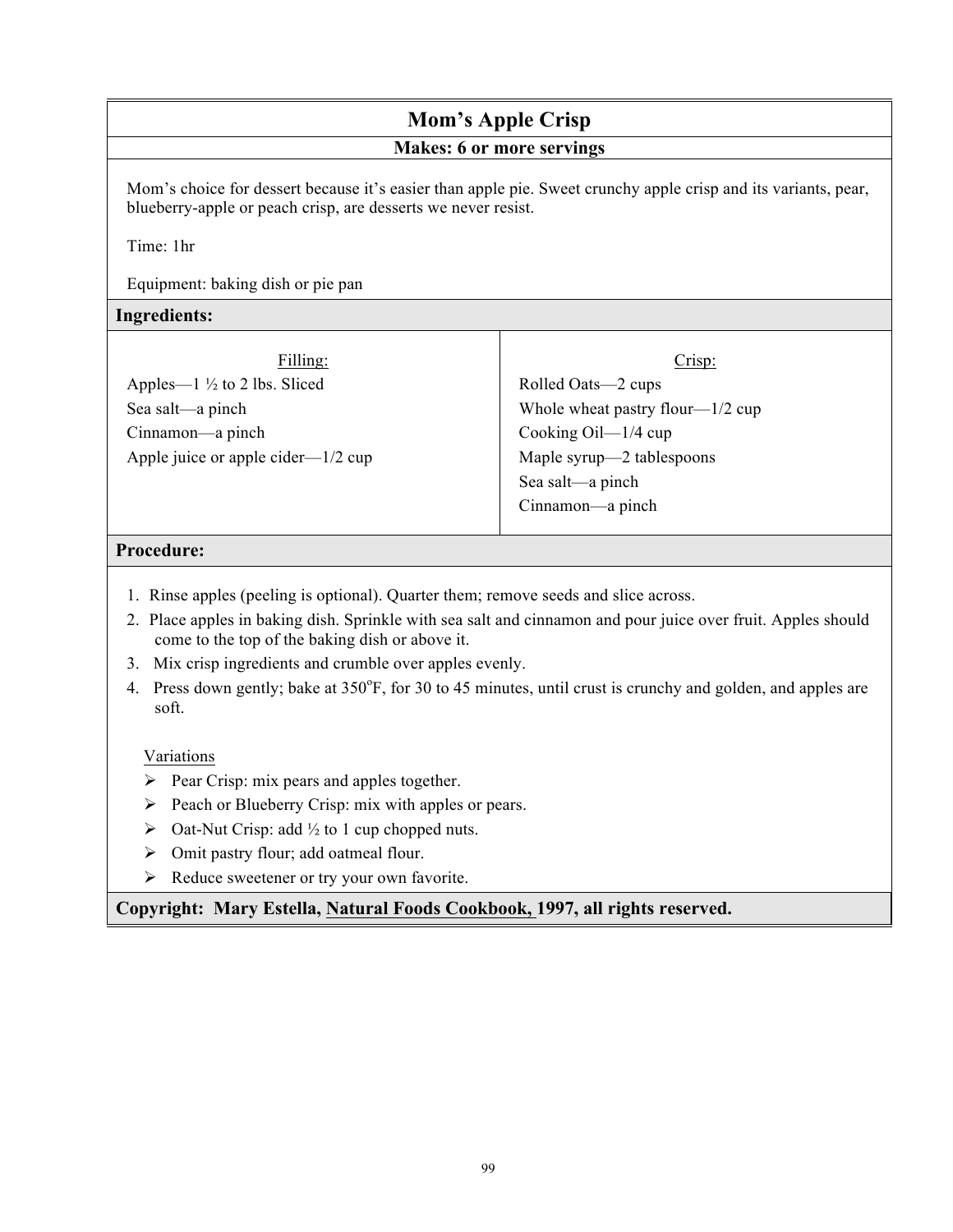# **Mushroom Paté Makes: about 2 cups**

Unlike meat pates or cheeses, this spread is very lean. It's perfect for holiday parties; set it on the buffet with crusty bread or hearty crackers. It tastes best if you can make it a day or two before serving. Plan for "leftovers;" it's excellent spread on toasted bagels or the base for sandwiches. Don't be afraid of the long list of ingredients. Most of them are seasonings.

This recipe was adapted by Nancy Maurelli from Brother Ron Pickarski's wonderful book, FRIENDLY FOODS.

# **Ingredients:**

Extra Virgin Olive oil—2 tablespoons

Butter or soy/corn oil margarine—1 tablespoon

Onion—1 cup finely diced

Carrot—1/2 cup finely diced

Mushrooms—2 rounded cups, finely diced

Garlic—1 clove peeled, minced

Walnuts—1/2 cup finely chopped (lightly roasting the nuts for 6-8 minutes makes them more flavorful)

Basil—1-1/2 teaspoons

Thyme and marjoram—1/2 teaspoon

Shoyu (natural soy sauce) —2 tablespoons (or Tamari Sauce, 1 tablespoon)

Sherry (Livingston Cellars) —3 tablespoons, very dry

Barley malt—2 tablespoons, dissolved in 2 tablespoons water

Old—fashioned oatmeal —1/4 cup, ground in blender

Black pepper, paprika, salt—1/8 teaspoon EACH

Nutmeg, allspice, ginger—1 pinch EACH

## **Procedure:**

- 1. Heat oil and butter together in large non-stick or cast iron skillet.
- 2. Add onion and carrot and sauté until onion is translucent, about 3 minutes.
- 3. Add mushrooms, garlic and walnuts and continue cooking until mushrooms begin to give up their liquid.
- 4. Stir in basil, thyme, marjoram, shoyu and sherry.
- 5. Cook until mixture is dry, stirring frequently to prevent sticking or scorching.
- 6. Add barley, salt and cook 2 minutes.

## **Continues next page**

#### **Mushroom paté continued from previous page**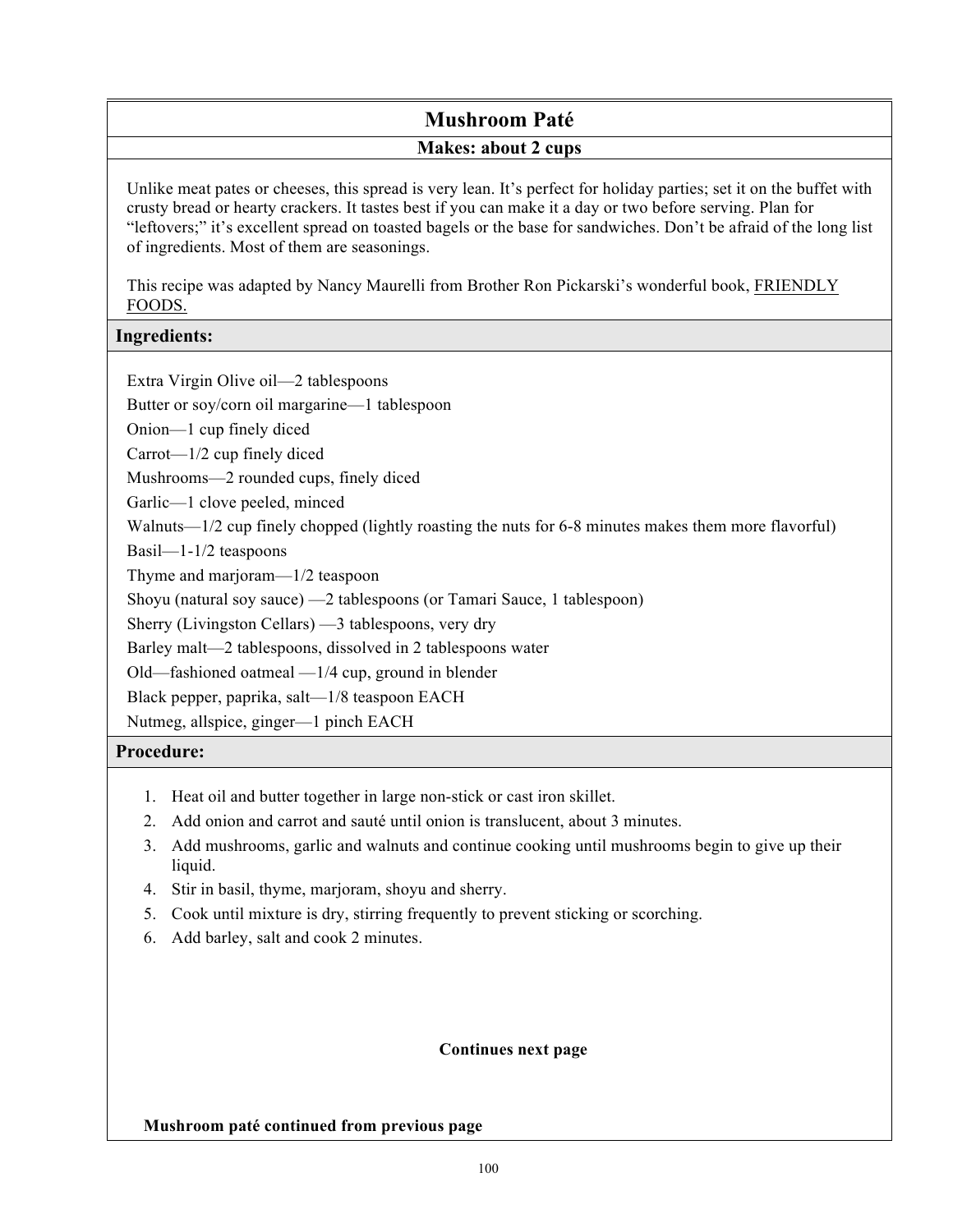- 7. Add ground oatmeal and cook until thick and dry, another 4—5 minutes.
- 8. Add black pepper, paprika, salt, nutmeg, allspice and ginger.
- 9. Puree mixture in food processor or in small batches in blender.
- 10. Taste and adjust seasoning if desired.
- 11. Pack into serving crock/bowl and refrigerate until serving time.
- 12. Garnish with fresh sage or chives or thyme or a few chopped walnuts.

Pate' will keep about a week in a covered dish in the fridge. It also freezes well.

**Copyright: Nancy Maurelli, All rights reserved.**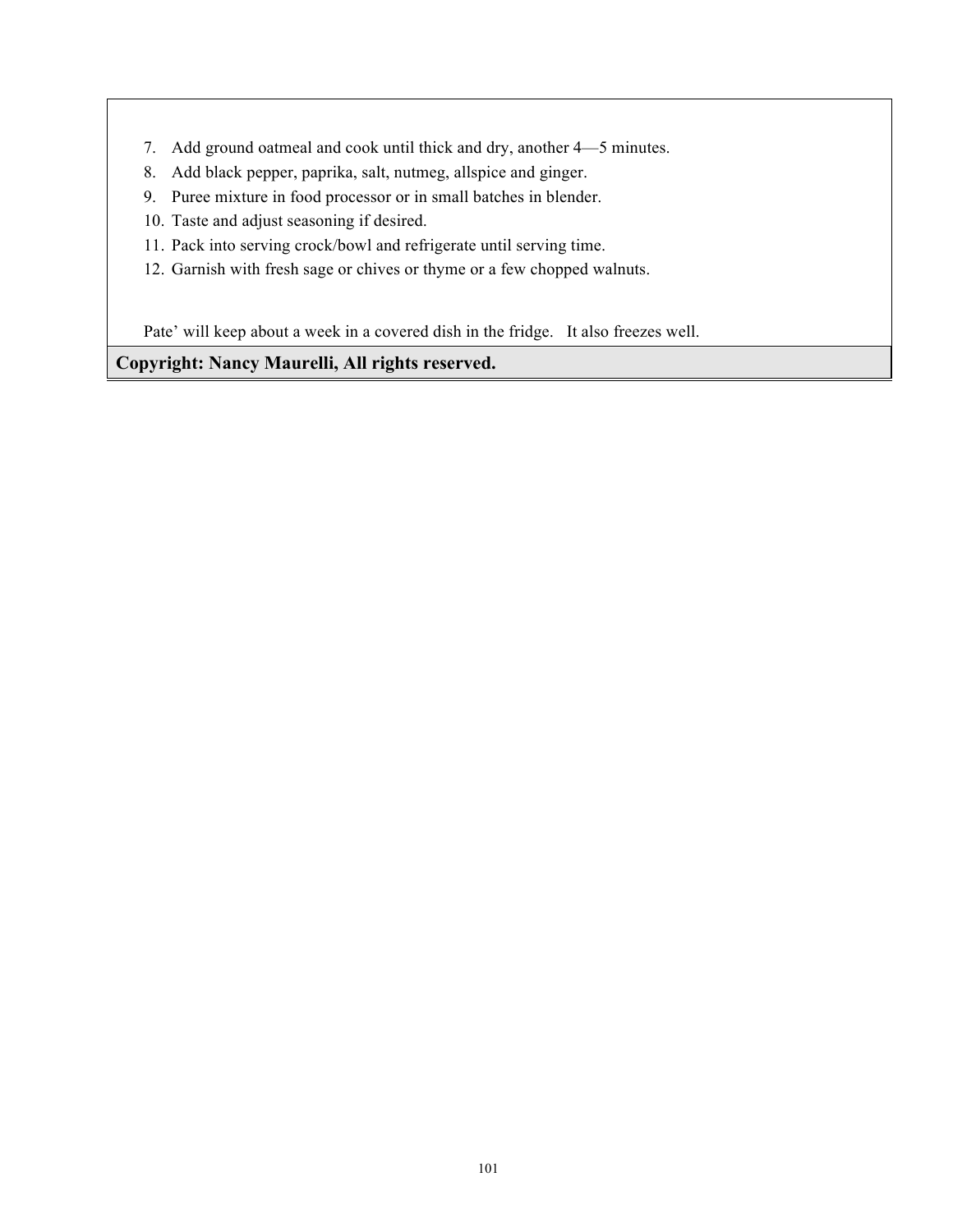| <b>Pears Milanese</b>                                                       |  |  |
|-----------------------------------------------------------------------------|--|--|
| <b>Makes: 4 servings</b>                                                    |  |  |
| <b>Ingredients:</b>                                                         |  |  |
|                                                                             |  |  |
| Pears-2, peeled                                                             |  |  |
| Lemon juice                                                                 |  |  |
| Mirin- $1/2$ cup                                                            |  |  |
| Water— $1/2$ cup                                                            |  |  |
| Almonds—4 tablespoons                                                       |  |  |
| Mirin-1 tablespoon                                                          |  |  |
| Raisins-4 tablespoon s                                                      |  |  |
| Vanilla extract-1 teaspoon                                                  |  |  |
| <b>Procedure:</b>                                                           |  |  |
| Preheat oven to 400 degrees<br>1.                                           |  |  |
| 2.                                                                          |  |  |
| Using a melon baller, core and halve pears and rub with lemon juice.        |  |  |
| 3.<br>Pour mirin and water over pears and bake, covered, until soft         |  |  |
| Process remaining ingredients in food processor and stuff into pears.<br>4. |  |  |
| Bake, uncovered, 15 minutes longer<br>5.                                    |  |  |
|                                                                             |  |  |

6. Drizzle some of the mirin/water mixture from the bottom of the pan over the pears and serve.

# **Copyright: The Natural Gourmet Cookery School, All rights reserved.**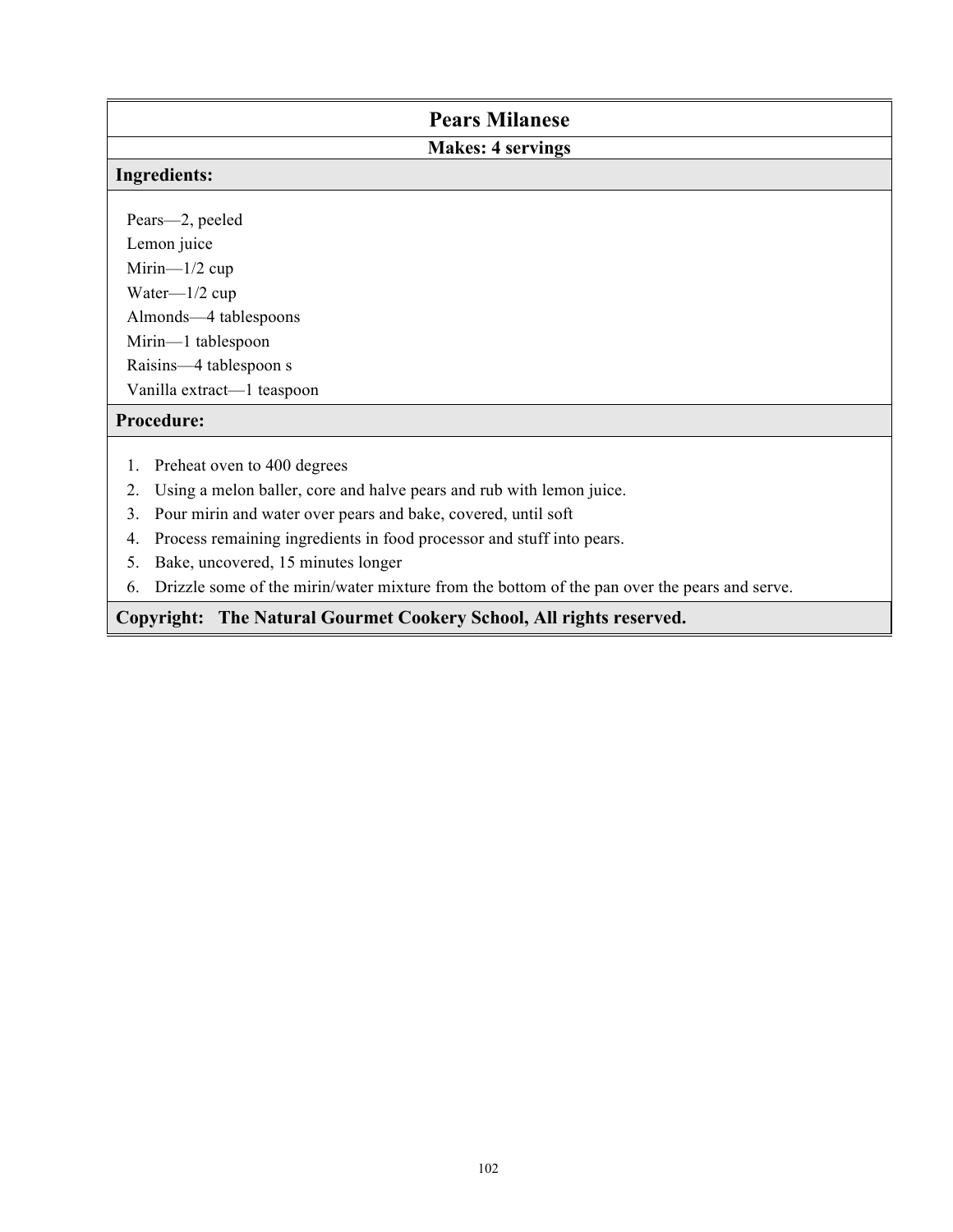# **Pineapple Salad Makes: 8 servings**

This salad comes from my growing up days in southwest Louisiana where we needed a food with a fresh sweet-tart taste to complement all the heavy dishes we ate. I still see this plate of beautiful salad next to a bowl of red beans and rice or gumbo.

### **Ingredients:**

Green or Red Leaf Lettuce—8 leaves washed and drained

Fresh Pineapple—8 rings (slices)

Canola mayonnaise—about ¼ cup

Cheddar Cheese (dairy or soy)—about ¼ cup, grated

#### **Procedure:**

- 1. Arrange a leaf of lettuce on each salad plate.
- 2. Arrange a slice of pineapple on top of each leaf of lettuce.
- 3. Place a dollop of mayo in the hole of each pineapple.
- 4. Sprinkle a tablespoon of cheddar cheese on top of each pineapple.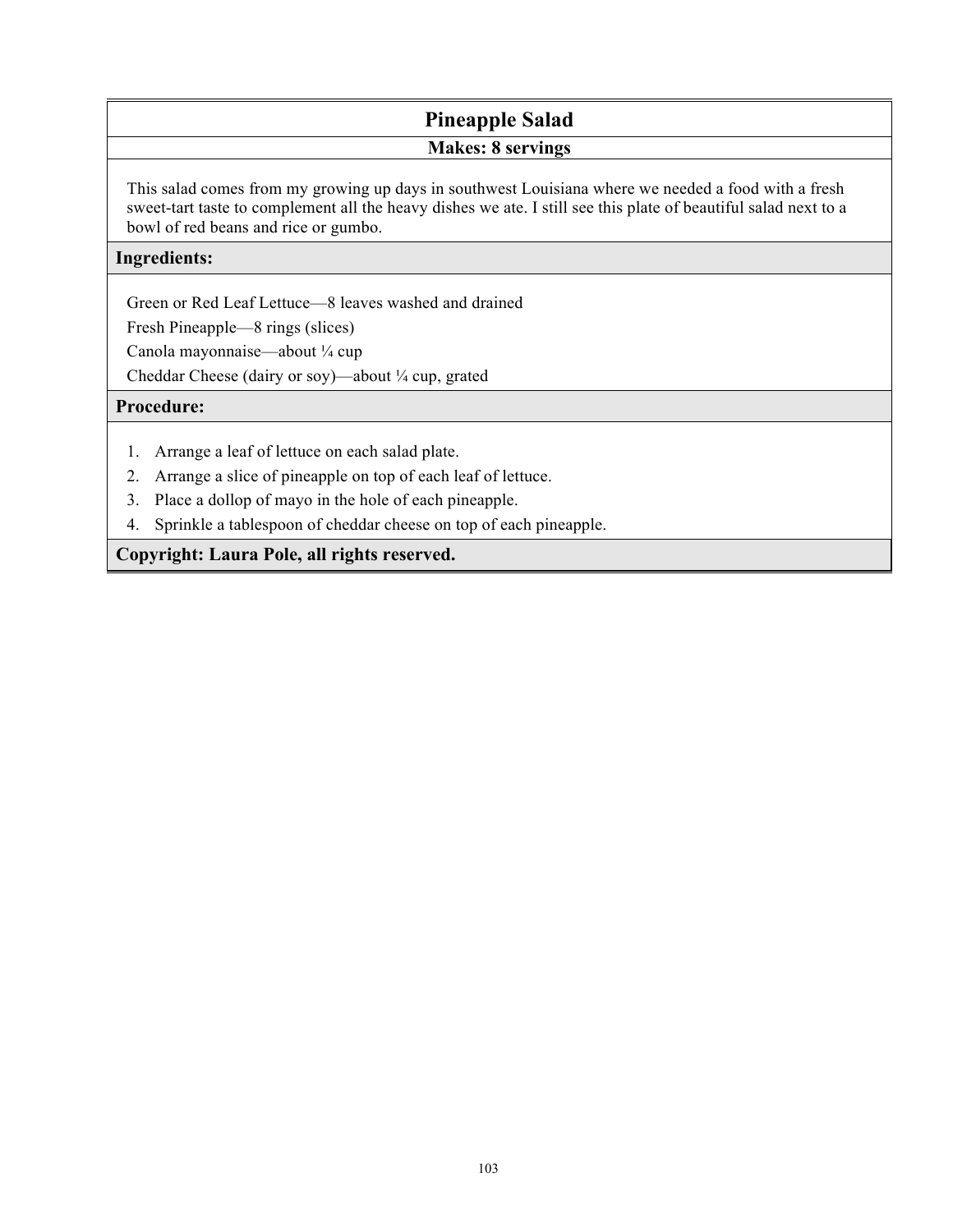# **Poached Salmon Over Salad Greens with Lemon-Dill Dressing Makes: 4 servings of salad (includes additional ½ lb. cooked salmon for spread)**

Salmon is in the limelight these days because, in addition to being a complete protein and high in Vitamin E, it contains omega 3 essential fatty acids—-one of those "good fats" we've been hearing about. But, it's not just any old Salmon that is high in the desirable fatty acid—-it's Salmon from the deep cold ocean (not salmon grown in fish farms). The deep ocean salmon is often labeled "Wild" or "Wild Caught"—-that's what you want.

Farm-raised fish is not high in the Omega 3 fatty acids (because it eats corn instead of plankton), and tends to have high levels of undesirable chemicals (like PCB's and PBDE's). Those of you who are vegetarian, or are concerned about us over-fishing our salmon, will be delighted to learn that the food industry is figuring out how to produce the omega 3 fatty acids from a renewable source, plankton!

Dr. Keith Block recommends to many of his cancer patients to eat 1 serving (3-4 ounces) of salmon or other cold water fish every other day, unless otherwise advised by their health care provider.

## **Ingredients:**

| Wild-caught salmon filets— $1\frac{1}{2}$ pound, pin bones<br>removed; cut into 6 slices and sprinkle with salt and<br>garlic granules (you can leave the skin on the<br>salmon, and wait and peel off after it's poached) | Poaching Liquid<br>Water—1 quart<br>Lemon—1, cut into rounds<br>Bay leaves—3                                                                                                                                                             |
|----------------------------------------------------------------------------------------------------------------------------------------------------------------------------------------------------------------------------|------------------------------------------------------------------------------------------------------------------------------------------------------------------------------------------------------------------------------------------|
| Lemon-Dill Dressing:                                                                                                                                                                                                       | Dill—3 springs, fresh or $\frac{1}{2}$ teaspoon dried                                                                                                                                                                                    |
| Lemon juice—1 tablespoon, fresh                                                                                                                                                                                            | Parsley—2 sprigs                                                                                                                                                                                                                         |
| Balsamic vinegar, white or golden —1 tablespoon                                                                                                                                                                            | Salt— $\frac{1}{2}$ teaspoon                                                                                                                                                                                                             |
| Extra virgin olive oil—4 tablespoons<br>Agave nectar or honey—1 teaspoon<br>Garlic granules $-2$ pinches<br>Dill— $\frac{1}{2}$ teaspoon, chopped fresh or 1/8 teaspoon<br>dried dill.<br>$Salt$ $\frac{1}{4}$ teaspoon    | Salad Greens:<br>Romaine Lettuce—8 leaves, washed, dried and torn<br>into bite-sized pieces<br>Pre-Washed Baby Arugula $-\frac{1}{2}$ cup<br>Pre-washed Mache— $\frac{1}{2}$ cup<br>Leftover Broccoli Slaw— $\frac{1}{2}$ cup (optional) |

## **Procedure:**

#### Lemon Dill Dressing:

1. Whisk all ingredients in a medium-sized mixing bowl.

**Continues next page**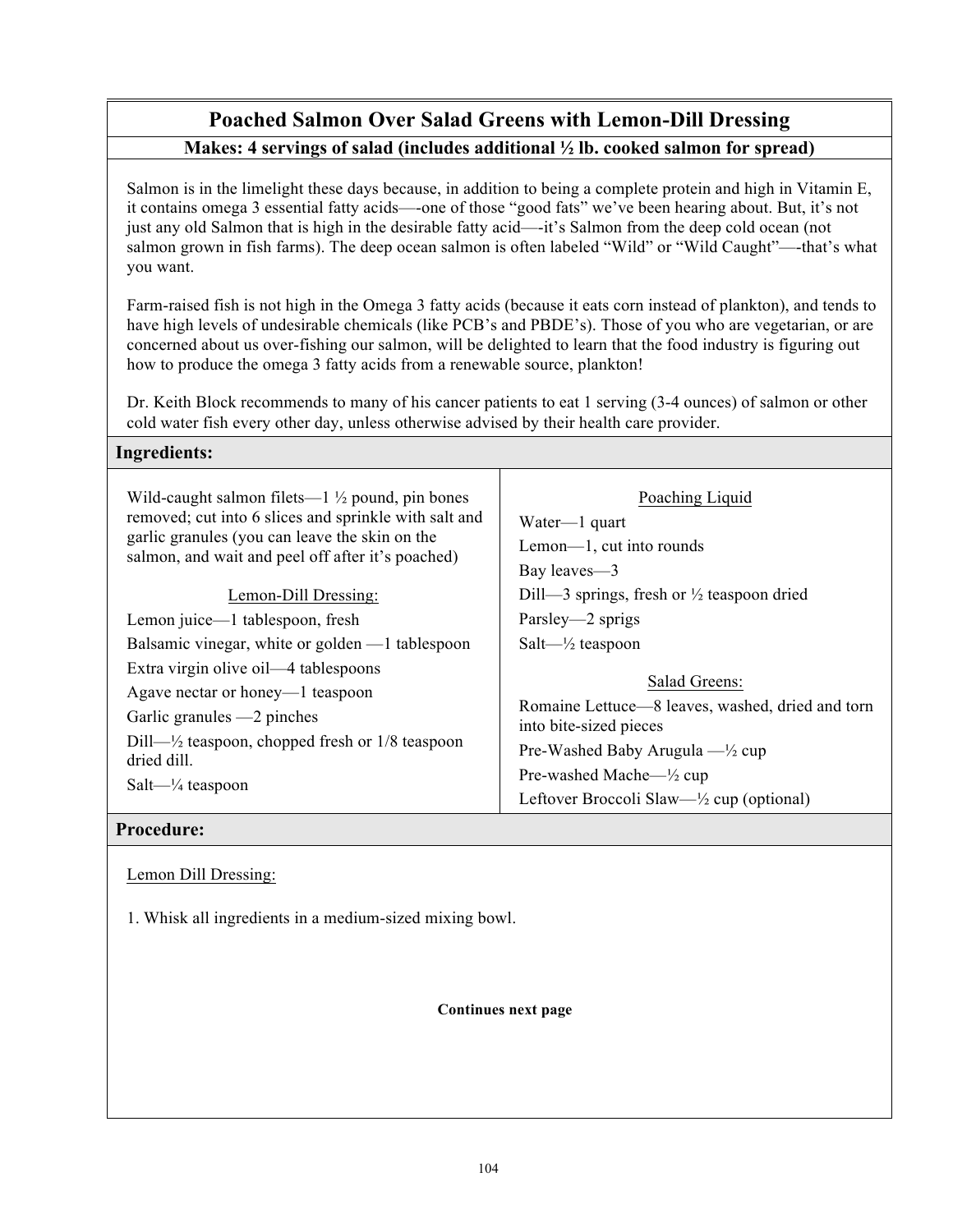## **Poached Salmon Over Salad Greens with Lemon-Dill Dressing continued from previous page**

### Poached Salmon

- 1. Put ingredients for poaching liquid in a straight-sided sauté pan or pot with a lid. (Pan or pot should be just big enough for fish to fit on bottom in a single layer).
- 2. Bring poaching liquid to a boil, then reduce to a gentle simmer (barely any rolling bubbles), cover and simmer for 10 minutes.
- 3. Place fish (skin side up) in the poaching liquid, cover and cook (about 7-9 minutes), until tender.
- 4. Remove fish from poaching liquid and drain.
- 5. Peel off skin and place pieces of salmon on a plate and spoon 1-teaspoon lemon-dill dressing over each piece of fish. Leave the rest of the dressing in mixing bowl.
- 6. Allow fish to cool to room temperature, or chill in the fridge.
- 7. Put aside 2 cooked slices of salmon for making salmon spread. Use other 4 slices for salad.

## Salad

- 1. Place salad ingredients in bowl with dressing and toss until fully coated with dressing.
- 2. Divide salad onto 4 plates and place a piece of salmon over each mound of salad.
- 3. Here's to the omega 3's!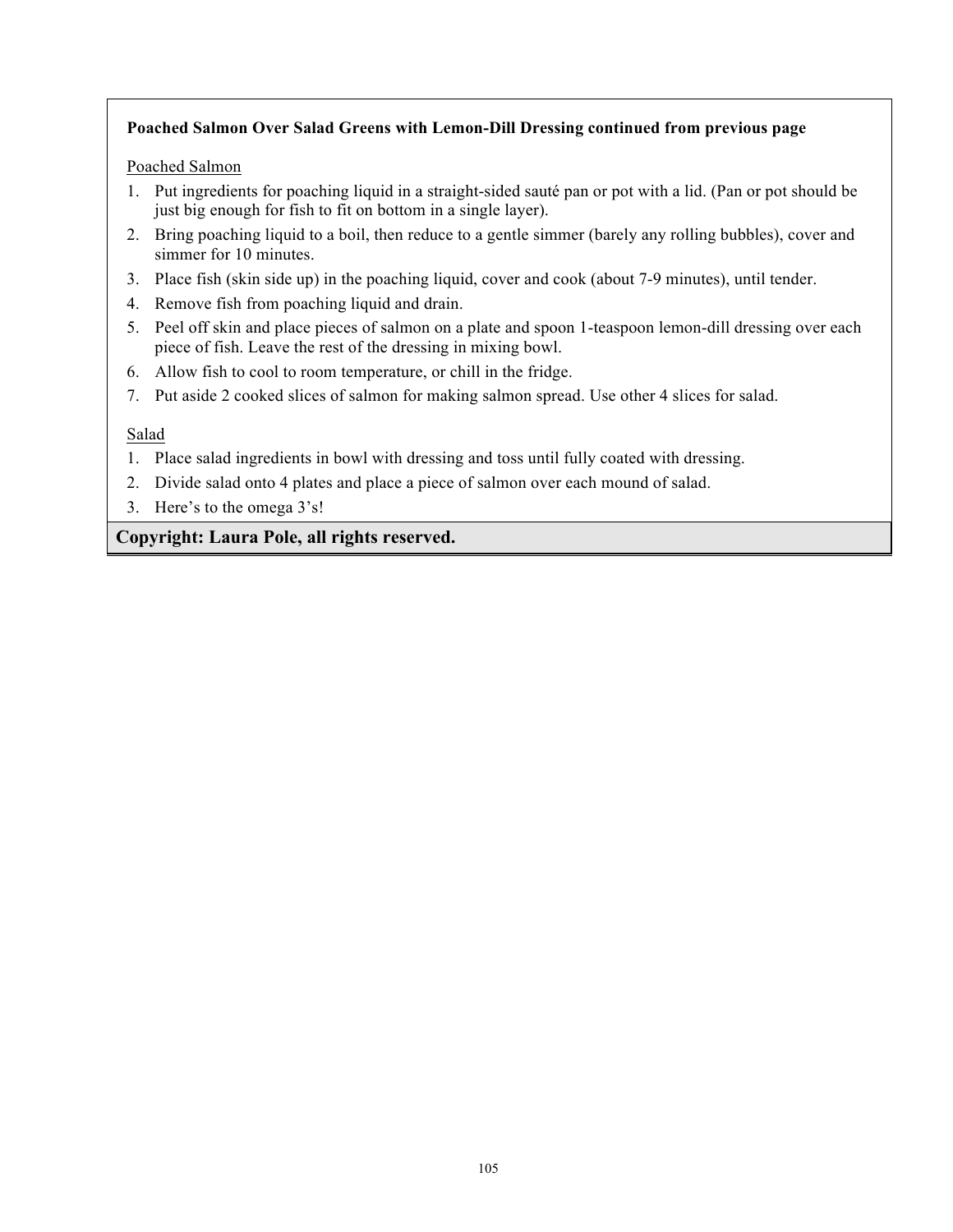# **Presto Pesto Pita Pizza**

### **Makes: 4 servings**

Here's a simplified version of the homemade pizza we serve at the Cancer Retreats.<sup>10</sup> It's deliciously simple. In this version, you're going to use whole grain pita bread for your crust. Chef Cathy Vogt's Spinach Miso Pesto is the magic ingredient that transforms this pizza from tasty to delicious. You can vary your toppings and have a different pizza in a few days!

### **Ingredients:**

| Sprouted grain or whole wheat pita bread—4 round pieces                           |
|-----------------------------------------------------------------------------------|
| Spinach Miso Pesto—8 tablespoons $(1/2$ cup)                                      |
| Cremini mushrooms, sliced                                                         |
| Broccoli florets—1 cup, lightly steamed and "shocked" in cold water <sup>11</sup> |
| Red or orange bell pepper— $\frac{1}{2}$ cup, sliced                              |
| Yellow onion— $\frac{1}{4}$ cup, thin sliced                                      |
| Tomato-1, sliced                                                                  |
| Salt                                                                              |
| Garlic granules                                                                   |
| Dried oregano                                                                     |
| Dried basil                                                                       |
| Olive oil spray                                                                   |
| Mozzarella, dairy or soy —grated, or crumbled feta cheese                         |
|                                                                                   |

Other topping ideas:

Baby arugula, watercress, sliced summer squash, bits of cooked salmon.

## **Procedure:**

 $\overline{a}$ 

- 1. Preheat oven to 400 degrees F.
- 2. Spread 2 tablespoons of pesto on each piece of pita bread.
- 3. Place pita bread on baking trays.
- 4. Arrange toppings on pita and sprinkle salt, garlic granules, oregano and basil on top of veggies. Spray veggies with olive oil.
- 5. If desired, add "cheesy" toppings.
- 6. Bake for 8-10 minutes or until veggies are just tender.
- 7. Slice each pita into 4 slices and serve hot.

 $10$  If you want to make your crust from scratch, see the Spelt Pizza Crust recipe in the Retreat Recipes section of this book.

<sup>&</sup>lt;sup>11</sup> "Shocking" the broccoli in cold water keeps it from over cooking and sets the bright green color.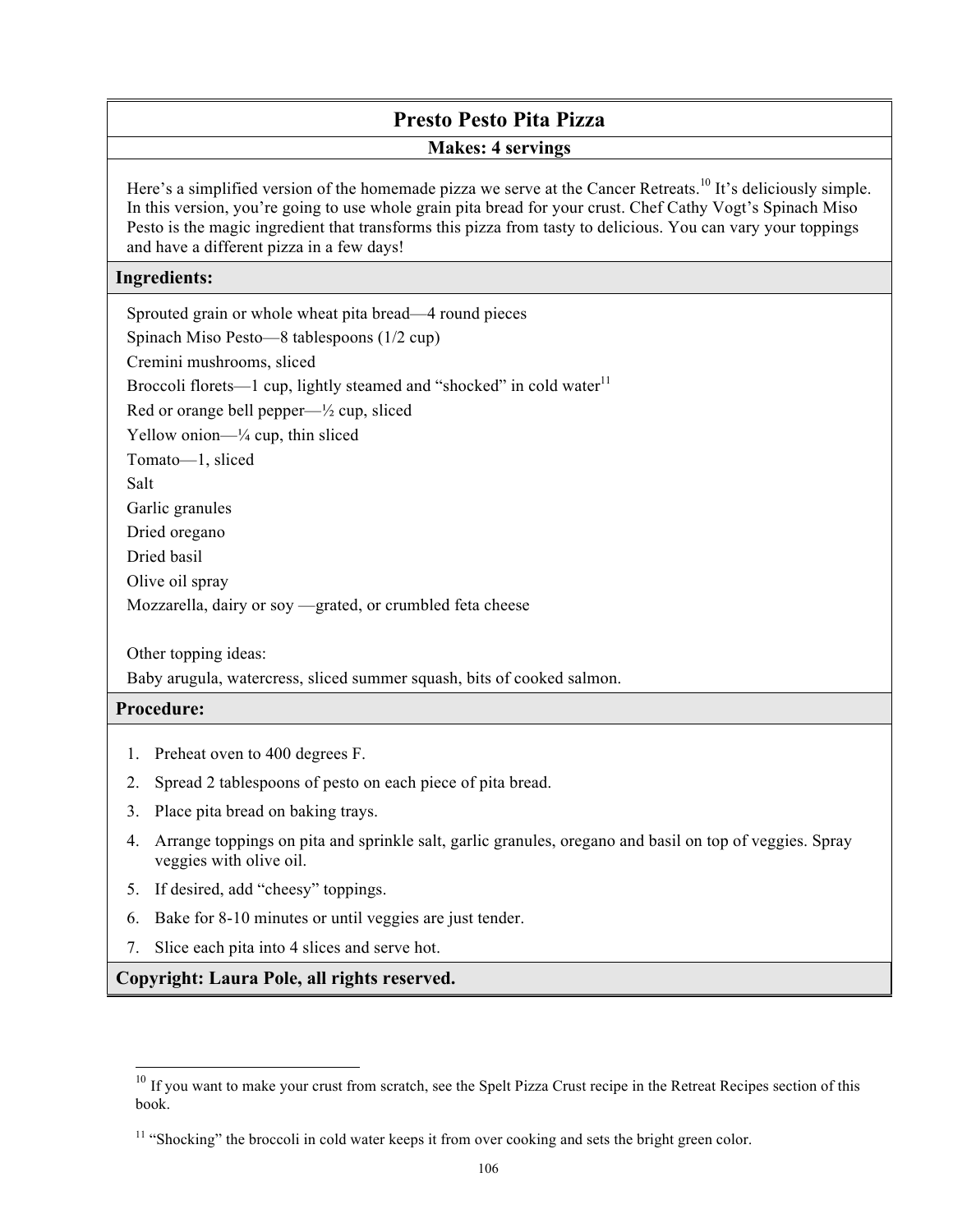# **Quinoa "Queen Bean" Patties Makes: 4 Patties**

Treat yourself like the Queen Bee, by fixing these really simple and delicious black bean and quinoa patties. What is even more royally wonderful about this recipe is that it pretty much works with any savory-cooked leftover beans and grains you might have. My family crowns me Mardi Gras Queen, when I make these patties from leftover red beans and rice!

## **Ingredients:**

Black beans—1 cup leftover, drained, or one 14 oz. can of organic black beans, rinsed in warm water and lightly tossed with a squeeze of fresh lemon and a pinch of salt

Onions—4 tablespoons finely chopped, or 1 teaspoon onion powder

Scallion—1, finely chopped

Garlic—1 clove, minced, or  $\frac{1}{4}$  teaspoon garlic powder

Quinoa—1 cup of leftover cooked (allow to come to room temperature or warm briefly in microwave—this will make it stickier)

Salt—1/8 teaspoon, about 2-3 pinches

Extra virgin olive oil—1 tablespoon

Optional toppings: Chipotle chili hot sauce; salsa; chopped cilantro; soy or dairy sour cream or plain yogurt

## **Procedure:**

 $\overline{a}$ 

- 1. Mix all the ingredients together in a bowl, then mash with your hands or with a potato masher, until ingredients begin to stick together. Form into 4 patties.
- 2. If you have the time, let the patties "rest" and set up by placing them in the fridge for 30 minutes or more.
- 3. Heat olive oil over medium high heat in a medium skillet.
- 4. Place patties in skillet and cook until each side is golden brown<sup>12</sup>.
- 5. Serve hot, with optional toppings.
- 6. Leftover patties can be stored in the fridge for a couple of days or in the freezer. Be sure to allow to come to room temperature before storing, to prevent condensation from forming, and then freezing into ice on the frozen patty.

<sup>&</sup>lt;sup>12</sup> Follow the "golden rule" when cooking foods—that is cook until golden brown, not dark brown. Cooking high carbohydrate foods until dark brown increases the amount of natural acrylamide in the food, and acrylamide has been linked with cancer in animal studies.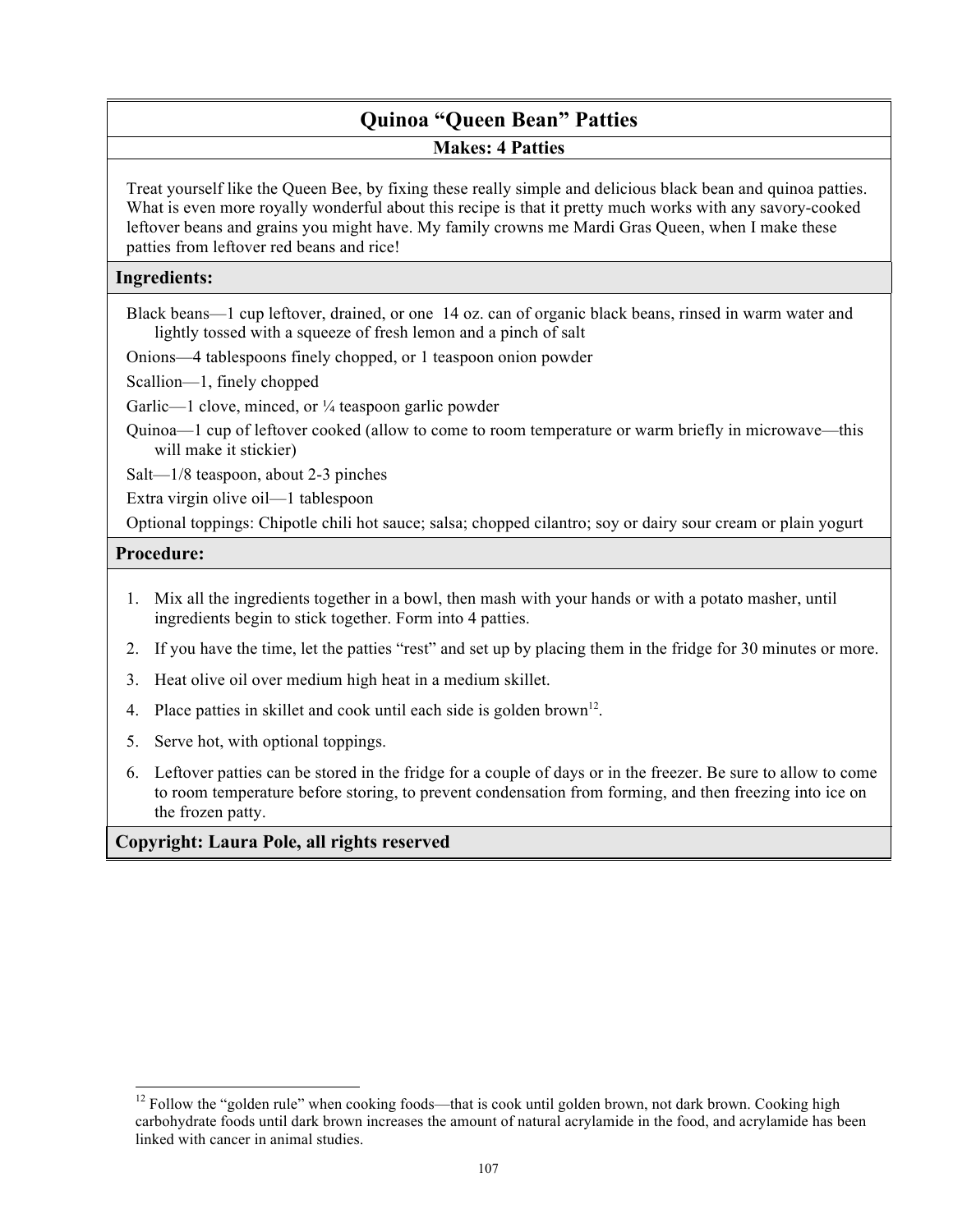# **Quinoa Seasoned Makes: 8 servings**

My friend from Brazil, Suzana Muller, passed on to me a way of cooking savory grains that was passed on to her by her mother, Carmen. I now pass this on to you. In this recipe, we are using quinoa (pronounced "keenwa"). Quinoa is a complete protein grain, tastes great and best of all, cooks in 15 minutes! There are 2 kinds of quinoa now available— the tan-colored quinoa and the red quinoa. I prefer the red quinoa, as it has a nuttier flavor and texture.

You must rinse quinoa very well before cooking—-it amazingly makes its own natural pesticide, which tastes very bitter. Put your quinoa in a small mesh strainer and rinse with running water for about 30 seconds.

## **Ingredients:**

Extra virgin olive oil—1 teaspoon

Yellow onion—½, diced

Garlic—1 clove, minced

Red quinoa—2 cups, rinsed and drained (may use the tan-colored quinoa if the red is not available)

Water—4 cups

Salt—½ teaspoon

## **Procedure:**

- 1. Gently heat olive oil in a  $1\frac{1}{2}$ -quart saucepan.
- 2. Sauté onion; add garlic and sauté onion and garlic for about 30 seconds.
- 3. Add quinoa and, sauté for about 30 seconds.
- 4. Add water and salt and bring to a boil.
- 5. Reduce heat to a simmer, cover and cook until all water is absorbed (about 15 minutes)

Note: Save 2 cups of cooked quinoa for making black bean patties.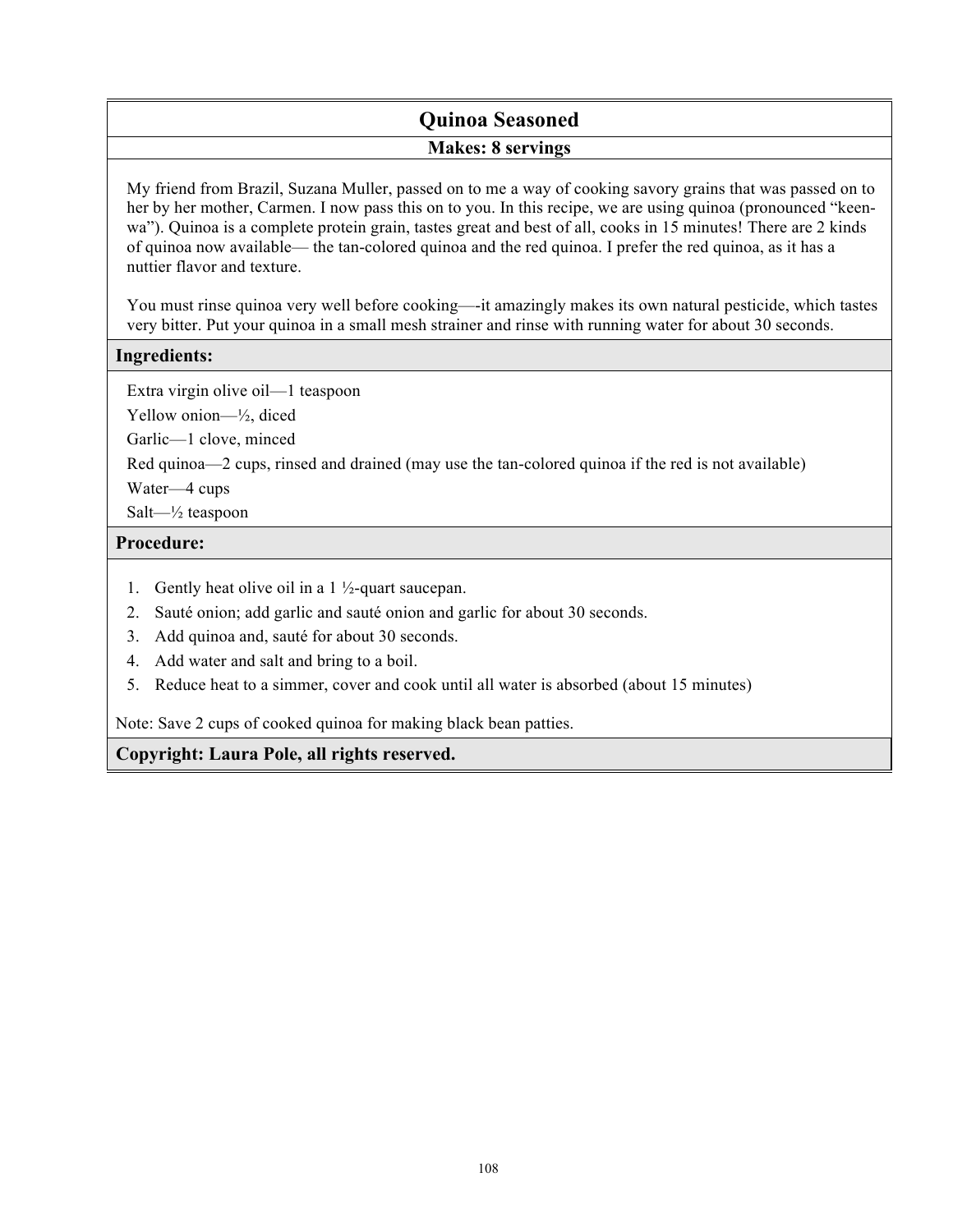# **Red Beans and Rice, Vegan Style**

#### **Makes: 10 servings**

Here's one of the great dishes of my home state, Louisiana, minus the sausage. No matter—-I make up for the flavor of the sausage by throwing in a Chipotle chili and a little Liquid Smoke. Now, we're cooking!

#### **Ingredients:**

Long grain brown rice—2  $\frac{1}{2}$  cups cooked according to package instructions.

Dried kidney beans—2 cups, soaked overnight, rinsed and drained

Water or vegetable stock (enough to cover the beans 1-2 inches)

Chipotle chili (optional)— 1 dried (May substitute 1 canned Chipotle chili or ½ teaspoon Chipotle Chili Hot Sauce)

Extra Virgin Olive Oil—1 tablespoon

1 large yellow onion, diced

Green bell pepper—1, diced

Celery—2 stalks, diced

Garlic—2 cloves, minced

Button or Cremini Mushrooms—8 oz., sliced

Bay leaf—1

Dried basil—1/2 teaspoon

Dried oregano—1/2 teaspoon

Liquid Smoke—1 tablespoon

Salt, pepper and Tabasco to taste (or may use Toney's Cajun Seasoning instead of salt and pepper) Garnish: Chopped parsley and sliced scallions

#### **Procedure:**

- 1. Place beans, water and chipotle chili in a saucepan or soup pot and bring water to a boil. Skim off the foam that floats to the top. Lower temperature and simmer beans 1-2 hours until soft and skins begin to split.
- 2. Sauté onions in olive oil until browned. Add bell pepper, celery and garlic and sauté until soft.
- 3. Add sautéed vegetables to beans, along with bay leaf, basil, oregano, salt and pepper. Continue simmering for 30 min.-1 hour.
- 4. Sear mushrooms in olive oil over medium high heat.
- 5. Add mushrooms to the bean mixture and simmer for 30 minutes more.
- 6. Add Liquid Smoke. Adjust seasonings. The bean liquid should be thick like gravy. If not thick after cooking for the recommended time, you may puree a cupful of the beans in a blender, and then add back to the pot.
- 7. Serve beans over rice. Garnish with parsley and scallions.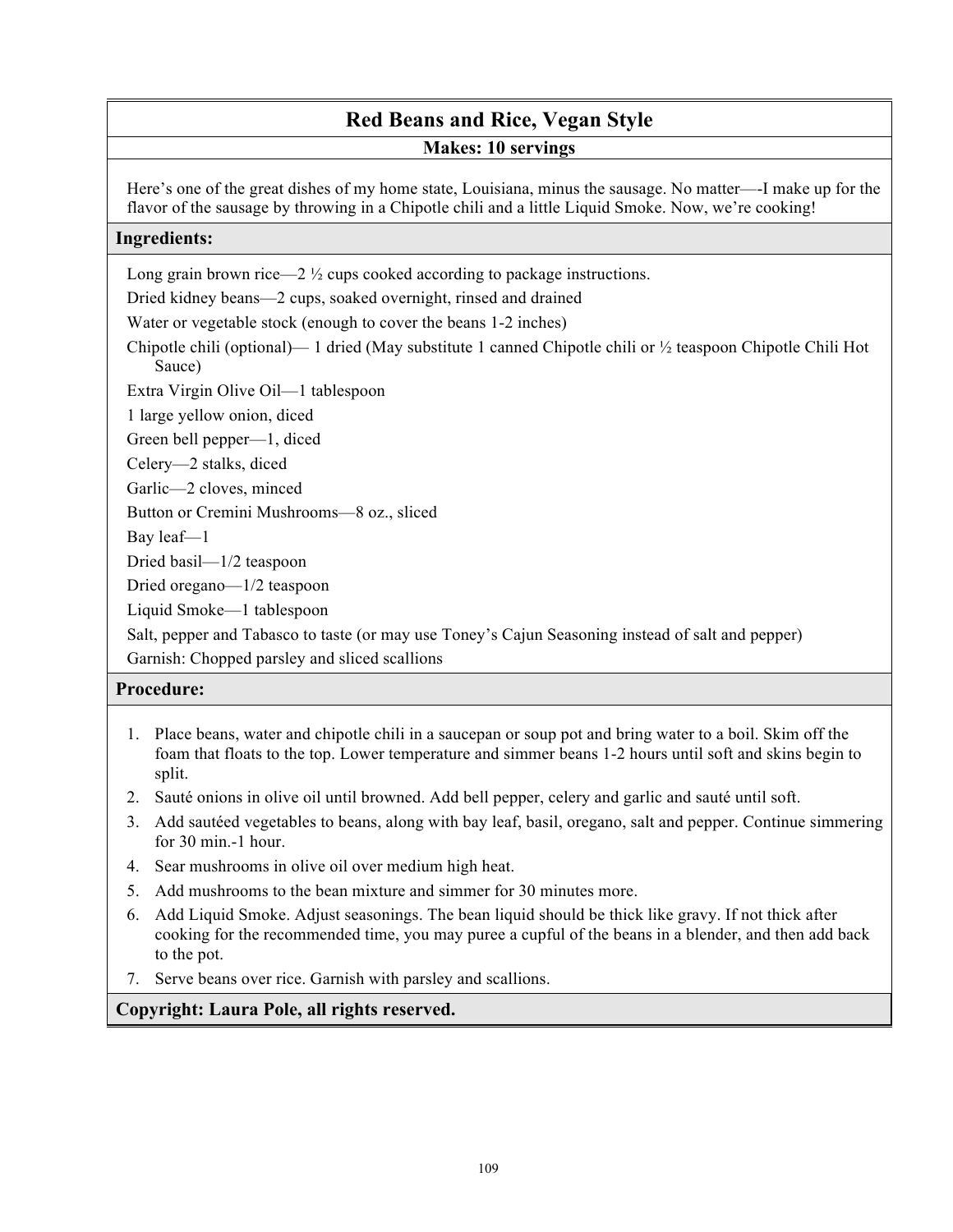# **Rice Stick and Vegetable Salad**

**Makes: 4 servings** 

Nancy Maurelli created a delicious dressing for spring vegetables. Here we're tossing the veggies and dressing with the very fine Asian noodles called "rice sticks". It makes a very delicious and unique tasting pasta salad.

#### **Ingredients:**

Water—4 quarts

Rice Sticks (or thin rice noodles)—1/4 pound

Salt $-1/2$  tsp.

Arame—1/4 cup (dry), soaked in cold water for 20 minutes

Snow peas—1 cup (tips and strings removed)

Carrots—1 cup, cut into matchsticks or diagonal slices

Cauliflower florets—2 cups

Lemon—1, juiced

Tamari sauce—2-4 tablespoons

Toasted Sesame Oil—1/2 tsp.

Black sesame seeds—1 teaspoon

#### **Procedure:**

 $\overline{a}$ 

- 1. Bring 4 quarts water and ½-teaspoon salt to a boil.
- 2. Blanch each vegetable separately in salted boiling water. Blanch carrots for 2-3 minutes; snow peas for 2- 3 minutes; cauliflower for 3 minutes. Lift vegetables out with a strainer or slotted spoon and immerse in cold water to stop the cooking process. Drain well. Set aside.
- 3. Bring water back to a boil. Add rice noodles and cook for about a minute or two or until al dente. Drain and rinse with cold water. Set aside
- 4. Put soaked Arame in fresh water to cover. Bring to a boil, reduce heat and simmer 10 minutes. Drain and set aside.
- 5. Combine lemon juice, 2 tablespoons tamari and sesame oil. Toss with vegetables, noodles and arame until coated.
- 6. Taste and add more lemon juice or tamari as needed.
- 7. Sprinkle black sesame seeds on top.
- 8. Serve on salad plates and provide gomasio condiment on the side.<sup>13</sup>

<sup>&</sup>lt;sup>13</sup> Gomasio is a salty condiment used often with Macrobiotic foods. Traditionally, it's a blend of ground toasted sesame seeds, salt and toasted dulse flakes. I like to add some toasted and roughly ground sunflower seeds. You can buy a bottle of it already prepared. Look in the Macrobiotic foods section of your natural foods store (where the seaweed is shelved as well).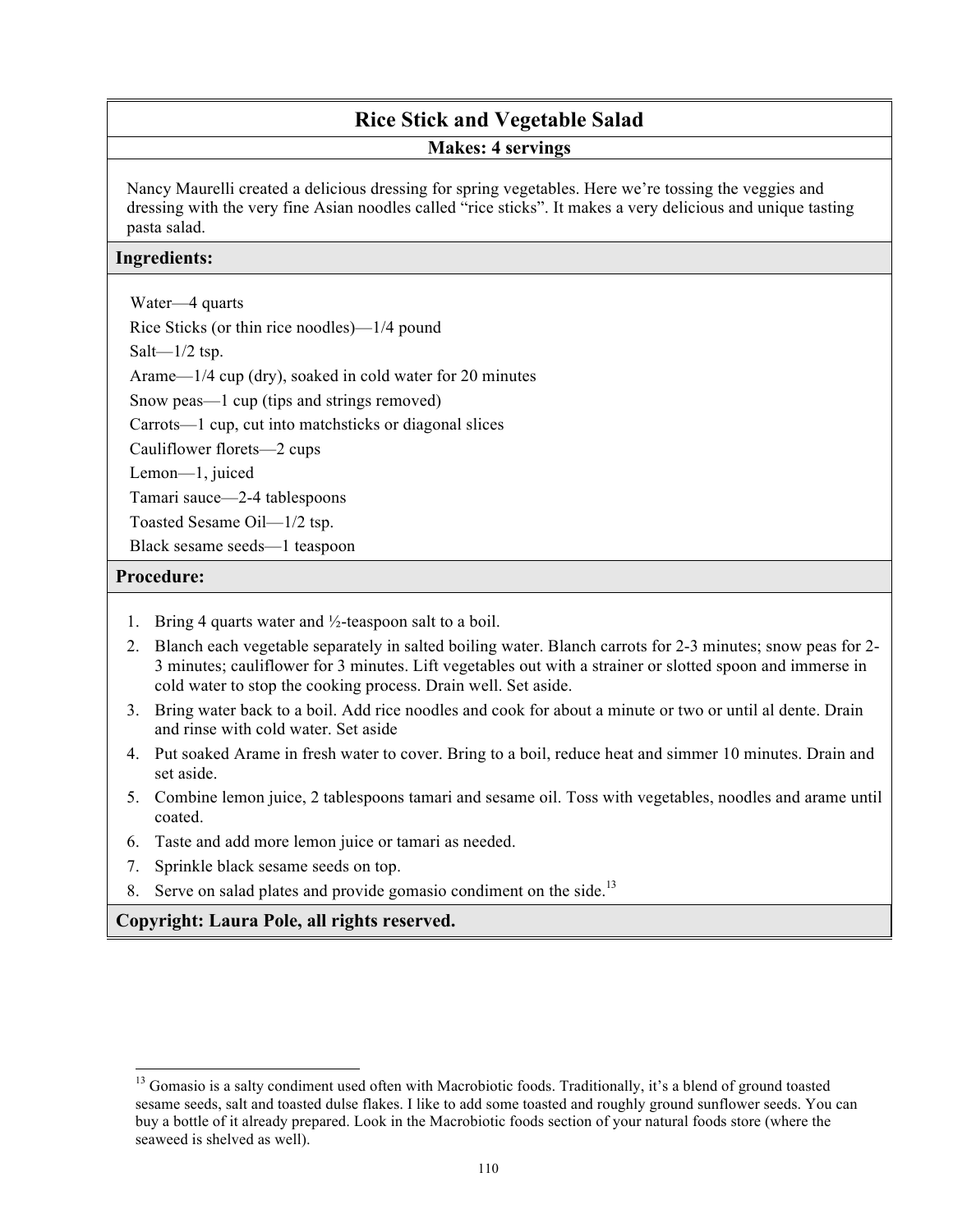# **Rice with Almond and Capers**

#### **Makes: 4 servings**

Penny Block is a registered nurse who works in Dr. Keith Block's medical center, which provides comprehensive integrative cancer care. She has created a lovely cookbook called A Banquet of Health. This delicious recipe, with a great adaptation by Lucia Effros (a Retreat alumna), is from Penny Block's book.

#### **Ingredients:**

#### Mustard Vinaigrette Dressing:

Extra virgin olive oil—3 tablespoons

Lime—1 tablespoon fresh OR lemon juice

Brown rice vinegar— $1\frac{1}{2}$  teaspoon

Yellow mustard—1 teaspoon prepared

Garlic—1 clove, crushed

Sea salt—¼ teaspoon

Optional: ¼-teaspoon Japanese-style citrus hot sauce.

#### Penny Block's Rice with Almond and Capers

Mustard Vinaigrette Dressing

Short grain brown rice—1 cup

Magic Mineral Broth or Organic Vegetable Broth—2 cups

Bay leaf—1

Sea salt—2 pinches

Almonds—2 tablespoons dry roasted slivered

Capers—1 tablespoon

Green onion—1, finely chopped

Oregano—½ teaspoon, dried

#### **Procedure:**

- 1. Prepare Mustard Vinaigrette Dressing. Combine all ingredients in jar with tight-fitting lid; cover and shake vigorously; set aside
- 2. In a 2-quart pot, bring vegetable stock, bay leaves and salt to a boil.
- 3. Add the rice, bring back to a boil, reduce heat, cover and simmer for 40 minutes.
- 4. Carefully remove bay leaf and discard.
- 5. Drain off any excess liquid.
- 6. Scoop rice into medium serving bowl and gently separate grains.
- 7. Lightly toss rice with almonds, capers, green onion, oregano and desired amount of dressing. Serve warm. Or chill and serve as a grain salad on a bed of leaf lettuce.

#### **Copyright: Penny Block, all rights reserved.**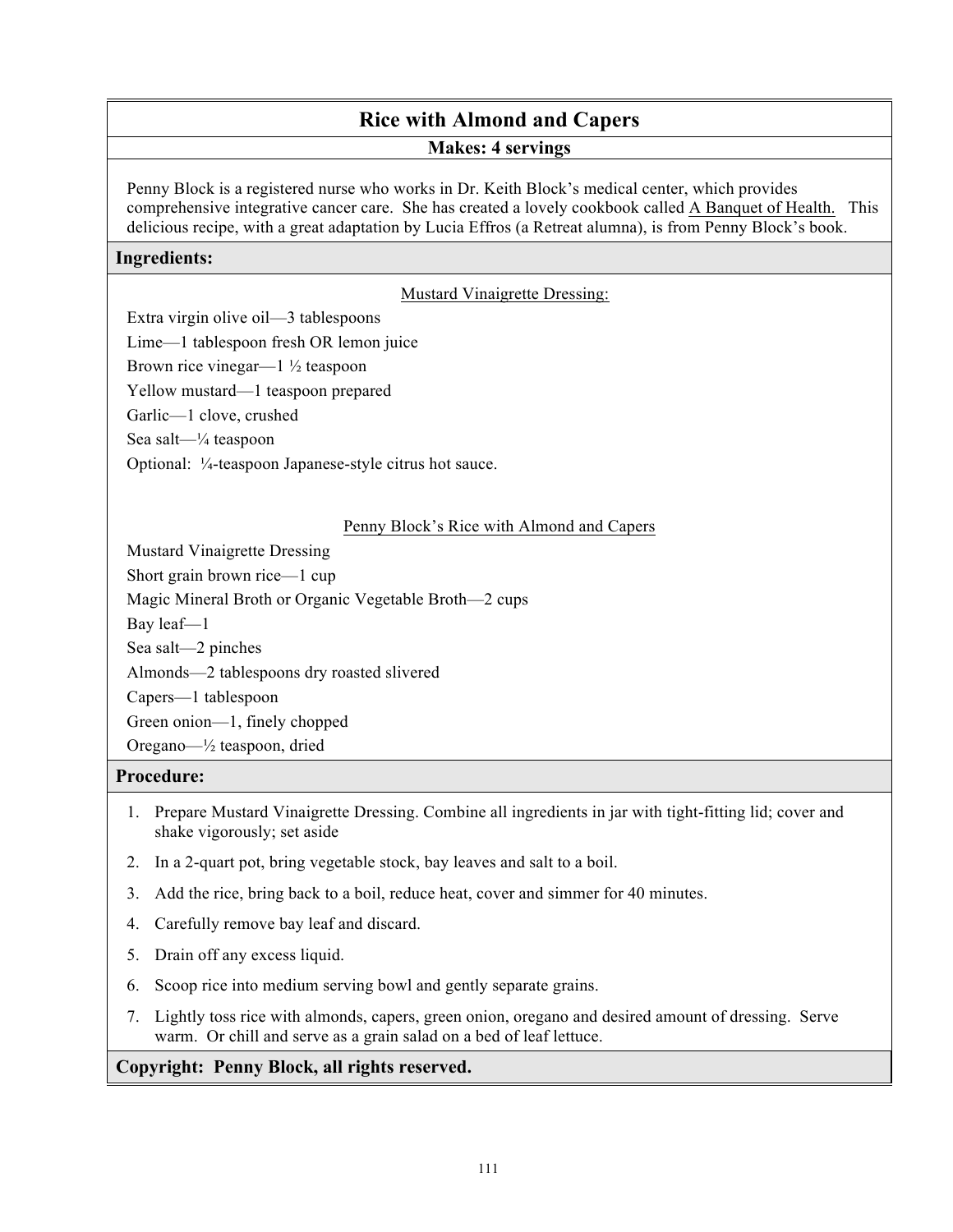# **Roasted Vegetable Sandwiches Makes: 6 Servings**

It's picnic time at the Retreat and we're taking orders! Here's a recipe for what may be the best grilled veggie sandwiches you'll ever eat.

#### **Ingredients:**

Zucchini—1, cut in half, then slice each half into thin slices

Red Bell Pepper, organic—1, cut in inch-wide slices

Portobello Mushrooms—2 large-cut in  $\frac{1}{4}$  inch thick slices

Eggplant—1, peeled and sliced into ¼ inch rounds

Extra Virgin Olive Oil-1/4 cup

Balsamic vinegar—2 tablespoons

Salt—1/4 teaspoon

Oregano, dried—1/4 teaspoon

Organic Leaf lettuce—6 leaves, separated and washed and drained

Avocado—1, peeled and sliced

Italian Seasoned Tofu—1 package, thin-sliced and/or

Fresh Mozzarella—1 package, thin sliced

Sliced whole grain bread (something like panini or ciabatta, if possible)—12 slices

Canola Mayonnaise

Dijon Mustard

#### **Procedure:**

- 1. Preheat oven to 400 degrees F.
- 2. Whisk olive oil, balsamic vinegar and salt together.
- 3. Toss zucchini, red bell pepper, Portobello mushrooms and eggplant with dressing.
- 4. Arrange these veggies on a baking sheet and roast until tender. Allow to cool.
- 5. Spread mustard and mayo on bread.
- 6. Make sandwiches with veggies, lettuce, avocado and your diners' choice of tofu and/or mozzarella.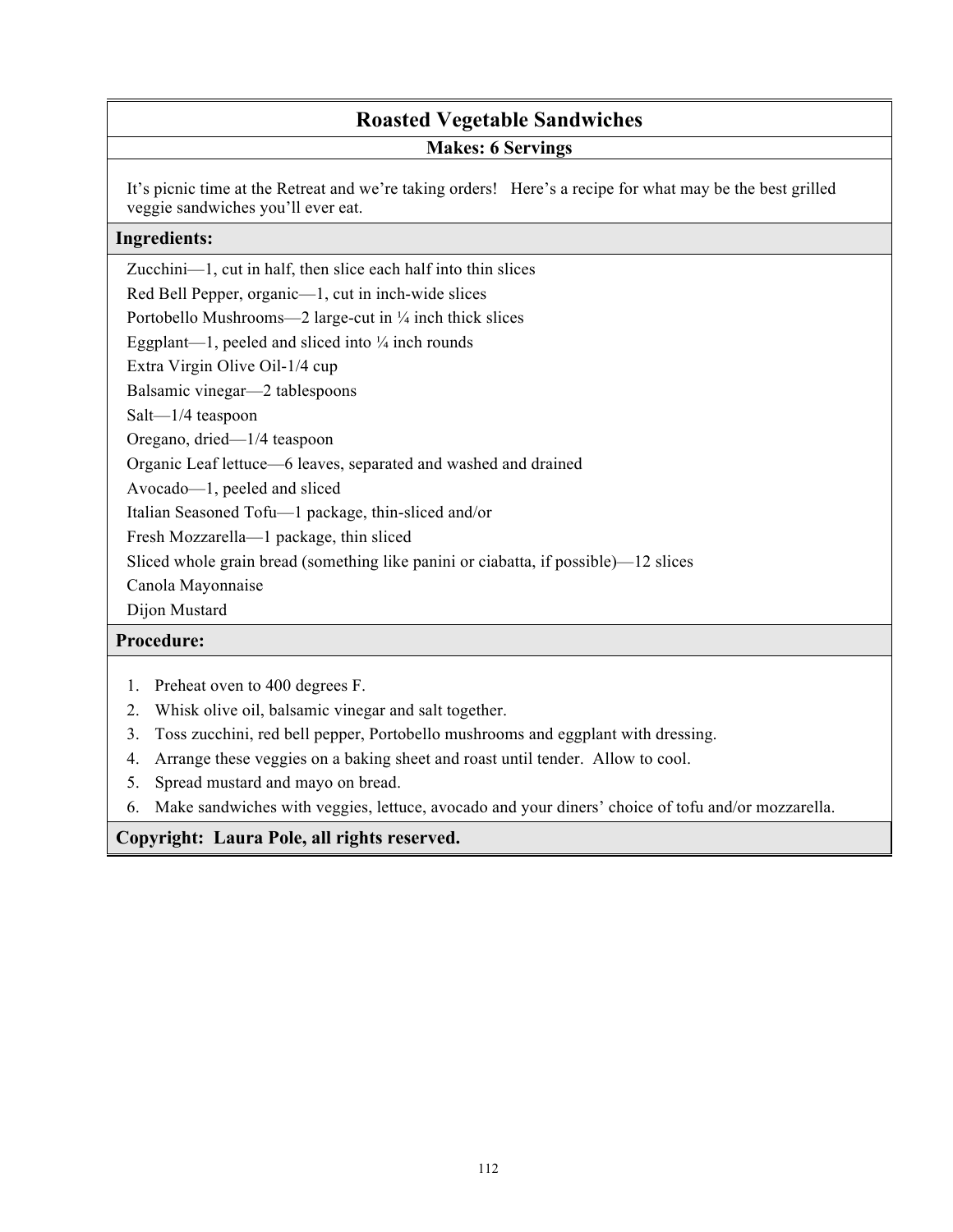## **Saffron Basmati Rice Pilaf**

#### **Makes: 6 servings**

This pilaf finds many uses at Millennium Restaurant. It is turned into salads, shaped into patties and sautéed for an appetizer, and served in our version of paella. Brown basmati rice is available at any natural foods store and some supermarkets.

#### **Ingredients:**

Yellow onion—1, finely diced Garlic—2 cloves, minced

Olive oil—2 teaspoons

Cumin—1 1/2 teaspoons, ground

Fennel seed—1 teaspoon

Pepper—1/4 teaspoon, ground

Sea Salt—1 teaspoon

Brown basmati rice—2 cups

Saffron—1/2 teaspoon, steeped in 1/4 cup warm water

Water or light vegetable stock—3 1/2 cups

#### **Procedure:**

- 1. In a medium, heavy saucepan, sauté the onion and garlic in the oil over medium heat until just softened.
- 2. Add the cumin, fennel seed, pepper, and salt. Sauté for 1 minute.
- 3. Add the rice and stir constantly for about 2 minutes, or until the rice smells fragrant.
- 4. Add the saffron and water, bring to boil, and cover.
- 5. Reduce the heat to medium-low and simmer for 20 to 25 minutes, or until the liquid is absorbed.
- 6. Remove from heat and let sit for 10 minutes before serving.

**Copyright: Eric Tucker, The Artful Vegan, 2003.**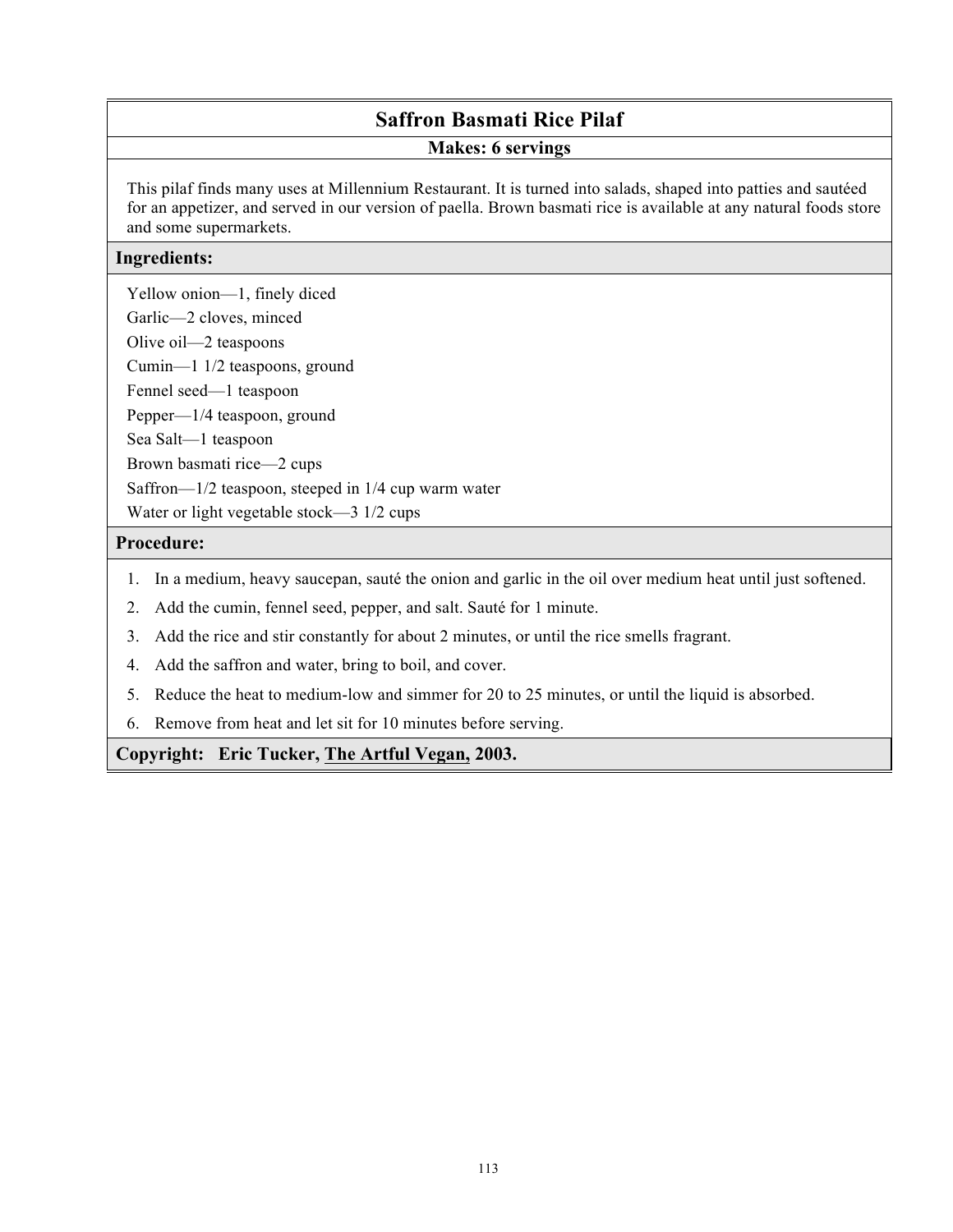# **Salmon Spread**

#### **Makes: about 1 cup**

Now here's a way to prepare and enjoy a delicious, nutritious, high-protein snack in minutes. And the leftovers are good for about 3 days, if you store it in the fridge.

#### **Ingredients:**

Wild caught salmon\*—1 cup, poached (about 6-8 ounces cooked fish) or 6 ounces of canned wild caught salmon

Red onion or scallions—2 tablespoons, minced (or  $\frac{1}{2}$  teaspoon onion powder)

Canola Mayonnaise—¼ cup

Lemon juice—1 teaspoon, fresh

Dill— 1 tablespoon fresh, finely chopped—¼ teaspoon, dried

Sweet pickle relish—1 tablespoon

Salt to taste (start with 1/8 teaspoon)

Optional ingredients: ¼ finely diced firm apple such as Fuji; ½ cup diced celery

(\*) If you prepared the poached salmon for the Poached Salmon Salad, use the leftover salmon from this

#### **Procedure:**

- 1. Flake the fish with a fork into a medium bowl.
- 2. Add the remaining ingredients and stir together well.\*
- 3. Taste and adjust seasonings if necessary.
- 4. Chill and serve on whole grain crackers or whole grain bagels or on raw vegetables such as red pepper slices, celery or endive.

\*Note: If you want the spread to be more like a paté, put the salmon, onions, mayo, lemon juice, dill and salt into a food processor and pulse briefly until just combined. Then, add the sweet pickle relish and apple and celery.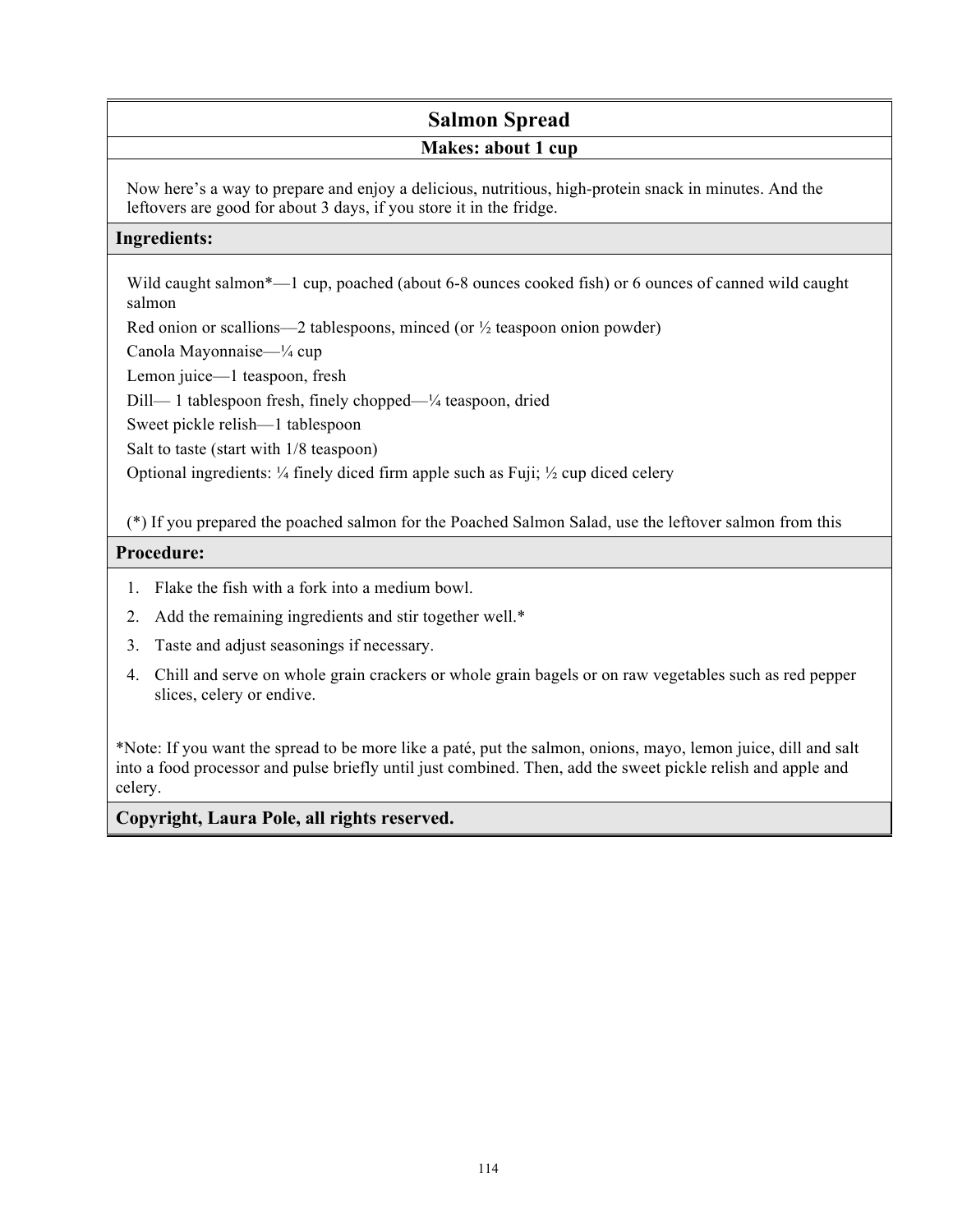# **Sautéed Swiss Chard Makes: 6 servings**

Thank goodness for Popeye, or else we'd have probably never eaten that canned spinach heated up for us when we were kids! Now, with such beautiful, tender, tasty fresh greens available (many of them pre-washed and ready to cook or eat), who needs Popeye? Swiss Chard is one of my favorites, because it cooks up quickly and comes in 3 fun colors—green, red and yellow (like the stoplight).

Chard and other dark leafy greens are what we call "nutrient dense"—not many calories but lots of minerals that can replenish the ones you tend to lose during cancer treatment, like magnesium and potassium. It's also high in anti-oxidants like beta-carotene, and vitamins C and E to help your normal cells heal.

In this recipe, I have you making 2 extra servings, to be refrigerated and used for Tuesday breakfast with scrambled eggs. See Chef Rebecca Katz's One Bite at a Time for other great recipes with greens.

#### **Ingredients:**

Swiss chard—5 bunches (may use pre-washed baby spinach or Mache as energy/time saver)

Extra virgin olive oil—1 tablespoon

Garlic—3 cloves, minced

Orange zest—1 teaspoon

Salt—¼ teaspoon

Fresh orange juice—a squeeze

#### **Procedure:**

- 1. Wash the chard and shake off excess water. Either cut or tear the chard away from the stems. Chop the greens into bite-sized pieces. Thinly slice the stems if you'd like to toss them in for extra fiber, nutrition and a crunchier texture.
- 2. Heat the olive oil over medium-high heat in a medium sauté pan.
- 3. Add the garlic and sauté for 30 seconds.
- 4. If using the stems, add them now and sauté for 1 minute
- 5. Add the orange zest, greens and salt, and sauté' until the greens turn a deep rich green.
- 6. If necessary, add just a splash of water and cover the greens to cook until just tender.
- 7. Sprinkle the orange juice and toss with greens. Taste and add salt if necessary.
- 8. Serve immediately.
- 9. Save aside ½ cup for Tuesday breakfast egg scramble.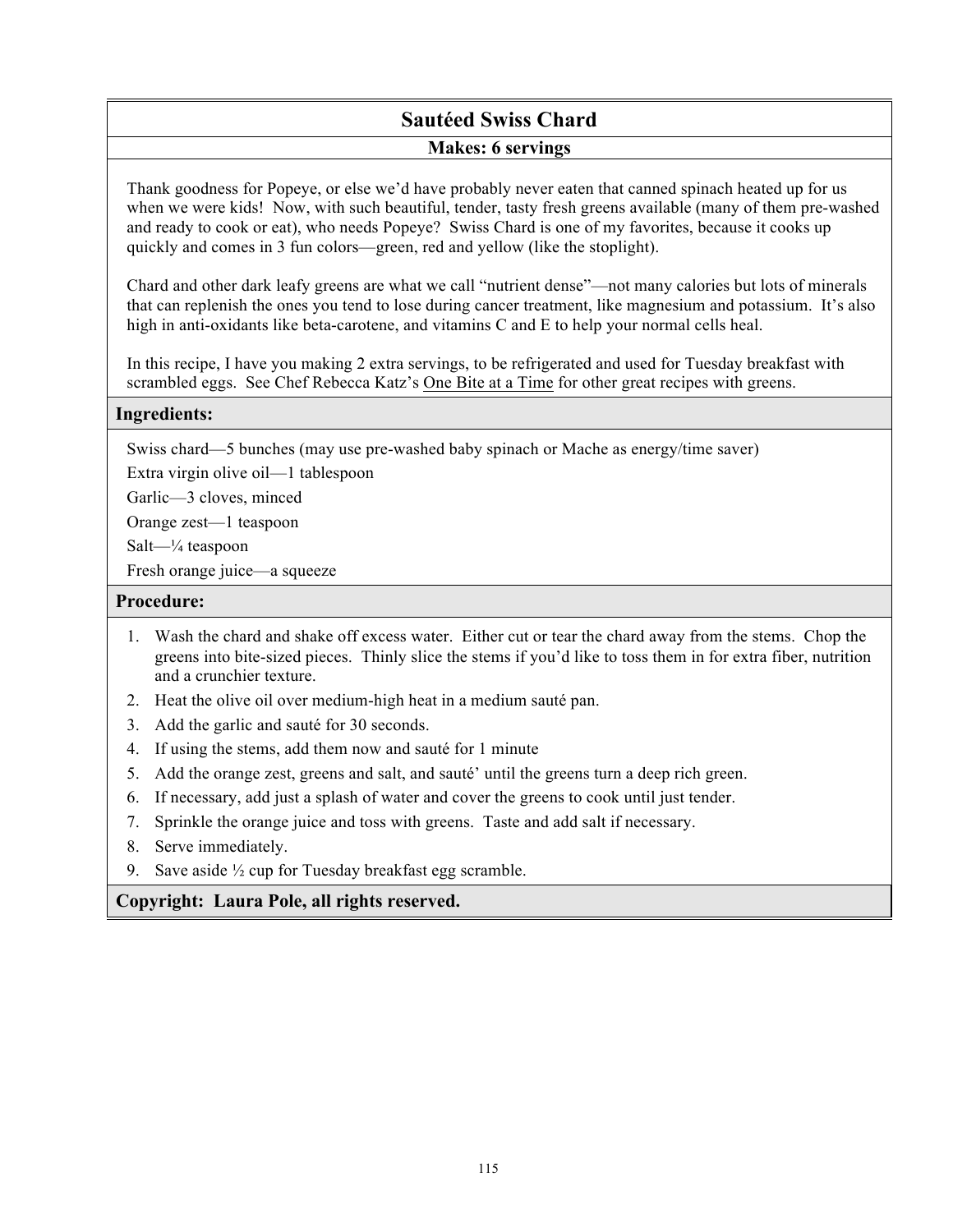# **Simply Sensational Squash and Tomato Sauté**

**Makes: 6 servings** 

I love summer squash. Whenever there's some nice looking organic squash available, I buy extra and keep some on hand for a quick side vegetable (or grated and sautéed for an omelet). The leftovers can be served to mix with an omelet or mixed in with cooked rice and made into a patty for pan-frying.

#### **Ingredients:**

Extra virgin olive oil—1 teaspoon

Yellow onion— $\frac{1}{2}$ , sliced (or  $\frac{1}{4}$  teaspoon onion granules)

Garlic—1 clove, minced (or  $1/8$  teaspoon garlic granules)

Cumin—¼ teaspoon, ground

Zucchini—4, or yellow summer squash (or 2 of each), cut in half then sliced into ¼-inch thick half-moons

Roma tomatoes—2, diced

Basil—2 tablespoons, fresh chopped (or  $\frac{1}{2}$  teaspoon dried)

Oregano $14$ —1 pinch, dried

Sea salt—2 pinches

#### **Procedure:**

l

- 1. Heat olive oil over medium high heat in a sauté pan or skillet.
- 2. Sauté onion until golden.
- 3. Add garlic and cumin and sauté for 30 seconds more
- 4. Add squash and sauté until just tender.
- 5. Stir in tomato, basil, oregano and salt, and cook until tomato just begins to release its juice.
- 6. Taste, adjust seasoning and serve hot.
- 7. Save 1 cup to use in tortillas on menu for the next day.

 $14$  I like to "reactivate" my dried herbs by rubbing them between 2 fingers or in my palms, before adding to the food.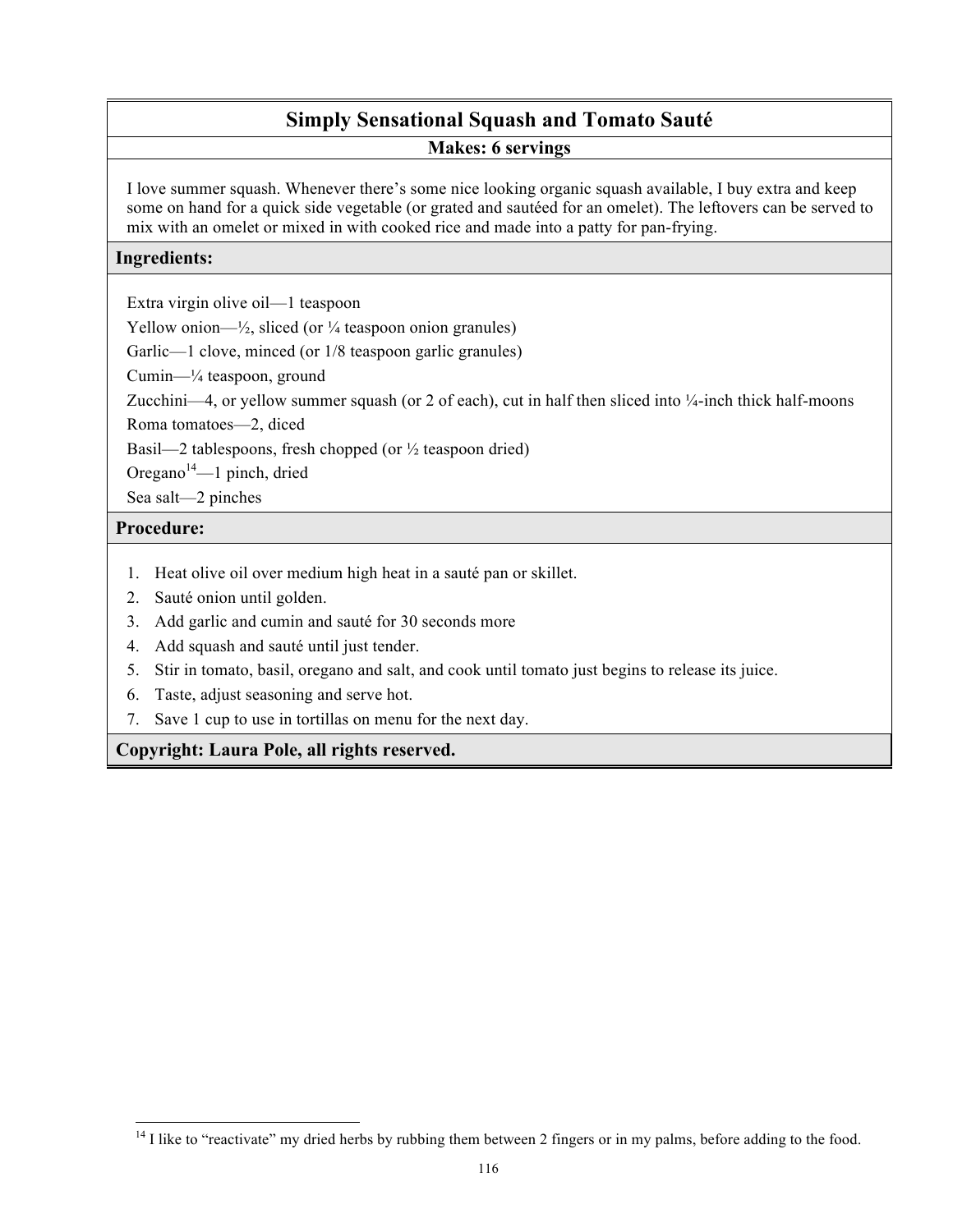# **Smoothie Gone Coco!**

#### **Makes: 2 six-ounce servings**

I love it when my friend from Brazil, Suzana Muller, shares a bit of her food culture with me. On hot summer days in southern Brazil, folks make a sort of frappe from coconut milk for a refreshing lift. Here, I'm borrowing the tradition and adding some extra protein to make it a restorative drink.

#### **Ingredients:**

Banana—1 frozen, cut in 1-inch chunks

Milk—¾ cup low-fat cow's or plain almond milk

Light coconut milk $15 - \frac{1}{4}$  cup

Cardamom powder—¼ teaspoon

Salt—1 pinch

Fresh lemon juice—1/8 teaspoon

Whey protein powder— $\frac{1}{2}$  scoop, or 1 tablespoon of almond butter

Ice cubes—3

Optional:

A splash of Rose Water; frozen berries; 1 teaspoon Agave Nectar, Grade B Maple Syrup or Brown Rice Syrup

#### **Procedure:**

 $\overline{a}$ 

Put all ingredients in a blender and blend until creamy.

 $15$  Be sure to use Lite coconut milk, as the regular coconut milk is very fatty and can sometimes give you a tummy ache.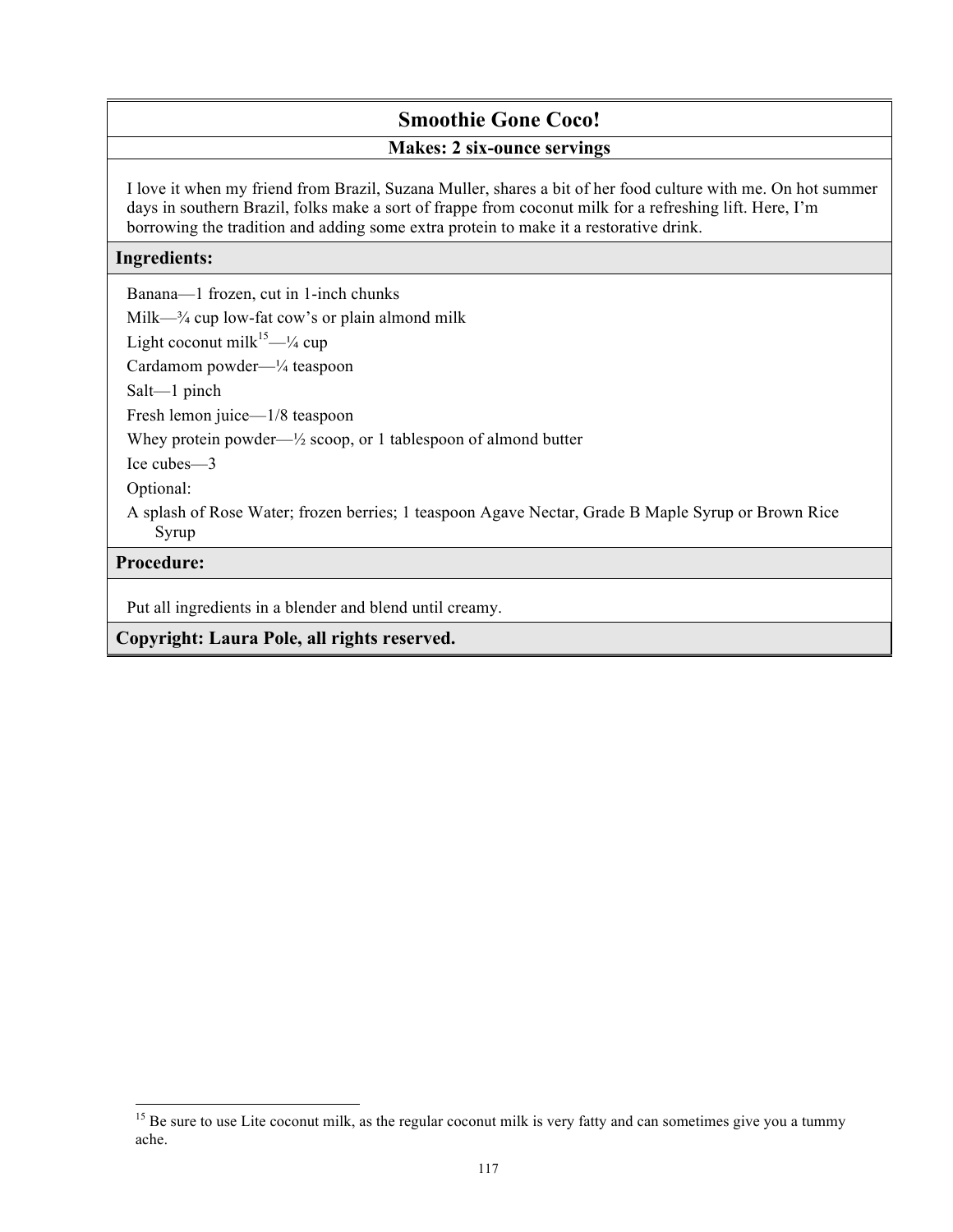# **Spanish Quinoa**

#### **Makes: 8 4.5-oz servings**

Festively colored and seasoned, this was originally created as a rice dish. At Smith Center Retreat, we substitute quinoa for the rice. Rinse quinoa well before cooking. If you use quinoa, it will only take 15 minutes to cook, which will greatly reduce the cooking time of this recipe.

Preparation Time: 20 minutes

Cooking Time: 15 minutes with cooked rice; 50 minutes with raw rice or cold cooked rice.

#### **Ingredients:**

Quinoa\*—2 cups, raw—cooked in 4 cups salted water

Extra Virgin Olive Oil, 1 Tablespoon

Annatto seed—1/8 teaspoon (or can use  $\frac{1}{2}$  teaspoon Annatto powder—available at Mexican grocery)

Corn—1 cup, frozen

Tomato—1, fresh, cubed

Scallions—4, green and white parts, chopped

Spanish olives—1/3 cup, chopped

Cilantro—1/4 cup, fresh, chopped

Salt and black pepper to taste

\*Can use brown rice, instead (note, it will take longer to cook—40 minutes)

#### **Procedure:**

- 1. Cook quinoa.
- 2. In a small skillet, heat the oil and the annatto seeds on medium heat for 4-5 minutes, until the oil turns a deep yellow-orange.
- 3. Strain the oil into a large skillet and discard the seeds.
- 4. Add the remaining ingredients, except for the quinoa, salt, and pepper and cook for about 5-10 minutes, until hot.
- 5. Combine the sauté with the quinoa. Season with salt and pepper. If the quinoa is hot, serve immediately. If cold cooked quinoa is used, transfer the quinoa and the sauté to a lightly oiled baking pan, cover tightly with foil and bake at 350°C for 20-30 minutes, or until heated through.

#### **Copyright: Adapted from The Moosewood Collective, Moosewood Restaurant Cooks for a Crowd, 1997**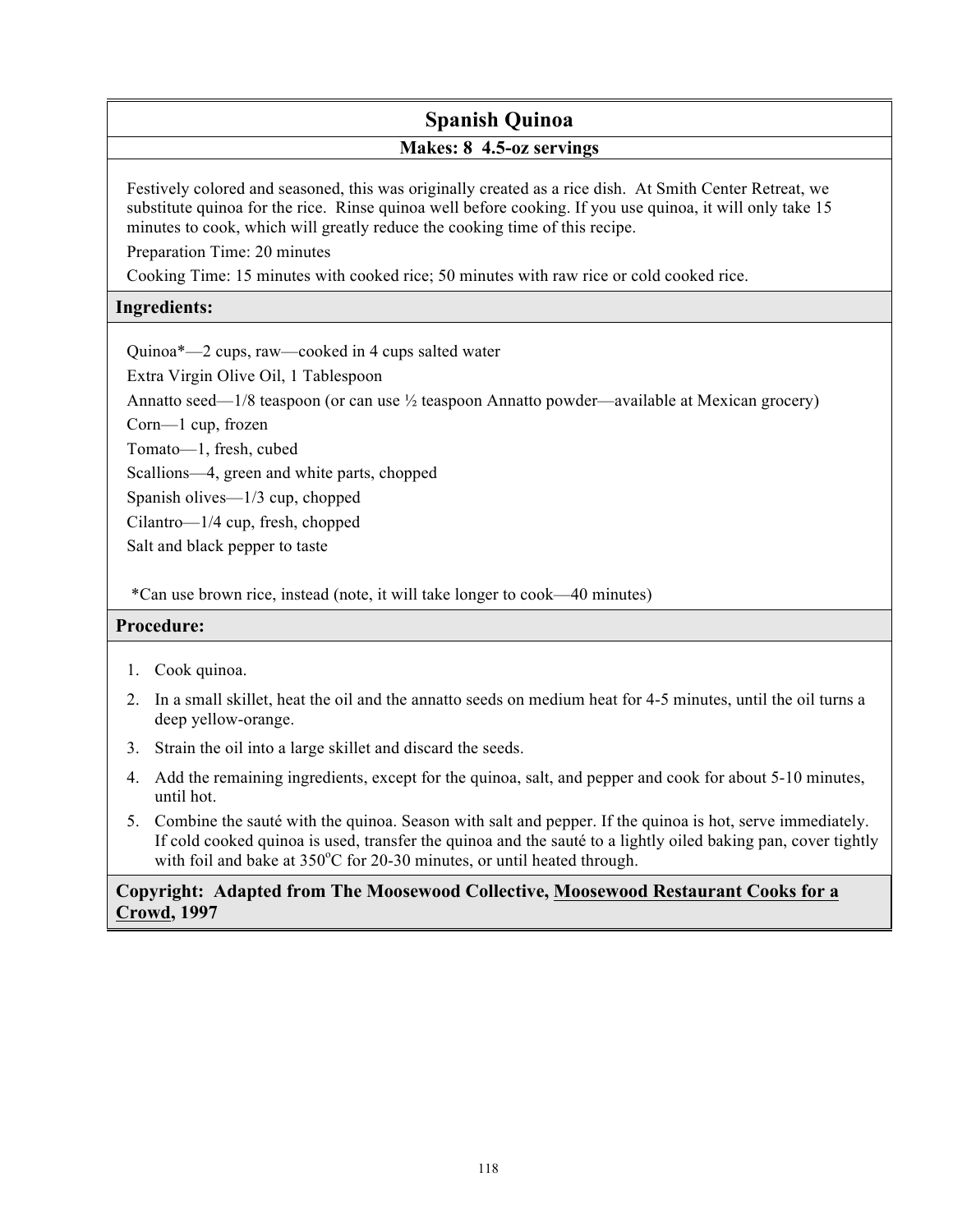# **Spelt Pizza Crust**

#### **Makes: 1 large pizza crust**

Susan Baldassano is a beloved teacher at the Natural Gourmet Cookery School. Her family is from Sicily, so it's no surprise that she could teach us to make the best darn pizza crusts ever! Here's one of the recipes from her class "Mi Amore Pizza!"

#### **Ingredients:**

#### Sponge:

dry yeast —1 tablespoon warm water  $-2$  1/3 c rice syrup or honey—1tablespoon spelt flour –2 cups

Add:

warm water  $-1/2$  cup salt— 1tablespoon Extra Virgin Olive Oil—2 tablespoons spelt flour—3 cups

#### **Procedure:**

#### Dough Procedure

- 1. Make the sponge by mixing the first four ingredients together.
- 2. Cover with plastic wrap and let rise for 20 30 minutes.
- 3. Add remaining ingredients and mix together with wooden spoon.
- 4. Remove from bowl, form dough into a ball and knead on a floured board. Dough should be soft and a little sticky. Knead for about 10 minutes.
- 5. Place dough in an oiled bowl, cover with plastic film and a towel and place in warm spot until doubled in size—about 1 hour. Punch down, shape dough and bake.

#### Baking Procedure

- 1. Preheat oven to 475 degrees.
- 2. Place pizza stone in the oven to heat up.
- 3. Place pizza on stone.
- 4. Bake on middle rack for 15-20 minutes. If oven can't maintain 475 degrees, it may take longer.

#### **Copyright: Susan Baldassano, all rights reserved.**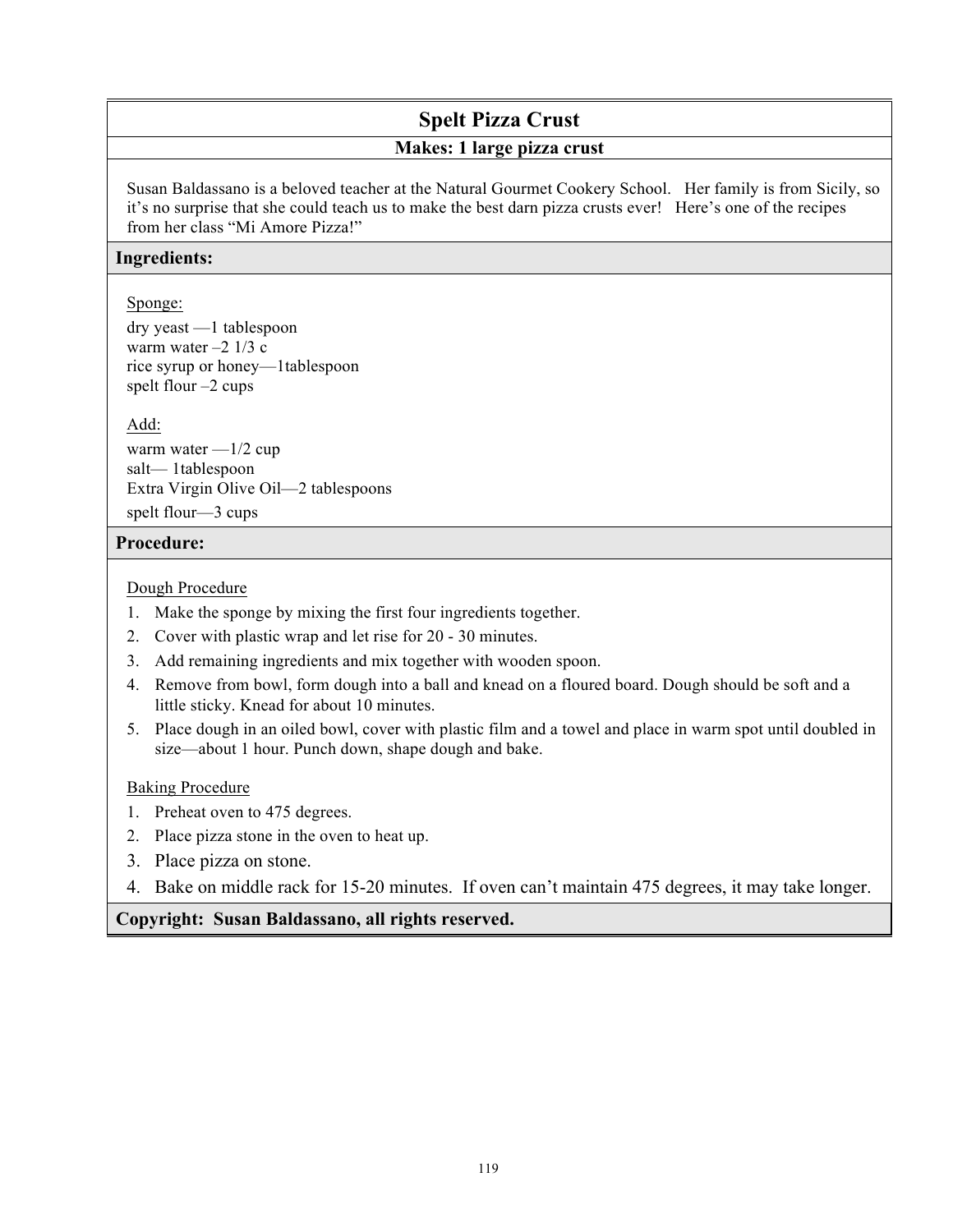# **Spinach-Miso Pesto Makes: about 1 ½ cups**

Chef Cathy Vogt joins the Smith Center Retreat staff for the summer retreat every year, where she brilliantly eases in as Head Chef so Chef Laura can enjoy her mentoring and good company! One of the priceless recipes she shares with Smith Center is this fabulous pesto—-rich in flavor, and high in vitamins, minerals and healthy fatty acids.

#### **Ingredients:**

Spinach—¾ pounds, fresh, large stems removed

Basil leaves—1 cup, fresh

Garlic—2 cloves, peeled

Lemon juice—2 Tablespoon, fresh, strained

Extra Virgin Olive oil—1/3-1/2cup

Chickpea miso, white miso or mellow barley miso—2-3 Tablespoons,

Walnuts-toasted—¾ Cup

Sea salt to taste

#### **Procedure:**

- 1. Thoroughly wash and spin dry spinach leaves and basil leaves
- 2. In a food processor fitted with a metal blade, add cleaned spinach, basil, garlic, and process until blended, stopping to scrape down sides with spatula.
- 3. Add lemon juice, extra virgin olive oil, miso and walnuts. Process to desired consistency, taste and season.
- 4. Pesto can be stored in a sealed container for about 1 week or frozen for a few months.

**Copyright: Cathy Vogt, all rights reserved.**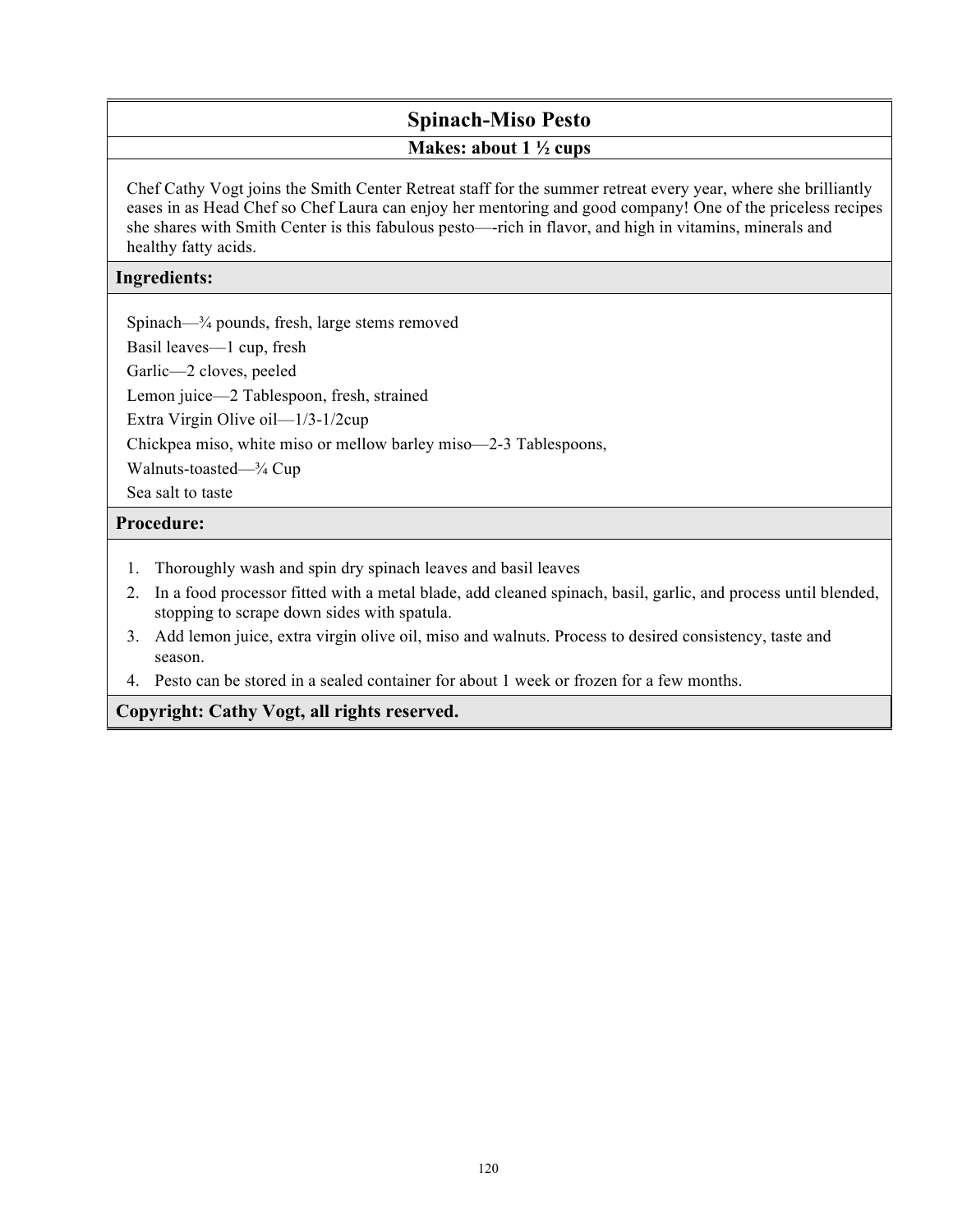# **Spinach Sautéed with Garlic and Ginger and topped with Sesame Seeds Makes: 4 servings**

Spinach—what a great, dark leafy green; and it's so versatile! I keep some in the fridge for making salads or pesto or a side dish or a soup topping or a filling for omelets. Here, it's cooked with an Asian flair. Go ahead—-see how fun and delicious it is to get your medicine from your food!

#### **Ingredients:**

Sesame oil—1 tablespoon

Garlic—2 cloves, minced

Ginger—1 tablespoon, fresh, minced

Baby spinach—2 bags pre-washed

Water—2 tablespoons

Sesame seeds—1 tablespoon toasted

#### **Procedure:**

- 1. In a large skillet or sauté pan, heat sesame oil over medium high heat.
- 2. Add the garlic and ginger and sauté them for about 10 seconds, careful not to over-brown.
- 3. Add the spinach and sauté until coated with oil.
- 4. Add the water, cover, and steam until spinach just wilts and color turns brilliant green.
- 5. Uncover, sprinkle with sesame seeds and serve hot.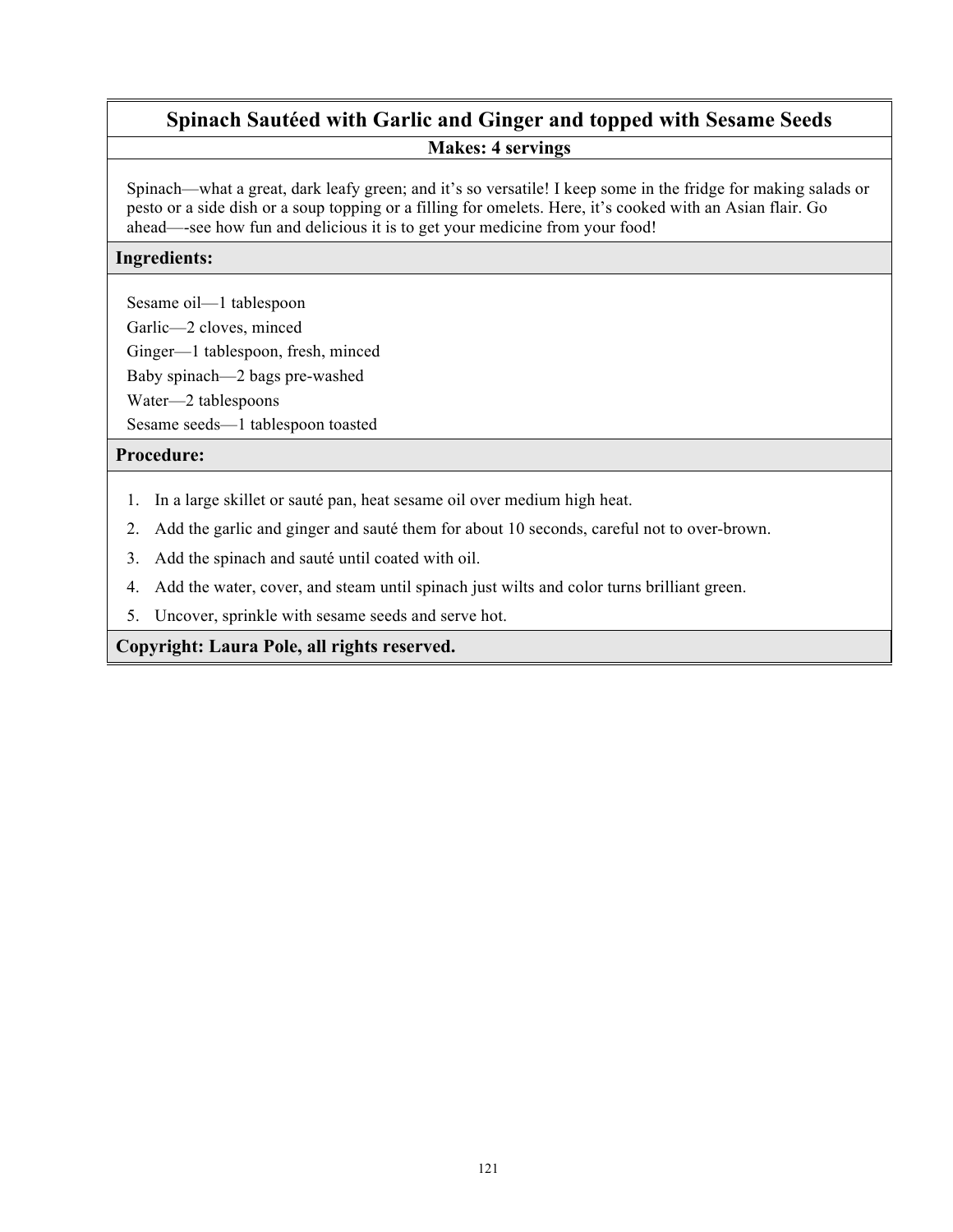# **Splendid Start Split Peas**

#### **Makes: 2 cups**

It's nice to have cooked split peas on-hand in the freezer for making "Wholly Guacamole" in the warm months or a warming split pea soup in the winter. It can be used as a protein booster in vegetarian casseroles (such as Nancy Maurelli's "Good Shepherd's Pie")16. When the cooked peas come to room temperature, freeze in 1-cup sized containers.

#### **Ingredients:**

Green split peas—1 ½ cup

Water—2 cups

Kombu—½ piece

Bay leaf—1

Salt—¼ teaspoon

#### **Procedure:**

- 1. Rinse split peas.
- 2. Mix all ingredients in a 1-quart pot and bring to a boil, uncovered.
- 3. Reduce heat and simmer until peas are soft (about 20 minutes). If necessary, add more water during cooking, to keep peas just covered with water.
- 4. Remove bay leaf and allow it to cool to room temperature before placing in storage containers.

l <sup>16</sup> Maurelli, Nancy. Food Wise: Bright Ideas for Eating Well, 2000.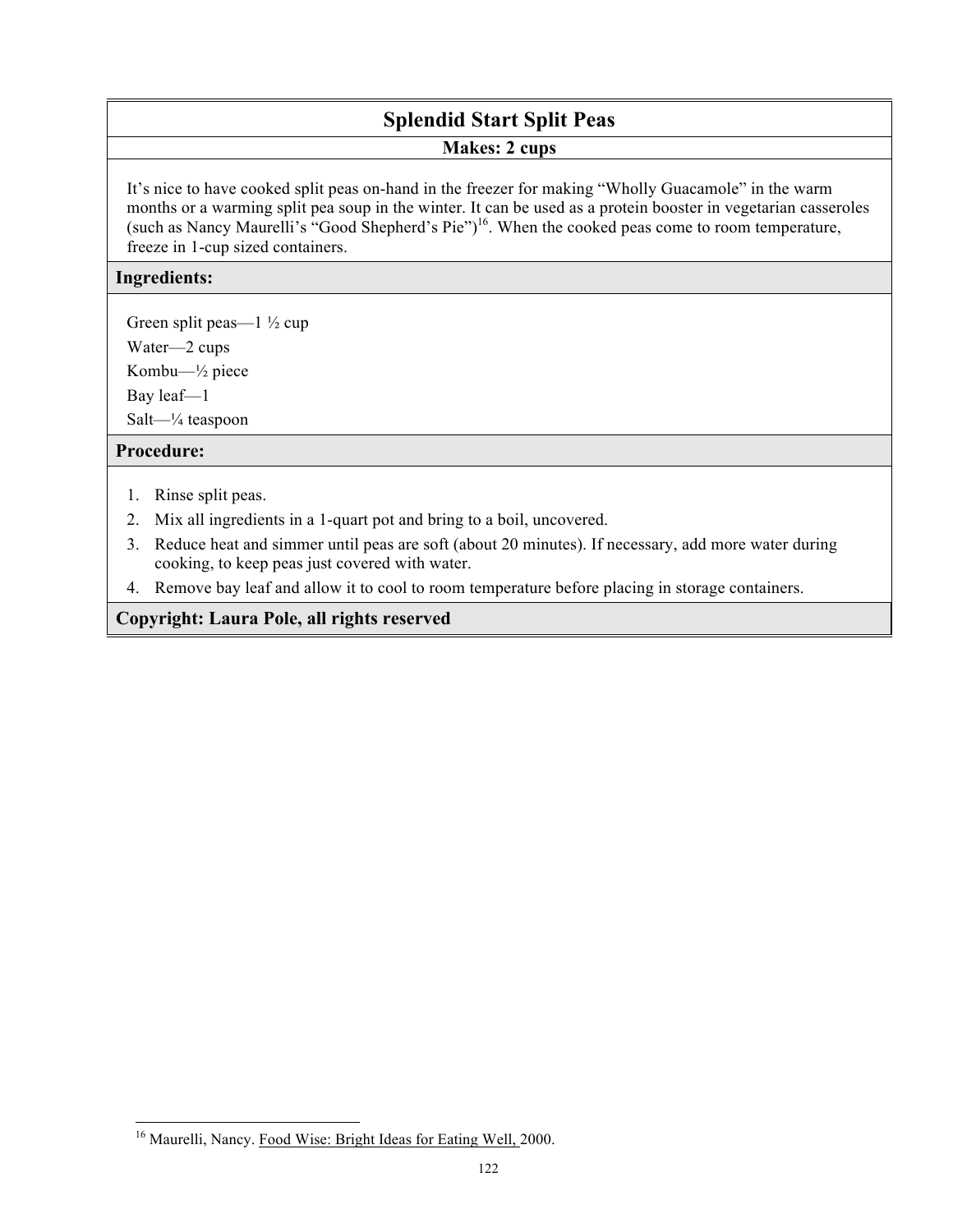## **Stuffed Corn Tortillas—Your Way Makes: 8 small tortillas**

At Smith Center Cancer Retreats, "Tortilla Bar" is a favorite among the participants. Lots of choices to have it your way. If you keep some corn tortillas in your freezer, some fresh veggies in your fridge, some beans and salsa in your pantry, you've got easy fixings for this meal. It's bailed me out on those days when I'm too busy or tired to plan ahead or spend much time preparing.

#### **Ingredients:**

Organic Corn tortillas—8, wrapped in a towel and thawed

Cheddar cheese' low-fat organic dairy or soy cheese—1 cup, grated

Salsa

Wholly Guacamole —1 cup (2 tablespoons per tortilla)

Lettuce—2 cups, shredded

Tomatoes—1 cup, diced

Scallions—3, sliced

Lime or lemon—1, cut into 8 wedges

Other Optional stuffing ideas (mix and match):

Summer squash—2 cups, sautéed (can use leftover squash sauté)

Spinach—1 cup, sautéed

Leftover chili or bean spread, heated

Dairy or soy sour cream

Hot sauce

#### **Procedure:**

- 1. Assemble and prepare all the ingredients you'd like to stuff into your tortilla. Arrange them on a table or buffet where everyone can "get at them" to stuff their tortillas.
- 2. Rustle up an appetite!
- 3. Heat a griddle or large skillet to medium high heat.
- 4. Heat as many tortillas as will fit on the griddle, until one side starts browning.
- 5. Turn the toasted side up, place 2 tablespoons cheese on this side, fold it in half, and continue browning each side of the folded tortilla until cheese melts.
- 6. Place warm tortillas in a warming oven or on a plate covered to keep warm until all the cheese-filled tortillas have been heated.
- 7. Load your tortilla with lettuce, tomato, scallions, guacamole, salsa, a squeeze of lime or lemon, and whatever other stuffings you have decided to prepare.
- 8. Have plenty of napkins, and have a fork handy to eat the extra stuffings that fell out of the tortilla!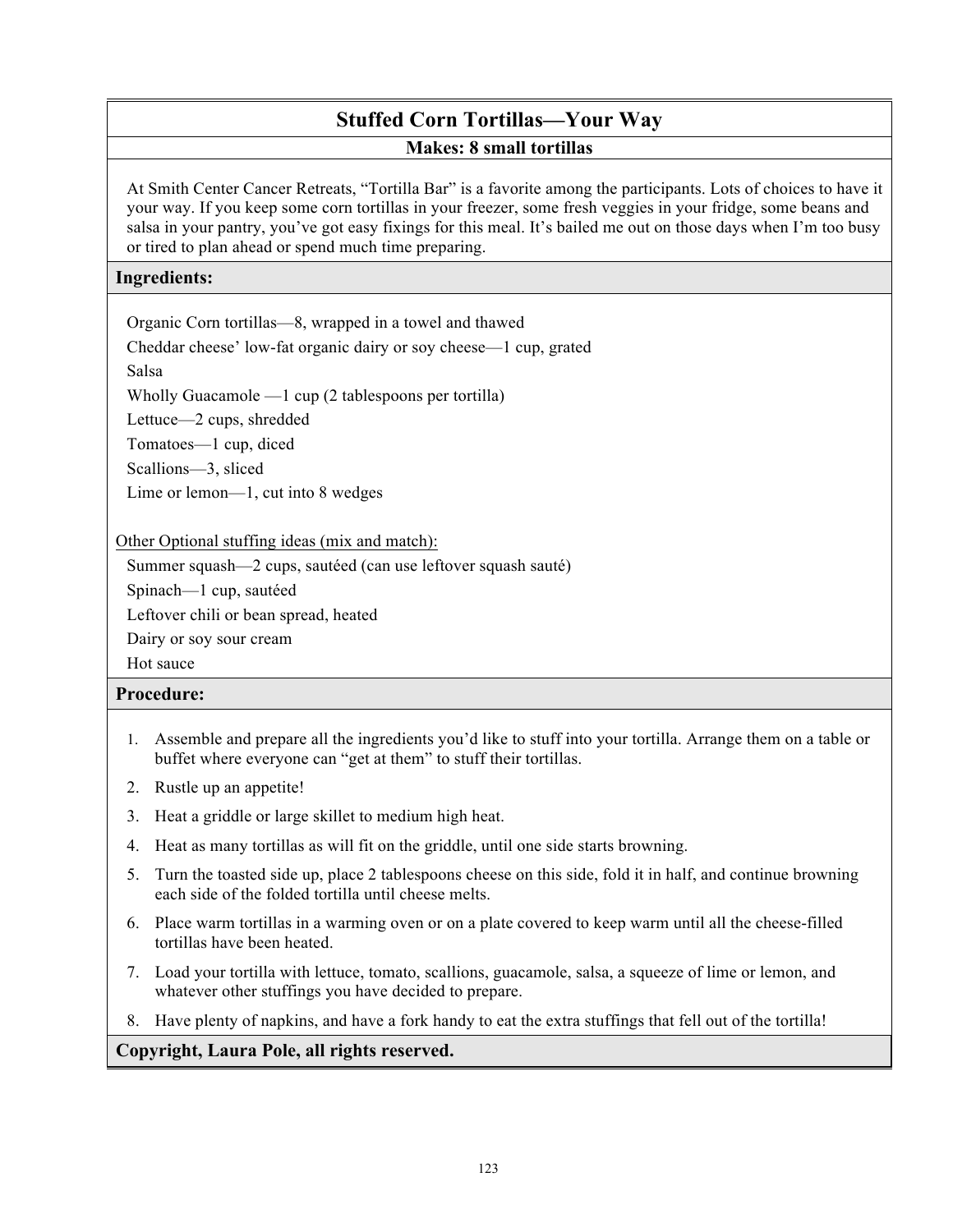### **Tabouli**

## **Makes: 6-8 servings**

#### **Ingredients:**

Plum tomatoes—2 Parsley—1 bunch Scallions—3 - 4 Celery—2 ribs Mint—1/2 bunch Bulgur or other grain, such as red quinoa—1 cup, cooked Lemon juice—1/2 cup Extra virgin olive oil—1/4 cup Sea salt—1/2 to 3/4 teaspoons

#### **Procedure:**

- 1. Chop tomatoes coarsely.
- 2. Mince parsley and thinly slice scallions.
- 3. Mince celery and mint finely.
- 4. Toss vegetables with warm bulgur. Add remaining ingredients and let sit at least 30 minutes.

## **Copyright: Natural Gourmet Cookery School, all rights reserved.**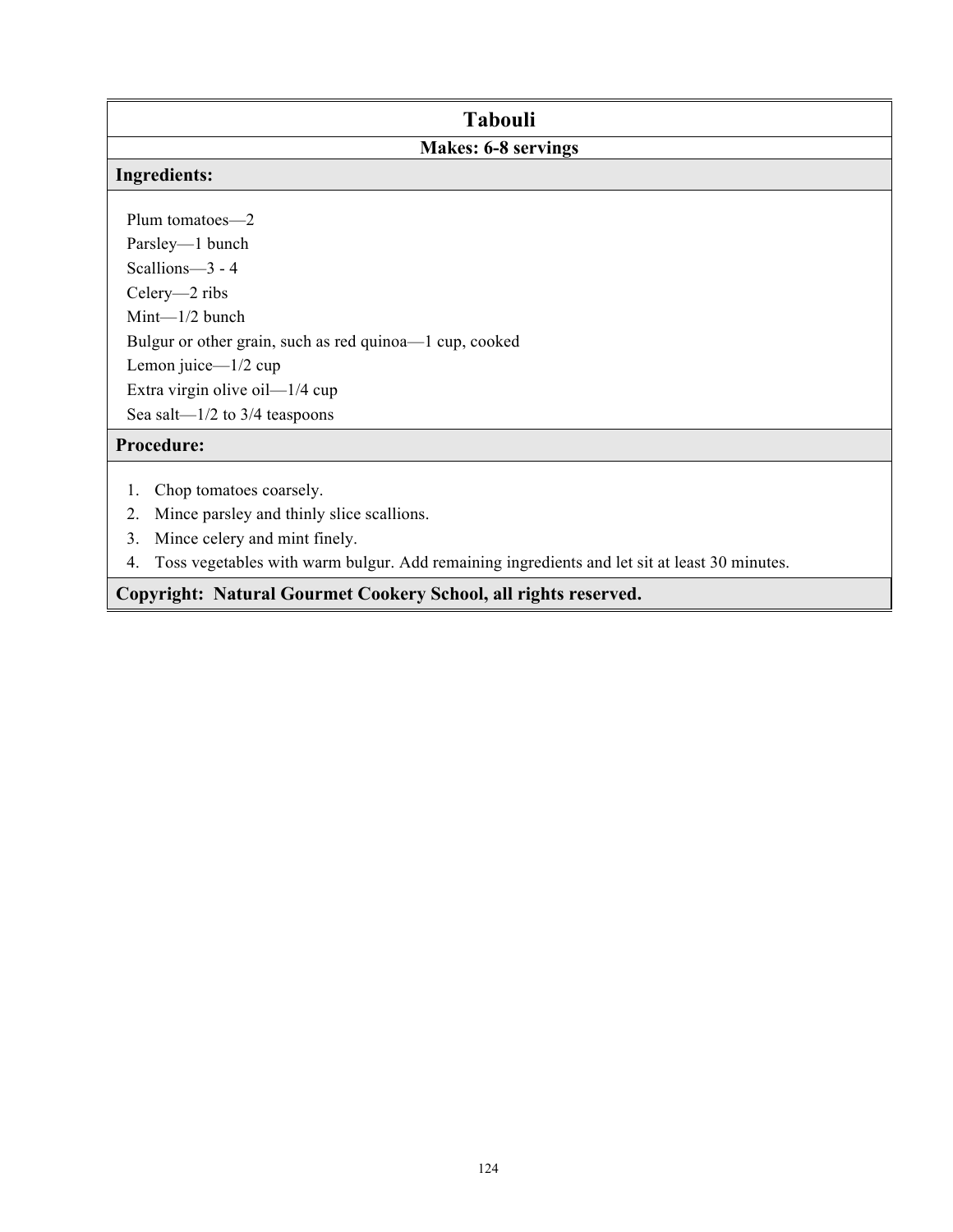# **Tahini - Lemon Dressing**

#### **Makes: 4 servings**

To make lower fat salad dressings, you can use a small amount of cooked oatmeal blended in with dressing. You can then use less fat (i.e. less nut butter, less oil, etc).

#### **Ingredients:**

Roasted Sesame Tahini – 4 tablespoons

Lemon juice – 4 tablespoons (about 1 lemon)

Water – 4 tablespoons

Salt –  $\frac{1}{4}$  teaspoon

 $Celery - 1$  stalk

Shallot  $-1$ 

**Procedure:**

- 1. Combine all ingredients in a blender and blend until smooth.
- 2. If too thick, add more water. If too thin, add more Tahini
- 3. Taste and adjust flavors. This dressing should taste slightly lemony and salty.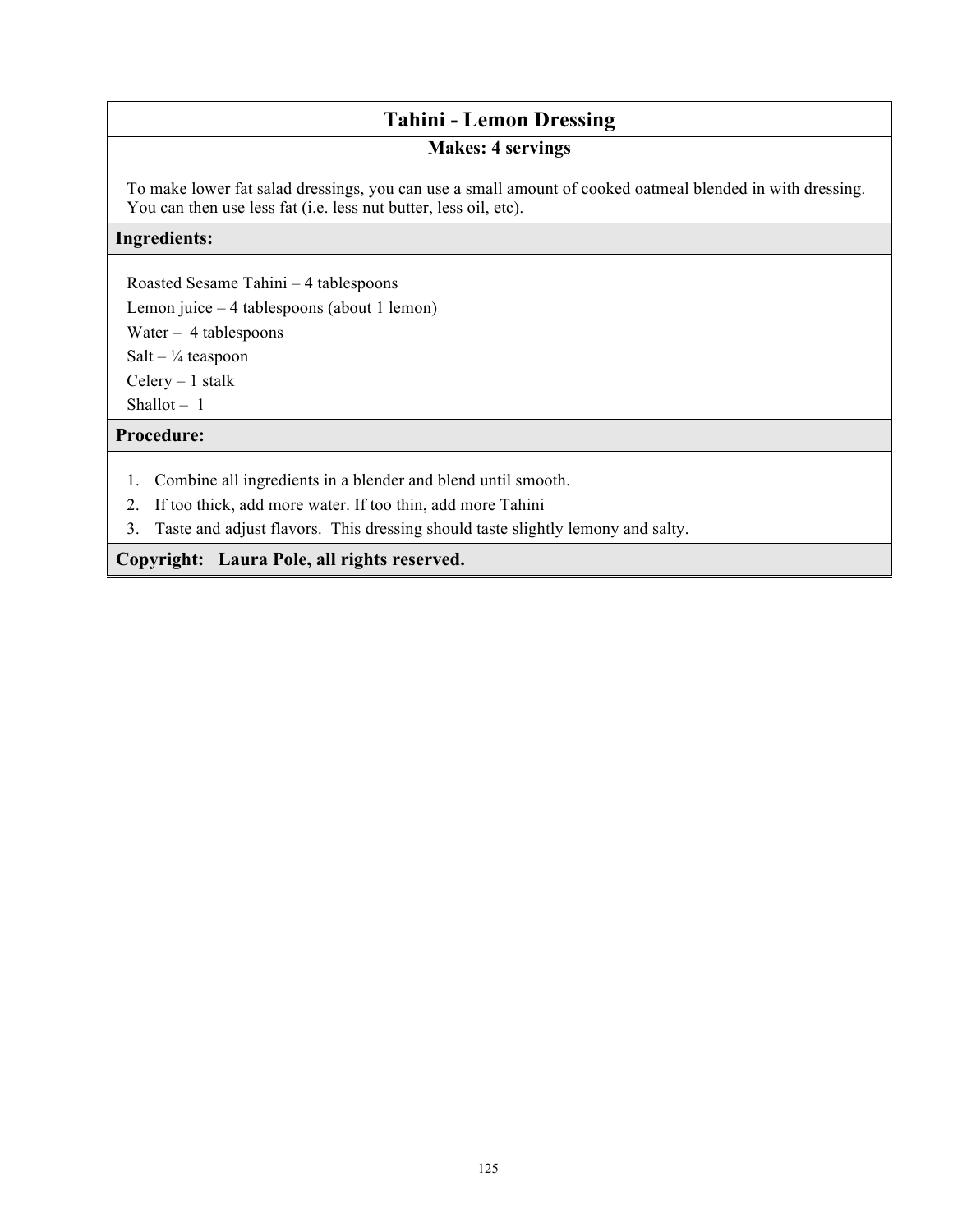# **Tahini Sauce**

#### **Makes: 1 cup**

Do you ever find that standing in front of an opened refrigerator causes sudden and profound memory loss? It never fails, when I'm most hungry and needing a quick lunch, I stand in front of all these ingredients and my mind goes blank. Eventually, my eye catches a glimpse of hummus, a few leaves of lettuce, some cucumber and pita bread, and I think "hummus sandwich . . . wouldn't a little Tahini sauce be nice with that?" Here's a quick way to bring me back to my culinary senses with this easy to make sauce.

#### **Ingredients:**

Tahini—½ cup

Water—1/3 cup

Lemon juice—1 tablespoon, fresh

Salt—¼ teaspoon

Garlic—¼ teaspoon, granules

Onion powder—¼ teaspoon

#### **Procedure:**

- 1. Place Tahini in a bowl.
- 2. Add the water, 2 tablespoons at a time, blending thoroughly with a whisk or fork, after each addition of water.
- 3. Mix in lemon juice, salt, garlic granules and onion powder and serve.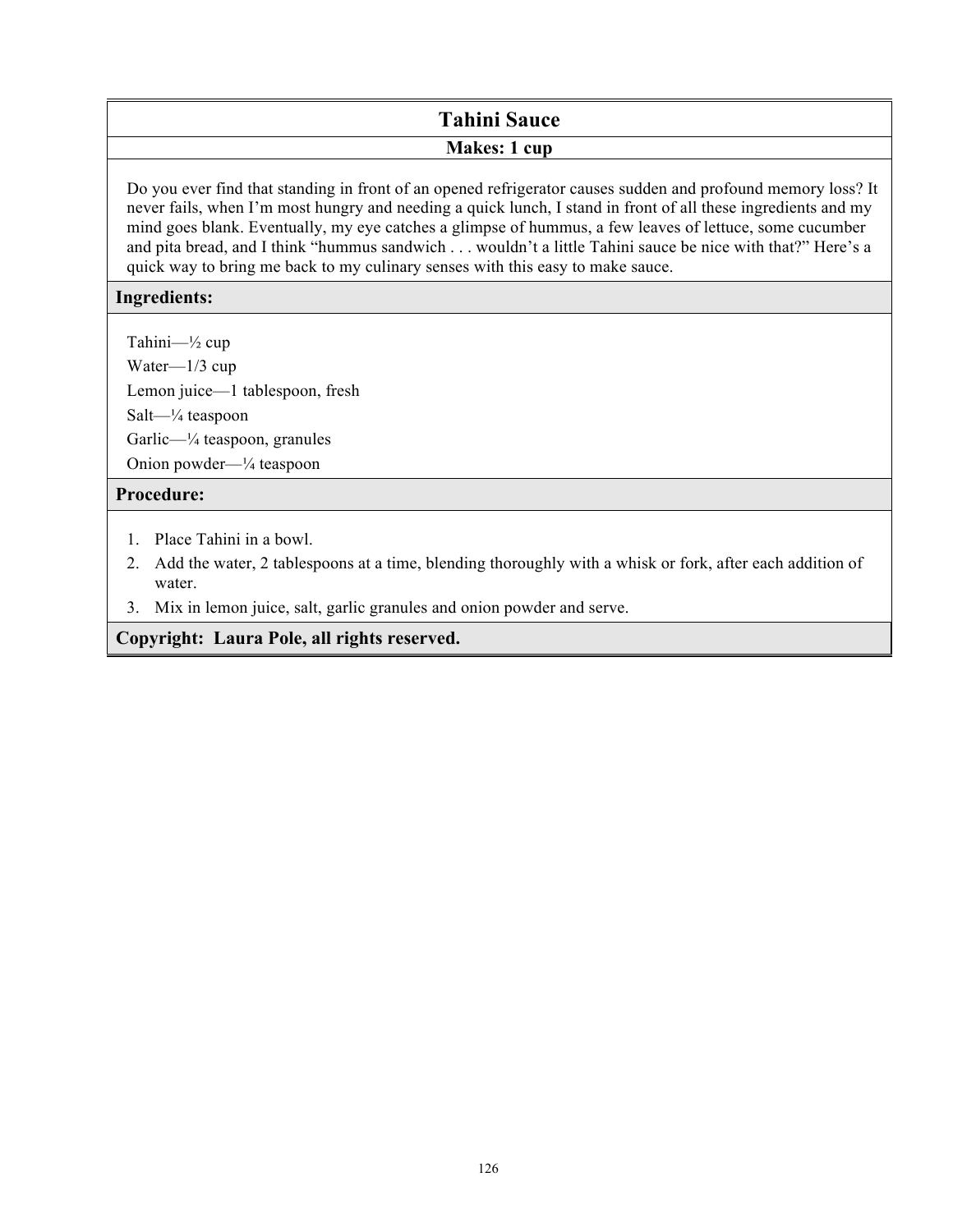# **Tempeh Bacon, Lettuce and Tomato Sandwich**

**"TLT's"**

#### **Makes: 4 servings**

When I started eating less fatty foods, and cut down on foods cured with nitrates, I thought I'd never again have the great taste of a BLT. Then I found Tempeh bacon. I prefer this to other types of soy-based bacon, because Tempeh is made from the whole soybean and not from highly processed soy.

If you do not eat soy, then you can make yourself a "CLT", Cheese, Lettuce and Tomato Sandwich. If you eat a little poultry from time to time, there is now very nice turkey bacon available, that doesn't have any nitrites in it (I use Applegate Farms brand). Because this bacon is uncured, you need to use it within a few days, or wrap individual slices in wax paper and freeze in freezer storage bags.

#### **Ingredients:**

Tempeh bacon—8 slices

Sprouted grain bread—8 slices, lightly toasted

Tomatoes—2, fresh, sliced into 8 slices

Leaf lettuce—4 leaves, rinsed and dried

Canola mayo

Dijon Mustard

#### **Procedure:**

- 1. Cook bacon in skillet until just crispy. Break or cut each piece in half
- 2. Spread mayo and mustard on each slice of bread.
- 3. Put 4 pieces of bacon, 2 slices tomato and 1 leaf of lettuce on each sandwich.
- 4. Eat and "Go back in time" but with a lot less fat, and no nitrites!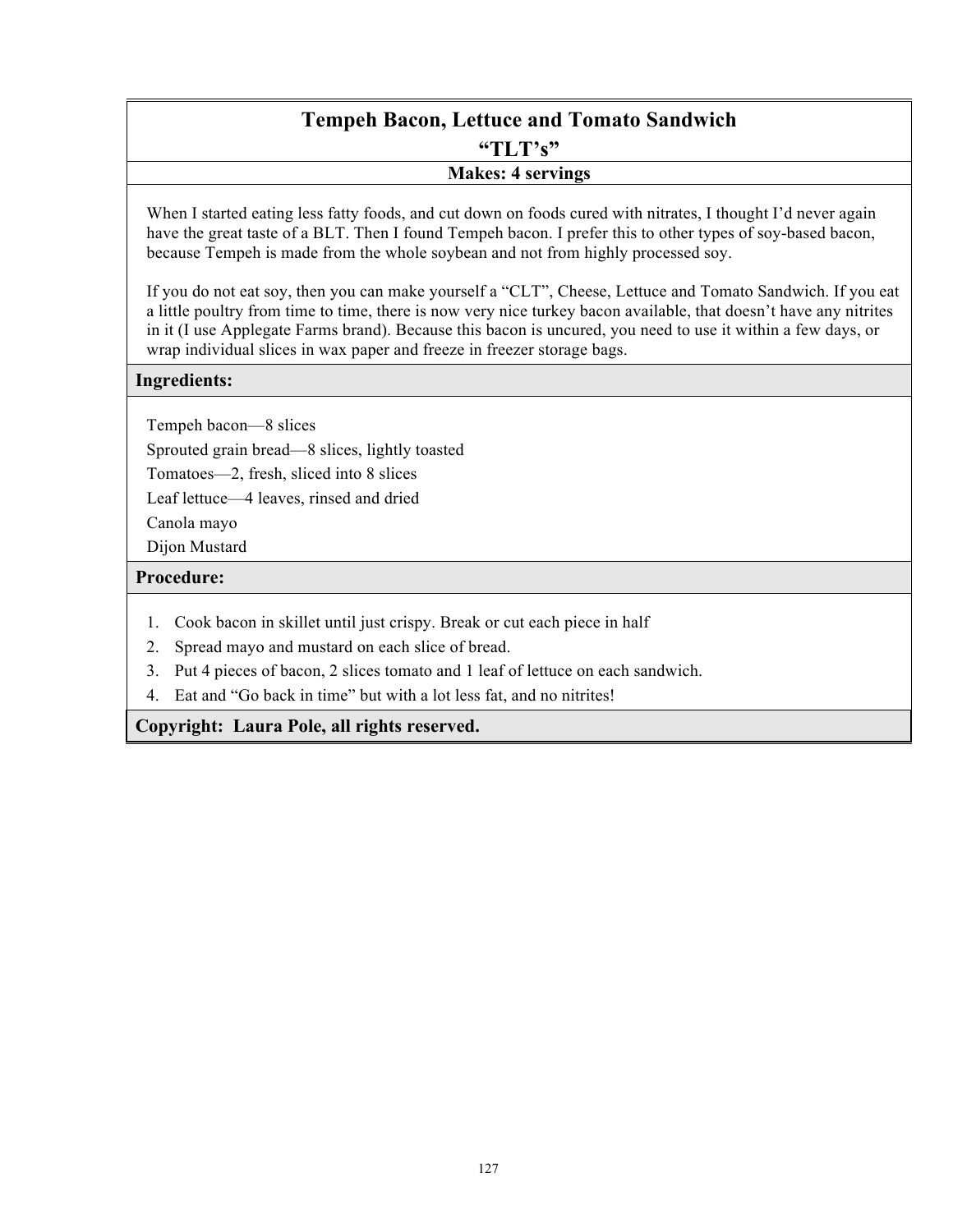#### **Tempeh Kebabs Makes: 4 Servings**  This recipe is a hit at the Natural Gourmet Cookery School, and often prepared by chef students for their discerning patrons at the Friday Night Dinners. **Ingredients:** Tempeh—1 package Extra Virgin Olive Oil—2 tablespoons Tempeh Marinade Tamari sauce— $1/4$  cup (or  $\frac{1}{2}$  cup soy sauce) Apple Juice—1 cup Orange Juice—1/2 cup Garlic—4 cloves Mustard—4 teaspoons Fresh rosemary—1 teaspoon Vegetables Mushrooms—16, cut into halves Zucchini—2, cut into  $\frac{1}{4}$  inch rounds, blanched until just tender. Red Onions—2, cut into medium chunks Large Firm Cherry Tomatoes—16 Extra Virgin Olive Oil Veggie Marinade Extra Virgin Olive Oil—1/2 cup Lemon Juice—2 teaspoons Tamari or soy sauce—1/4 tsp. Parsley—2 teaspoon s Pinch of pepper

#### **Procedure:**

- 1. Cut tempeh into 16 cubes. Coat with 2 tablespoons olive oil and bake at 350 degrees until golden
- 2. Place tempeh into Tempeh Marinade for 30 minutes, then bake 20 minutes until marinade is absorbed. Let tempeh cool.
- 3. Marinate all veggies in Veggie Marinade for 30 minutes.
- 4. Prepare 8 kebabs, alternating veggies with tempeh.
- 5. Grill 5 minutes on each side.

**Copyright: Natural Gourmet Cookery School, all rights reserved.**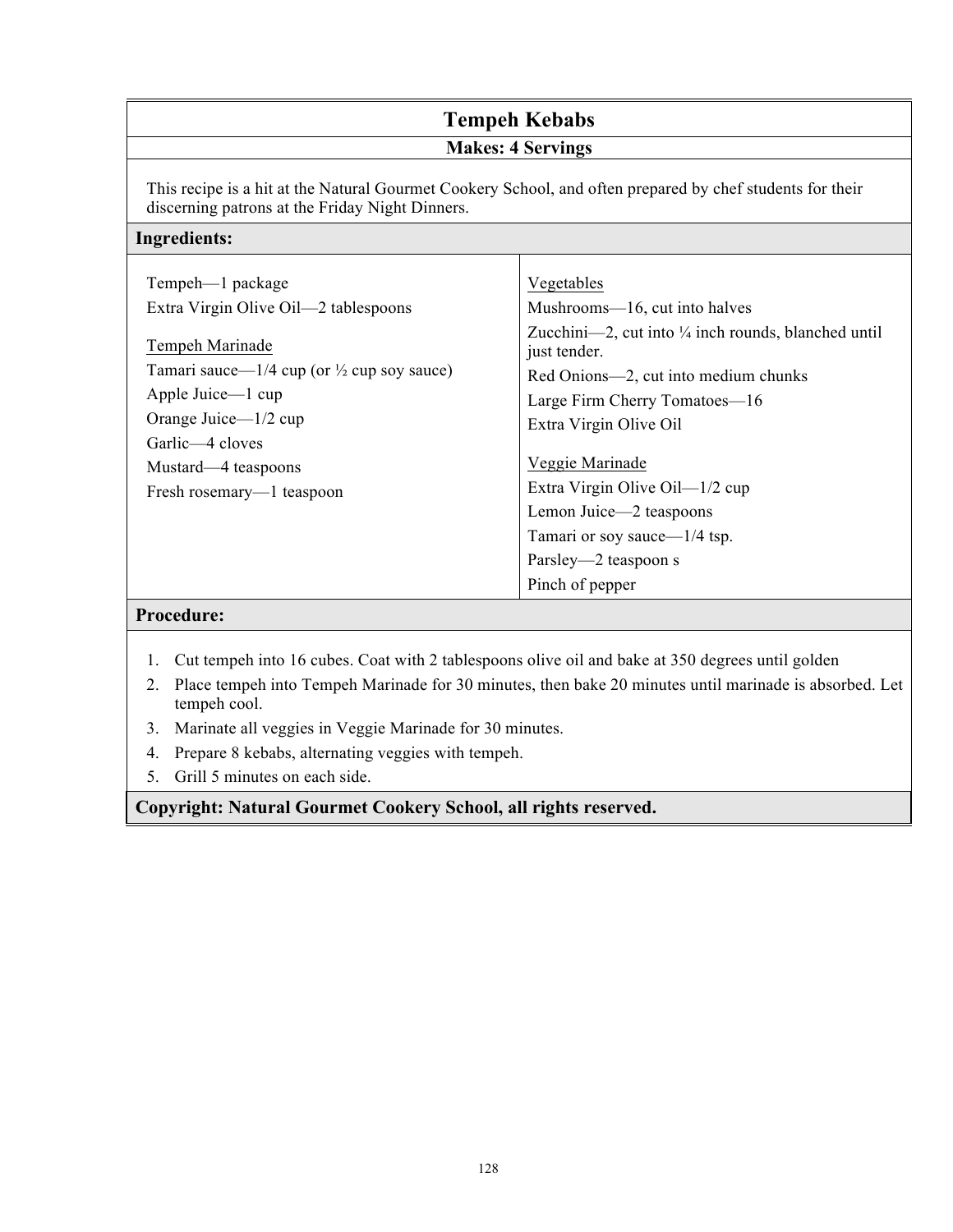# **Tempeh Salad**

## **Makes: 4 cups—About 8 servings**

Nancy Maurelli, the original chef for the Smith Center Retreat introduced me to a version of this salad that she called "Move Over Chicken Tempeh Salad". I've morphed it into a sort of tempeh Waldorf Salad. This one is Chef Howard's favorite of all the Retreat dishes.

#### **Ingredients:**

Tempeh (preferably Garden Veggie style)—two 8-oz. Packages diced in ½-inch cubes

Extra Virgin Olive Oil—1 tablespoon

Red Bell Pepper—1/2 cup diced

Red Onion—1/4 cup finely diced

Celery—1/2 cup diced

Crisp red apple (such as Fuji)—1/2 cup diced

Red Grapes—1/2 cup diced

Walnut pieces—1/4 cup, toasted

Sweet Pickle Relish—1/4 cup

Sea salt, Turmeric, Mustard—1 teaspoon each

Fresh dill or parsley—2 tablespoons, chopped

Vegan Canola Mayonnaise—1/2-3/4 cup, to taste

Garnishes—leaf lettuce, sliced tomato

#### **Procedure:**

- 1. Preheat oven to 400 degrees.
- 2. Toss tempeh with olive oil, spread on a baking sheet and bake for about 20 minutes or until golden brown. Allow to cool.
- 3. Place all ingredients (except garnishes) into a mixing bowl and mix well until all ingredients are coated with mayonnaise.
- 4. Serve on bed of lettuce and garnish with tomato, or serve in a pita pocket.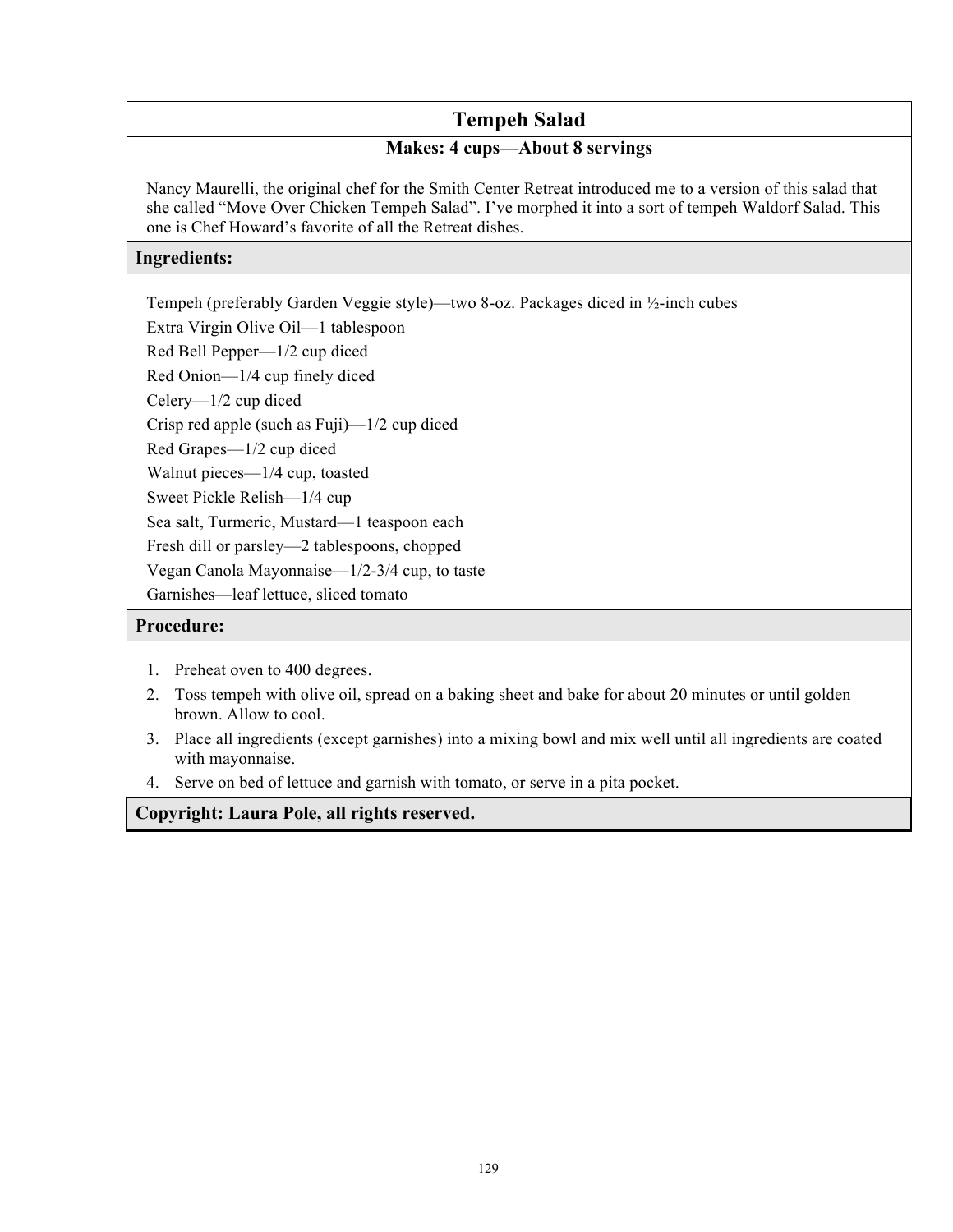# **Tempting Tamale Casserole**

#### **Makes: 10 servings**

If you ask me what my favorite dish is at the Retreat, I'll tell you this tamale casserole is the 'Chef's Favorite". I developed it for a friend who wanted a vegan, gluten-free entrée for her birthday party. It was a hit!

#### **Ingredients:**

Onions: 1 ½ medium diced Red Pepper: 1 diced

Garlic: 3 cloves minced

Diced Tomatoes (and their juices): 14 oz. can

Tomato Sauce: 1 cup

Frozen or Fresh Corn Niblets: 1 pound

Sliced Black Olives: 1 ½ cups

Soy Milk or Plain Almond Milk: 2-2 ½ cups

Yellow Corn Grits: 2 ½ cups

Chili Powder: 2-3 tablespoons (depending on how spicy it is)

Salt to taste

#### **Procedure:**

- 1. Sauté onion, pepper and garlic in oil until onion is clear.
- 2. Add diced tomatoes, tomato sauce, corn, 3/4 of the olives, and soy (or almond) milk. Stir well, heat through, then add cornmeal, chili powder and salt. Pour into three well-greased 9 X 13" shallow casseroles or pans. Decorate top with remaining olives.
- 3. Bake, covered, in preheated 350 degree oven for 30-45 minutes. Uncover and bake 20 minutes more. Remove from oven and allow to set for a few minutes before serving.

#### Serving Suggestions:

Serve with toppings of shredded cheddar cheese (soy or dairy), sliced scallions, black bean sauce, sour cream (soy or dairy), chopped cilantro and hot sauce (Chipotle sauce is very nice with this).

#### What about those leftovers?

Take leftover squares and place on a tray and put in freezer until frozen solid. Place frozen squares in freezer storage containers and re-heat later for a quick lunch. Freeze leftover bean sauce in individual servings, reheat and serve over reheated tamale squares.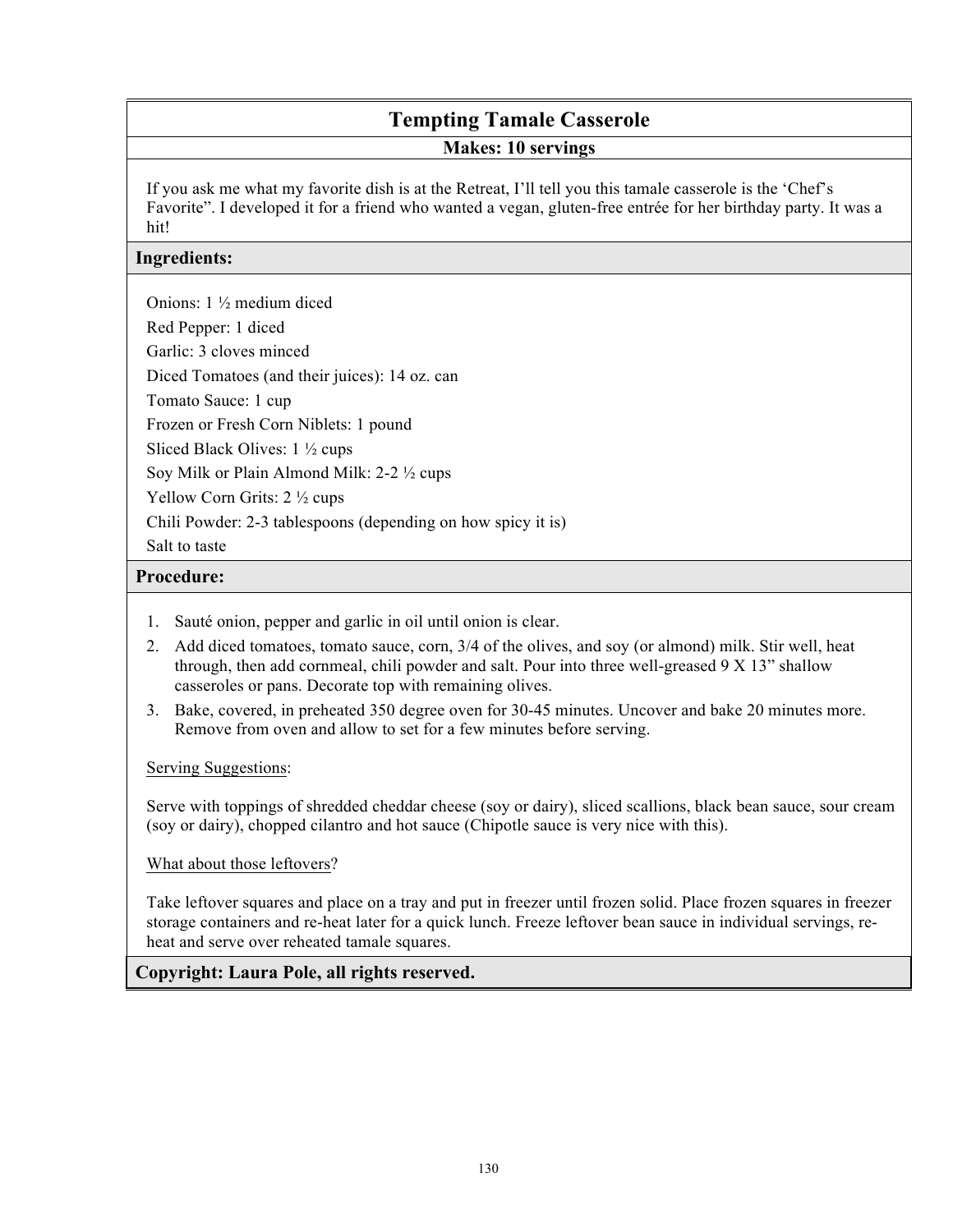# **Tomato-Basil Dressing**

#### **Makes: 1 ½ cups**

This dressing came as an inspiration, when I wanted to transform and extend a half-bottle of Newman's Own Balsamic Vinaigrette. Here's the version that's come through a few evolutionary cycles at the Cancer Retreats!

Nancy Maurelli, the first chef for the Cancer Retreats, taught me to use a little bit of cooked oatmeal blended into the dressing, to thicken things up a bit without using as much oil.

#### **Ingredients:**

1 large ripe tomato, diced

- $\frac{1}{2}$  cup fresh basil
- 2-3 tablespoons Balsamic vinegar
- ¼ cup extra virgin olive oil
- 1 clove garlic
- ½ teaspoon Salt
- 1 teaspoon honey
- 2-3 Tablespoons cooked oatmeal (suggestion—cook oatmeal for breakfast on the day you prepare this dinner)

#### **Procedure:**

 $\overline{a}$ 

- 1. Blend all ingredients in blender. Be sure to blend in the oatmeal well.
- 2. Taste and adjust seasonings.<sup>17</sup>
- 3. Refrigerate.

Check out consistency before serving. Blend with a little more oatmeal if it needs thickening.

<sup>&</sup>lt;sup>17</sup> Salad dressings are a blend of fat, acid, salty and sweet (Chef Rebecca calls this "FASS"). If you taste the dressing, and it seems bland, first add salt, a pinch at a time, until you taste all the flavors. If it tastes good, stop there. If it tastes salty enough, but doesn't "jump off your tongue", decide if it needs a little more sour or sweet, and add those flavors a little bit at a time.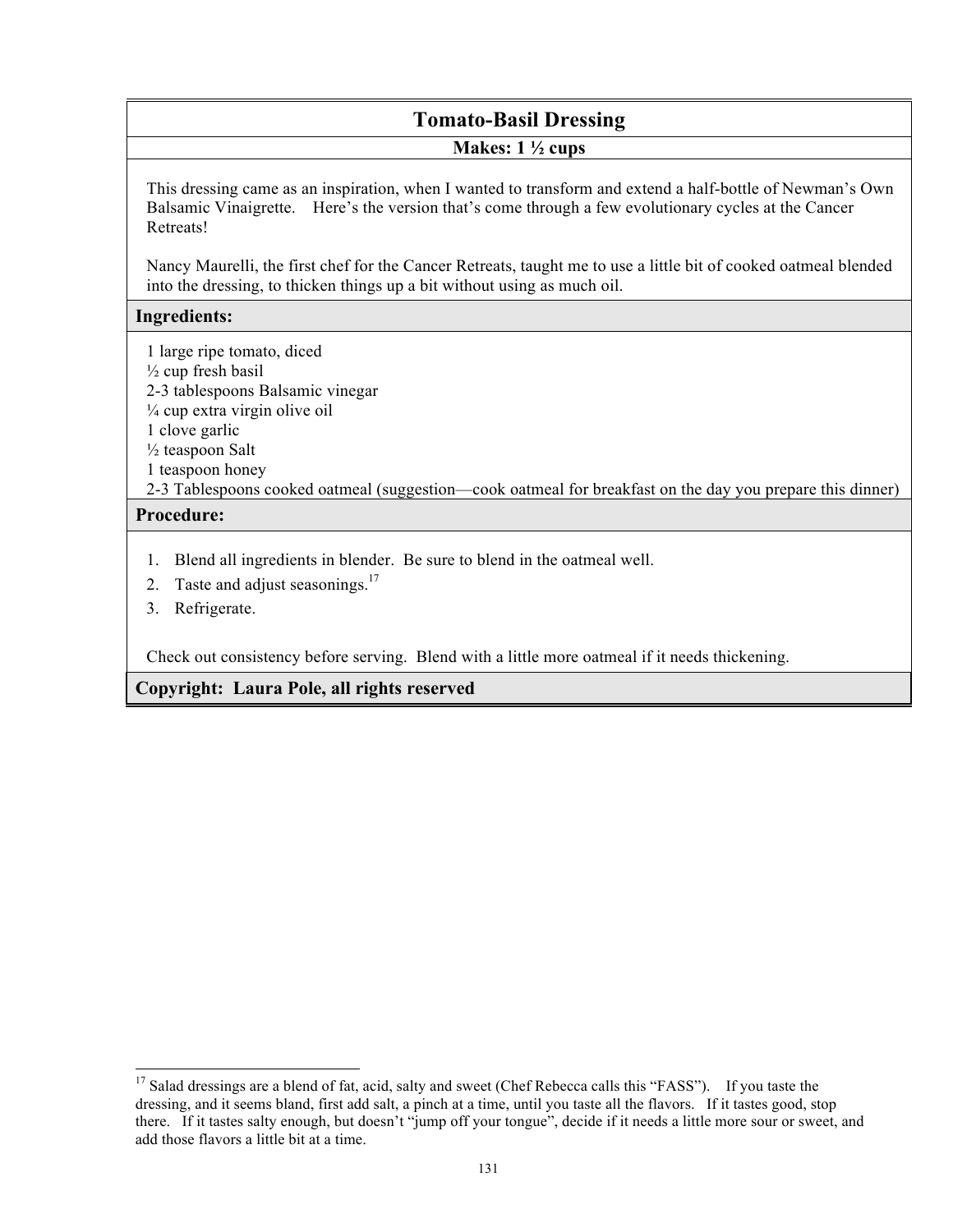# **Tri-Color Chili**

#### **Makes: 8 cups**

This black, red and yellow chili could win the tri-color ribbon for being unbelievably delicious and deceivingly simple. I tend to tone down the "hot spiciness" when cooking for others, and let folks decide if they want to "kick it up a notch". There's plenty of flavor in this chili. You're welcome to stimulate your "endorphins" with some extra hot sauce!

#### **Ingredients:**

1 teaspoon extra virgin olive oil

1 medium yellow onion, diced

2 cloves garlic, minced

2 teaspoon ground cumin

2 teaspoon ground coriander

1 small red pepper, diced

¾ cup mild salsa (i.e. Green Mountain Gringo brand or Pace Picante)

28 ounces of organic stewed tomatoes with juice

2 tablespoons raisins

1 cup cooked black beans (you can use leftover "Best Black Beans), drained.

(Or one 14-ounce can organic black beans, drained, rinsed and spritzed with lemon juice.

1 cup cooked red kidney beans, drained (or one 14 ounce can of organic kidney beans,

drained, rinsed, and spritzed with lemon juice.)

1 cup frozen organic corn kernels

Salt to taste (start with  $\frac{1}{4}$  teaspoon)

Optional: Tabasco or Chipotle Chile Sauce, or other hot sauce to taste. 2 small squares of dark chocolate (about  $\frac{1}{2}$  ounce).  $\frac{1}{4}$  cup chopped cilantro

#### **Procedure:**

- 1. In a 3-quart pan or soup pot, heat oil on medium-high heat, add onions and sauté until golden.
- 2. Add the garlic, cumin and coriander and sauté 30 seconds.
- 3. Add the red peppers and salsa, bring to a simmer, lower heat, cover and simmer for 5 minutes. Stir occasionally.
- 4. Add the tomatoes, raisins, black beans and kidney beans, salt (and chocolate, if you want to use it). Simmer, covered for 10 minutes, stirring occasionally.
- 5. Add the corn and continue to cook for 10 minutes.
- 6. This chili should be thick but also be a little bit juicy. Add water, a little at a time to increase juiciness, if desired.
- 7. Taste and adjust seasonings.
- 8. Serve hot. Provide hot sauce and chopped cilantro for those who want to add this.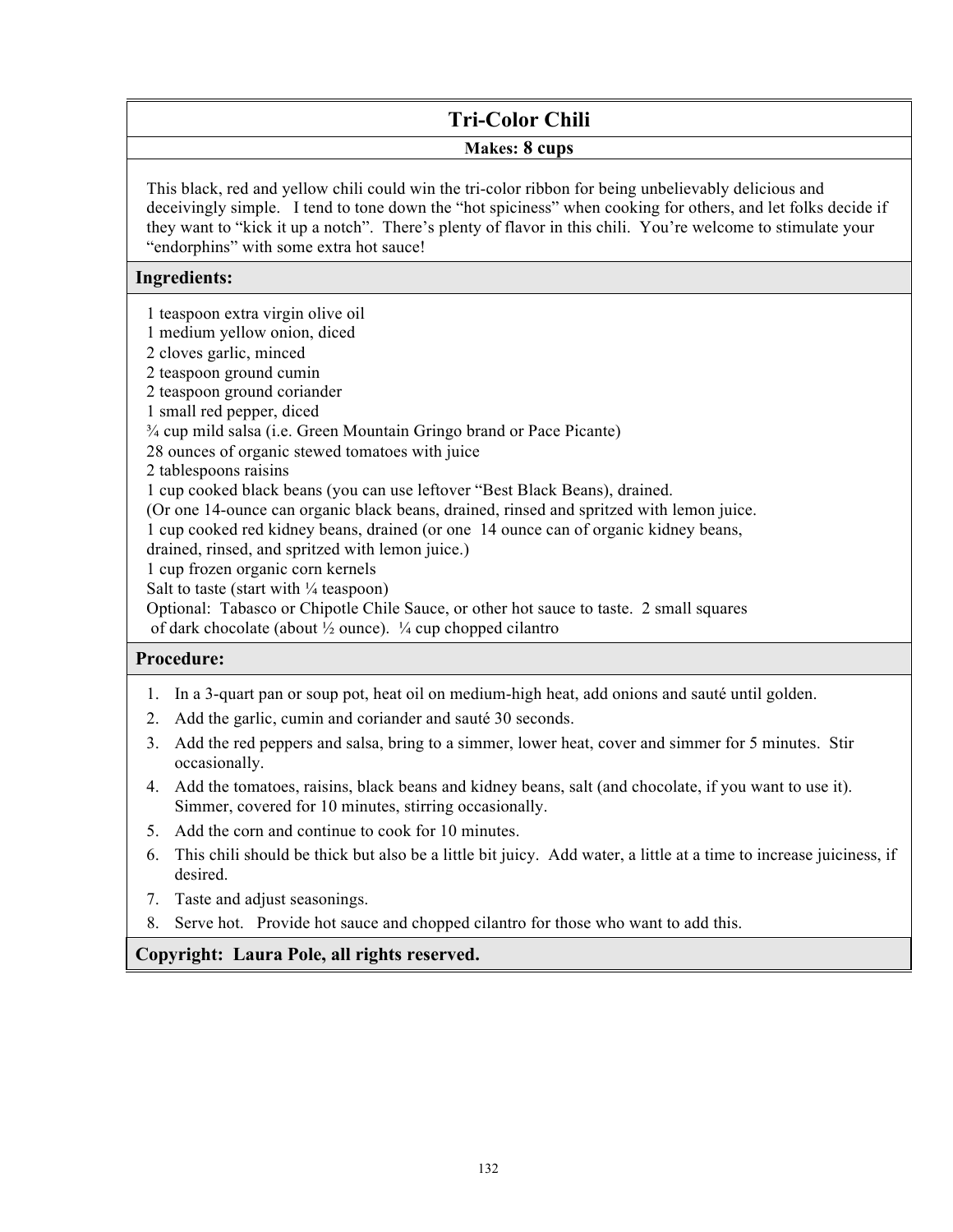# **Variations on a Cream: Cashew Cream and Sauce Recipes**

#### **Makes: 6 servings**

My neighbor asked me to teach her to prepare more health supportive foods. She wanted a creamy sauce without dairy, to smother over chicken. That night we invented a delicious "Green Chicken", by making a brilliant green cream sauce with basic cashew cream and spinach. Here are several variations on a cream, which start with the "Basic Cashew Cream" recipe. For the "Simple Sample Menu", you will be using the "Cashew Cheese Topping" recipe for your baked potatoes. Put your sauce in ½-cup storage containers and freeze.

#### **Ingredients:**

| Basic Cashew Cream Ingredients:                               |
|---------------------------------------------------------------|
| Raw, unsalted cashews—1 cup                                   |
| Magic Mineral Broth or organic vegetable broth— $\frac{1}{2}$ |
| $-1$ cup                                                      |
| Sea salt— $\frac{1}{2}$ teaspoon                              |

Cashew Cheese Topping Ingredients: Basic Cashew Cream recipe above Garlic granules or powder—1/2 teaspoon Onion granules or powder—1/2 teaspoon Turmeric— 1/2 teaspoon (add small amounts to make sauce more yellow, if desired)

#### Green Cream Ingredients

Basic Cashew Cream Recipe above Garlic powder  $-\frac{1}{2}$  teaspoon Onion powder  $-\frac{1}{2}$  teaspoon Baby spinach —4 cups, rinsed and drained

#### Cream Alfredo Ingredients

Raw, unsalted cashews —1 cup Dry white wine (or veggie broth)— $\frac{1}{2}$ -1 cup Salt—½ teaspoon Oregano ½ teaspoon Black pepper—pinch Garlic —1 clove

#### **Procedure:**

#### Basic Cashew Cream:

- 1. Put ingredients in a blender and blend together until creamy. Add more or less broth until sauce is desired consistency.
- 2. If serving with a hot dish, put sauce in a saucepan, bring to a simmer, and heat slowly, stirring constantly.

Serving suggestions: Stir into non-dairy soups, to make creamy and increase fat and protein. Spoon over rice or pasta.

#### Cashew Cheese Topping:

- 1. Blend all ingredients and heat as described above.
- 2. Heat until consistency is that of a cheese sauce.

Serving suggestions: Serve over baked potatoes, or steamed vegetables such as cauliflower or broccoli. Use in casseroles in place of cheese sauces.

#### **Continues on the next page**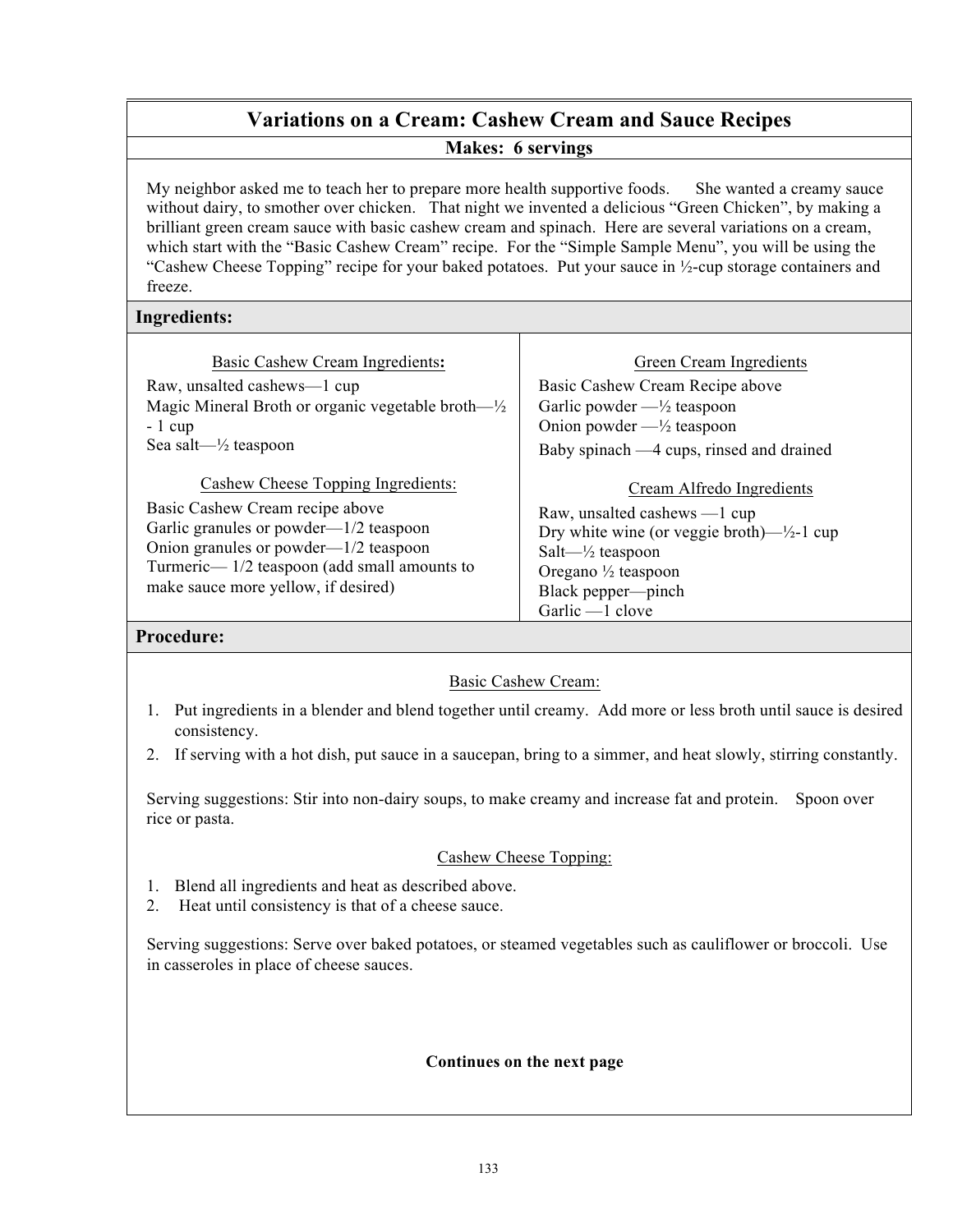#### **Variations on a Cream: Cashew Cream and Sauce Recipes continued from previous page**

#### Green Cream

- 1. Blend cashew cream, garlic powder and onion powder.
- 2. Heat ½ of the cream as described above.
- 3. Steam spinach until just wilted. Place in blender with remaining half of cashew cream.
- 4. Just before serving, add the spinach cream to the heated cream and heat briefly uncovered until just warmed. It's important not to cook the spinach, or it will turn an olive green and lose its emerald green brilliance.

Serving suggestions: Serve over seasoned chicken or turkey, as a non-dairy alternative to a spinach sauce (in this case, you can blend cashews with organic chicken broth instead of veggie broth). Toss with whole grain pasta. Serve over a spinach risotto. Serve as a Florentine sauce over poached eggs. Spoon over a baked potato. Simmer seasoned tofu in the Basic Cashew Cream, and then add the Spinach cream as a topping. Stir into a Florentine soup.

#### Cream Alfredo

- 1. Put ingredients in a blender and blend together until creamy. Add more or less broth until sauce is desired consistency.
- 2. Put sauce in a saucepan, bring to a simmer, and heat slowly, stirring constantly.

Serving Suggestions: Serve over pasta primavera made with whole grain pasta and your favorite fresh, stirfried organic veggies (i.e. red peppers, onions, broccoli, carrots, mushrooms, zucchini).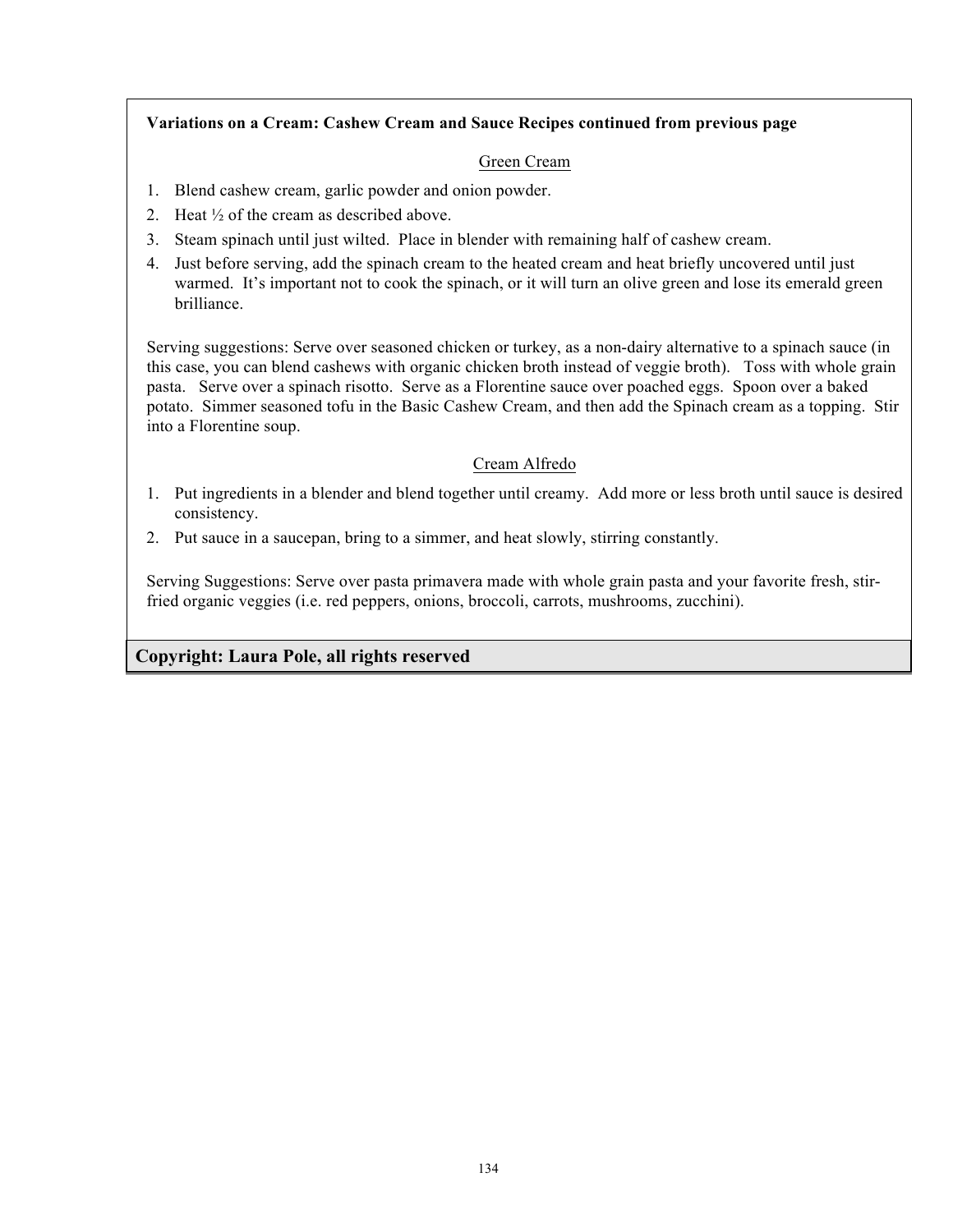# **Vegetarian Red Beans and Rice**

#### **Makes: 10 servings**

#### **Ingredients:**

Kidney beans—2 cups, dried, soaked overnight, rinsed and drained

Water or vegetable stock (enough to cover the beans 1-2 inches)

Chipotle chili—1 dried (optional). May substitute 1 canned chipotle chili or ½ teaspoon Chipotle Chili Hot Sauce

Olive oil—1 tablespoon

Yellow onion—1 large, diced

Bell pepper—1 green, diced

Celery—2 stalks, diced

Garlic—2 cloves, minced

Button or Cremini Mushrooms—8 oz., sliced

Bay leaf—1

Basil—1 teaspoon, dried

Oregano—½ teaspoon dried

Salt, pepper and Tabasco to taste (or may use Toney's Cajun Seasoning instead of salt and pepper) Long grain brown rice—2  $\frac{1}{2}$  cups, cooked according to package instructions.

#### **Procedure:**

- 1. Place beans, water and chipotle chili in a saucepan or soup pot and bring water to a boil. Skim off the foam that floats to the top. Lower temperature and simmer beans 1-2 hours until soft and skins begin to split.
- 2. Sauté' onions in olive oil until browned. Add bell pepper, celery and garlic. Sauté' until soft.
- 3. Add sautéed vegetables to beans, along with bay leaf, basil, oregano, salt and pepper. Continue simmering for 30 min.-1 hour.
- 4. Sear mushrooms in olive oil over medium high heat.
- 5. Add mushrooms to the bean mixture and simmer for 30 minutes more.
- 6. Adjust seasonings. The bean liquid should be thick like gravy. If not thick after cooking for the recommended time, you may puree a cupful of the beans in a blender, then add back to the pot.
- 7. Serve beans over rice.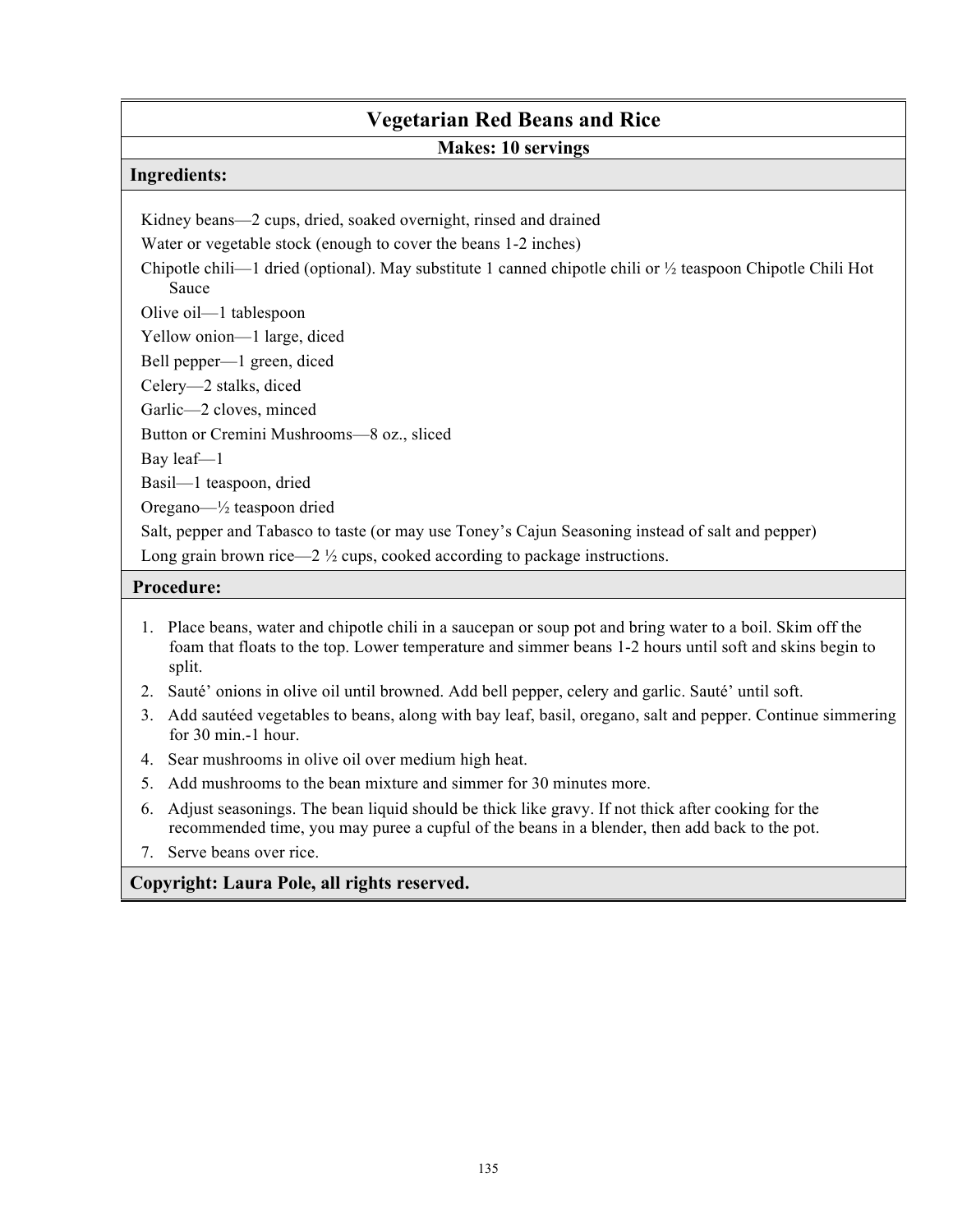# **Velvet Pea & Zucchini soup**

# **Makes: 20 servings**

#### **Ingredients:**

Olive oil— $\frac{1}{2}$  cup

Leeks—3, white part, minced

Onion—1, minced

Garlic—5 cloves, minced

Zucchini—3, diced

Water or stock—2-1/2 quarts (chicken or vegetable)

Fresh thyme—5 teaspoons, minced

Frozen peas—3, slightly ground in food processor.

Chives, fresh for garnish

Sea salt & fresh ground pepper to taste

#### **Procedure:**

- 1. Heat oil in a large stockpot; add leeks and onions. Sautee onions until they start to soften, add garlic and zucchini, continue to sauté 3-4 minutes.
- 2. Add fresh thyme and sea salt.
- 3. Add stock to sautéing vegetables. Bring soup to a boil; turn down to simmer and cook just until zucchini is almost done.
- 4. A few minutes before serving add peas and cook 4 minutes just until done and still bright green. Puree soup in blender or with immersion blender until smooth. Taste and season as necessary.
- 5. Garnish each bowl with fresh minced chives.

**Copyright: Cathy Vogt, all rights reserved.**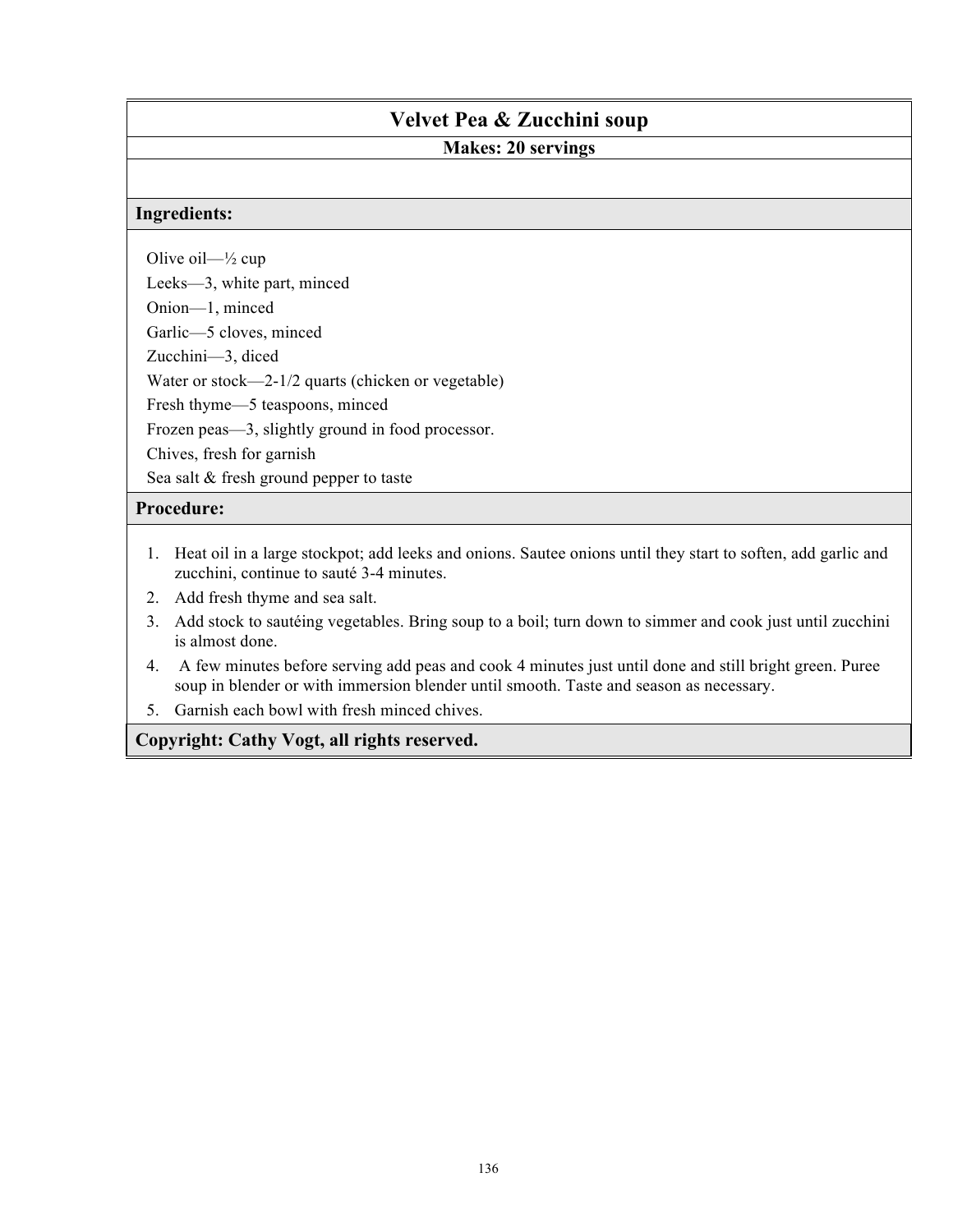## **Whey Good Smoothies**

#### **Makes: about 20 ounces**

Whey is the clear liquid that separates from milk when you make yogurt cream or cheese. This liquid can be dried into a powder that is a concentrated source of protein (16 grams per serving). If you need extra protein in your diet, this is a way to add some. If you don't eat dairy products, you can substitute whey powder with a tablespoon of nut butter, or a scoop of soy protein powder. Another amazing protein-boosting trick is tossing a hard-boiled egg into the blender with the other smoothie ingredients. (If you're limiting your fat intake, then only use the cooked egg whites.) The egg will blend in and you won't know it's there!

#### **Ingredients:**

- 1 scoop of whey powder (or other concentrated protein source—see suggestions above)
- 1 frozen banana cut into 1-inch chunks
- ½ cup of frozen berries or other frozen fruit such as mango, cantaloupe, pineapple
- 10 ounces of chilled almond milk, soy milk or rice milk $18$
- 1 teaspoon of ground flax seeds
- Pinch of salt
- Optional: 1 teaspoon of natural sweetener such as Agave Nectar, Grade B Maple Syrup or brown rice syrup.
- 6 ice cubes (if you want the thickness of a milkshake)

#### **Procedure:**

l

Put all ingredients in a blender and blend until "smoothie". Drink a glass now. Put the rest in the freezer and you've got a frozen dessert!

 $18$  If you want more of a slush, substitute "milk" with 10 ounces of organic fruit juice.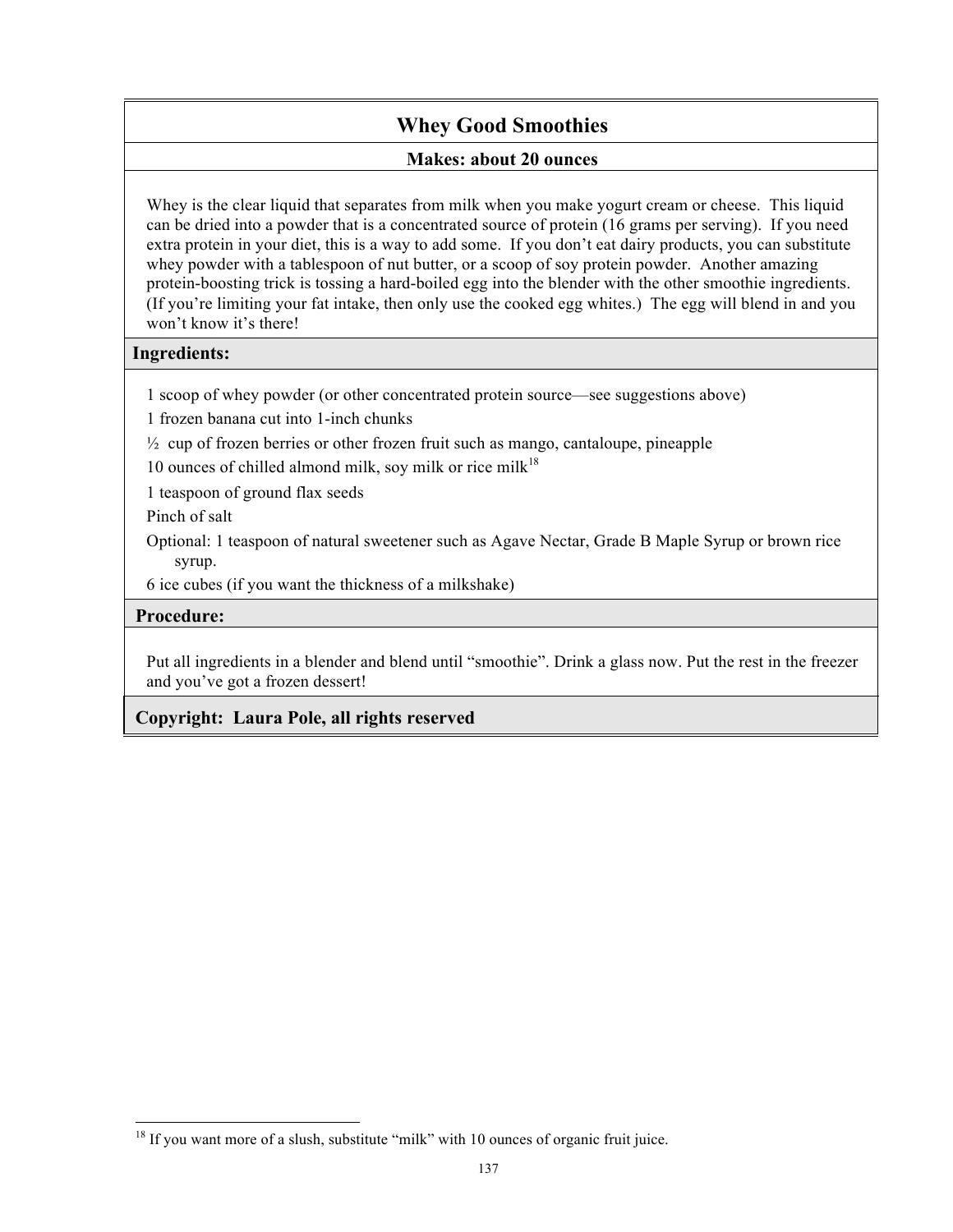# **Wholly Guacamole**

#### **Makes: about 2 cups**

In 1998, I went with one of my culinary instructors, Susan Baldassano, on a fabulous cooking tour in Oaxaca, Mexico. While there, I became the recipient of a miracle, not from prayers at the shrine of the Blessed Mother, but from the hands of a true culinary healing artist. Her name was Emilia Cabrera Arroyo . Two days before going to Emilia's cooking classes, I was overcome by a violent gastrointestinal plague! I couldn't eat anything; much less endure smelling any cooking aromas. I arrived at her class, as pale and limp as a flour tortilla. She pulled me aside, poured me up a small cup of simmering homemade chicken broth, threw in a few leaves of an herb called "chepil", and motioned me to "drink" (no, she didn't speak English she just exuded "Momma" wisdom).

By the next morning, I hadn't a single GI related discomfort. She rubbed me down in fresh aloe, placed me in a warm sauna with fresh wet herbs steaming on the hot clay hearth, then gave me the massage from heaven. I emerged into the sunlight 1 ½ hours later, reenergized with fresh squeezed fruit juice, and taught how to prepare guacamole, Emilia's way.

This guacamole is my way, filled with extra protein and flavor, and inspired by and infused with the memory of Emilia, "My Lady of Culinary Miracles"!

#### **Ingredients:**

 $\frac{1}{4}$  yellow onion, small chop

1 cup cooked split peas

3-5 tablespoons lemon or lime juice

1 teaspoon ground cumin

1/2 teaspoon ground coriander

 $\frac{1}{4}$  teaspoon garlic granules or 1 clove fresh garlic

½ bunch parsley

1/4 teaspoon sea salt

2 large ripe Haas avocadoes

 $\frac{3}{4}$  cup chopped tomatoes

Optional: 1 jalapeno chili, finely chopped or ¼ teaspoon red hot sauce; 1 tsp extra virgin olive oil

#### **Procedure:**

- 1. Put onions, split peas, lemon juice, cumin, coriander, garlic, parsley, jalapeño (optional) and salt into the bowl of a food processor and process until well blended and smooth.
- 2. Cut avocadoes in halves, remove pits and scoop out flesh into a medium sized mixing bowl.
- 3. Mash avocadoes and mix in ingredients from food processor.
- 4. Stir in tomatoes, taste, and adjust seasoning. Chill and serve.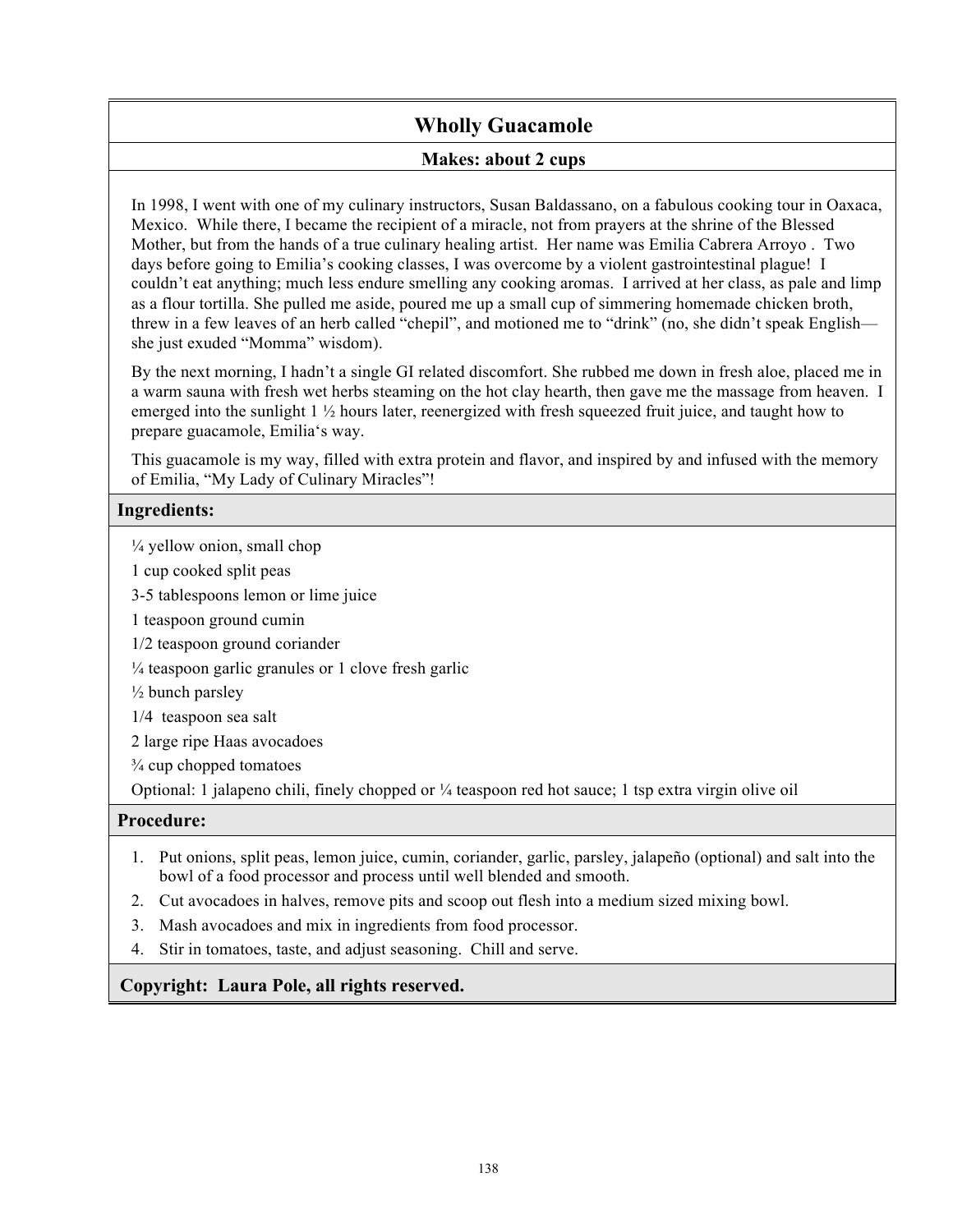# **Yogi Tea**

#### **Makes: about 8 cups**

This sweet, spicy brew is perfect to perk you up on chilly mornings or to cap a satisfying meal. Ginger is an excellent digestive aid; this makes a great, fat—free, low—calorie alternative to dessert or sweet snacks.

#### **Ingredients:**

Ginger root— 1/3 cup, sliced fresh

Spring water— 2 quarts

Whole coriander seeds—3 tablespoon

Cardamom pods—1-1/2 tablespoon

Cinnamon — 4 sticks (3-4" long)

Cloves—3-5, whole

Soymilk, vanilla flavor, reduced-fat or Rice Dream—1-1/2 cups

Vanilla extract, pure—1 teaspoon

Pure Grade B maple syrup — 2-4 tablespoon (or use less to let the natural sweetness of the spices shine through)

#### **Procedure:**

- 1. In a large pot, bring ginger and water to a boil, reduce heat, and simmer for 60 minutes.
- 2. Add the coriander seeds, cardamom pods, cinnamon sticks and cloves.
- 3. Let spices simmer with ginger water another 30-40 minutes.
- 4. Strain off liquid into another large pot, saving the ginger/spices.
- 5. This liquid is the yogi tea base and will keep up to two weeks in the refrigerator.
- 6. Just before serving, reheat and add the soy or rice milk, vanilla extract and maple syrup.
- 7. Heat through but do not boil.
- 8. Sweetener and milk may be adjusted to taste.
- 9. Store leftover spice mixture in refrigerator up to 4-5 days; it can be reused to make a smaller batch of tea by adding a few tablespoons of fresh ginger root and 6 cups of water. Simmer 60 minutes, strain, and enjoy!

#### **Copyright: Shanti Soule, Commonweal Cancer Help program.**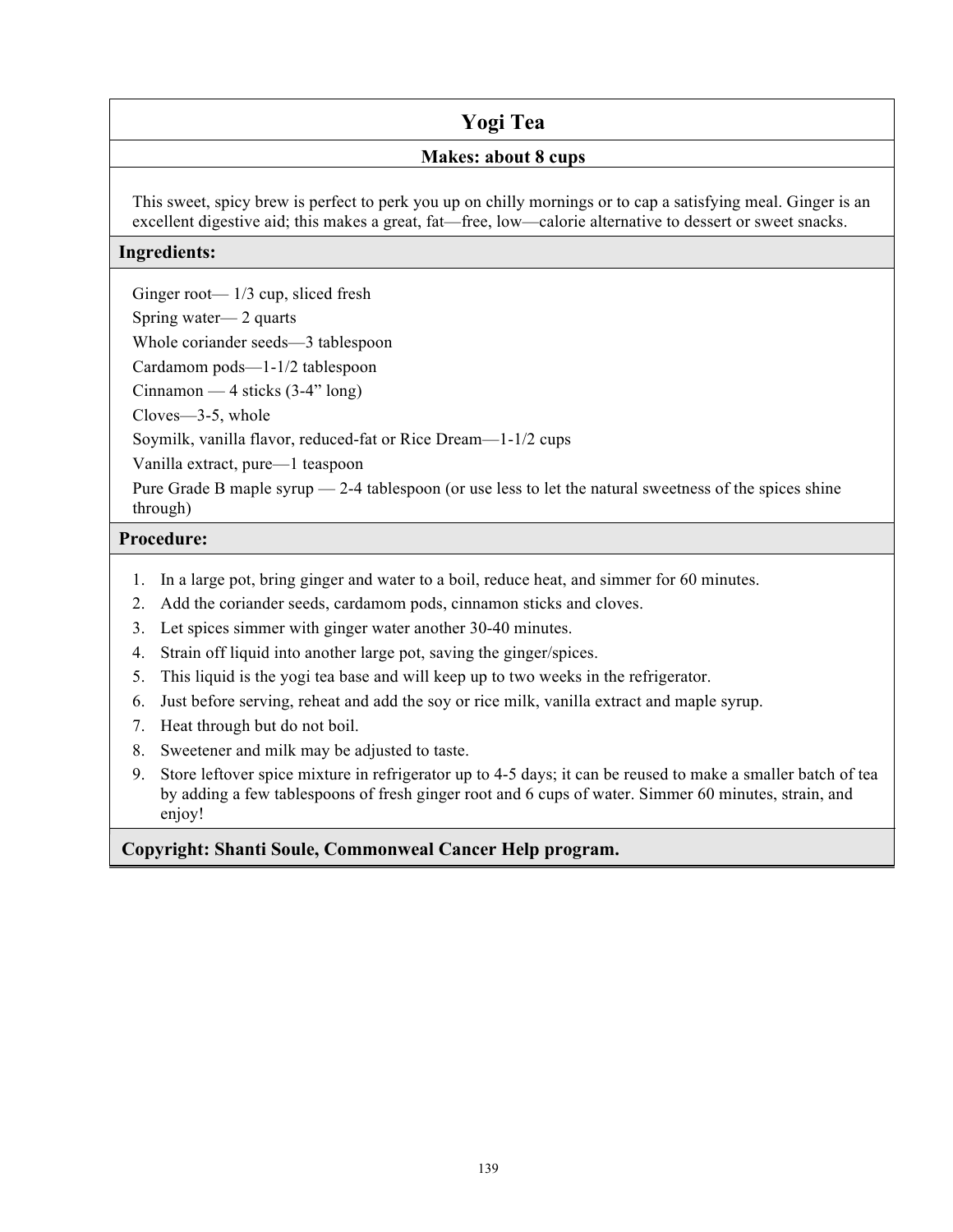# **Section 4: Appendices**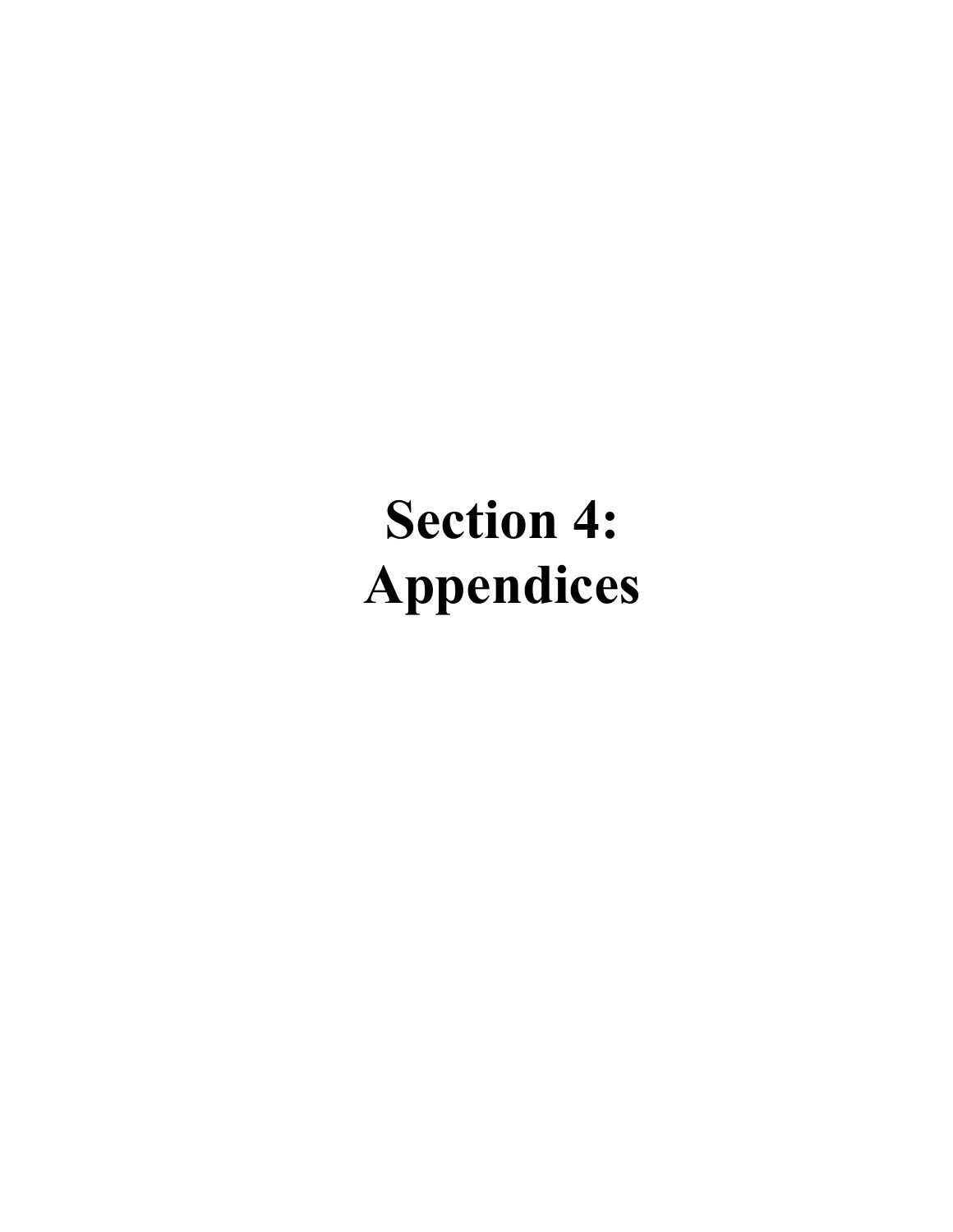# **Resource and Reference List**

**Culinary Translation in Cancer Care Laura Pole's and Ruth Fehr's Resource List**<sup>19</sup>

# **Cancer, Food and Nutrition**

- $\triangleright$  Smith Center for Healing and the Arts: http://www.smithcenter.org/; (202) 483-8600
	- o Cancer Retreats: Smith Center offers two retreat options for adults living with cancer and their caregivers: Three Day Cancer Retreats and Living Well with Cancer One-Day Retreats. Both retreats are modeled after the internationally recognized Commonweal Cancer Help Program. The retreats are designed for adults and caregivers who are seeking physical, mental, emotional, and spiritual healing as they live with cancer and other serious illness. Cancer Retreats are daylong and three-day retreats held throughout the year at our Washington, DC Center.
	- o Smith Center also offers a variety of other health, nutrition, and creativity programs including: support groups; book clubs; gallery events; art and writing workshops; cooking and yoga classes; resource library; and workshops for medical professionals at our City Center as well as Artists-in-Residence Programs at local hospitals.
- $\triangleright$  What to Eat if You Have Cancer by Maureen Keane and Daniella Chace. Chicago: Contemporary Books, 1996.
	- o This book is a guide to adding nutritional therapy to your cancer treatment plan. It has good explanations of the body, cancer and nutrition, how to use food to manage the nutritional side effects of treatment, and diet plans.
- Ø The Cancer Fighting Kitchen by Rebecca Katz. Berkeley: Celestial Arts.
	- o This book is a must for your cookbook library. Though primarily a book of recipes of great dishes, it is loaded with tips and resources about cooking and nutrition for people with cancer. The recipes are delicious and are likely to appeal to the whole family.
- $\triangleright$  Choices in Healing, by Michael Lerner, MIT Press, 1994.
	- o This book has great information on conventional and non-conventional nutritional therapies. Some of the non-conventional cancer diets he explores include the Gerson Diet, Macrobiotic Diet and Dr. Keith Block's Integrative Cancer Therapies program.
- $\triangleright$  The Block Center for Integrative Cancer Care. www.blockmd.com; (847) 492-3040
	- o Dr. Keith Block's program includes nutrition as a key component in his integrative therapies model. Diet and nutritional supplementation are a mainstay of the program.
- Ø The Center for Mind-Body Medicine: www.cmbm.org; (202) 966-7338
	- o This center trains health care professionals to use food as medicine as well as to become cancer guides. Contact them if you'd like information about health care providers in your area who have attended these trainings and are consulting with patients.

# **Books on Food and Nutrition**

- Ø Anti Cancer a New Way of Life by David Servan-Schreiber, MD,PhD. Penguin Group, 2008 o A book about adopting a healthy lifestyle habits, including food, in order to reduce risk of cancer.
- Ø Beating Cancer with Nutrition by Patrick Quillin.

l

<sup>&</sup>lt;sup>19</sup> Used with permission by NGI.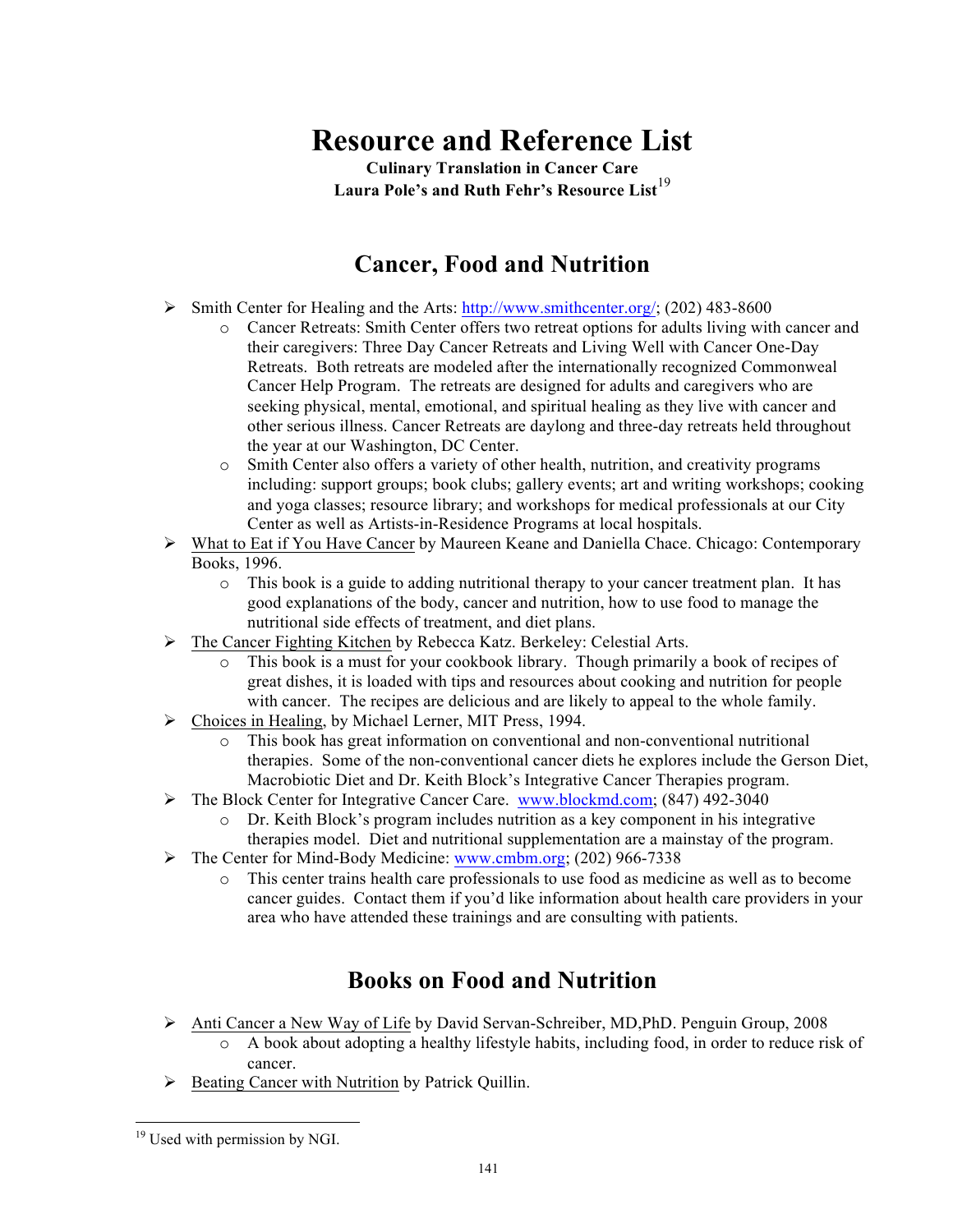- o This book is great for people who want to take an active role in their fight against cancer. Great recipes and easy to follow.
- Ø Eating Well for Optimum Health, Andrew Weil, MD. Random House, 2000.
	- o Easy read with practical information on how to adopt healthy way of eating.
- Ø Food and Healing by Annemarie Colbin, (New York, Ballantine Books, 1996).
	- o This book remains one of my favorites. It is a great guide to understanding the concept of using food as medicine
- Ø Life Over Cancer by Keith I. Block, MD. Bantam Books, 2009.
- o A book about healthy lifestyle plans, including nutrition, fitness and mind-body wellness
- Ø Nature's Cancer fighting Foods by Verne Varona.
	- o This book offer simple approaches to fighting cancer food as one of the weapon.
- $\triangleright$  Nourishing Wisdom by Marc David.
	- o A practical and compassionate approach to the psychology of eating.
- Ø The Swift Diet by Kathie Swift.
	- o A health and diet plan which shows women how to fix their digestive problems and lose weight permanently, by changing the way they eat and altering their gut bacteria.
- $\triangleright$  What to Eat If You Have Cancer: Healing Foods that Boost Your Immune System, 2<sup>nd</sup> Ed. by Daniella Chace and Maureen Keane, MS.

# **Health Supportive Cooking Classes**

- Ø Smith Center for Healing and the Arts: Call or visit website for class information; (202) 483- 8600; http://www.smithcenter.org/
- $\triangleright$  Eating for a Lifetime: Laura Pole provides private and group instruction in health supportive food preparation. Call (540) 890-7289 or email Lpchef@earthlink.net
- $\triangleright$  A Natural Chef: Cathy Vogt's consultation business; holistic health counseling and whole foods cooking. See website below, call 845-258-0136, or email cathy@anaturalchef.com
- $\triangleright$  The Natural Gourmet Institute for Food and Health: Provides classes to the public in health supportive cooking and food and healing. Call (212) 645-5170 for a class catalog.

# **Cookbooks**

Cookbooks: (F=Flexitarian recipes—include fish and chicken; Veg=Vegetarian; V=Vegan)

- Ø Cancer Fighting Kitchen by Rebecca Katz with Mat Edelson
- Ø Soul Savory Cookbook Smith Center, Edited by Laura Pole
- Ø What to Eat If You Have Cancer: Healing Foods that Boost Your Immune System by Daniella Chace and Maureen Keane, MS
- $\triangleright$  One Bite at a Time by Rebecca Katz
- Ø Nourishing Meals Cookbook by Alissa Segersten and Tom Malterre, MS, CN
- $\triangleright$  The Whole Life Nutrition Cookbook by Alissa Segersten and Tom Malterre, MS, CN
- Ø The China Study: Startling Implications for Diet, Weight Loss, and Long-Term Health by Dr. T. Colin Campbell, PhD, with Thomas M. Campbell
- $\triangleright$  Try Magic Mineral Broth a recipe from the Cancer Fighting Kitchen
- $\triangleright$  The Healthy Hedonist: More Than 200 Delectable Flexitarian Recipes for Relaxed Daily Feasts by Myra Kornfeld
- $\triangleright$  The Longevity Kitchen by Rebecca Katz.
- Ø The Pink Ribbon Diet: A Revolutionary New Weight Loss Plan to Lower Your Breast Cancer Risk, by Mary Flynn and Nancy Verde Barr, 2010.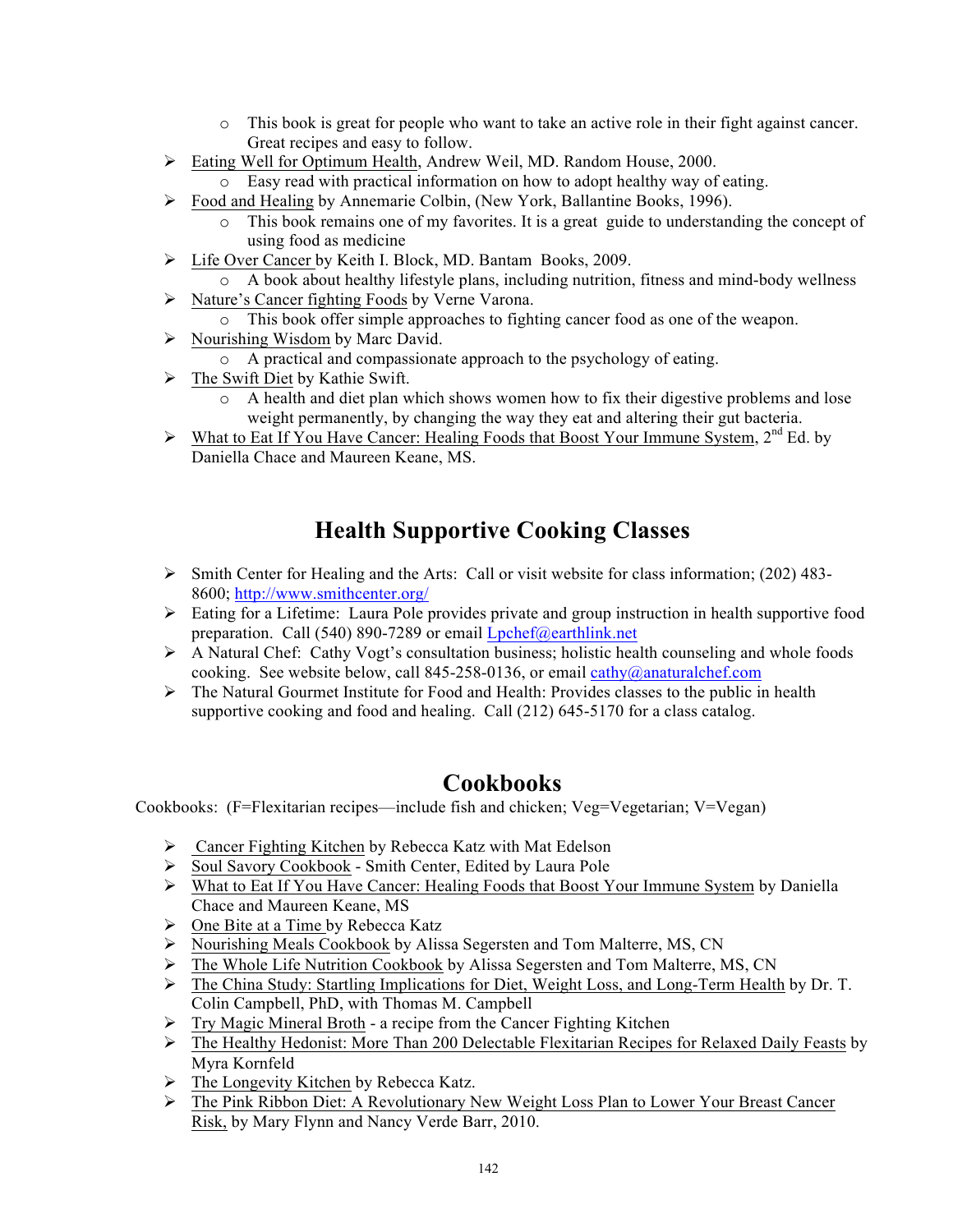- Ø True Food: Seasonal, Sustainable, Simple, Pure, by Andrew Weil, M.D., Sam Fox and Michael Stebner
- $\triangleright$  Vegetable Soups by Deborah Madison, Broadway Books, 2006. Not a cancer cookbook, but soups are most nourishing foods, and this book offers great ones.
- $\triangleright$  What to Eat if You Have Cancer cookbook by Daniella Chace and Maureen Keane
- $\triangleright$  A Banquet of Health, by Penny Block.
	- $\circ$  This cookbook is an outgrowth of the integrative cancer care program at the Block Center.
- $\triangleright$  A Spoonful of Ginger by Nina Simonds.
	- o An Asian cooking cookbook based on the Asian philosophy of food as health giving. The emphasis is on what's good for you, not bad for you.
- Ø Eating Well for Optimum Health by Andrew Weil, M.D.
- $\triangleright$  Feeding the Whole Family by Cynthia Lair
- Ø Maya's Secrets, from the American Cancer Society.
	- o Available in English and Spanish (Los Secretos de Maya) from the American Cancer Society. The cookbook offers more than 100 healthy, easy-to-prepare recipes that capture flavors from Mexico and Central and South America.
- Ø Nourishing Meals Cookbook, by Alissa Sergensten and Tom Malterre
- $\triangleright$  Nuestra Cocina Saludable: Recipes from Our Community Kitchen from the Institute for Health Promotion Research at the UT Health Science Center at San Antonio.
	- o Can serve as a guide on how to eat to help protect yourself and your family from cancer. Recipes are primarily Mexican-inspired.
- Ø Recipes for Health by Martha Rose Shulman, Rosedale Books, 2010.
	- o Recipes incorporate wholefoods as their main ingredients.
- Ø Soul Savory– Smith Center, Ed. Laura Pole (order from Smith Center; www.smithcenter.org)
- Ø The Cancer Fighting Kitchen, by Rebecca Katz. Crown Publishing. 2009. o A cooking book for cancer patients and caregivers.
- $\triangleright$  The Essential Eating Well Cookbook, edited by Patsy Jamieson.
- Ø The Healthy Kitchen Recipes for a Better Body, Life, and Spirit, by Andrew Weil, M.D and Rosie Daley

# **Other Books Related to Cooking, Cancer and Healing**

- $\triangleright$  Cooked by Michael Pollan.
- Ø Healing Outside the Margins: The Survivor's Guide to Integrative Cancer Care, by Carole O'Toole. 2002
- $\triangleright$  Life on the Line by Grant Achatz. About award winning Chef, Grant Achatz's experience with over-coming advanced tongue cancer
- Ø Radical Remission by Kelly Turner. Harper Collins, 2014.
	- $\triangleright$  A scientist's report of interviews with cancer patients who "beat the odds" and summation of common elements that may have contributed to their remission.
- $\triangleright$  The Definitive Guide to Cancer by Lise Alschuyler and Karolyn Gazella
- Ø The Definitive Guide to Thriving After Cancer by Lise Alschuyler and Karolyn Gazella

# **Magazines With Vegetarian Recipes**

- $\triangleright$  Vegetarian Times; call 877-717-8923 or visit http://www.vegetariantimes.com/ for a subscription
- Ø Eating Well: Call 800-337-0402 or visit http://www.eatingwell.com/ for subscriptions.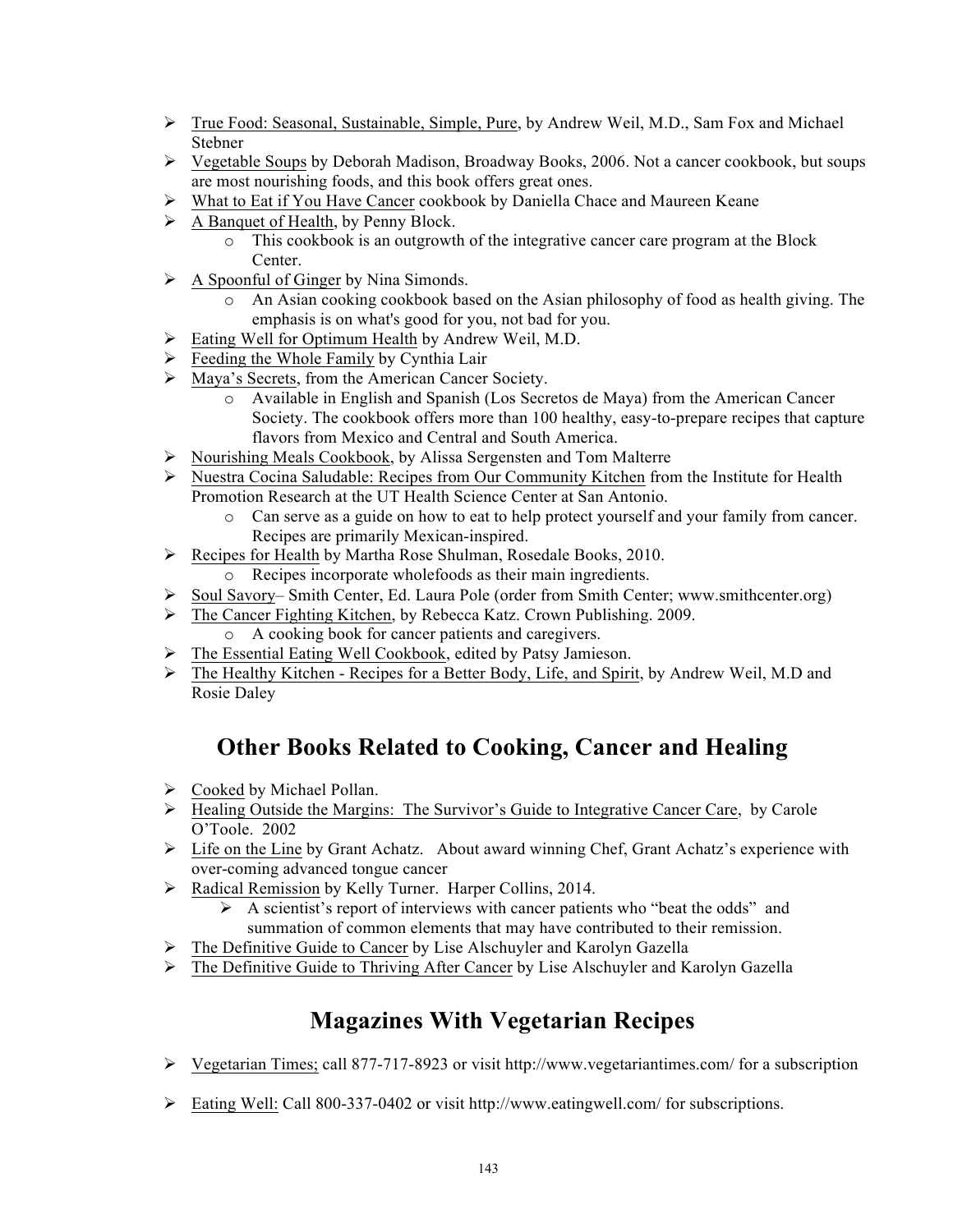# **Websites and Organizations Related to Health Supportive Eating**

- $\triangleright$  AICR Nutrition Hotline 800.843.8114
	- o American Institute for Cancer Research (AICR)/ World Cancer Research Fund (WCRF)
	- o Recommendations to Reduce Cancer Risk
		- § http://www.aicr.org/reduce-your-cancer-risk/recommendations-for-cancerprevention/
	- o AICR'S Guidelines For Cancer Survivors
		- http://www.aicr.org/patients-survivors/aicrs-guidelines-for-cancer.html
- $\triangleright$  Eating Well, The Magazine of Food and Health.
- o www.eatingwell.com
- $\triangleright$  Environmental Working Group
	- o Publishes the "Dirty Dozen" list of top foods to buy organic each year. They also have tips on eating healthy foods on a budget.
	- o www.ewg.org
- $\triangleright$  Five to Thrive
	- o A multi-media educational initiative that educates people about lifestyle-based, integrative and scientifically-sound health promotion strategies.
	- o www.fivetothriveplan.com
- $\triangleright$  My Food My Health
	- o A subscription based website which provides recipes and meal plans for people who have multiple allergies and health conditions, including cancer.
	- o www.myfoodmyhealth.com
- $\triangleright$  Nutritional Solutions
	- o Provides personal nutritional consulting and information about treatment-related side effects. See resource page for handouts on meal planning and maximizing fruit and vegetable intake.
	- o http://www.nutritional-solutions.net/index.php/client-resources
- $\triangleright$  Oldways PT
	- o Promotes healthy eating based upon regional diet pyramids.
	- o http://oldwayspt.org/
- $\triangleright$  Physicians Committee for Responsible Medicine
	- o Health & nutrition resource for medical professionals, with new research and information about the role of nutrition in health and fighting disease.
	- o Weblink to Cancer Resources: http://pcrm.org/health/cancer-resources/
- $\triangleright$  The Center for Mind-Body Medicine
	- $\circ$  The Center teaches scientifically-validated mind-body medicine techniques that enhance each person's capacity for self-awareness and self-care to health professionals around the world, offers an annual "Food as Medicine Training" for health care professionals. o www.cmbm.org'
	-
- $\triangleright$  The Center for Mindful Eating
	- o An international not-for-profit forum for professionals across all disciplines interested in developing, deepening and understanding the value and importance of mindful eating. o http://www.thecenterformindfuleating.org/
- $\triangleright$  The Worlds Healthiest Foods
	- o Provides scientifically backed information for convenient healthy eating.
	- o http://www.whfoods.com/
- $\triangleright$  USDA
	- o Farmers Market Nutrition Program (FMNP)
		- § SNAP Benefits at Farmers Markets
		- § http://www.fns.usda.gov/ebt/learn-about-snap-benefits-farmers-markets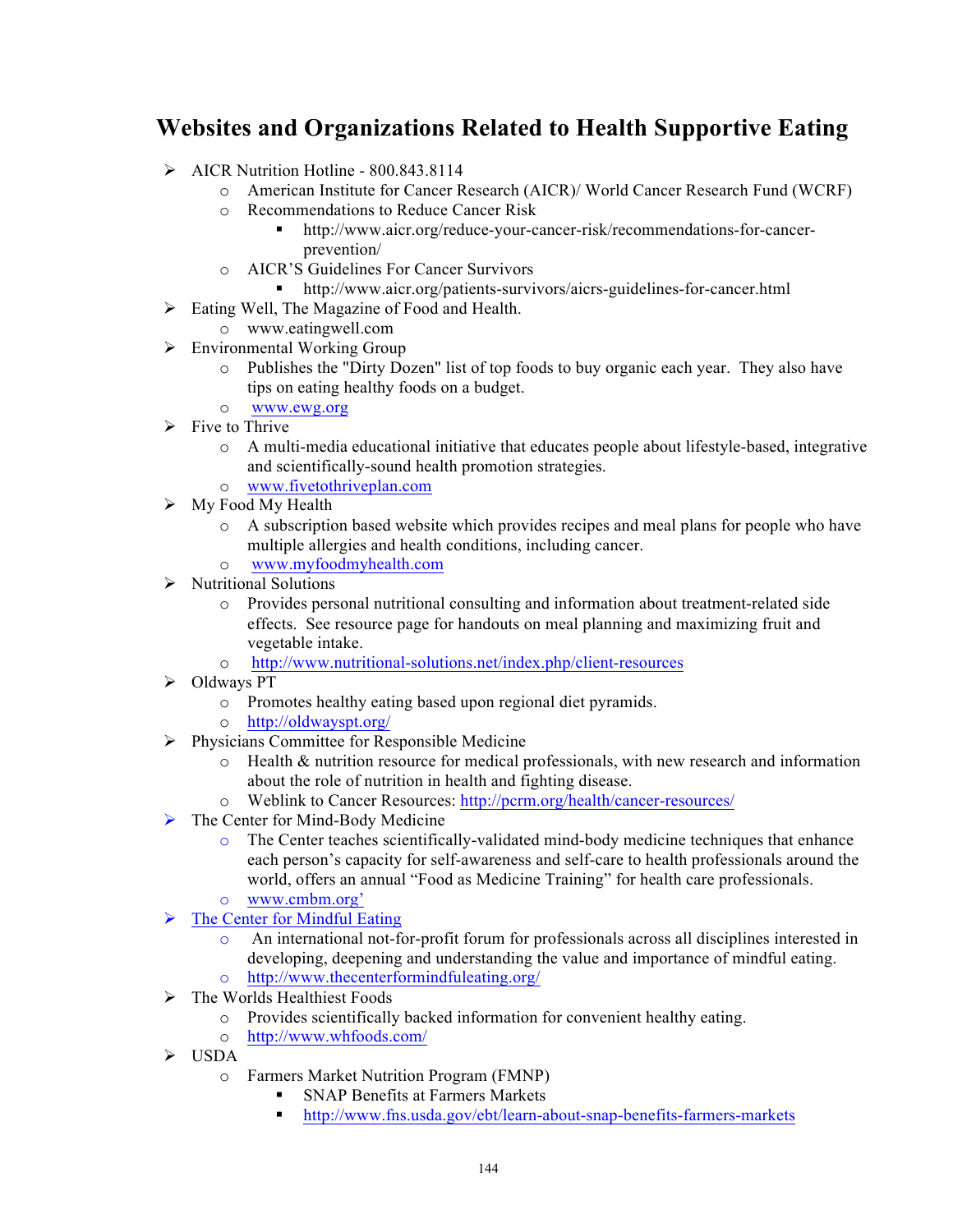- $\triangleright$  Vegetarian Times
	- o http://www.vegetariantimes.com/

# **Food Sources Links**

Besides your local super market, farmer's markets are also a great source for in-season, organic, local produce. Here are many other resources for purchasing your food:

- $\triangleright$  Eat Well Guide (www.eatwellguide.com)
	- o A comprehensive listing to find local, sustainable, and organic food in your area.
- $\triangleright$  EatWild.com (www.eatwild.com)
	- o Provides information about the benefits of choosing meat, eggs, and dairy products from pastured animal.
- Ø Local Harvest (www.slocalharvest.org):
	- o Provides listings on farmer's markets and community supported agriculture (CSA) programs in your area
- Ø Maine Coast Sea Vegetables (www.seaveg.com)
	- o A great source for sea vegetables
- $\triangleright$  Omega Nutrition (www.omeganutrition.com)
	- o A great resource for healthy oils, including coconut oil
- $\triangleright$  Organic Kitchen (www.organickitchen.com):
	- o A website listing many nationwide supermarkets offering organic products
- Ø Spectrum Naturals (www.spectrumnaturals.com)
- o Offers information on healthy cooking oils and other organic products
- $\triangleright$  Sustainable Table (www.sustainabletable.com)
	- o Educates consumers about food-related issues and works to build community through food.
- Ø Vitacost: (www.vitacost.com)
	- o In addition to reduced prices on supplements and vitamins, this company stocks a large variety of non-perishable natural foods, herbs and spices. Items are shipped quickly, and very inexpensively, and often, shipping is free.
- $\triangleright$  Vital Choice (www.vitalchoice.com)
	- o Great website for wild fish ( alaskan salmon black cod, halibut) and other organic products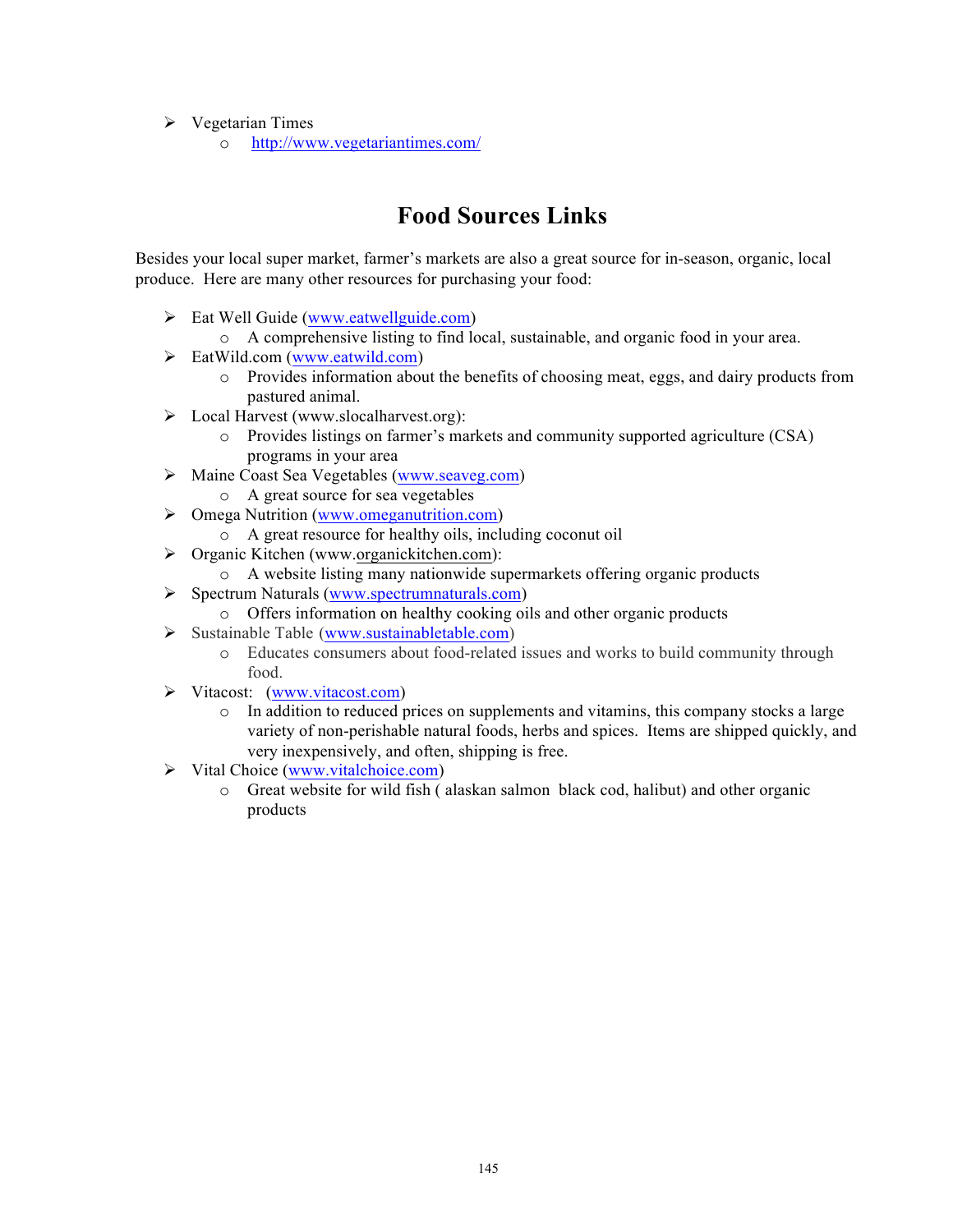## **Websites On Nutrition, Diet, Menu Planning And Personal Chefs**

http://www.eatingforalifetime.com Laura Pole's website for her education and consultation business "Eating for a Lifetime"

http://www.anaturalchef.com/ Cathy Vogt's website for her business, "A Natural Chef"

http://www.personalchef.com American Personal Chef Association

http://www.hireachef.com Hire a Chef service to find personal chef

http://www.choosemyplate.gov/ The USDA's website helping you use MyPlate to design you diet

www.aicr.org **The American Institute for Cancer** Research. Cancer and nutrition info.

http://www.eatright.org Academy of Nutrition and Dietetics website

### **Websites on Food Storage, Safety, and Other Food Handouts**

http://www.eatright.org Academy of Nutrition and Dietetics

http://www.whfoods.com/ Whole Foods World's Healthiest Foods website

http://www.foodnews.org Environmental Working Group's Food News webpage http://www.foodsafety.gov USDA Food Safety Facts website

### **Other References**

David, Marc. Nourishing Wisdom. New York: Bell Tower, 1991.

Environmental Working Group: Food News: Report Card: Pesticides in Produce. http://www.foodnews.org/reportcard.php

Willett, W. et al. Eat, Drink and be Healthy. Simon and Schuster, 2001.